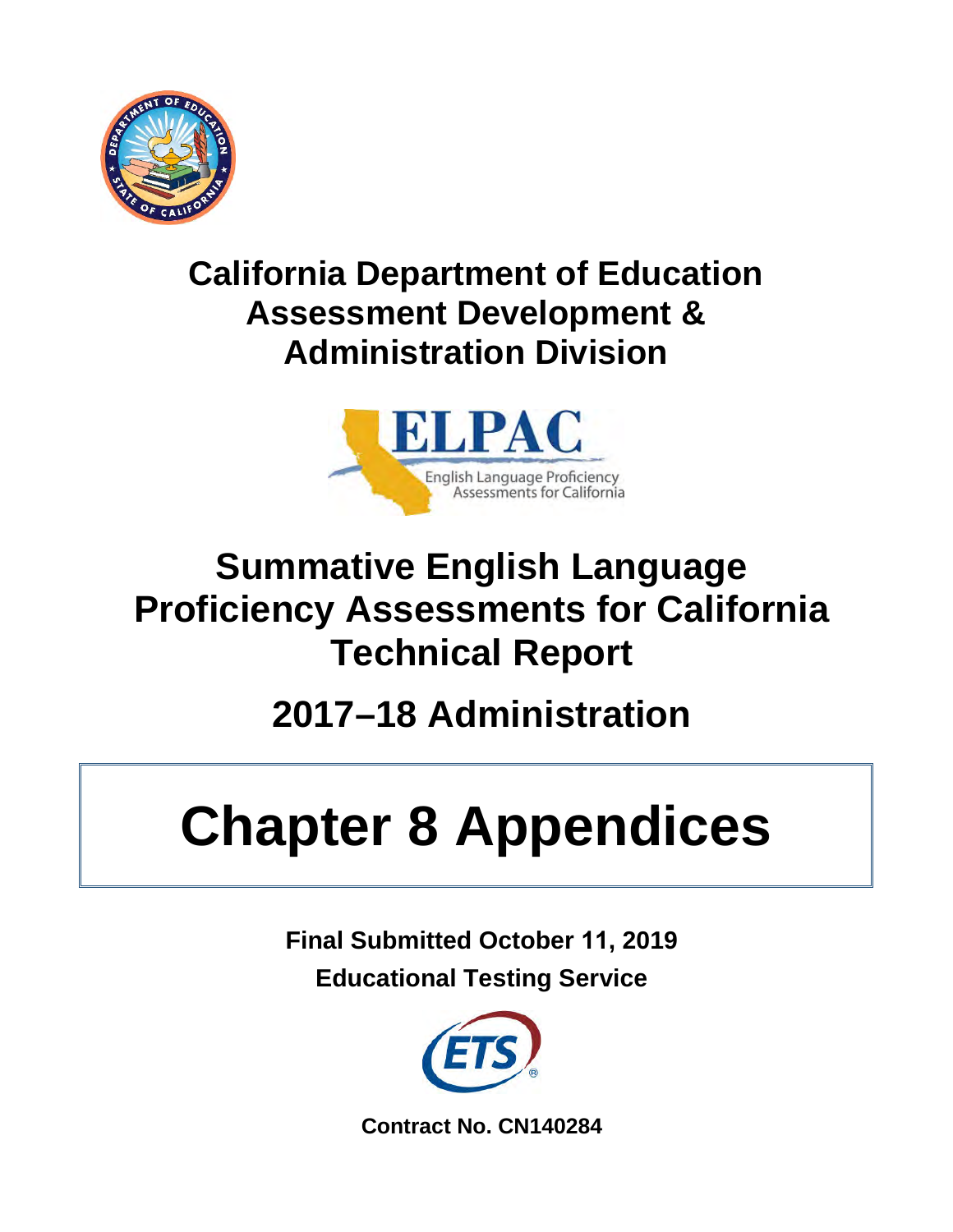## **Table of Contents**

## **List of Tables**

| Table 8.A.4 Item Analysis—Listening for Grade Span Three Through Five  4                  |  |
|-------------------------------------------------------------------------------------------|--|
| Table 8.A.5 Item Analysis—Listening for Grade Span Six Through Eight 5                    |  |
| Table 8.A.6 Item Analysis—Listening for Grade Span Nine Through Ten 6                     |  |
| Table 8.A.7 Item Analysis—Listening for Grade Span Eleven Through Twelve 7                |  |
|                                                                                           |  |
|                                                                                           |  |
|                                                                                           |  |
| Table 8.A.11 Item Analysis-Speaking for Grade Span Three Through Five 9                   |  |
| Table 8.A.12 Item Analysis-Speaking for Grade Span Six Through Eight 9                    |  |
| Table 8.A.13 Item Analysis-Speaking for Grade Span Nine Through Ten  10                   |  |
| Table 8.A.14 Item Analysis-Speaking for Grade Span Eleven Through Twelve 10               |  |
|                                                                                           |  |
|                                                                                           |  |
|                                                                                           |  |
| Table 8.A.18 Item Analysis-Reading for Grade Span Three Through Five  13                  |  |
| Table 8.A.19 Item Analysis-Reading for Grade Span Six Through Eight  14                   |  |
| Table 8.A.20 Item Analysis-Reading for Grade Span Nine Through Ten 15                     |  |
| Table 8.A.21 Item Analysis-Reading for Grade Span Eleven Through Twelve  16               |  |
|                                                                                           |  |
| Table 8.A.23 Distribution of Item Scores for Speaking Items with Multiple Score Points 19 |  |
| Table 8.A.24 Distribution of Item Scores for Writing items with Multiple Score Points 21  |  |
| Table 8.B.1 Distribution of IRT a-values for Oral Language Skill by Grade Level and       |  |
| 23                                                                                        |  |
| Table 8.B.2 Distribution of IRT a-values for Written Language Skill by Grade Level and    |  |
|                                                                                           |  |
| Table 8.B.3 Distribution of IRT b-values for Oral Language Skill by Grade Level and       |  |
| 25                                                                                        |  |
| Table 8.B.4 Distribution of IRT b-values for Written Language Skill by Grade Level and    |  |
| Grade Span                                                                                |  |
|                                                                                           |  |
|                                                                                           |  |
|                                                                                           |  |
|                                                                                           |  |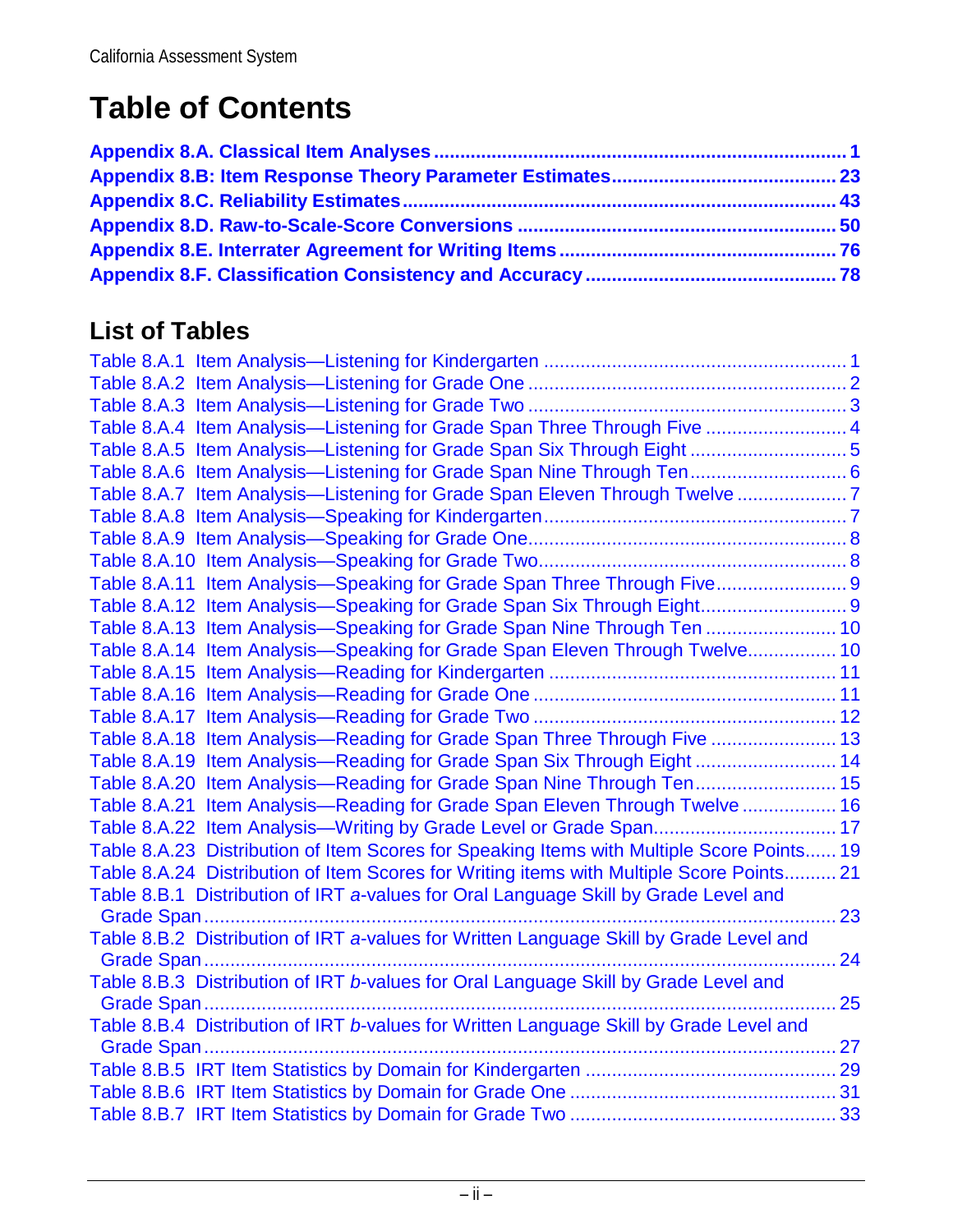| Table 8.B.8 IRT Item Statistics by Domain for Grade Span Three Through Five  35           |    |
|-------------------------------------------------------------------------------------------|----|
| Table 8.B.9 IRT Item Statistics by Domain for Grade Span Six Through Eight  37            |    |
| Table 8.B.10 IRT Item Statistics by Domain for Grade Span Nine Through Ten 39             |    |
| Table 8.B.11 IRT Item Statistics by Domain for Grade Span Eleven Through Twelve  41       |    |
| Table 8.C.1 Reliability Estimates by Student Groups for Kindergarten 43                   |    |
| Table 8.C. 2 Reliability Estimates by Student Groups for Grade One  44                    |    |
| Table 8.C. 3 Reliability Estimates by Student Groups for Grade Two  45                    |    |
| Table 8.C.4 Reliability Estimates by Student Groups for Grade Span Three Through Five. 46 |    |
| Table 8.C.5 Reliability Estimates by Student Groups for Grade Span Six Through Eight  47  |    |
| Table 8.C.6 Reliability Estimates by Student Groups for Grade Span Nine Through Ten 48    |    |
| Table 8.C.7 Reliability Estimates by Student Groups for Grade Span Eleven Through Twelve  |    |
|                                                                                           |    |
| Table 8.D.1 Raw-to-Scale-Score Conversion Table for Oral, Kindergarten 50                 |    |
| Table 8.D.2 Raw-to-Scale-Score Conversion Table for Written, Kindergarten 52              |    |
| Table 8.D.3 Raw-to-Scale-Score Conversion Table for Oral, Grade One 53                    |    |
| Table 8.D.4 Raw-to-Scale-Score Conversion Table for Written, Grade One55                  |    |
| Table 8.D.5 Raw-to-Scale-Score Conversion Table for Oral, Grade Two  56                   |    |
| Table 8.D.6 Raw-to-Scale-Score Conversion Table for Written, Grade Two58                  |    |
| Table 8.D.7 Raw-to-Scale-Score Conversion Table for Oral, Grade Span Three                |    |
|                                                                                           |    |
| Table 8.D.8 Raw-to-Scale-Score Conversion Table for Written, Grade Span Three Through     |    |
|                                                                                           |    |
| Table 8.D.9 Raw-to-Scale-Score Conversion Table for Oral, Grade Span Six Through          |    |
|                                                                                           |    |
|                                                                                           |    |
|                                                                                           |    |
| Table 8.D.11 Raw-to-Scale-Score Conversion Table for Oral, Grade Span Nine Through        |    |
| <b>Ten</b>                                                                                |    |
| Table 8.D.12 Raw-to-Scale-Score Conversion Table for Written, Grade Span Nine Through     |    |
| Ten                                                                                       |    |
|                                                                                           |    |
| <b>Twelve</b>                                                                             | 72 |
| Table 8.D.14 Raw-to-Scale-Score Conversion Table for Written, Grade Span Eleven           |    |
|                                                                                           |    |
|                                                                                           |    |
| Table 8.F.1 Classification Accuracy at Each Performance Threshold Score, Oral Language    |    |
|                                                                                           |    |
| Table 8.F.2 Classification Accuracy at Each Performance Threshold Score, Written          |    |
|                                                                                           |    |
| Table 8.F.3 Classification Consistency at Each Performance Threshold Score, Oral          |    |
|                                                                                           |    |
| Table 8.F.4 Classification Consistency at Each Performance Threshold Score  79            |    |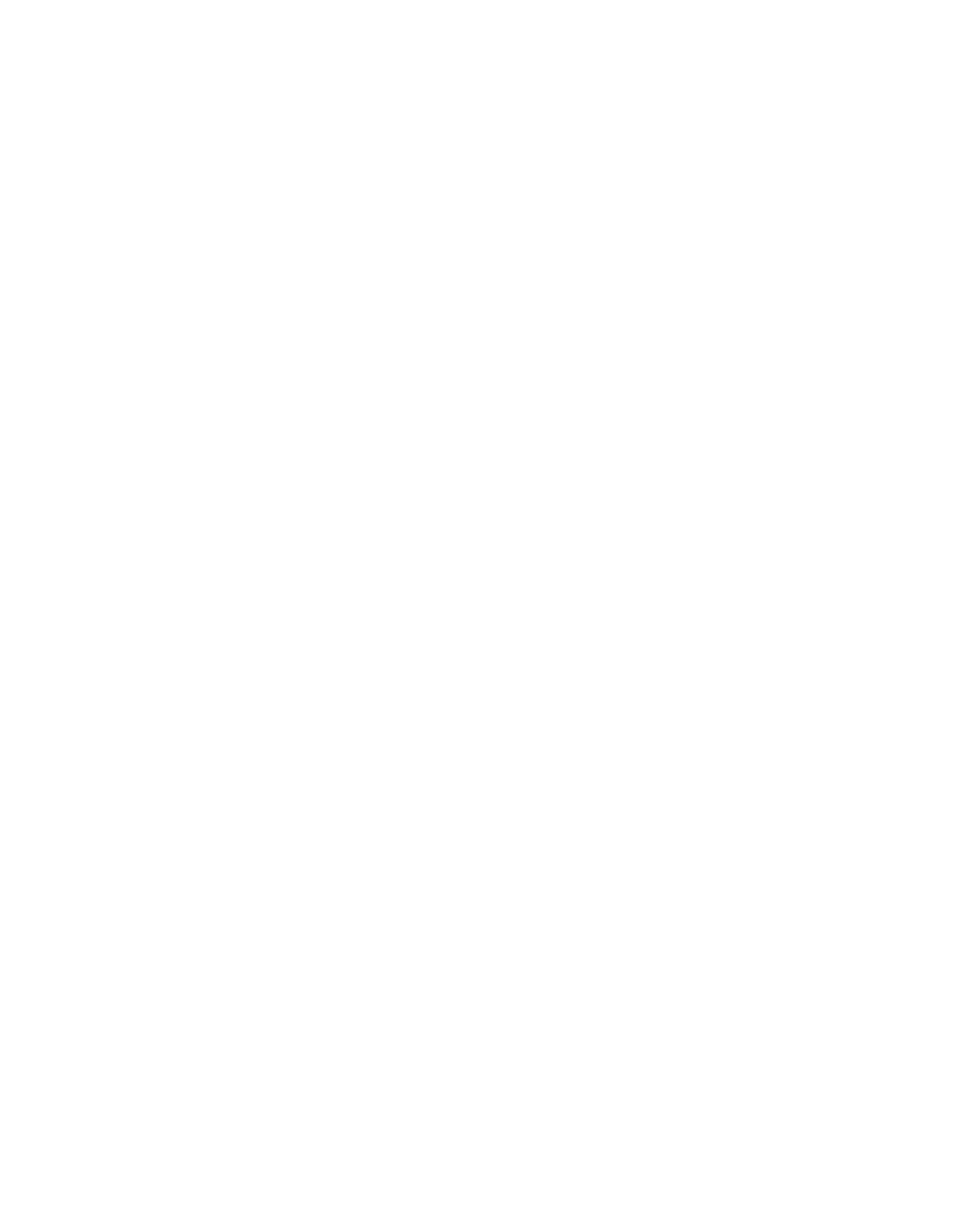| Table 8.A.1 Item Analysis-Listening for Kindergarten |                  |         |         |                 |                |
|------------------------------------------------------|------------------|---------|---------|-----------------|----------------|
|                                                      |                  |         |         | <b>Point-</b>   | <b>Percent</b> |
| Item ID                                              | <b>Item Type</b> | N       | P-value | <b>Biserial</b> | Omit           |
| VH574303                                             | <b>MC</b>        | 175,413 | 0.89    | 0.53            | 0.03           |
| VH574282                                             | <b>MC</b>        | 175,413 | 0.87    | 0.43            | 0.06           |
| VH574316                                             | <b>MC</b>        | 175,413 | 0.91    | 0.41            | 0.06           |
| VH574336                                             | МC               | 175,413 | 0.80    | 0.53            | 0.05           |
| VH574286                                             | <b>MC</b>        | 175,413 | 0.94    | 0.52            | 0.10           |
| VH583749                                             | <b>MC</b>        | 175,413 | 0.85    | 0.53            | 0.06           |
| VH583753                                             | <b>MC</b>        | 175,413 | 0.75    | 0.56            | 0.06           |
| VH583759                                             | <b>MC</b>        | 175,413 | 0.86    | 0.45            | 0.12           |
| VH583369                                             | <b>MC</b>        | 175,413 | 0.30    | 0.38            | 0.85           |
| VH583376                                             | <b>MC</b>        | 175,413 | 0.90    | 0.47            | 0.87           |
| VH583383                                             | <b>MC</b>        | 175,413 | 0.65    | 0.41            | 0.87           |
| VH583447                                             | <b>MC</b>        | 175,413 | 0.90    | 0.52            | 0.96           |
| VH583449                                             | <b>MC</b>        | 175,413 | 0.74    | 0.64            | 0.98           |
| VH583455                                             | <b>MC</b>        | 175,413 | 0.85    | 0.53            | 1.02           |
| VH592480                                             | <b>MC</b>        | 175,413 | 0.61    | 0.38            | 0.87           |
| VH592482                                             | <b>MC</b>        | 175,413 | 0.70    | 0.43            | 0.88           |
| VH592483                                             | МC               | 175,413 | 0.78    | 0.50            | 0.90           |
| VH592495                                             | <b>MC</b>        | 175,413 | 0.69    | 0.51            | 0.97           |
| VH592499                                             | МC               | 175,413 | 0.75    | 0.53            | 1.04           |
| VH592501                                             | МC               | 175,413 | 0.69    | 0.49            | 1.10           |

## <span id="page-4-1"></span><span id="page-4-0"></span>**Appendix 8.A. Classical Item Analyses**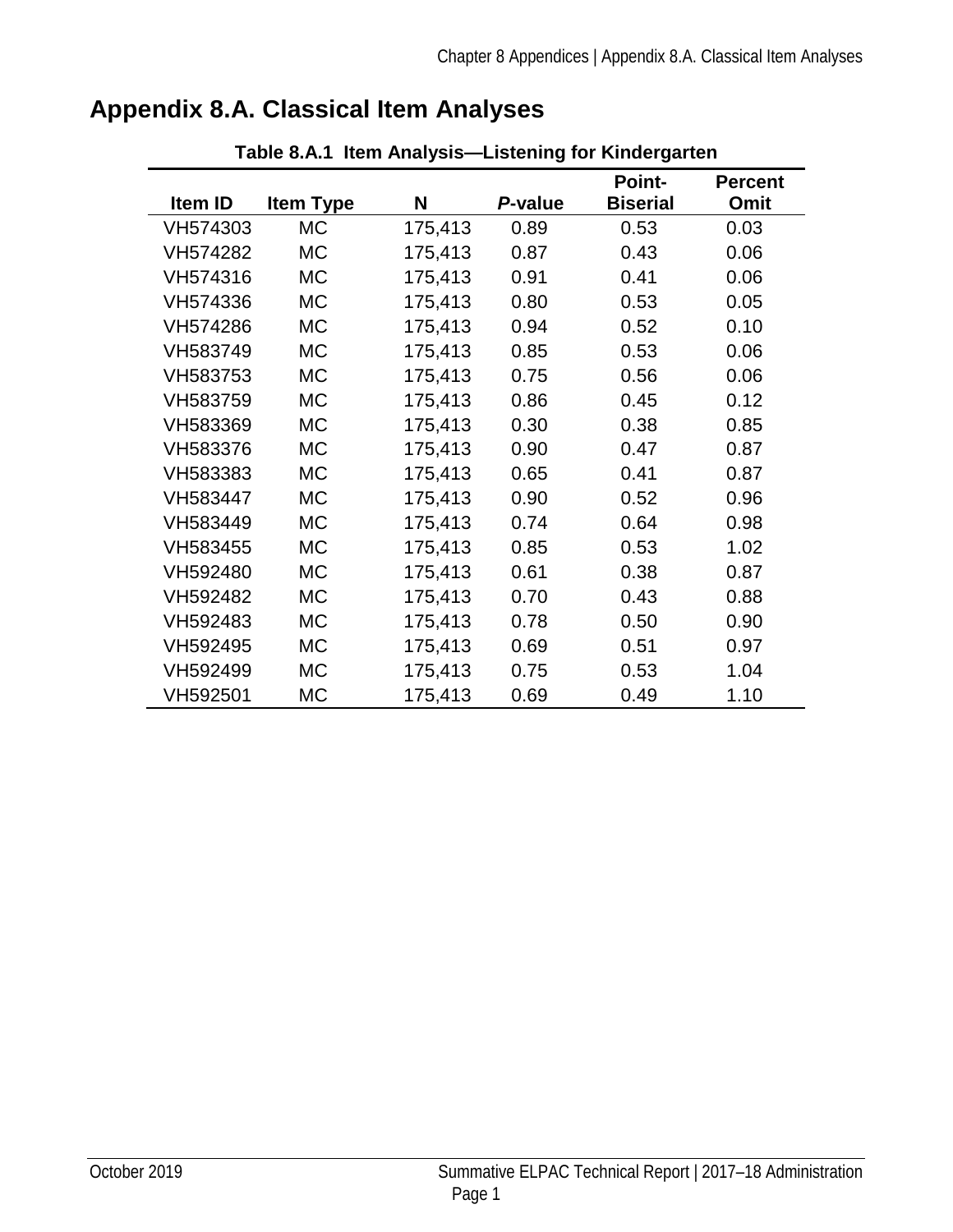<span id="page-5-0"></span>

|          |                  |         |         | <b>Point-</b>   | <b>Percent</b> |
|----------|------------------|---------|---------|-----------------|----------------|
| Item ID  | <b>Item Type</b> | N       | P-value | <b>Biserial</b> | <b>Omit</b>    |
| VH575336 | МC               | 145,481 | 0.93    | 0.43            | 0.03           |
| VH575192 | МC               | 145,481 | 0.91    | 0.39            | 0.04           |
| VH574978 | <b>MC</b>        | 145,481 | 0.93    | 0.38            | 0.05           |
| VH575021 | <b>MC</b>        | 145,481 | 0.87    | 0.40            | 0.10           |
| VH581036 | <b>MC</b>        | 145,481 | 0.89    | 0.43            | 0.06           |
| VH581041 | МC               | 145,481 | 0.72    | 0.51            | 0.07           |
| VH581048 | МC               | 145,481 | 0.75    | 0.48            | 0.08           |
| VH582930 | МC               | 145,481 | 0.79    | 0.55            | 0.52           |
| VH582935 | <b>MC</b>        | 145,481 | 0.83    | 0.58            | 0.55           |
| VH582954 | МC               | 145,481 | 0.82    | 0.47            | 0.55           |
| VH582569 | МC               | 145,481 | 0.77    | 0.54            | 0.62           |
| VH582578 | <b>MC</b>        | 145,481 | 0.70    | 0.32            | 0.62           |
| VH582601 | <b>MC</b>        | 145,481 | 0.85    | 0.50            | 0.69           |
| VH592029 | <b>MC</b>        | 145,481 | 0.82    | 0.58            | 0.59           |
| VH592032 | МC               | 145,481 | 0.63    | 0.44            | 0.59           |
| VH592036 | МC               | 145,481 | 0.73    | 0.56            | 0.61           |
| VH590917 | МC               | 145,481 | 0.56    | 0.36            | 0.64           |
| VH590924 | МC               | 145,481 | 0.81    | 0.57            | 0.68           |

**Table 8.A.2 Item Analysis—Listening for Grade One**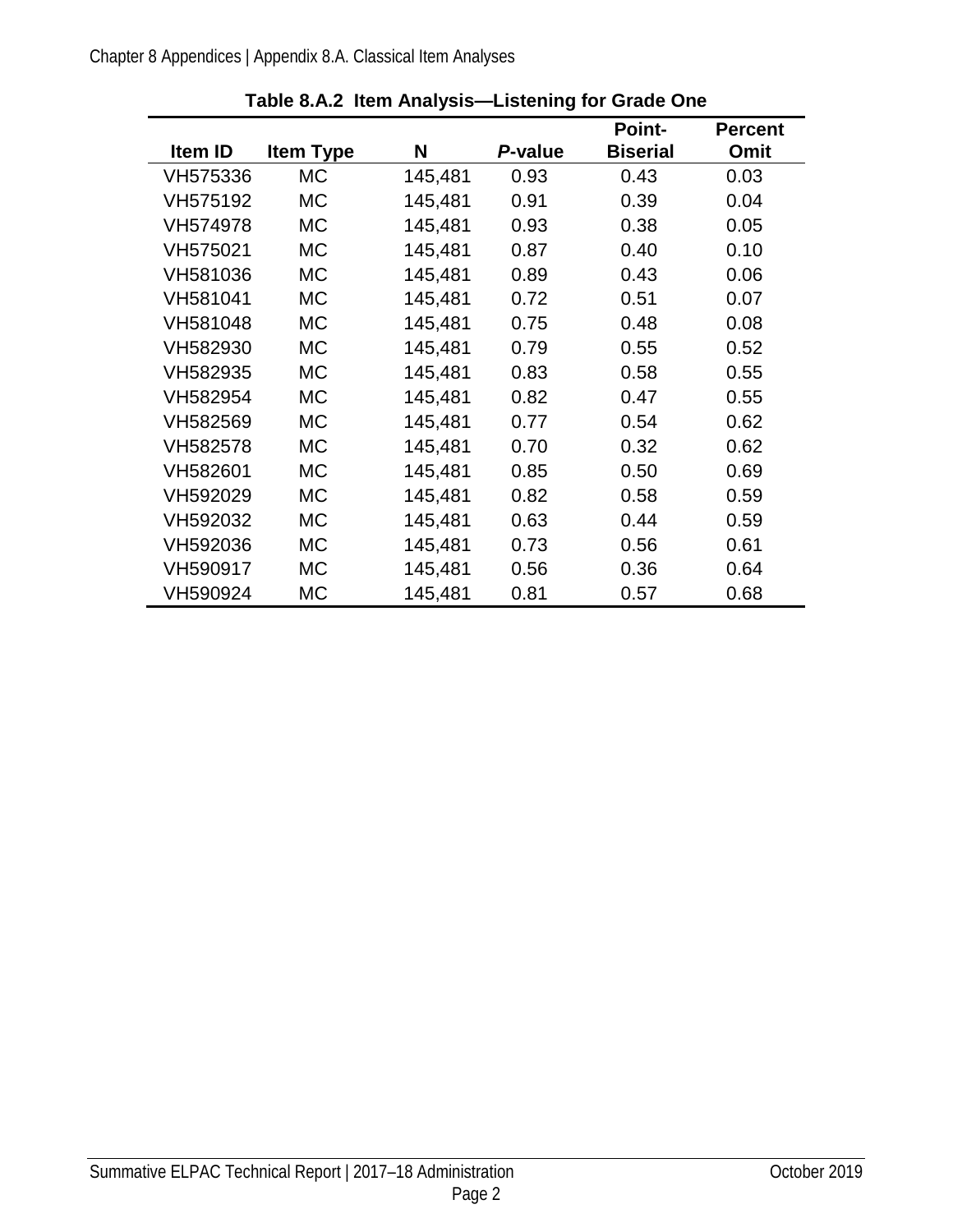<span id="page-6-0"></span>

|          |                  |         |         | <b>Point-</b>   | <b>Percent</b> |
|----------|------------------|---------|---------|-----------------|----------------|
| Item ID  | <b>Item Type</b> | N       | P-value | <b>Biserial</b> | Omit           |
| VH574694 | <b>MC</b>        | 126,589 | 0.93    | 0.37            | 0.26           |
| VH574690 | МC               | 126,589 | 0.83    | 0.37            | 0.18           |
| VH574635 | <b>MC</b>        | 126,589 | 0.84    | 0.46            | 0.20           |
| VH574611 | <b>MC</b>        | 126,589 | 0.93    | 0.35            | 0.26           |
| VH580339 | <b>MC</b>        | 126,589 | 0.41    | 0.38            | 0.18           |
| VH580343 | <b>MC</b>        | 126,589 | 0.81    | 0.47            | 1.28           |
| VH580345 | МC               | 126,589 | 0.86    | 0.47            | 0.51           |
| VH581568 | МC               | 126,589 | 0.96    | 0.43            | 0.17           |
| VH581573 | <b>MC</b>        | 126,589 | 0.87    | 0.52            | 0.29           |
| VH581575 | <b>MC</b>        | 126,589 | 0.92    | 0.41            | 0.32           |
| VH581726 | <b>MC</b>        | 126,589 | 0.88    | 0.44            | 0.21           |
| VH581728 | <b>MC</b>        | 126,589 | 0.89    | 0.47            | 2.26           |
| VH581732 | <b>MC</b>        | 126,589 | 0.89    | 0.49            | 0.44           |
| VH592309 | <b>MC</b>        | 126,589 | 0.78    | 0.46            | 0.22           |
| VH592313 | <b>MC</b>        | 126,589 | 0.50    | 0.38            | 1.37           |
| VH592317 | МC               | 126,589 | 0.92    | 0.40            | 0.31           |
| VH592327 | МC               | 126,589 | 0.78    | 0.54            | 0.24           |
| VH592378 | <b>MC</b>        | 126,589 | 0.45    | 0.42            | 0.36           |
| VH592380 | <b>MC</b>        | 126,589 | 0.74    | 0.37            | 0.37           |
| VH592395 | МC               | 126,589 | 0.42    | 0.27            | 0.25           |
| VH592399 | МC               | 126,589 | 0.71    | 0.50            | 0.39           |
| VH592404 | МC               | 126,589 | 0.74    | 0.53            | 0.75           |

**Table 8.A.3 Item Analysis—Listening for Grade Two**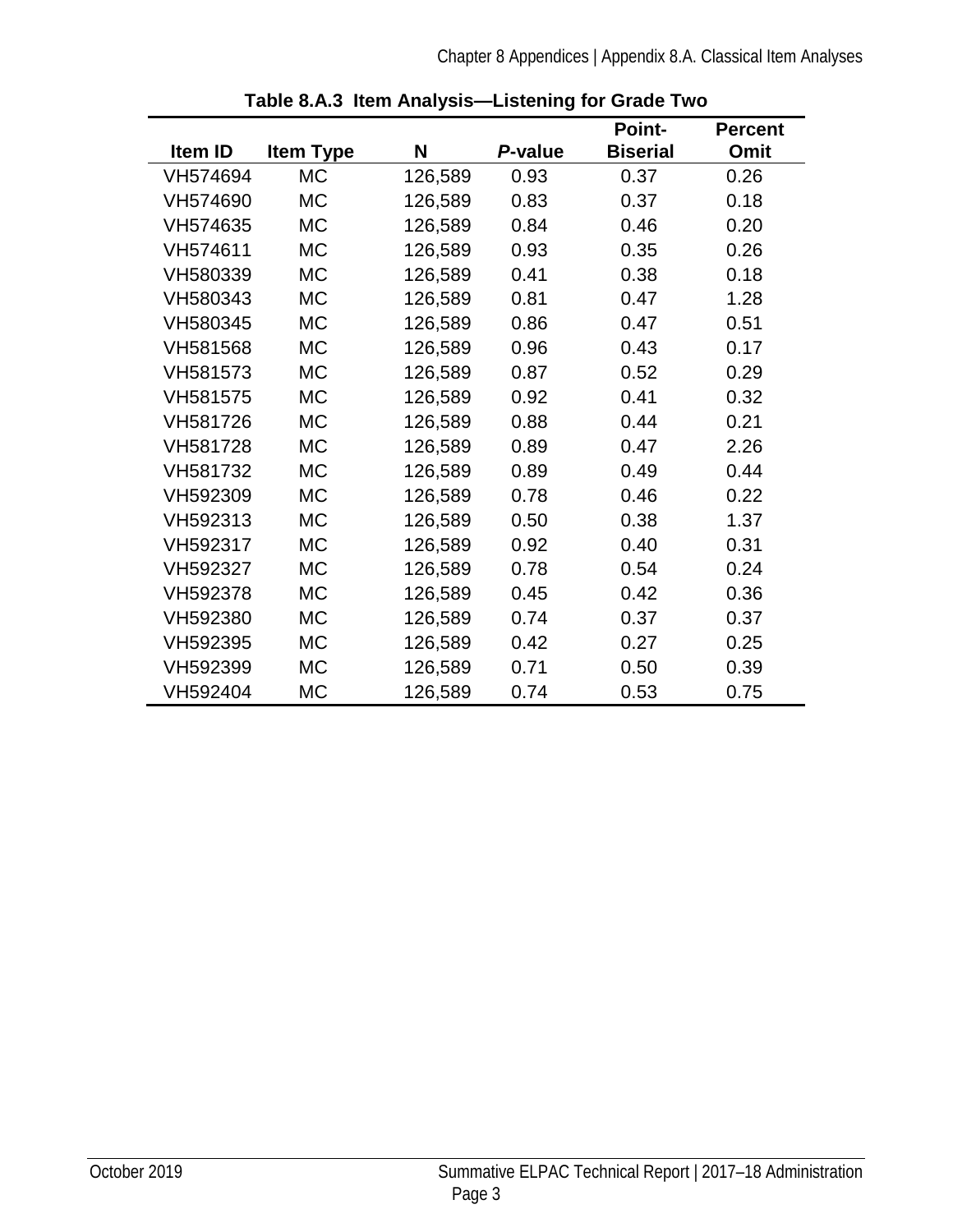|          |                  |         |         | <b>Point-</b>   | <b>Percent</b> |
|----------|------------------|---------|---------|-----------------|----------------|
| Item ID  | <b>Item Type</b> | N       | P-value | <b>Biserial</b> | Omit           |
| VH574939 | <b>MC</b>        | 304,934 | 0.89    | 0.40            | 0.22           |
| VH574679 | <b>MC</b>        | 304,934 | 0.74    | 0.40            | 0.23           |
| VH575208 | <b>MC</b>        | 304,934 | 0.59    | 0.34            | 0.32           |
| VH579818 | <b>MC</b>        | 304,934 | 0.76    | 0.43            | 0.16           |
| VH579819 | <b>MC</b>        | 304,934 | 0.69    | 0.44            | 0.26           |
| VH579827 | <b>MC</b>        | 304,934 | 0.82    | 0.49            | 0.28           |
| VH582493 | <b>MC</b>        | 304,934 | 0.82    | 0.40            | 0.31           |
| VH582498 | <b>MC</b>        | 304,934 | 0.91    | 0.39            | 0.32           |
| VH582505 | <b>MC</b>        | 304,934 | 0.89    | 0.44            | 0.37           |
| VH585392 | <b>MC</b>        | 304,934 | 0.54    | 0.46            | 0.17           |
| VH585393 | <b>MC</b>        | 304,934 | 0.76    | 0.46            | 0.19           |
| VH585394 | <b>MC</b>        | 304,934 | 0.68    | 0.40            | 0.22           |
| VH585382 | <b>MC</b>        | 304,934 | 0.90    | 0.38            | 0.26           |
| VH585383 | <b>MC</b>        | 304,934 | 0.85    | 0.45            | 0.27           |
| VH585384 | <b>MC</b>        | 304,934 | 0.82    | 0.40            | 0.34           |
| VH594341 | <b>MC</b>        | 304,934 | 0.70    | 0.45            | 0.18           |
| VH594345 | <b>MC</b>        | 304,934 | 0.28    | 0.24            | 0.23           |
| VH594352 | <b>MC</b>        | 304,934 | 0.49    | 0.31            | 0.27           |
| VH594358 | <b>MC</b>        | 304,934 | 0.47    | 0.36            | 0.30           |
| VH594033 | <b>MC</b>        | 304,934 | 0.79    | 0.43            | 0.24           |
| VH594044 | <b>MC</b>        | 304,934 | 0.57    | 0.45            | 0.30           |
| VH594050 | <b>MC</b>        | 304,934 | 0.49    | 0.39            | 0.50           |

<span id="page-7-0"></span>**Table 8.A.4 Item Analysis—Listening for Grade Span Three Through Five**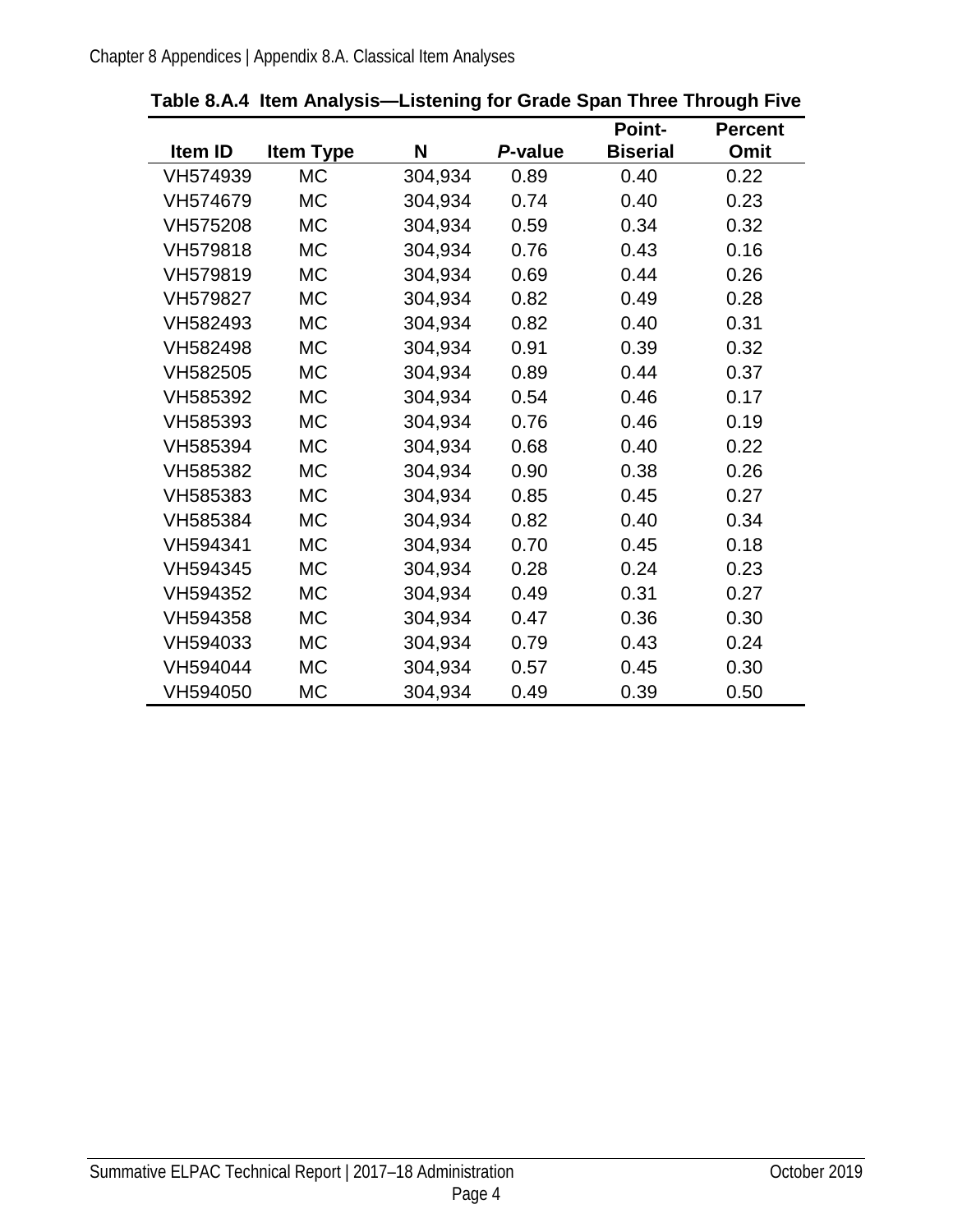<span id="page-8-0"></span>

|          |                  |         |         | <b>Point-</b>   | <b>Percent</b> |
|----------|------------------|---------|---------|-----------------|----------------|
| Item ID  | <b>Item Type</b> | N       | P-value | <b>Biserial</b> | Omit           |
| VH574684 | <b>MC</b>        | 197,160 | 0.85    | 0.38            | 0.11           |
| VH575433 | <b>MC</b>        | 197,160 | 0.61    | 0.28            | 0.15           |
| VH574717 | <b>MC</b>        | 197,160 | 0.73    | 0.36            | 0.17           |
| VH575068 | <b>MC</b>        | 197,160 | 0.64    | 0.38            | 0.10           |
| VH575116 | <b>MC</b>        | 197,160 | 0.48    | 0.25            | 0.16           |
| VH575121 | <b>MC</b>        | 197,160 | 0.85    | 0.43            | 0.16           |
| VH592977 | <b>MC</b>        | 197,160 | 0.66    | 0.35            | 0.11           |
| VH593022 | <b>MC</b>        | 197,160 | 0.74    | 0.34            | 0.16           |
| VH593024 | <b>MC</b>        | 197,160 | 0.53    | 0.32            | 0.16           |
| VH593029 | <b>MC</b>        | 197,160 | 0.49    | 0.26            | 0.20           |
| VH592775 | <b>MC</b>        | 197,160 | 0.71    | 0.37            | 0.17           |
| VH592777 | <b>MC</b>        | 197,160 | 0.70    | 0.38            | 0.22           |
| VH592779 | <b>MC</b>        | 197,160 | 0.39    | 0.24            | 0.23           |
| VH592783 | <b>MC</b>        | 197,160 | 0.65    | 0.42            | 0.28           |
| VH585577 | <b>MC</b>        | 197,160 | 0.80    | 0.38            | 0.14           |
| VH585579 | <b>MC</b>        | 197,160 | 0.52    | 0.29            | 0.20           |
| VH585583 | <b>MC</b>        | 197,160 | 0.78    | 0.45            | 0.17           |
| VH585586 | <b>MC</b>        | 197,160 | 0.72    | 0.34            | 0.24           |
| VH587161 | <b>MC</b>        | 197,160 | 0.78    | 0.43            | 0.18           |
| VH587175 | <b>MC</b>        | 197,160 | 0.73    | 0.44            | 0.21           |
| VH587183 | <b>MC</b>        | 197,160 | 0.49    | 0.23            | 0.25           |
| VH587223 | МC               | 197,160 | 0.79    | 0.44            | 0.27           |

**Table 8.A.5 Item Analysis—Listening for Grade Span Six Through Eight**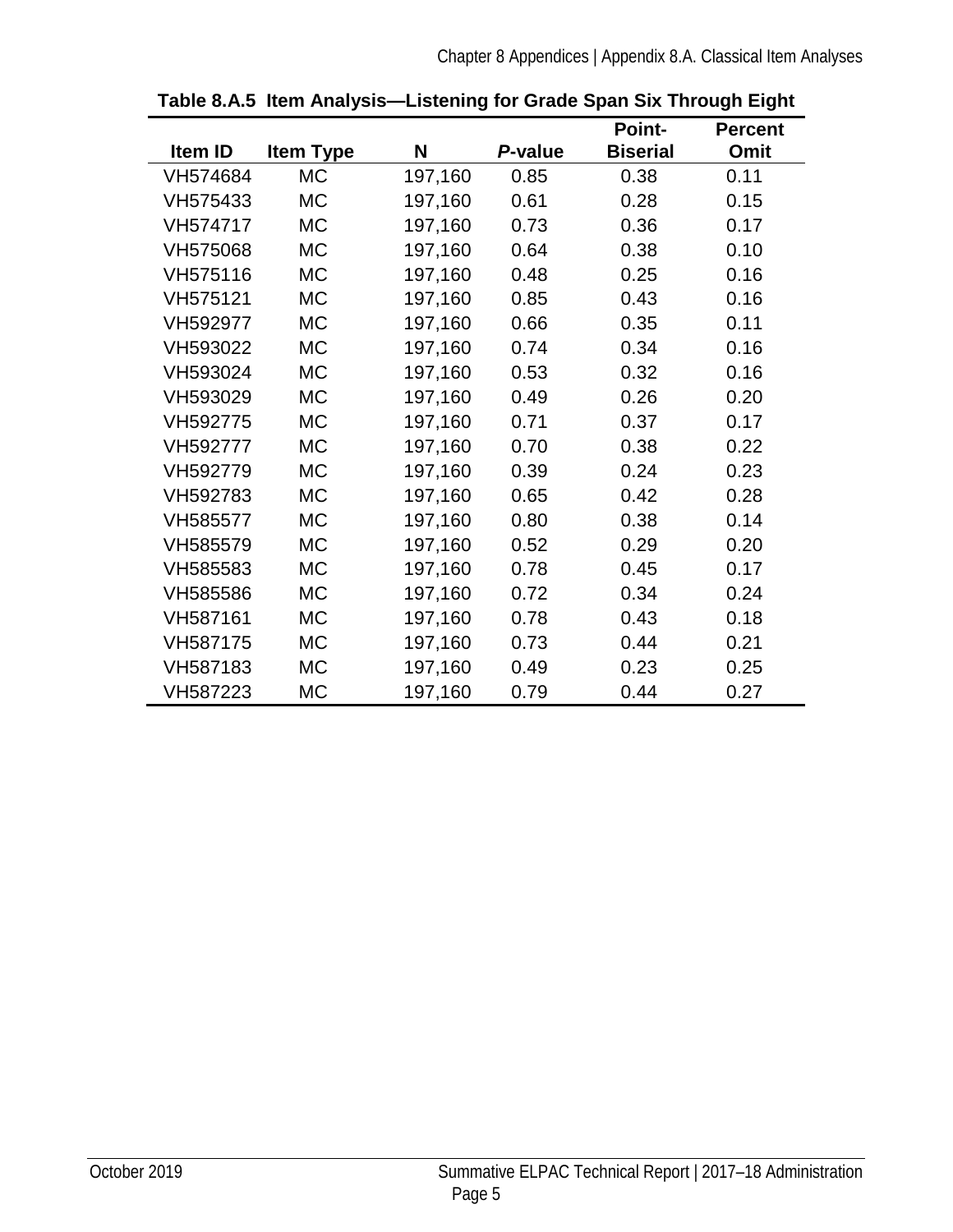<span id="page-9-0"></span>

|          |                  |        |         | <b>Point-</b>   | <b>Percent</b> |
|----------|------------------|--------|---------|-----------------|----------------|
| Item ID  | <b>Item Type</b> | N      | P-value | <b>Biserial</b> | Omit           |
| VH574838 | <b>MC</b>        | 98,088 | 0.67    | 0.31            | 0.46           |
| VH574851 | <b>MC</b>        | 98,088 | 0.57    | 0.45            | 0.32           |
| VH575078 | <b>MC</b>        | 98,088 | 0.76    | 0.42            | 0.29           |
| VH569142 | МC               | 98,088 | 0.66    | 0.45            | 0.18           |
| VH569145 | МC               | 98,088 | 0.39    | 0.25            | 0.34           |
| VH569149 | МC               | 98,088 | 0.78    | 0.47            | 0.26           |
| VH593202 | <b>MC</b>        | 98,088 | 0.62    | 0.41            | 0.16           |
| VH593206 | МC               | 98,088 | 0.73    | 0.42            | 0.28           |
| VH593218 | <b>MC</b>        | 98,088 | 0.73    | 0.47            | 0.21           |
| VH593226 | МC               | 98,088 | 0.52    | 0.42            | 0.25           |
| VH593068 | <b>MC</b>        | 98,088 | 0.63    | 0.44            | 0.28           |
| VH593083 | <b>MC</b>        | 98,088 | 0.60    | 0.42            | 0.32           |
| VH593093 | <b>MC</b>        | 98,088 | 0.74    | 0.48            | 0.33           |
| VH593104 | <b>MC</b>        | 98,088 | 0.59    | 0.50            | 0.39           |
| VH579170 | МC               | 98,088 | 0.50    | 0.22            | 0.18           |
| VH579175 | <b>MC</b>        | 98,088 | 0.81    | 0.47            | 0.22           |
| VH579180 | МC               | 98,088 | 0.67    | 0.49            | 0.27           |
| VH579185 | <b>MC</b>        | 98,088 | 0.54    | 0.37            | 0.30           |
| VH585396 | <b>MC</b>        | 98,088 | 0.60    | 0.52            | 0.32           |
| VH585397 | <b>MC</b>        | 98,088 | 0.79    | 0.43            | 0.29           |
| VH585398 | <b>MC</b>        | 98,088 | 0.70    | 0.49            | 0.39           |
| VH585399 | МC               | 98,088 | 0.70    | 0.48            | 0.35           |

**Table 8.A.6 Item Analysis—Listening for Grade Span Nine Through Ten**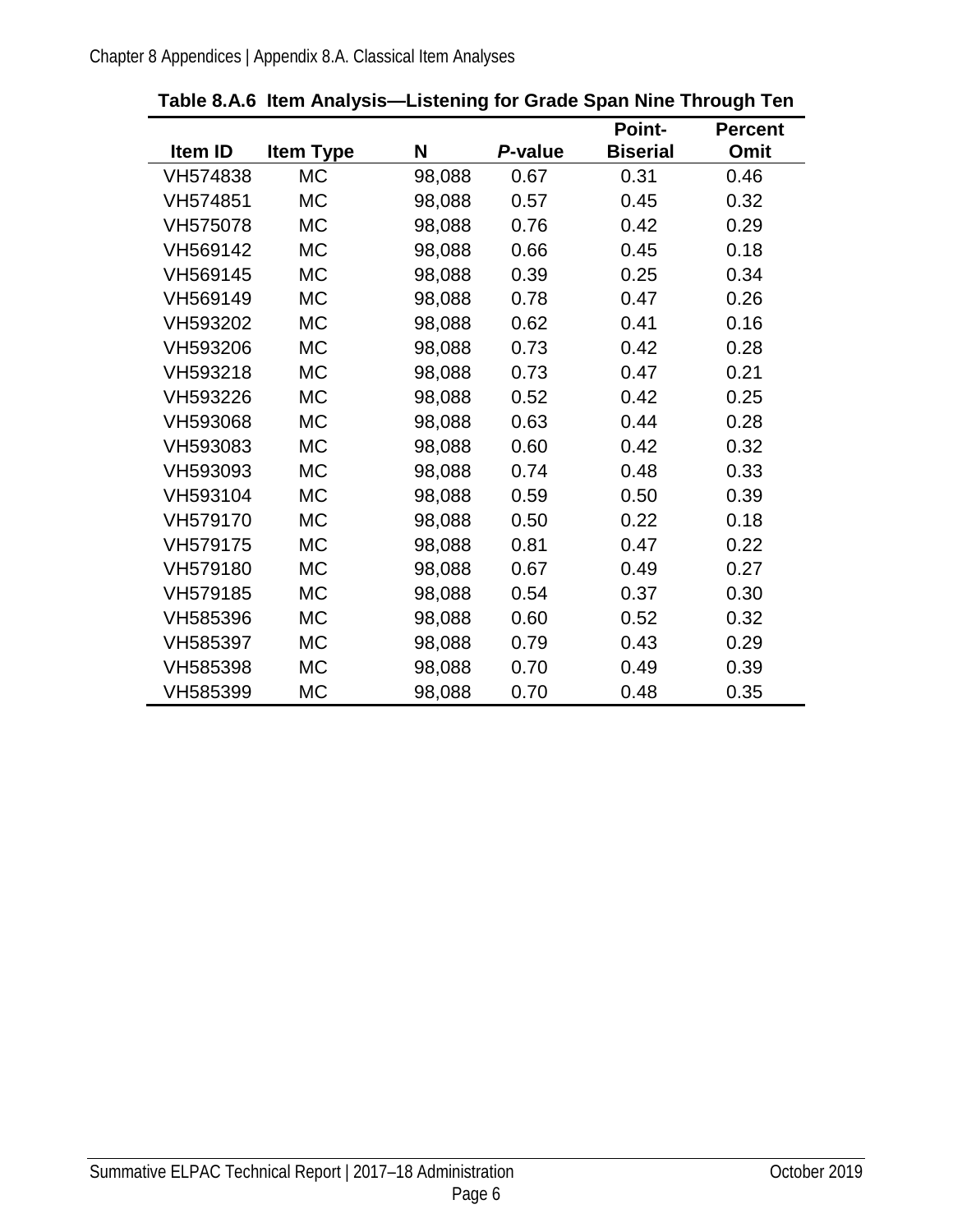|          |                  |        |         | <b>Point-</b>   | <b>Percent</b> |
|----------|------------------|--------|---------|-----------------|----------------|
| Item ID  | <b>Item Type</b> | N      | P-value | <b>Biserial</b> | Omit           |
| VH574943 | <b>MC</b>        | 72,856 | 0.77    | 0.45            | 0.26           |
| VH574948 | <b>MC</b>        | 72,856 | 0.81    | 0.39            | 0.22           |
| VH574951 | МC               | 72,856 | 0.62    | 0.32            | 0.30           |
| VH570664 | <b>MC</b>        | 72,856 | 0.63    | 0.32            | 0.17           |
| VH570700 | <b>MC</b>        | 72,856 | 0.51    | 0.23            | 0.36           |
| VH570707 | <b>MC</b>        | 72,856 | 0.74    | 0.38            | 0.25           |
| VH593368 | МC               | 72,856 | 0.71    | 0.37            | 0.19           |
| VH593369 | <b>MC</b>        | 72,856 | 0.71    | 0.42            | 0.21           |
| VH593370 | <b>MC</b>        | 72,856 | 0.65    | 0.37            | 0.27           |
| VH593375 | МC               | 72,856 | 0.56    | 0.29            | 0.32           |
| VH593346 | <b>MC</b>        | 72,856 | 0.66    | 0.39            | 0.31           |
| VH593347 | <b>MC</b>        | 72,856 | 0.43    | 0.37            | 0.30           |
| VH593348 | <b>MC</b>        | 72,856 | 0.57    | 0.40            | 0.43           |
| VH593352 | <b>MC</b>        | 72,856 | 0.62    | 0.42            | 0.39           |
| VH584191 | <b>MC</b>        | 72,856 | 0.73    | 0.48            | 0.25           |
| VH584193 | МC               | 72,856 | 0.61    | 0.41            | 0.29           |
| VH584196 | МC               | 72,856 | 0.57    | 0.43            | 0.31           |
| VH584201 | <b>MC</b>        | 72,856 | 0.77    | 0.48            | 0.32           |
| VH585447 | <b>MC</b>        | 72,856 | 0.59    | 0.45            | 0.39           |
| VH585450 | <b>MC</b>        | 72,856 | 0.66    | 0.49            | 0.39           |
| VH585451 | МC               | 72,856 | 0.61    | 0.36            | 0.42           |
| VH585448 | MC               | 72,856 | 0.56    | 0.39            | 0.41           |

<span id="page-10-0"></span>**Table 8.A.7 Item Analysis—Listening for Grade Span Eleven Through Twelve**

#### **Table 8.A.8 Item Analysis—Speaking for Kindergarten**

<span id="page-10-1"></span>

|                |                  |         |         | <b>Point-</b>   | <b>Percent</b> |
|----------------|------------------|---------|---------|-----------------|----------------|
| <b>Item ID</b> | <b>Item Type</b> | N       | P-value | <b>Biserial</b> | Omit           |
| VH591388       | <b>CR</b>        | 175,327 | 0.88    | 0.58            | 0.03           |
| VH591397       | <b>CR</b>        | 175,327 | 0.89    | 0.58            | 0.01           |
| VH591400       | <b>CR</b>        | 175,327 | 0.82    | 0.62            | 0.07           |
| VH591401       | <b>CR</b>        | 175,327 | 0.71    | 0.72            | 0.27           |
| VH591402       | <b>CR</b>        | 175,327 | 0.83    | 0.73            | 0.24           |
| VH591403       | <b>CR</b>        | 175,327 | 0.64    | 0.73            | 0.61           |
| VH573464       | <b>CR</b>        | 175,327 | 0.79    | 0.75            | 0.18           |
| VH573468       | CR.              | 175,327 | 0.80    | 0.73            | 1.74           |
| VH589607       | <b>CR</b>        | 175,327 | 0.61    | 0.85            | 1.89           |
| VH586833       | CR               | 175,327 | 0.54    | 0.84            | 1.74           |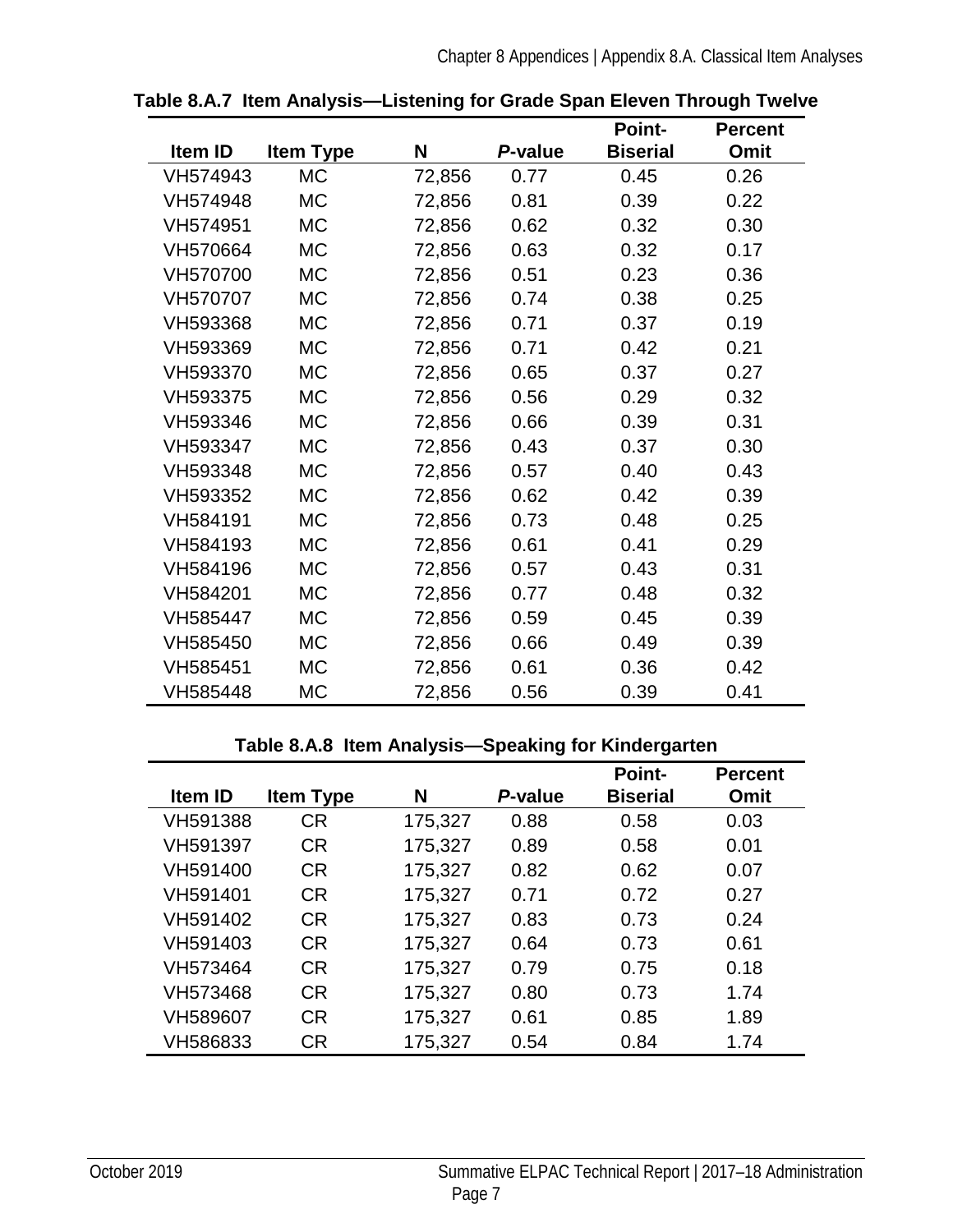<span id="page-11-0"></span>

| <b>Item ID</b> |                  | N       | P-value | <b>Point-</b>   | <b>Percent</b> |
|----------------|------------------|---------|---------|-----------------|----------------|
|                | <b>Item Type</b> |         |         | <b>Biserial</b> | Omit           |
| VH592221       | СR               | 145,420 | 0.97    | 0.47            | 0.03           |
| VH592223       | <b>CR</b>        | 145,420 | 0.68    | 0.51            | 0.04           |
| VH592225       | <b>CR</b>        | 145,420 | 0.95    | 0.46            | 0.07           |
| VH592226       | <b>CR</b>        | 145,420 | 0.77    | 0.70            | 0.19           |
| VH592227       | <b>CR</b>        | 145,420 | 0.79    | 0.68            | 0.17           |
| VH592230       | <b>CR</b>        | 145,420 | 0.79    | 0.73            | 0.43           |
| VH572597       | <b>CR</b>        | 145,420 | 0.88    | 0.70            | 0.09           |
| VH573681       | <b>CR</b>        | 145,420 | 0.88    | 0.67            | 0.85           |
| VH586866       | <b>CR</b>        | 145,420 | 0.70    | 0.84            | 0.94           |
| VH586719       | СR               | 145,420 | 0.64    | 0.83            | 0.87           |

**Table 8.A.10 Item Analysis—Speaking for Grade Two**

<span id="page-11-1"></span>

|                |                  |         |         | <b>Point-</b>   | <b>Percent</b> |
|----------------|------------------|---------|---------|-----------------|----------------|
| <b>Item ID</b> | <b>Item Type</b> | N       | P-value | <b>Biserial</b> | Omit           |
| VH590643       | <b>CR</b>        | 126,809 | 0.96    | 0.51            | 0.08           |
| VH590645       | <b>CR</b>        | 126,809 | 0.83    | 0.48            | 0.11           |
| VH590646       | <b>CR</b>        | 126,809 | 0.89    | 0.54            | 0.15           |
| VH590647       | <b>CR</b>        | 126,809 | 0.80    | 0.67            | 0.13           |
| VH590648       | <b>CR</b>        | 126,809 | 0.80    | 0.63            | 0.22           |
| VH590651       | <b>CR</b>        | 126,809 | 0.87    | 0.65            | 0.58           |
| VH581086       | <b>CR</b>        | 126,809 | 0.80    | 0.63            | 0.15           |
| VH581090       | <b>CR</b>        | 126,809 | 0.84    | 0.66            | 1.80           |
| VH581088       | <b>CR</b>        | 126,809 | 0.89    | 0.67            | 1.90           |
| VH574509       | CR               | 126,809 | 0.87    | 0.69            | 1.07           |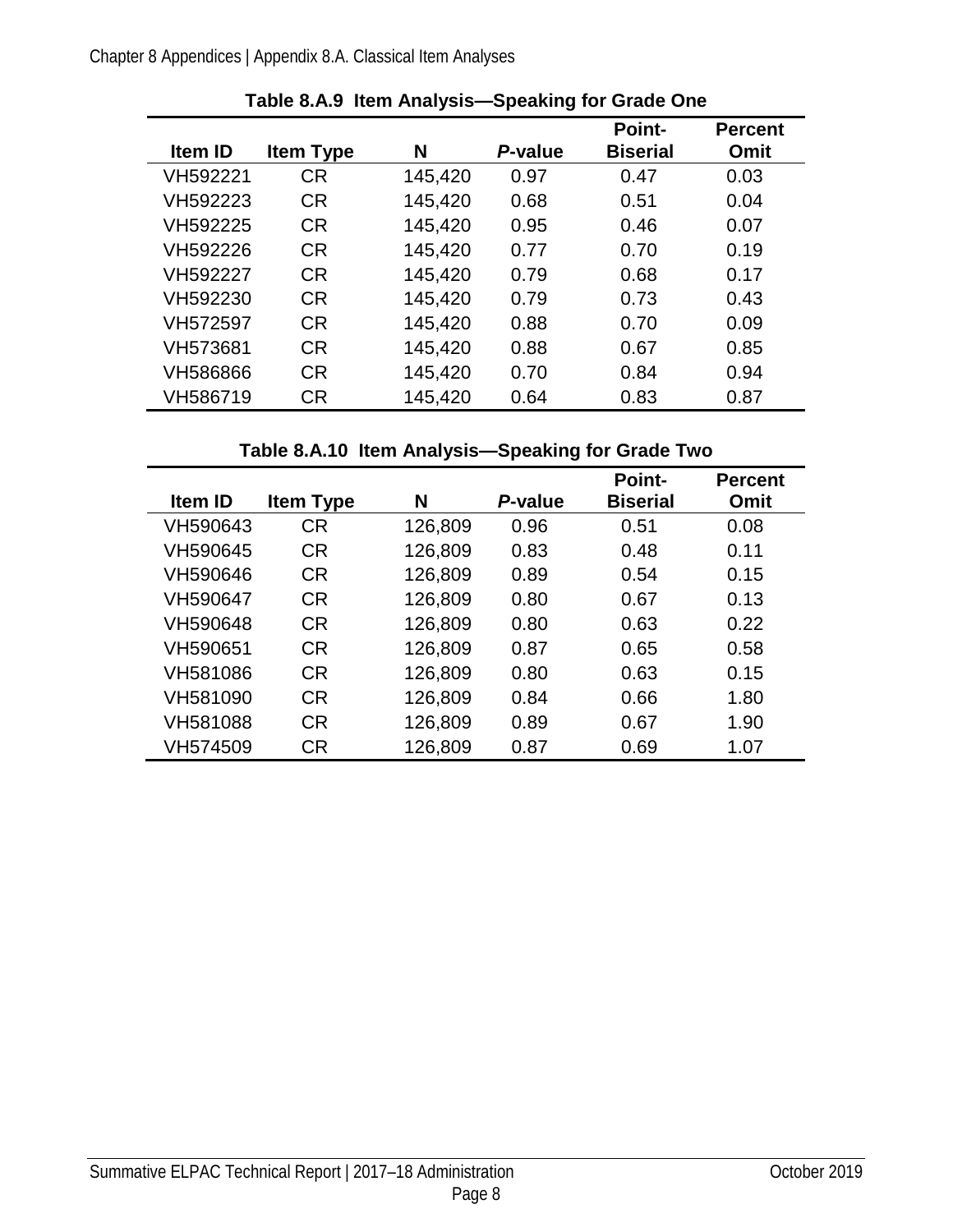|                |                  |         |         | <b>Point-</b>   | <b>Percent</b> |
|----------------|------------------|---------|---------|-----------------|----------------|
| <b>Item ID</b> | <b>Item Type</b> | N       | P-value | <b>Biserial</b> | Omit           |
| VH586404       | <b>CR</b>        | 306,298 | 0.96    | 0.56            | 0.02           |
| VH586416       | <b>CR</b>        | 306,298 | 0.92    | 0.56            | 0.04           |
| VH586419       | <b>CR</b>        | 306,298 | 0.97    | 0.57            | 0.22           |
| VH586440       | <b>CR</b>        | 306,298 | 0.89    | 0.62            | 0.18           |
| VH586450       | <b>CR</b>        | 306,298 | 0.92    | 0.68            | 0.18           |
| VH586452       | <b>CR</b>        | 306,298 | 0.91    | 0.65            | 0.50           |
| VH573185       | <b>CR</b>        | 306,298 | 0.74    | 0.68            | 0.15           |
| VH572856       | <b>CR</b>        | 306,298 | 0.76    | 0.68            | 2.02           |
| VH573004       | <b>CR</b>        | 306,298 | 0.81    | 0.69            | 2.22           |
| VH570625       | <b>CR</b>        | 306,298 | 0.79    | 0.79            | 1.13           |
| VH572692       | <b>CR</b>        | 306,298 | 0.84    | 0.79            | 1.24           |
| VH589511       | <b>CR</b>        | 306,298 | 0.80    | 0.81            | 1.18           |
| VH587179       | <b>CR</b>        | 306,298 | 0.70    | 0.76            | 1.36           |

<span id="page-12-0"></span>**Table 8.A.11 Item Analysis—Speaking for Grade Span Three Through Five**

#### <span id="page-12-1"></span>**Table 8.A.12 Item Analysis—Speaking for Grade Span Six Through Eight**

|                |                  |         |         | <b>Point-</b>   | <b>Percent</b> |
|----------------|------------------|---------|---------|-----------------|----------------|
| <b>Item ID</b> | <b>Item Type</b> | N       | P-value | <b>Biserial</b> | Omit           |
| VH586468       | <b>CR</b>        | 197,825 | 0.970   | 0.569           | 0.04           |
| VH586472       | <b>CR</b>        | 197,825 | 0.947   | 0.637           | 0.03           |
| VH586476       | <b>CR</b>        | 197,825 | 0.886   | 0.626           | 0.11           |
| VH586478       | <b>CR</b>        | 197,825 | 0.929   | 0.721           | 0.18           |
| VH586496       | <b>CR</b>        | 197,825 | 0.835   | 0.696           | 0.20           |
| VH586500       | <b>CR</b>        | 197,825 | 0.885   | 0.693           | 0.60           |
| VH573426       | <b>CR</b>        | 197,825 | 0.896   | 0.710           | 0.57           |
| VH573303       | <b>CR</b>        | 197,825 | 0.892   | 0.689           | 1.37           |
| VH572624       | <b>CR</b>        | 197,825 | 0.784   | 0.804           | 1.39           |
| VH573085       | <b>CR</b>        | 197,825 | 0.814   | 0.816           | 1.46           |
| VH574641       | <b>CR</b>        | 197,825 | 0.663   | 0.752           | 1.43           |
| VH574643       | <b>CR</b>        | 197,825 | 0.701   | 0.732           | 1.64           |
| VH587883       | <b>CR</b>        | 197,825 | 0.622   | 0.777           | 1.75           |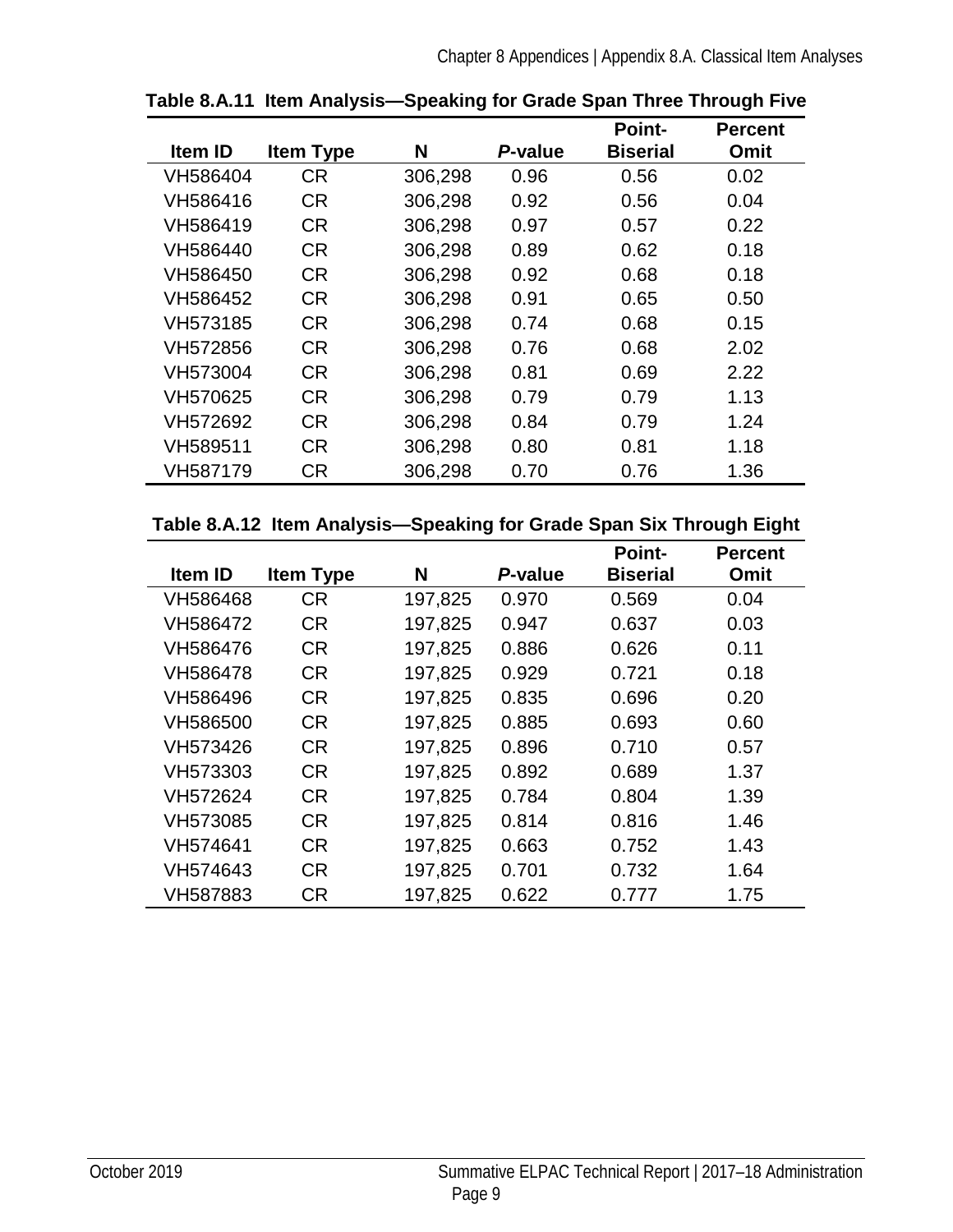|                |                  |        |         | <b>Point-</b>   | <b>Percent</b> |
|----------------|------------------|--------|---------|-----------------|----------------|
| <b>Item ID</b> | <b>Item Type</b> | N      | P-value | <b>Biserial</b> | <b>Omit</b>    |
| VH587594       | <b>CR</b>        | 98,389 | 0.86    | 0.72            | 0.04           |
| VH587603       | <b>CR</b>        | 98,389 | 0.82    | 0.67            | 0.08           |
| VH587610       | <b>CR</b>        | 98,389 | 0.93    | 0.63            | 0.39           |
| VH587619       | <b>CR</b>        | 98,389 | 0.81    | 0.77            | 0.30           |
| VH587625       | <b>CR</b>        | 98,389 | 0.85    | 0.83            | 0.34           |
| VH587631       | <b>CR</b>        | 98,389 | 0.83    | 0.80            | 0.58           |
| VH573248       | <b>CR</b>        | 98,389 | 0.75    | 0.82            | 0.82           |
| VH573250       | <b>CR</b>        | 98,389 | 0.83    | 0.82            | 2.47           |
| VH572682       | <b>CR</b>        | 98,389 | 0.76    | 0.88            | 3.36           |
| VH572838       | <b>CR</b>        | 98,389 | 0.76    | 0.87            | 3.47           |
| VH573602       | <b>CR</b>        | 98,389 | 0.75    | 0.85            | 3.46           |
| VH573615       | <b>CR</b>        | 98,389 | 0.72    | 0.81            | 3.65           |
| VH587886       | <b>CR</b>        | 98,389 | 0.59    | 0.82            | 3.89           |

<span id="page-13-0"></span>**Table 8.A.13 Item Analysis—Speaking for Grade Span Nine Through Ten**

#### <span id="page-13-1"></span>**Table 8.A.14 Item Analysis—Speaking for Grade Span Eleven Through Twelve**

|          |                  |        |         | <b>Point-</b>   | <b>Percent</b> |
|----------|------------------|--------|---------|-----------------|----------------|
| Item ID  | <b>Item Type</b> | N      | P-value | <b>Biserial</b> | Omit           |
| VH587667 | <b>CR</b>        | 73,196 | 0.93    | 0.62            | 0.03           |
| VH587673 | <b>CR</b>        | 73,196 | 0.89    | 0.63            | 0.07           |
| VH587690 | <b>CR</b>        | 73,196 | 0.70    | 0.56            | 0.40           |
| VH587699 | <b>CR</b>        | 73,196 | 0.88    | 0.69            | 0.32           |
| VH587706 | <b>CR</b>        | 73,196 | 0.84    | 0.76            | 0.32           |
| VH587711 | <b>CR</b>        | 73,196 | 0.89    | 0.75            | 0.62           |
| VH573658 | <b>CR</b>        | 73,196 | 0.84    | 0.78            | 0.63           |
| VH573627 | <b>CR</b>        | 73,196 | 0.82    | 0.79            | 1.78           |
| VH572648 | <b>CR</b>        | 73,196 | 0.80    | 0.85            | 2.26           |
| VH573092 | <b>CR</b>        | 73,196 | 0.82    | 0.85            | 2.35           |
| VH574874 | <b>CR</b>        | 73,196 | 0.77    | 0.81            | 2.33           |
| VH574885 | <b>CR</b>        | 73,196 | 0.77    | 0.80            | 2.47           |
| VH588283 | <b>CR</b>        | 73,196 | 0.68    | 0.83            | 2.81           |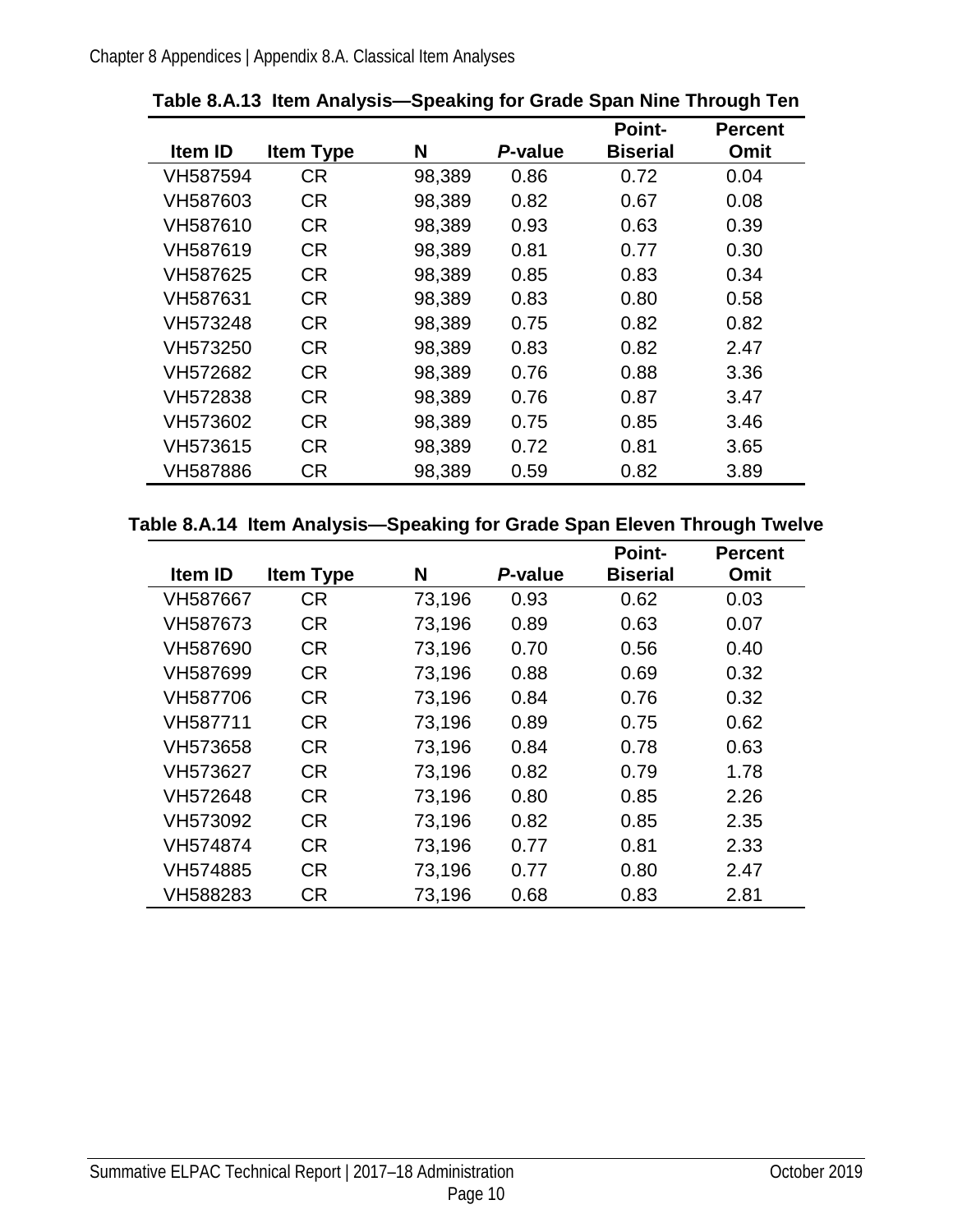<span id="page-14-0"></span>

| Item ID  | <b>Item Type</b>               | N       | P-value | <b>Point-</b><br><b>Biserial</b> | <b>Percent</b><br>Omit |
|----------|--------------------------------|---------|---------|----------------------------------|------------------------|
|          |                                |         |         |                                  |                        |
|          | VH589727 CR (machine scorable) | 175,109 | 0.63    | 0.65                             | 0.02                   |
| VH589737 | МC                             | 175,109 | 0.81    | 0.39                             | 0.34                   |
|          | VH590627 CR (machine scorable) | 175,109 | 0.66    | 0.68                             | 0.03                   |
| VH590632 | МC                             | 175,109 | 0.76    | 0.44                             | 0.24                   |
|          | VH588689 CR (machine scorable) | 175,109 | 0.61    | 0.63                             | 0.42                   |
| VH588702 | <b>MC</b>                      | 175,109 | 0.78    | 0.51                             | 0.05                   |
| VH588707 | <b>MC</b>                      | 175,109 | 0.72    | 0.52                             | 0.07                   |
| VH588710 | <b>MC</b>                      | 175,109 | 0.78    | 0.53                             | 0.14                   |
| VH574308 | <b>MC</b>                      | 175,109 | 0.58    | 0.53                             | 0.88                   |
| VH574313 | <b>MC</b>                      | 175,109 | 0.75    | 0.44                             | 0.89                   |
| VH574315 | <b>MC</b>                      | 175,109 | 0.45    | 0.42                             | 0.93                   |
| VH574382 | <b>MC</b>                      | 175,109 | 0.84    | 0.51                             | 0.98                   |
| VH574387 | <b>MC</b>                      | 175,109 | 0.85    | 0.43                             | 1.07                   |
| VH574392 | <b>MC</b>                      | 175,109 | 0.49    | 0.47                             | 1.17                   |

|  |  |  |  |  | Table 8.A.15 Item Analysis-Reading for Kindergarten |
|--|--|--|--|--|-----------------------------------------------------|
|--|--|--|--|--|-----------------------------------------------------|

| Table 8.A.16 Item Analysis-Reading for Grade One |  |  |  |
|--------------------------------------------------|--|--|--|
|                                                  |  |  |  |

<span id="page-14-1"></span>

|          |                  |         |         | <b>Point-</b>   | <b>Percent</b> |
|----------|------------------|---------|---------|-----------------|----------------|
| Item ID  | <b>Item Type</b> | N       | P-value | <b>Biserial</b> | Omit           |
| VH574783 | <b>MC</b>        | 144,989 | 0.81    | 0.59            | 0.03           |
| VH574793 | <b>MC</b>        | 144,989 | 0.91    | 0.49            | 0.02           |
| VH574901 | <b>MC</b>        | 144,989 | 0.77    | 0.59            | 0.05           |
| VH582906 | <b>MC</b>        | 144,989 | 0.66    | 0.58            | 0.03           |
| VH582867 | <b>MC</b>        | 144,989 | 0.80    | 0.60            | 0.03           |
| VH582881 | <b>MC</b>        | 144,989 | 0.80    | 0.56            | 2.08           |
| VH578939 | <b>MC</b>        | 144,989 | 0.76    | 0.62            | 2.12           |
| VH582892 | <b>MC</b>        | 144,989 | 0.80    | 0.66            | 2.25           |
| VH589386 | <b>MC</b>        | 144,989 | 0.55    | 0.46            | 2.65           |
| VH589389 | <b>MC</b>        | 144,989 | 0.48    | 0.61            | 2.70           |
| VH589390 | <b>MC</b>        | 144,989 | 0.66    | 0.66            | 2.73           |
| VH589871 | <b>MC</b>        | 144,989 | 0.70    | 0.67            | 3.03           |
| VH589872 | <b>MC</b>        | 144,989 | 0.75    | 0.65            | 3.07           |
| VH589874 | <b>MC</b>        | 144,989 | 0.77    | 0.61            | 3.35           |
| VH590201 | <b>MC</b>        | 144,989 | 0.81    | 0.65            | 3.02           |
| VH590202 | <b>MC</b>        | 144,989 | 0.63    | 0.67            | 3.07           |
| VH590204 | <b>MC</b>        | 144,989 | 0.80    | 0.70            | 3.09           |
| VH591625 | <b>MC</b>        | 144,989 | 0.69    | 0.64            | 3.13           |
| VH591629 | <b>MC</b>        | 144,989 | 0.69    | 0.62            | 3.18           |
| VH591635 | <b>MC</b>        | 144,989 | 0.59    | 0.65            | 3.21           |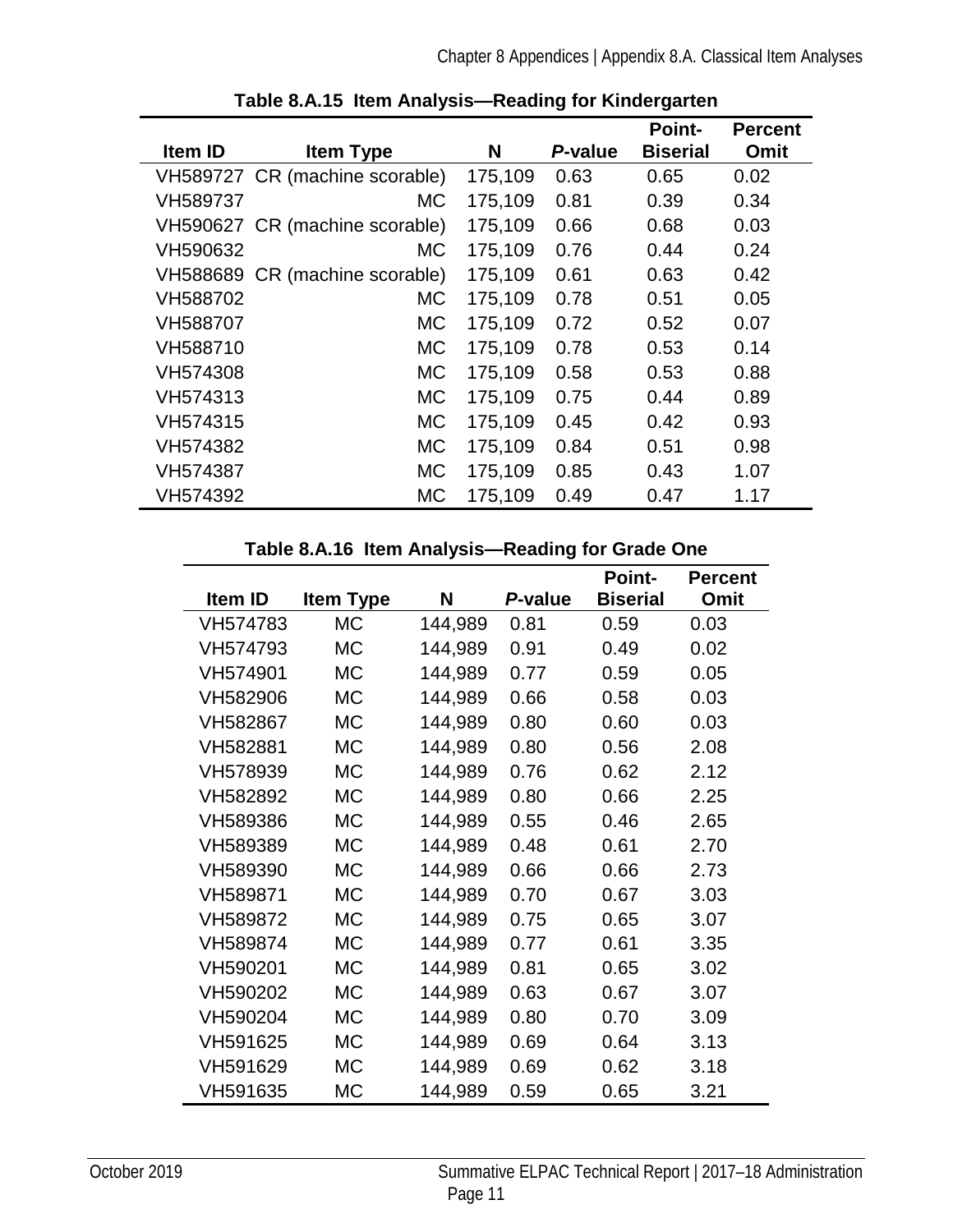<span id="page-15-0"></span>

|          |                  |         |         | <b>Point-</b>   | <b>Percent</b> |
|----------|------------------|---------|---------|-----------------|----------------|
| Item ID  | <b>Item Type</b> | N       | P-value | <b>Biserial</b> | <b>Omit</b>    |
| VH575144 | <b>MC</b>        | 126,441 | 0.93    | 0.43            | 0.25           |
| VH574982 | <b>MC</b>        | 126,441 | 0.93    | 0.42            | 0.25           |
| VH581120 | <b>MC</b>        | 126,441 | 0.84    | 0.40            | 0.16           |
| VH581134 | <b>MC</b>        | 126,441 | 0.39    | 0.36            | 0.20           |
| VH578954 | <b>MC</b>        | 126,441 | 0.87    | 0.42            | 0.35           |
| VH581209 | <b>MC</b>        | 126,441 | 0.91    | 0.47            | 0.74           |
| VH581133 | <b>MC</b>        | 126,441 | 0.90    | 0.51            | 0.40           |
| VH581126 | МC               | 126,441 | 0.81    | 0.42            | 0.68           |
| VH590676 | <b>MC</b>        | 126,441 | 0.67    | 0.36            | 0.42           |
| VH590678 | <b>MC</b>        | 126,441 | 0.69    | 0.52            | 0.64           |
| VH590679 | <b>MC</b>        | 126,441 | 0.78    | 0.57            | 0.61           |
| VH590634 | <b>MC</b>        | 126,441 | 0.52    | 0.36            | 0.79           |
| VH590639 | <b>MC</b>        | 126,441 | 0.66    | 0.58            | 2.14           |
| VH590644 | <b>MC</b>        | 126,441 | 0.70    | 0.54            | 0.99           |
| VH591559 | <b>MC</b>        | 126,441 | 0.68    | 0.57            | 1.47           |
| VH591566 | <b>MC</b>        | 126,441 | 0.78    | 0.62            | 1.65           |
| VH591573 | МC               | 126,441 | 0.71    | 0.57            | 1.23           |
| VH591678 | <b>MC</b>        | 126,441 | 0.72    | 0.60            | 0.92           |
| VH591682 | <b>MC</b>        | 126,441 | 0.66    | 0.56            | 1.13           |
| VH591684 | <b>MC</b>        | 126,441 | 0.75    | 0.59            | 1.28           |
| VH590066 | <b>MC</b>        | 126,441 | 0.71    | 0.54            | 2.87           |
| VH590098 | <b>MC</b>        | 126,441 | 0.79    | 0.62            | 1.79           |
| VH590100 | <b>MC</b>        | 126,441 | 0.65    | 0.45            | 0.73           |
| VH591660 | <b>MC</b>        | 126,441 | 0.74    | 0.62            | 1.41           |
| VH591662 | <b>MC</b>        | 126,441 | 0.72    | 0.51            | 1.02           |
| VH591663 | МC               | 126,441 | 0.53    | 0.40            | 1.02           |

**Table 8.A.17 Item Analysis—Reading for Grade Two**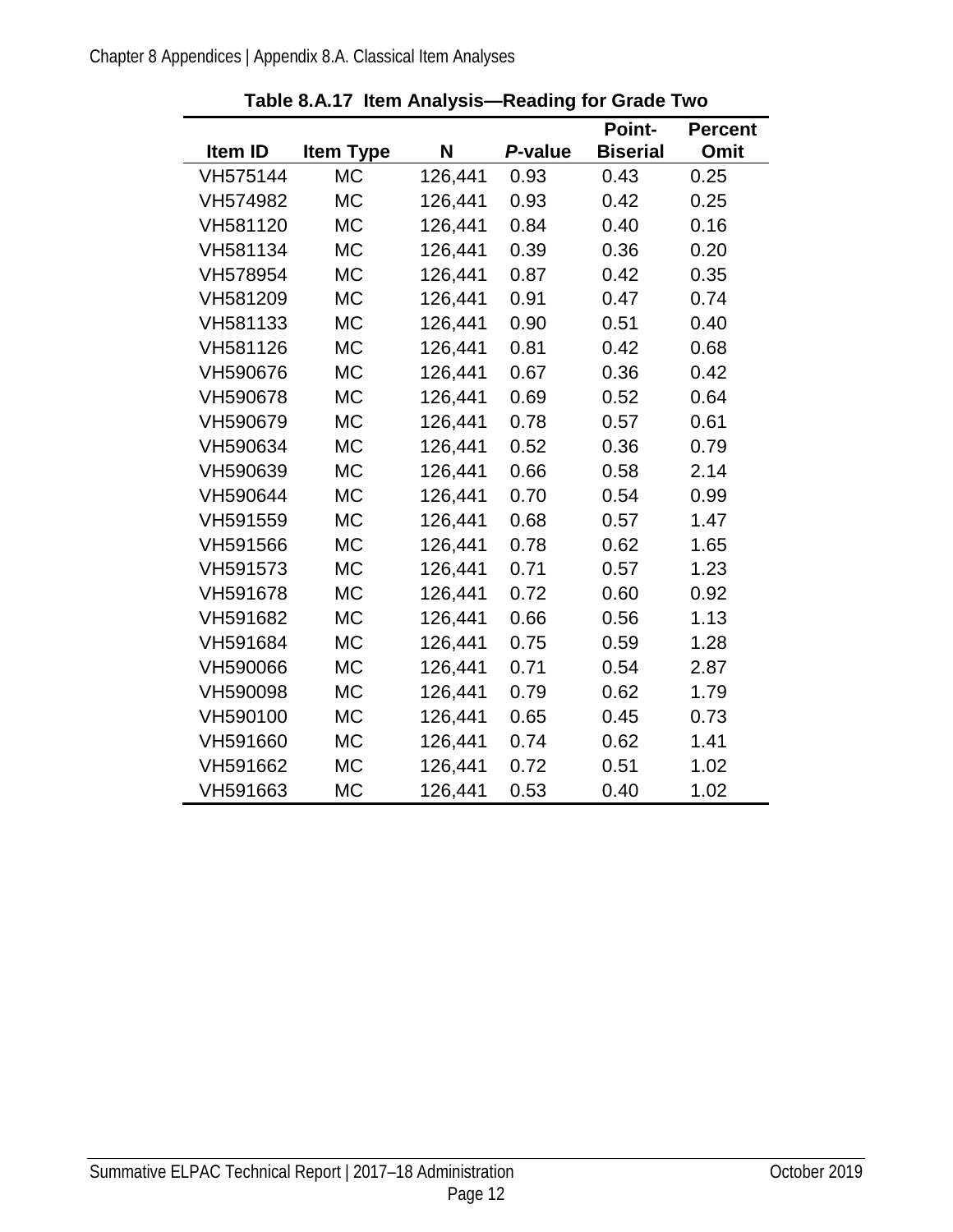|          |                  |         |         | <b>Point-</b>   | <b>Percent</b> |
|----------|------------------|---------|---------|-----------------|----------------|
| Item ID  | <b>Item Type</b> | N       | P-value | <b>Biserial</b> | Omit           |
| VH585440 | <b>MC</b>        | 305,067 | 0.86    | 0.28            | 0.15           |
| VH585437 | <b>MC</b>        | 305,067 | 0.69    | 0.40            | 0.19           |
| VH594168 | <b>MC</b>        | 305,067 | 0.81    | 0.54            | 0.11           |
| VH594170 | <b>MC</b>        | 305,067 | 0.73    | 0.45            | 0.16           |
| VH594172 | <b>MC</b>        | 305,067 | 0.73    | 0.48            | 0.15           |
| VH593846 | <b>MC</b>        | 305,067 | 0.44    | 0.49            | 0.34           |
| VH593851 | <b>MC</b>        | 305,067 | 0.63    | 0.49            | 0.39           |
| VH593897 | <b>MC</b>        | 305,067 | 0.54    | 0.54            | 0.47           |
| VH583431 | <b>MC</b>        | 305,067 | 0.60    | 0.36            | 0.21           |
| VH583705 | <b>MC</b>        | 305,067 | 0.32    | 0.32            | 0.20           |
| VH583715 | <b>MC</b>        | 305,067 | 0.51    | 0.38            | 0.24           |
| VH583874 | <b>MC</b>        | 305,067 | 0.30    | 0.35            | 0.24           |
| VH583861 | <b>MC</b>        | 305,067 | 0.57    | 0.45            | 0.35           |
| VH583885 | <b>MC</b>        | 305,067 | 0.39    | 0.21            | 1.37           |
| VH592042 | <b>MC</b>        | 305,067 | 0.77    | 0.52            | 0.27           |
| VH592062 | <b>MC</b>        | 305,067 | 0.66    | 0.52            | 0.43           |
| VH592066 | <b>MC</b>        | 305,067 | 0.58    | 0.54            | 0.32           |
| VH592075 | <b>MC</b>        | 305,067 | 0.68    | 0.51            | 0.37           |
| VH592077 | <b>MC</b>        | 305,067 | 0.68    | 0.55            | 0.56           |
| VH592080 | <b>MC</b>        | 305,067 | 0.76    | 0.53            | 2.54           |
| VH593545 | <b>MC</b>        | 305,067 | 0.51    | 0.48            | 0.40           |
| VH593555 | <b>MC</b>        | 305,067 | 0.63    | 0.57            | 0.42           |
| VH593564 | <b>MC</b>        | 305,067 | 0.36    | 0.36            | 0.52           |
| VH593578 | <b>MC</b>        | 305,067 | 0.23    | 0.29            | 0.57           |
| VH593627 | <b>MC</b>        | 305,067 | 0.34    | 0.34            | 0.64           |
| VH593753 | MC               | 305,067 | 0.57    | 0.48            | 0.78           |

#### <span id="page-16-0"></span>**Table 8.A.18 Item Analysis—Reading for Grade Span Three Through Five**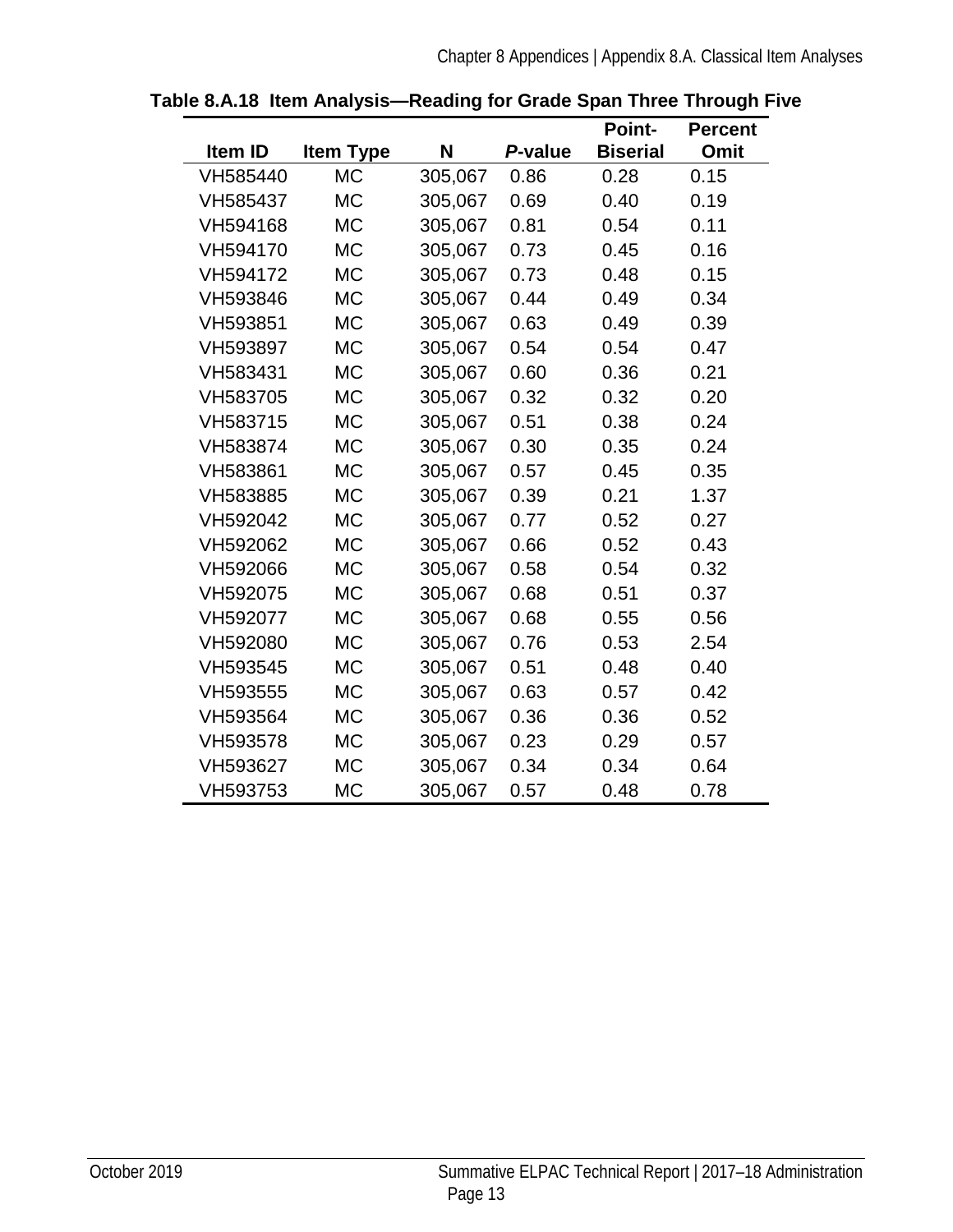|          |                  |         |         | <b>Point-</b>   | <b>Percent</b> |
|----------|------------------|---------|---------|-----------------|----------------|
| Item ID  | <b>Item Type</b> | N       | P-value | <b>Biserial</b> | <b>Omit</b>    |
| VH593976 | <b>MC</b>        | 197,190 | 0.42    | 0.31            | 0.14           |
| VH593990 | <b>MC</b>        | 197,190 | 0.61    | 0.36            | 0.18           |
| VH593996 | <b>MC</b>        | 197,190 | 0.40    | 0.28            | 0.17           |
| VH594085 | <b>MC</b>        | 197,190 | 0.50    | 0.39            | 0.33           |
| VH594089 | <b>MC</b>        | 197,190 | 0.65    | 0.43            | 0.30           |
| VH594090 | <b>MC</b>        | 197,190 | 0.46    | 0.33            | 0.37           |
| VH584012 | <b>MC</b>        | 197,190 | 0.38    | 0.43            | 0.18           |
| VH584014 | <b>MC</b>        | 197,190 | 0.69    | 0.47            | 0.16           |
| VH584015 | <b>MC</b>        | 197,190 | 0.36    | 0.33            | 0.25           |
| VH584016 | <b>MC</b>        | 197,190 | 0.53    | 0.36            | 0.18           |
| VH584019 | <b>MC</b>        | 197,190 | 0.31    | 0.30            | 0.93           |
| VH584025 | <b>MC</b>        | 197,190 | 0.37    | 0.36            | 0.45           |
| VH584026 | <b>MC</b>        | 197,190 | 0.48    | 0.44            | 0.56           |
| VH584028 | <b>MC</b>        | 197,190 | 0.42    | 0.41            | 0.59           |
| VH592127 | <b>MC</b>        | 197,190 | 0.69    | 0.43            | 0.28           |
| VH592142 | <b>MC</b>        | 197,190 | 0.53    | 0.46            | 0.28           |
| VH592152 | <b>MC</b>        | 197,190 | 0.55    | 0.49            | 0.33           |
| VH592159 | <b>MC</b>        | 197,190 | 0.47    | 0.50            | 0.37           |
| VH592161 | <b>MC</b>        | 197,190 | 0.50    | 0.42            | 0.71           |
| VH592168 | <b>MC</b>        | 197,190 | 0.62    | 0.44            | 2.51           |
| VH614051 | <b>MC</b>        | 197,190 | 0.53    | 0.47            | 0.41           |
| VH614058 | <b>MC</b>        | 197,190 | 0.44    | 0.44            | 0.43           |
| VH614059 | <b>MC</b>        | 197,190 | 0.30    | 0.25            | 0.55           |
| VH614061 | <b>MC</b>        | 197,190 | 0.20    | 0.25            | 0.56           |
| VH614062 | <b>MC</b>        | 197,190 | 0.30    | 0.19            | 0.65           |
| VH614067 | <b>MC</b>        | 197,190 | 0.55    | 0.45            | 0.73           |

<span id="page-17-0"></span>

|  |  | Table 8.A.19 Item Analysis-Reading for Grade Span Six Through Eight |  |  |
|--|--|---------------------------------------------------------------------|--|--|
|--|--|---------------------------------------------------------------------|--|--|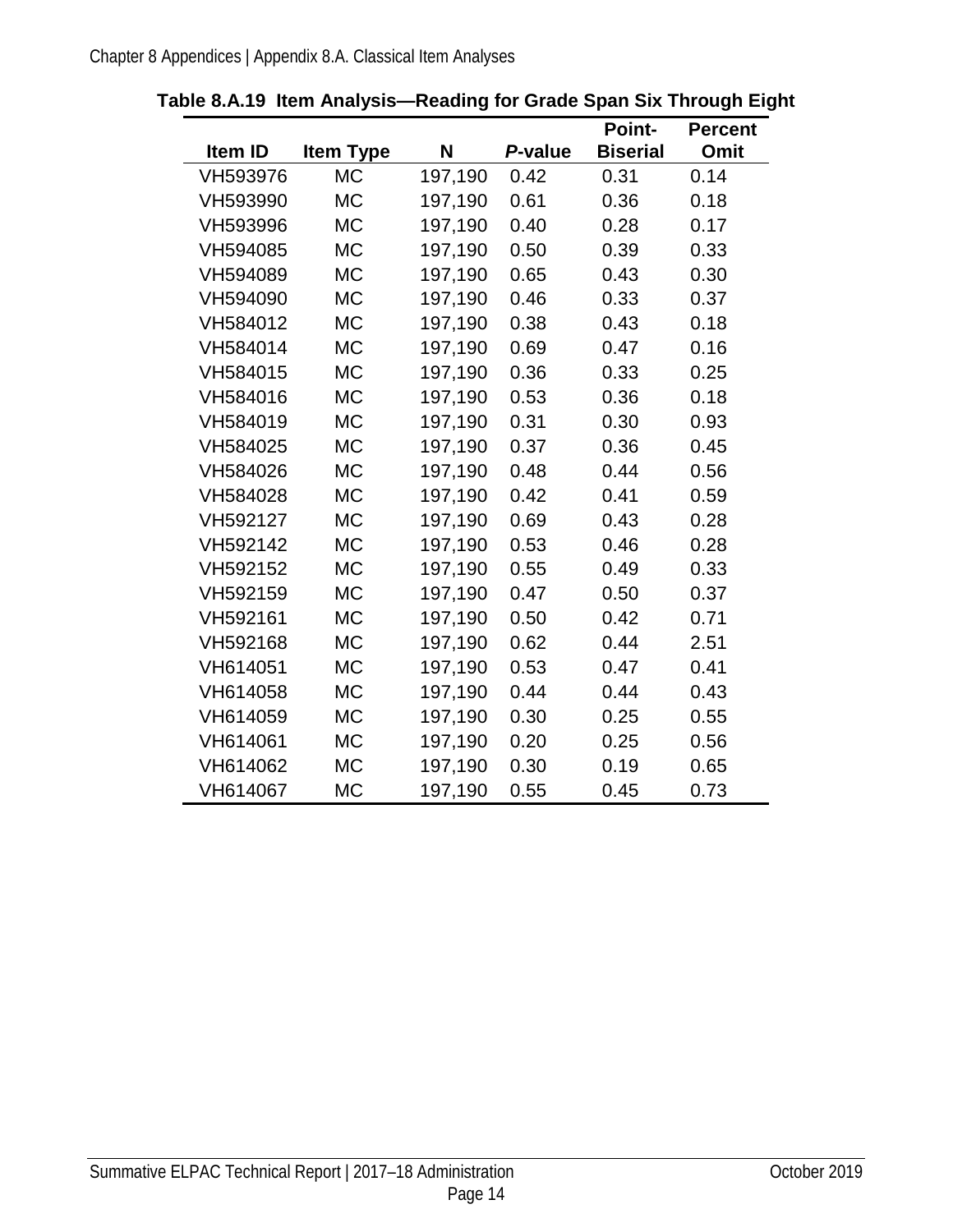|          |                  |        |         | <b>Point-</b>   | <b>Percent</b> |
|----------|------------------|--------|---------|-----------------|----------------|
| Item ID  | <b>Item Type</b> | N      | P-value | <b>Biserial</b> | <b>Omit</b>    |
| VH593308 | <b>MC</b>        | 98,277 | 0.47    | 0.39            | 0.14           |
| VH593312 | <b>MC</b>        | 98,277 | 0.53    | 0.25            | 0.20           |
| VH593318 | <b>MC</b>        | 98,277 | 0.29    | 0.35            | 0.23           |
| VH593411 | <b>MC</b>        | 98,277 | 0.54    | 0.44            | 0.35           |
| VH593413 | <b>MC</b>        | 98,277 | 0.50    | 0.35            | 0.44           |
| VH593417 | <b>MC</b>        | 98,277 | 0.77    | 0.46            | 0.47           |
| VH583418 | <b>MC</b>        | 98,277 | 0.61    | 0.50            | 0.18           |
| VH583439 | <b>MC</b>        | 98,277 | 0.55    | 0.39            | 0.19           |
| VH583446 | <b>MC</b>        | 98,277 | 0.35    | 0.45            | 0.40           |
| VH583451 | <b>MC</b>        | 98,277 | 0.45    | 0.48            | 0.35           |
| VH583454 | <b>MC</b>        | 98,277 | 0.49    | 0.38            | 0.77           |
| VH583458 | <b>MC</b>        | 98,277 | 0.47    | 0.38            | 0.60           |
| VH583948 | <b>MC</b>        | 98,277 | 0.66    | 0.39            | 0.59           |
| VH583474 | <b>MC</b>        | 98,277 | 0.45    | 0.36            | 0.65           |
| VH592781 | <b>MC</b>        | 98,277 | 0.71    | 0.54            | 0.46           |
| VH592780 | <b>MC</b>        | 98,277 | 0.49    | 0.45            | 0.40           |
| VH592782 | <b>MC</b>        | 98,277 | 0.47    | 0.40            | 0.52           |
| VH592786 | <b>MC</b>        | 98,277 | 0.47    | 0.34            | 0.54           |
| VH592788 | <b>MC</b>        | 98,277 | 0.57    | 0.51            | 0.87           |
| VH592789 | <b>MC</b>        | 98,277 | 0.58    | 0.54            | 2.38           |
| VH613961 | <b>MC</b>        | 98,277 | 0.72    | 0.52            | 0.61           |
| VH613990 | <b>MC</b>        | 98,277 | 0.46    | 0.42            | 0.63           |
| VH613994 | <b>MC</b>        | 98,277 | 0.37    | 0.38            | 0.90           |
| VH614007 | <b>MC</b>        | 98,277 | 0.44    | 0.49            | 0.92           |
| VH614015 | <b>MC</b>        | 98,277 | 0.58    | 0.53            | 1.08           |
| VH614027 | <b>MC</b>        | 98,277 | 0.35    | 0.31            | 1.53           |

<span id="page-18-0"></span>**Table 8.A.20 Item Analysis—Reading for Grade Span Nine Through Ten**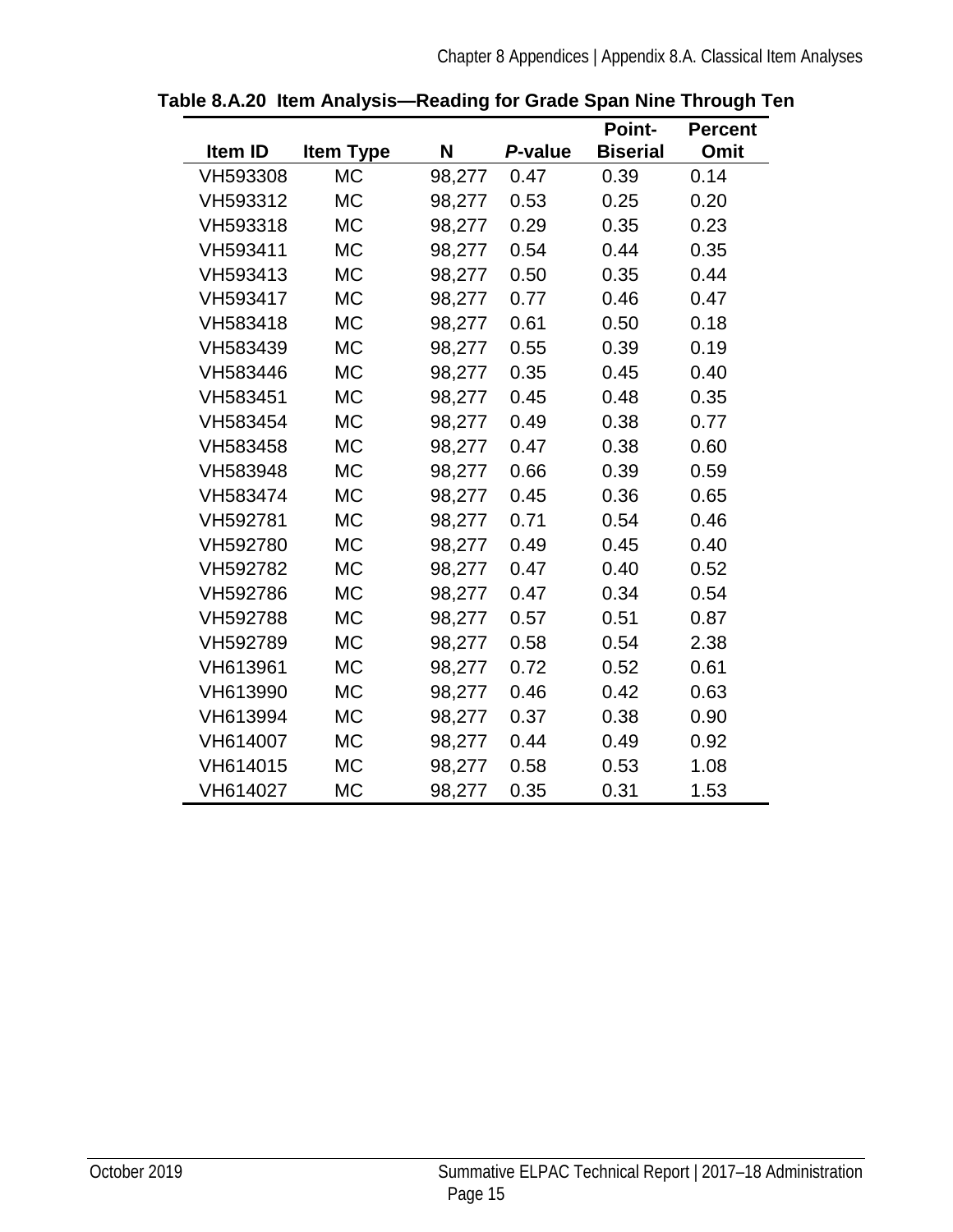|          |                  |        |         | <b>Point-</b>   | <b>Percent</b> |
|----------|------------------|--------|---------|-----------------|----------------|
| Item ID  | <b>Item Type</b> | N      | P-value | <b>Biserial</b> | Omit           |
| VH593659 | <b>MC</b>        | 73,016 | 0.60    | 0.49            | 0.17           |
| VH593661 | <b>MC</b>        | 73,016 | 0.49    | 0.40            | 0.12           |
| VH593663 | <b>MC</b>        | 73,016 | 0.49    | 0.41            | 0.23           |
| VH594409 | <b>MC</b>        | 73,016 | 0.43    | 0.33            | 0.36           |
| VH594413 | <b>MC</b>        | 73,016 | 0.25    | 0.39            | 0.36           |
| VH594412 | <b>MC</b>        | 73,016 | 0.42    | 0.39            | 0.38           |
| VH585340 | <b>MC</b>        | 73,016 | 0.63    | 0.43            | 0.23           |
| VH585351 | <b>MC</b>        | 73,016 | 0.46    | 0.41            | 0.23           |
| VH585361 | <b>MC</b>        | 73,016 | 0.43    | 0.35            | 0.36           |
| VH585357 | <b>MC</b>        | 73,016 | 0.53    | 0.54            | 0.42           |
| VH585359 | <b>MC</b>        | 73,016 | 0.55    | 0.32            | 0.65           |
| VH585366 | <b>MC</b>        | 73,016 | 0.71    | 0.45            | 0.55           |
| VH585379 | <b>MC</b>        | 73,016 | 0.59    | 0.47            | 0.54           |
| VH585380 | <b>MC</b>        | 73,016 | 0.77    | 0.46            | 0.52           |
| VH592791 | <b>MC</b>        | 73,016 | 0.33    | 0.37            | 0.43           |
| VH592792 | <b>MC</b>        | 73,016 | 0.51    | 0.48            | 0.39           |
| VH592793 | <b>MC</b>        | 73,016 | 0.40    | 0.40            | 0.48           |
| VH592794 | <b>MC</b>        | 73,016 | 0.64    | 0.43            | 0.52           |
| VH592798 | <b>MC</b>        | 73,016 | 0.32    | 0.28            | 0.92           |
| VH592799 | <b>MC</b>        | 73,016 | 0.61    | 0.53            | 2.94           |
| VH594027 | <b>MC</b>        | 73,016 | 0.54    | 0.37            | 0.69           |
| VH594031 | <b>MC</b>        | 73,016 | 0.45    | 0.38            | 0.61           |
| VH594041 | <b>MC</b>        | 73,016 | 0.44    | 0.14            | 0.72           |
| VH594045 | <b>MC</b>        | 73,016 | 0.51    | 0.27            | 0.98           |
| VH594049 | <b>MC</b>        | 73,016 | 0.44    | 0.30            | 0.87           |
| VH594054 | <b>MC</b>        | 73,016 | 0.27    | 0.15            | 1.27           |

#### <span id="page-19-0"></span>**Table 8.A.21 Item Analysis—Reading for Grade Span Eleven Through Twelve**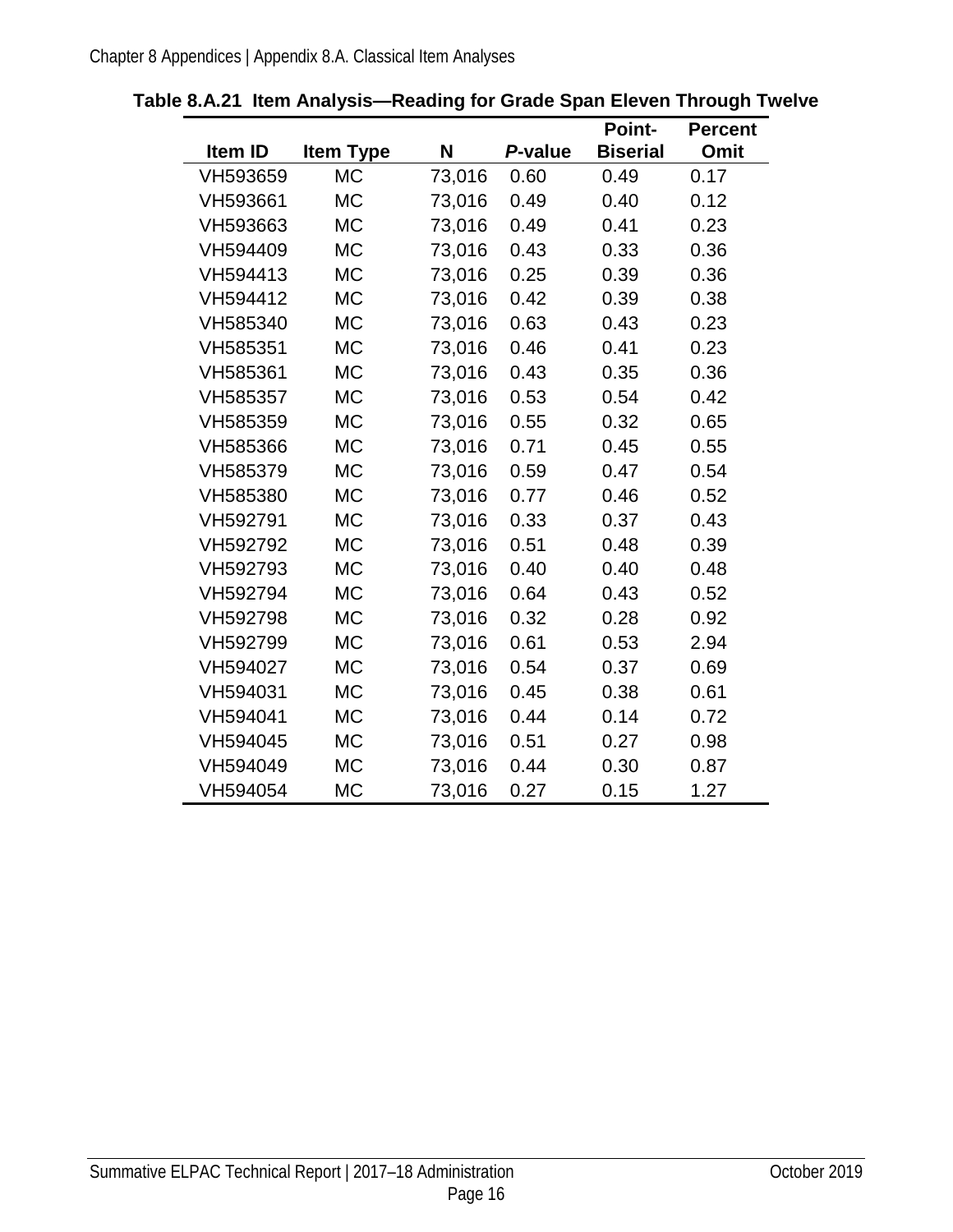<span id="page-20-0"></span>

| <b>Grade Level or</b>   |          |                  |         |         | <b>Point-</b>   | <b>Percent</b> |
|-------------------------|----------|------------------|---------|---------|-----------------|----------------|
| <b>Grade Span</b>       | Item ID  | <b>Item Type</b> | N       | P-value | <b>Biserial</b> | Omit           |
| Kindergarten            | VH590314 | <b>CR</b>        | 172,072 | 0.88    | 0.63            | 1.76           |
| Kindergarten            | VH590317 | <b>CR</b>        | 172,072 | 0.83    | 0.63            | 2.66           |
| Kindergarten            | VH590320 | <b>CR</b>        | 172,072 | 0.71    | 0.86            | 4.98           |
| Kindergarten            | VH590325 | <b>CR</b>        | 172,072 | 0.71    | 0.88            | 4.31           |
| Kindergarten            | VH574038 | <b>CR</b>        | 172,072 | 0.77    | 0.77            | 5.88           |
| Kindergarten            | VH574059 | <b>CR</b>        | 172,072 | 0.81    | 0.73            | 5.53           |
| Kindergarten            | VH574063 | <b>CR</b>        | 172,072 | 0.74    | 0.89            | 6.07           |
| Kindergarten            | VH574079 | <b>CR</b>        | 172,072 | 0.72    | 0.91            | 6.33           |
| Grade 1                 | VH575294 | <b>CR</b>        | 144,419 | 0.94    | 0.41            | 0.27           |
| Grade 1                 | VH575317 | <b>CR</b>        | 144,419 | 0.95    | 0.49            | 0.25           |
| Grade 1                 | VH575322 | <b>CR</b>        | 144,419 | 0.79    | 0.67            | 0.50           |
| Grade 1                 | VH575326 | <b>CR</b>        | 144,419 | 0.68    | 0.79            | 3.22           |
| Grade 1                 | VH581243 | <b>CR</b>        | 144,419 | 0.76    | 0.78            | 3.51           |
| Grade 1                 | VH581249 | <b>CR</b>        | 144,419 | 0.68    | 0.81            | 5.28           |
| Grade 1                 | VH581453 | <b>CR</b>        | 144,419 | 0.67    | 0.84            | 4.50           |
| Grade 2                 | VH573925 | <b>CR</b>        | 126,325 | 0.93    | 0.46            | 0.70           |
| Grade 2                 | VH573927 | <b>CR</b>        | 126,325 | 0.92    | 0.50            | 0.89           |
| Grade 2                 | VH573930 | <b>CR</b>        | 126,325 | 0.71    | 0.70            | 0.43           |
| Grade 2                 | VH573933 | <b>CR</b>        | 126,325 | 0.73    | 0.77            | 1.64           |
| Grade 2                 | VH581409 | <b>CR</b>        | 126,325 | 0.70    | 0.72            | 0.53           |
| Grade 2                 | VH581417 | <b>CR</b>        | 126,325 | 0.71    | 0.76            | 1.78           |
| Grade 2                 | VH581435 | <b>CR</b>        | 126,325 | 0.81    | 0.80            | 0.78           |
| Grade span 3-5          | VH581300 | <b>CR</b>        | 303,722 | 0.73    | 0.60            | 0.28           |
| Grade span 3-5          | VH581314 | <b>CR</b>        | 303,722 | 0.75    | 0.60            | 1.44           |
| Grade span 3-5          | VH573816 | <b>CR</b>        | 303,722 | 0.59    | 0.79            | 0.63           |
| Grade span 3-5 VH631658 |          | <b>CR</b>        | 303,722 | 0.70    | 0.59            | 0.81           |
| Grade span 3-5          | VH631663 | <b>CR</b>        | 303,722 | 0.72    | 0.76            | 2.05           |
| Grade span 3-5          | VH576052 | <b>CR</b>        | 303,722 | 0.59    | 0.80            | 1.01           |
| Grade span 6-8          | VH582350 | <b>CR</b>        | 196,330 | 0.75    | 0.61            | 0.25           |
| Grade span 6-8          | VH582455 | <b>CR</b>        | 196,330 | 0.73    | 0.57            | 0.75           |
| Grade span 6-8          | VH574768 | <b>CR</b>        | 196,330 | 0.68    | 0.77            | 0.64           |
| Grade span 6-8          | VH575964 | <b>CR</b>        | 196,330 | 0.80    | 0.65            | 0.83           |
| Grade span 6-8          | VH575973 | <b>CR</b>        | 196,330 | 0.69    | 0.77            | 1.74           |
| Grade span 6-8          | VH575895 | <b>CR</b>        | 196,330 | 0.58    | 0.80            | 1.45           |

**Table 8.A.22 Item Analysis—Writing by Grade Level or Grade Span**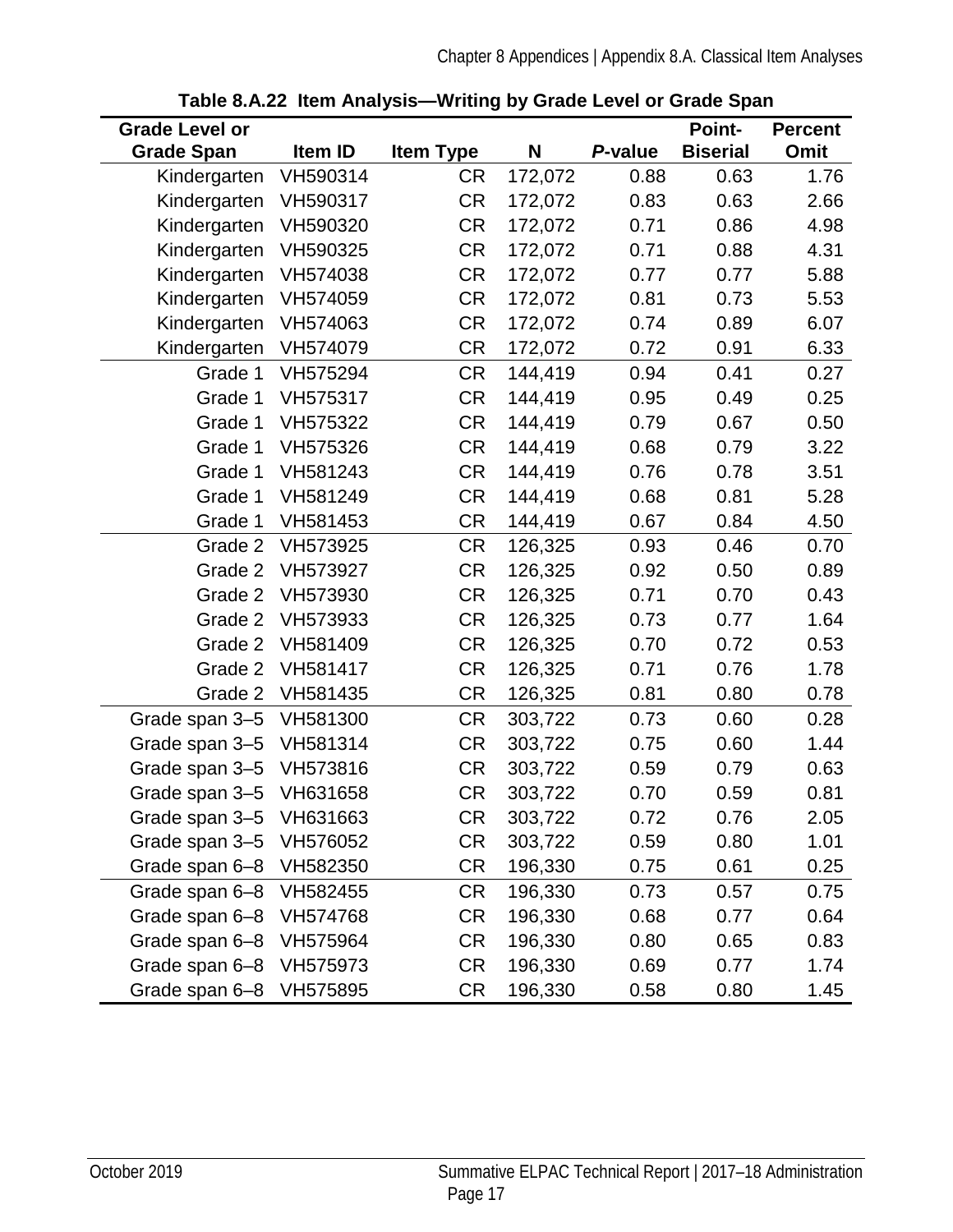| <b>Grade Level or</b><br><b>Grade Span</b> | Item ID  | <b>Item Type</b> | N      | P-value | <b>Point-</b><br><b>Biserial</b> | <b>Percent</b><br>Omit |
|--------------------------------------------|----------|------------------|--------|---------|----------------------------------|------------------------|
| Grade span 9-10                            | VH583487 | <b>CR</b>        | 97,147 | 0.79    | 0.62                             | 0.34                   |
|                                            |          |                  |        |         |                                  |                        |
| Grade span 9-10                            | VH583496 | <b>CR</b>        | 97,147 | 0.76    | 0.59                             | 1.11                   |
| Grade span 9-10                            | VH574232 | <b>CR</b>        | 97,147 | 0.68    | 0.81                             | 1.34                   |
| Grade span 9-10                            | VH579215 | <b>CR</b>        | 97,147 | 0.70    | 0.64                             | 1.88                   |
| Grade span 9-10                            | VH579227 | <b>CR</b>        | 97,147 | 0.66    | 0.77                             | 3.41                   |
| Grade span 9-10                            | VH576280 | <b>CR</b>        | 97,147 | 0.56    | 0.81                             | 2.97                   |
| Grade span 11-12 VH583504                  |          | <b>CR</b>        | 72,497 | 0.73    | 0.58                             | 0.40                   |
| Grade span 11-12 VH583507                  |          | <b>CR</b>        | 72,497 | 0.77    | 0.56                             | 0.98                   |
| Grade span 11-12 VH573892                  |          | <b>CR</b>        | 72,497 | 0.69    | 0.77                             | 0.83                   |
| Grade span 11-12 VH574580                  |          | <b>CR</b>        | 72,497 | 0.65    | 0.54                             | 1.57                   |
| Grade span 11-12 VH574583                  |          | <b>CR</b>        | 72,497 | 0.68    | 0.76                             | 2.67                   |
| Grade span 11–12                           | VH575258 | <b>CR</b>        | 72,497 | 0.59    | 0.79                             | 2.30                   |

#### [Table 8.A.22](#page-20-0) *(continued)*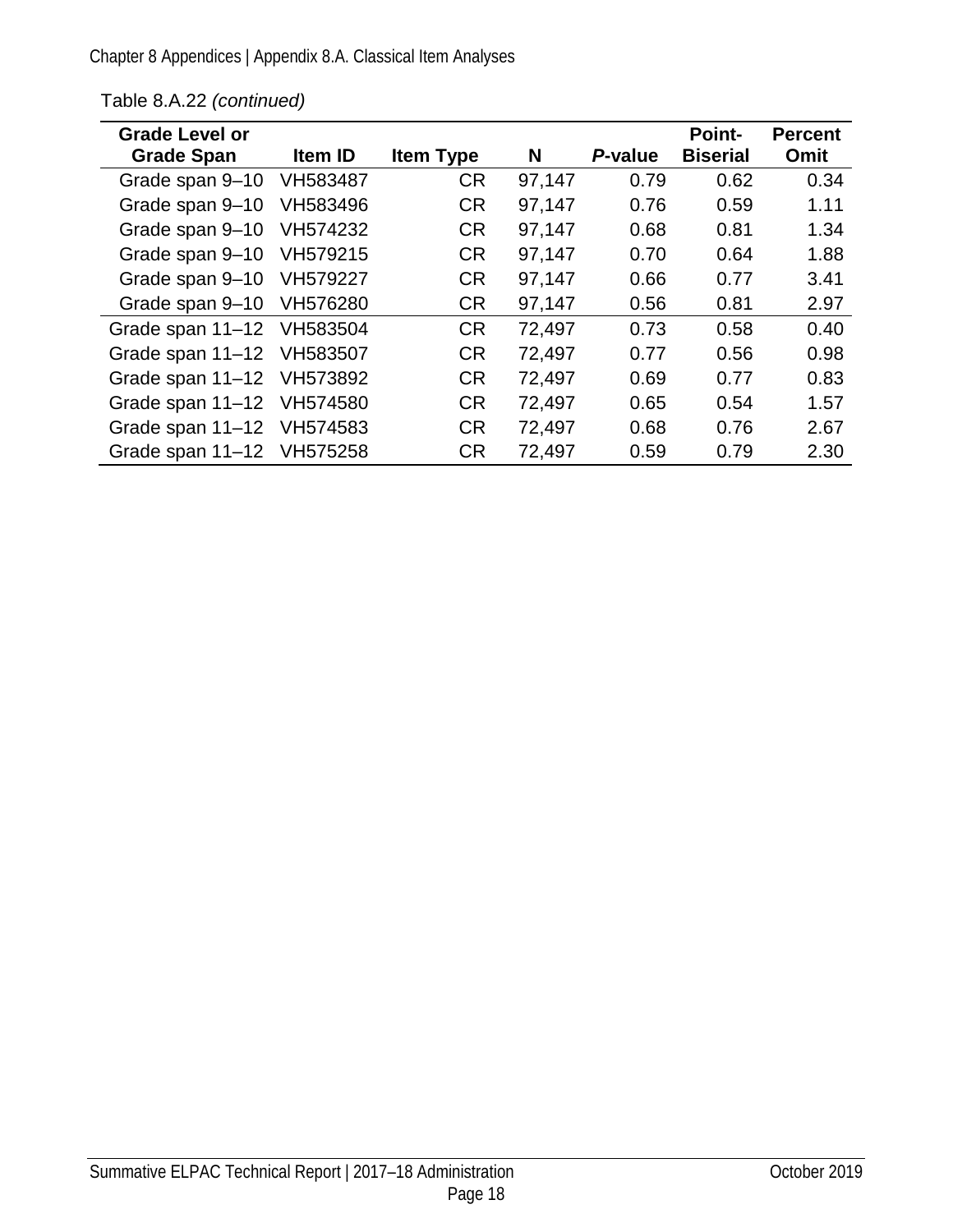| <b>Grade Level or</b><br><b>Grade Span</b> | Item ID  | Percent Score<br>$\bullet$<br>$Point =$ | Score<br>Percent<br>Point = 1 | Score<br>$\mathbf{\Omega}$<br>Percent<br>Point = 2 | Score<br>S<br>Percent:<br>Point = 3 | Percent Score<br>Point = 4 | Correlation<br><b>Item-Test</b> | <b>Mean</b> | <b>Mean Proportion</b><br>of Maximum | <b>Deviation</b><br>Standard |
|--------------------------------------------|----------|-----------------------------------------|-------------------------------|----------------------------------------------------|-------------------------------------|----------------------------|---------------------------------|-------------|--------------------------------------|------------------------------|
| Kindergarten                               | VH591401 | 12.6                                    | 33.0                          | 54.1                                               | <b>NA</b>                           | <b>NA</b>                  | 0.77                            | 1.41        | 0.71                                 | 0.71                         |
| Kindergarten                               | VH591402 | 8.1                                     | 17.8                          | 73.9                                               | <b>NA</b>                           | <b>NA</b>                  | 0.77                            | 1.66        | 0.83                                 | 0.64                         |
| Kindergarten                               | VH591403 | 19.4                                    | 31.9                          | 48.1                                               | <b>NA</b>                           | <b>NA</b>                  | 0.80                            | 1.28        | 0.64                                 | 0.78                         |
| Kindergarten                               | VH573464 | 5.8                                     | 29.4                          | 64.7                                               | <b>NA</b>                           | <b>NA</b>                  | 0.79                            | 1.59        | 0.79                                 | 0.61                         |
| Kindergarten                               | VH573468 | 4.4                                     | 27.1                          | 66.7                                               | <b>NA</b>                           | <b>NA</b>                  | 0.78                            | 1.61        | 0.80                                 | 0.61                         |
| Kindergarten                               | VH589607 | 8.9                                     | 9.1                           | 25.6                                               | 35.3                                | 19.2                       | 0.88                            | 2.43        | 0.61                                 | 1.22                         |
| Kindergarten                               | VH586833 | 10.2                                    | 16.2                          | 30.4                                               | 28.2                                | 13.3                       | 0.89                            | 2.15        | 0.54                                 | 1.21                         |
| Grade 1                                    | VH592226 | 10.2                                    | 25.0                          | 64.6                                               | <b>NA</b>                           | <b>NA</b>                  | 0.74                            | 1.54        | 0.77                                 | 0.69                         |
| Grade 1                                    | VH592227 | 10.4                                    | 21.0                          | 68.4                                               | <b>NA</b>                           | <b>NA</b>                  | 0.73                            | 1.58        | 0.79                                 | 0.69                         |
| Grade 1                                    | VH592230 | 10.4                                    | 19.6                          | 69.5                                               | <b>NA</b>                           | <b>NA</b>                  | 0.78                            | 1.59        | 0.79                                 | 0.69                         |
| Grade 1                                    | VH572597 | 2.7                                     | 19.2                          | 78.0                                               | <b>NA</b>                           | <b>NA</b>                  | 0.74                            | 1.75        | 0.88                                 | 0.51                         |
| Grade 1                                    | VH573681 | 2.1                                     | 17.6                          | 79.5                                               | <b>NA</b>                           | <b>NA</b>                  | 0.72                            | 1.77        | 0.88                                 | 0.51                         |
| Grade 1                                    | VH586866 | 5.1                                     | 5.9                           | 19.3                                               | 37.9                                | 30.9                       | 0.87                            | 2.82        | 0.70                                 | 1.14                         |
| Grade 1                                    | VH586719 | 4.5                                     | 9.1                           | 30.1                                               | 34.2                                | 21.2                       | 0.87                            | 2.57        | 0.64                                 | 1.10                         |
| Grade 2                                    | VH590647 | 9.3                                     | 20.3                          | 70.3                                               | <b>NA</b>                           | <b>NA</b>                  | 0.71                            | 1.61        | 0.80                                 | 0.67                         |
| Grade 2                                    | VH590648 | 5.9                                     | 27.6                          | 66.3                                               | <b>NA</b>                           | <b>NA</b>                  | 0.67                            | 1.60        | 0.80                                 | 0.62                         |
| Grade 2                                    | VH590651 | 6.0                                     | 11.9                          | 81.5                                               | <b>NA</b>                           | <b>NA</b>                  | 0.67                            | 1.75        | 0.87                                 | 0.59                         |
| Grade 2                                    | VH581086 | 10.0                                    | 20.6                          | 69.2                                               | <b>NA</b>                           | <b>NA</b>                  | 0.68                            | 1.59        | 0.80                                 | 0.68                         |
| Grade 2                                    | VH581090 | 6.4                                     | 15.1                          | 76.7                                               | <b>NA</b>                           | <b>NA</b>                  | 0.69                            | 1.68        | 0.84                                 | 0.64                         |
| Grade 2                                    | VH581088 | 4.4                                     | 9.7                           | 84.0                                               | <b>NA</b>                           | <b>NA</b>                  | 0.70                            | 1.78        | 0.89                                 | 0.57                         |
| Grade 2                                    | VH574509 | 2.1                                     | 19.2                          | 77.6                                               | <b>NA</b>                           | <b>NA</b>                  | 0.72                            | 1.74        | 0.87                                 | 0.53                         |
| Grade 2                                    | VH574520 | 2.7                                     | 24.5                          | 71.6                                               | <b>NA</b>                           | <b>NA</b>                  | 0.71                            | 1.68        | 0.84                                 | 0.57                         |
| Grade 2                                    | VH588480 | 2.6                                     | 3.7                           | 16.9                                               | 36.7                                | 39.0                       | 0.83                            | 3.03        | 0.76                                 | 1.06                         |
| Grade 2                                    | VH584200 | 4.3                                     | 16.2                          | 37.4                                               | 30.0                                | 10.9                       | 0.83                            | 2.25        | 0.56                                 | 1.05                         |
| Grade span 3-5                             | VH586440 | 6.0                                     | 9.2                           | 84.6                                               | NA                                  | NA.                        | 0.63                            | 1.78        | 0.89                                 | 0.57                         |
| Grade span 3-5                             | VH586450 | 2.8                                     | 10.0                          | 87.0                                               | NA                                  | <b>NA</b>                  | 0.68                            | 1.84        | 0.92                                 | 0.48                         |
| Grade span 3-5                             | VH586452 | 4.7                                     | 8.3                           | 86.5                                               | NA                                  | <b>NA</b>                  | 0.65                            | 1.81        | 0.91                                 | 0.54                         |
| Grade span 3-5                             | VH573185 | 13.2                                    | 24.8                          | 61.9                                               | NA                                  | <b>NA</b>                  | 0.78                            | 1.49        | 0.74                                 | 0.73                         |
| Grade span 3-5                             | VH572856 | 12.0                                    | 20.3                          | 65.7                                               | NA                                  | <b>NA</b>                  | 0.78                            | 1.52        | 0.76                                 | 0.74                         |
| Grade span 3-5                             | VH573004 | 8.5                                     | 15.8                          | 73.5                                               | NA                                  | <b>NA</b>                  | 0.76                            | 1.63        | 0.81                                 | 0.69                         |
| Grade span 3-5                             | VH570625 | 2.1                                     | 9.6                           | 32.9                                               | 54.3                                | <b>NA</b>                  | 0.83                            | 2.38        | 0.79                                 | 0.82                         |
| Grade span 3-5                             | VH572692 | 1.6                                     | 6.0                           | 27.7                                               | 63.5                                | <b>NA</b>                  | 0.81                            | 2.52        | 0.84                                 | 0.78                         |
| Grade span 3-5                             | VH589511 | 1.8                                     | 1.5                           | 9.4                                                | 42.8                                | 43.2                       | 0.82                            | 3.22        | 0.80                                 | 0.96                         |
| Grade span 3-5 VH587179                    |          | 2.1                                     | 5.0                           | 25.9                                               | 41.3                                | 24.3                       | 0.81                            | 2.78        | 0.70                                 | 1.02                         |

<span id="page-22-0"></span>

|  | Table 8.A.23 Distribution of Item Scores for Speaking Items with Multiple Score Points |
|--|----------------------------------------------------------------------------------------|
|--|----------------------------------------------------------------------------------------|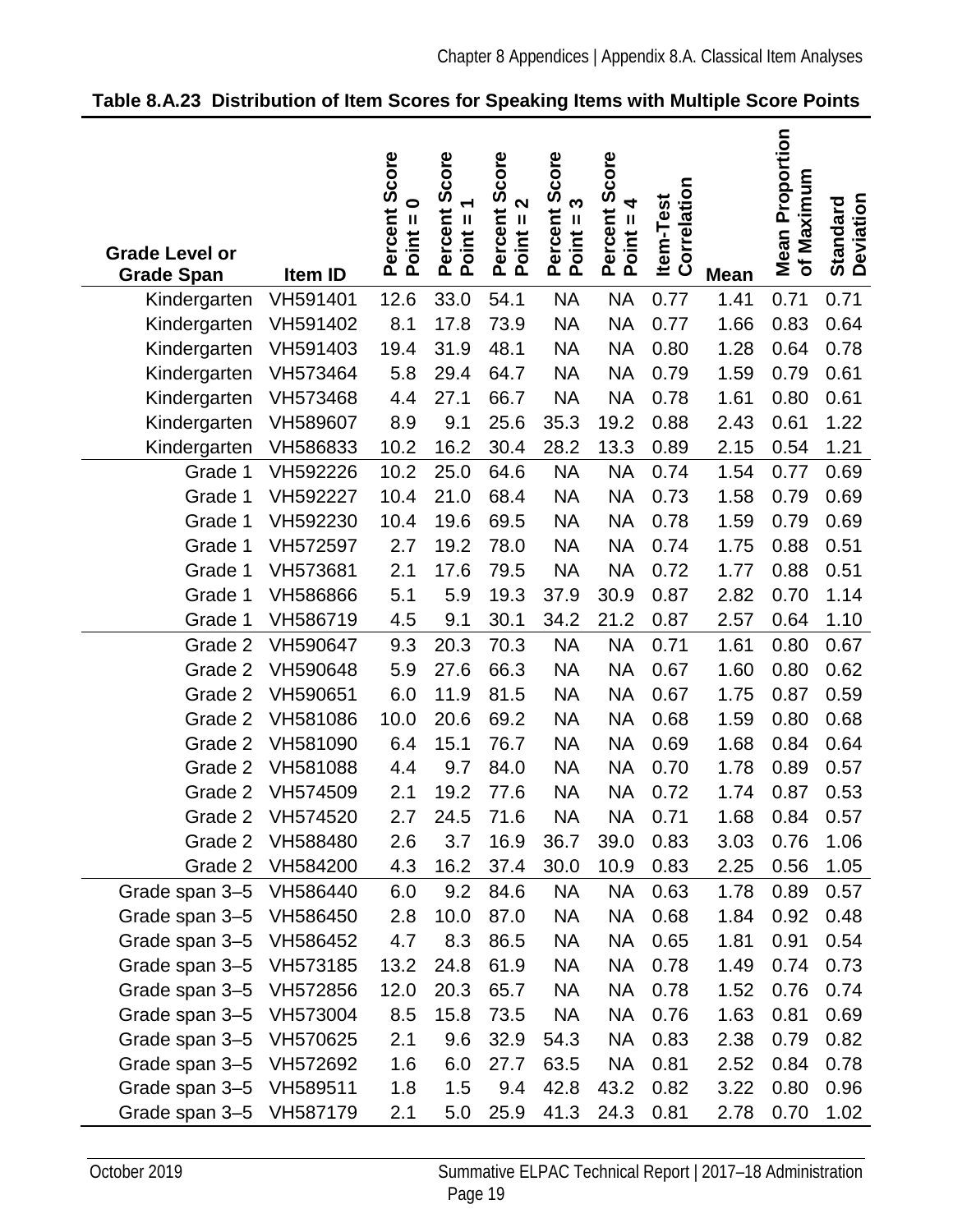#### Table [8.A.23](#page-22-0) *(continued)*

| <b>Grade Level or</b><br><b>Grade Span</b> | Item ID  | Percent Score<br>Point = 0 | Score<br>$\blacktriangledown$<br>Percent<br>Point = 1 | core<br>Ō<br>2<br>Percent<br>$\mathbf{I}$<br>Point: | Score<br>Percent S<br>Point = 3 | Percent Score<br>Point = 4 | Correlation<br>Item-Test | <b>Mean</b> | <b>Mean Proportion</b><br>Maximum<br>$\mathbf{r}$ | <b>Standard</b><br>Deviation |
|--------------------------------------------|----------|----------------------------|-------------------------------------------------------|-----------------------------------------------------|---------------------------------|----------------------------|--------------------------|-------------|---------------------------------------------------|------------------------------|
| Grade span 6-8                             | VH586478 | 3.6                        | 6.6                                                   | 89.7                                                | <b>NA</b>                       | <b>NA</b>                  | 0.72                     | 1.86        | 0.93                                              | 0.50                         |
| Grade span 6-8                             | VH586496 | 8.1                        | 16.5                                                  | 75.2                                                | <b>NA</b>                       | <b>NA</b>                  | 0.72                     | 1.67        | 0.84                                              | 0.65                         |
| Grade span 6-8                             | VH586500 | 4.9                        | 12.1                                                  | 82.4                                                | <b>NA</b>                       | <b>NA</b>                  | 0.69                     | 1.77        | 0.89                                              | 0.58                         |
| Grade span 6-8                             | VH573426 | 4.4                        | 10.8                                                  | 84.2                                                | <b>NA</b>                       | <b>NA</b>                  | 0.71                     | 1.79        | 0.90                                              | 0.56                         |
| Grade span 6-8                             | VH573303 | 3.0                        | 12.9                                                  | 82.8                                                | <b>NA</b>                       | <b>NA</b>                  | 0.69                     | 1.78        | 0.89                                              | 0.55                         |
| Grade span 6-8                             | VH572624 | 3.9                        | 10.0                                                  | 29.2                                                | 55.6                            | <b>NA</b>                  | 0.83                     | 2.35        | 0.78                                              | 0.91                         |
| Grade span 6-8                             | VH573085 | 3.3                        | 8.0                                                   | 25.5                                                | 61.8                            | <b>NA</b>                  | 0.84                     | 2.44        | 0.81                                              | 0.89                         |
| Grade span 6-8                             | VH574641 | 7.5                        | 20.5                                                  | 33.6                                                | 37.1                            | <b>NA</b>                  | 0.84                     | 1.99        | 0.66                                              | 0.99                         |
| Grade span 6-8                             | VH574643 | 8.5                        | 18.1                                                  | 23.0                                                | 48.8                            | <b>NA</b>                  | 0.81                     | 2.10        | 0.70                                              | 1.06                         |
| Grade span 6-8                             | VH587883 | 4.7                        | 11.5                                                  | 27.6                                                | 35.7                            | 18.7                       | 0.85                     | 2.49        | 0.62                                              | 1.15                         |
| Grade span 9-10                            | VH587619 | 12.7                       | 11.7                                                  | 75.3                                                | <b>NA</b>                       | <b>NA</b>                  | 0.76                     | 1.62        | 0.81                                              | 0.75                         |
| Grade span 9-10                            | VH587625 | 9.4                        | 9.8                                                   | 80.4                                                | <b>NA</b>                       | <b>NA</b>                  | 0.81                     | 1.71        | 0.85                                              | 0.69                         |
| Grade span 9-10                            | VH587631 | 10.4                       | 12.5                                                  | 76.5                                                | <b>NA</b>                       | <b>NA</b>                  | 0.78                     | 1.66        | 0.83                                              | 0.71                         |
| Grade span 9-10                            | VH573248 | 14.8                       | 18.9                                                  | 65.4                                                | <b>NA</b>                       | <b>NA</b>                  | 0.85                     | 1.50        | 0.75                                              | 0.78                         |
| Grade span 9-10                            | VH573250 | 7.8                        | 13.9                                                  | 75.8                                                | <b>NA</b>                       | <b>NA</b>                  | 0.81                     | 1.66        | 0.83                                              | 0.71                         |
| Grade span 9-10                            | VH572682 | 6.5                        | 8.8                                                   | 23.7                                                | 57.6                            | <b>NA</b>                  | 0.89                     | 2.29        | 0.76                                              | 1.05                         |
| Grade span 9-10                            | VH572838 | 6.4                        | 9.0                                                   | 25.1                                                | 56.1                            | <b>NA</b>                  | 0.88                     | 2.27        | 0.76                                              | 1.04                         |
| Grade span 9-10                            | VH573602 | 7.9                        | 8.6                                                   | 23.3                                                | 56.7                            | <b>NA</b>                  | 0.86                     | 2.25        | 0.75                                              | 1.08                         |
| Grade span 9-10                            | VH573615 | 11.0                       | 12.3                                                  | 16.4                                                | 56.7                            | <b>NA</b>                  | 0.85                     | 2.15        | 0.72                                              | 1.16                         |
| Grade span 9-10                            | VH587886 | 7.1                        | 10.4                                                  | 27.9                                                | 32.4                            | 18.4                       | 0.87                     | 2.37        | 0.59                                              | 1.26                         |
| Grade span 11-12                           | VH587699 | 6.2                        | 10.7                                                  | 82.8                                                | <b>NA</b>                       | <b>NA</b>                  | 0.67                     | 1.76        | 0.88                                              | 0.67                         |
| Grade span 11-12                           | VH587706 | 6.7                        | 17.8                                                  | 75.2                                                | NA                              | <b>NA</b>                  | 0.76                     | 1.68        | 0.84                                              | 0.70                         |
| Grade span 11-12 VH587711                  |          | 5.9                        | 9.6                                                   | 83.9                                                | <b>NA</b>                       | NA                         | 0.73                     | 1.77        | 0.89                                              | 0.67                         |
| Grade span 11-12                           | VH573658 | 7.0                        | 16.7                                                  | 75.6                                                | <b>NA</b>                       | <b>NA</b>                  | 0.77                     | 1.68        | 0.84                                              | 0.70                         |
| Grade span 11-12                           | VH573627 | 7.4                        | 17.4                                                  | 73.5                                                | <b>NA</b>                       | <b>NA</b>                  | 0.80                     | 1.64        | 0.82                                              | 0.73                         |
| Grade span 11-12                           | VH572648 | 4.8                        | 7.4                                                   | 24.1                                                | 61.5                            | <b>NA</b>                  | 0.86                     | 2.40        | 0.80                                              | 1.03                         |
| Grade span 11-12                           | VH573092 | 3.5                        | 6.7                                                   | 24.6                                                | 62.9                            | <b>NA</b>                  | 0.85                     | 2.45        | 0.82                                              | 1.00                         |
| Grade span 11-12                           | VH574874 | 7.7                        | 8.4                                                   | 23.5                                                | 58.0                            | <b>NA</b>                  | 0.82                     | 2.29        | 0.77                                              | 1.10                         |
| Grade span 11-12                           | VH574885 | 8.7                        | 9.6                                                   | 15.6                                                | 63.5                            | <b>NA</b>                  | 0.83                     | 2.32        | 0.77                                              | 1.14                         |
| Grade span 11-12                           | VH588283 | 5.1                        | 6.5                                                   | 21.2                                                | 34.0                            | 30.4                       | 0.87                     | 2.73        | 0.68                                              | 1.31                         |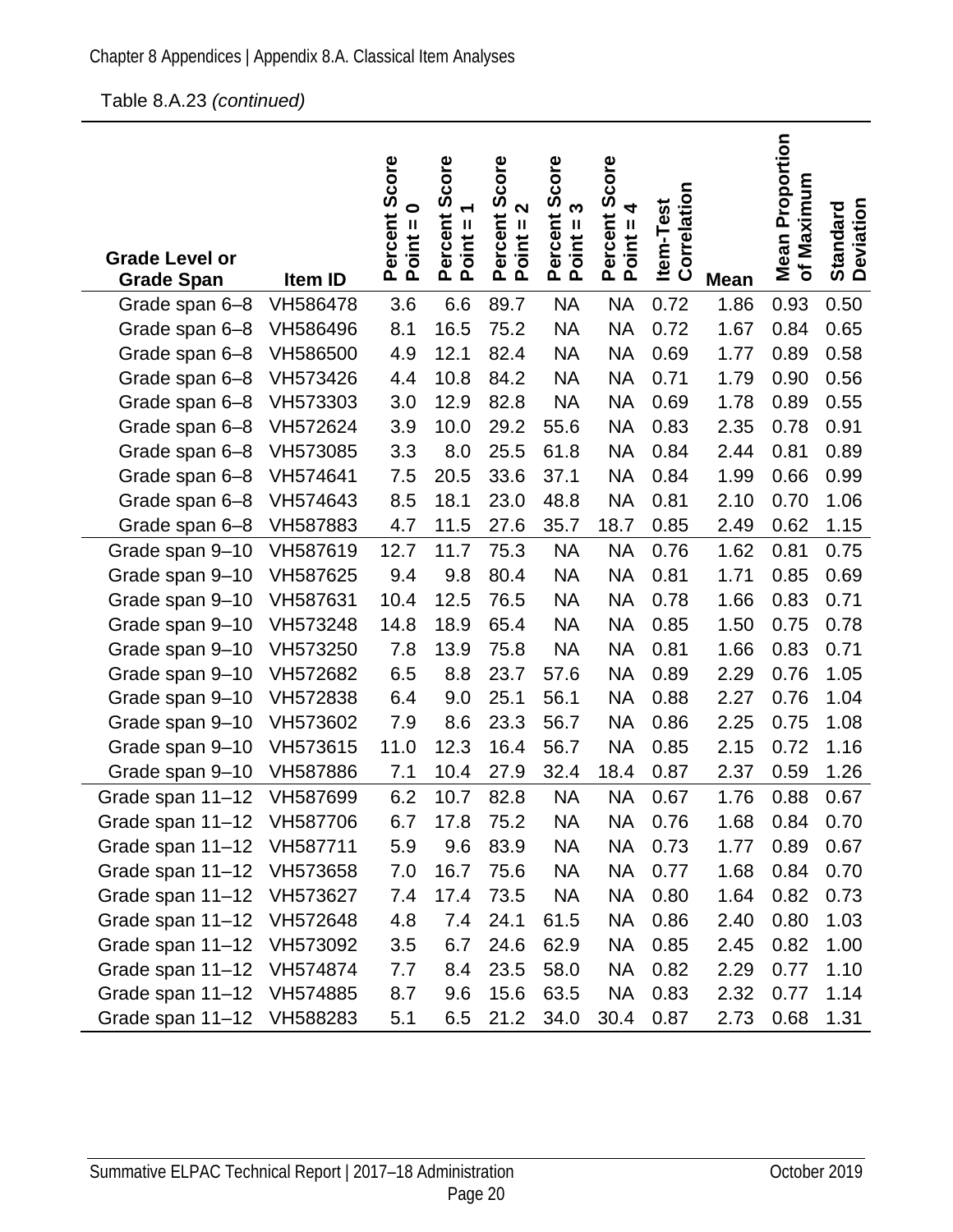| <b>Grade Level or</b><br><b>Grade Span</b> | Item ID  | Score<br>$\bullet$<br>Percent<br>$Point =$ | Score<br>T<br>Percent<br>$Point =$ | Score<br>2<br>Percent :<br>Point = 2 | Score<br>$Point = 3$<br>Percent | Percent Score<br>Point = 4 | Correlation<br>Item-Test | <b>Mean</b> | <b>Mean Proportion</b><br>of Maximum | <b>Standard</b><br>Deviation |
|--------------------------------------------|----------|--------------------------------------------|------------------------------------|--------------------------------------|---------------------------------|----------------------------|--------------------------|-------------|--------------------------------------|------------------------------|
| Kindergarten                               | VH590320 | 14.7                                       | 19.5                               | 60.8                                 | <b>NA</b>                       | <b>NA</b>                  | 0.86                     | 1.41        | 0.71                                 | 0.82                         |
| Kindergarten                               | VH590325 | 14.3                                       | 20.6                               | 60.7                                 | <b>NA</b>                       | <b>NA</b>                  | 0.88                     | 1.42        | 0.71                                 | 0.81                         |
| Kindergarten                               | VH574063 | 11.8                                       | 15.5                               | 66.7                                 | <b>NA</b>                       | <b>NA</b>                  | 0.88                     | 1.49        | 0.74                                 | 0.80                         |
| Kindergarten                               | VH574079 | 13.2                                       | 16.8                               | 63.7                                 | <b>NA</b>                       | <b>NA</b>                  | 0.91                     | 1.44        | 0.72                                 | 0.82                         |
| Grade 1                                    | VH575322 | 7.1                                        | 25.8                               | 66.5                                 | <b>NA</b>                       | <b>NA</b>                  | 0.70                     | 1.59        | 0.79                                 | 0.65                         |
| Grade 1                                    | VH575326 | 9.2                                        | 14.9                               | 30.0                                 | 42.7                            | <b>NA</b>                  | 0.81                     | 2.03        | 0.68                                 | 1.06                         |
| Grade 1                                    | VH581243 | 5.9                                        | 29.4                               | 61.2                                 | <b>NA</b>                       | <b>NA</b>                  | 0.82                     | 1.52        | 0.76                                 | 0.68                         |
| Grade 1                                    | VH581249 | 6.6                                        | 13.8                               | 32.5                                 | 41.8                            | <b>NA</b>                  | 0.84                     | 2.04        | 0.68                                 | 1.04                         |
| Grade 1                                    | VH581453 | 6.4                                        | 14.6                               | 37.2                                 | 37.4                            | <b>NA</b>                  | 0.88                     | 2.01        | 0.67                                 | 1.00                         |
| Grade 2                                    | VH573930 | 5.7                                        | 46.4                               | 47.5                                 | <b>NA</b>                       | <b>NA</b>                  | 0.77                     | 1.41        | 0.71                                 | 0.62                         |
| Grade 2                                    | VH573933 | 7.6                                        | 12.9                               | 26.8                                 | 51.1                            | <b>NA</b>                  | 0.79                     | 2.20        | 0.73                                 | 1.01                         |
| Grade 2                                    | VH581409 | 6.5                                        | 45.7                               | 47.2                                 | <b>NA</b>                       | <b>NA</b>                  | 0.80                     | 1.40        | 0.70                                 | 0.63                         |
| Grade 2                                    | VH581417 | 8.5                                        | 13.3                               | 29.0                                 | 47.4                            | <b>NA</b>                  | 0.79                     | 2.14        | 0.71                                 | 1.02                         |
| Grade 2                                    | VH581435 | 2.7                                        | 7.5                                | 31.6                                 | 57.4                            | <b>NA</b>                  | 0.82                     | 2.43        | 0.81                                 | 0.82                         |
| Grade span 3-5                             | VH581300 | 7.3                                        | 39.1                               | 53.3                                 | <b>NA</b>                       | <b>NA</b>                  | 0.66                     | 1.46        | 0.73                                 | 0.66                         |
| Grade span 3-5                             | VH581314 | 3.9                                        | 39.0                               | 55.7                                 | <b>NA</b>                       | <b>NA</b>                  | 0.67                     | 1.50        | 0.75                                 | 0.63                         |
| Grade span 3-5                             | VH573816 | 5.1                                        | 11.8                               | 34.9                                 | 35.8                            | 11.7                       | 0.82                     | 2.36        | 0.59                                 | 1.07                         |
| Grade span 3-5                             | VH631658 | 6.4                                        | 46.4                               | 46.4                                 | <b>NA</b>                       | <b>NA</b>                  | 0.66                     | 1.39        | 0.70                                 | 0.64                         |
| Grade span 3-5                             | VH631663 | 4.6                                        | 18.3                               | 28.0                                 | 47.0                            | <b>NA</b>                  | 0.79                     | 2.15        | 0.72                                 | 0.99                         |
| Grade span 3-5                             | VH576052 | 4.2                                        | 10.8                               | 37.4                                 | 34.8                            | 11.8                       | 0.84                     | 2.37        | 0.59                                 | 1.04                         |
| Grade span 6-8                             | VH582350 | 5.0                                        | 40.0                               | 54.7                                 | <b>NA</b>                       | <b>NA</b>                  | 0.68                     | 1.49        | 0.75                                 | 0.63                         |
| Grade span 6-8                             | VH582455 | 2.5                                        | 48.5                               | 48.3                                 | <b>NA</b>                       | <b>NA</b>                  | 0.66                     | 1.45        | 0.73                                 | 0.60                         |
| Grade span 6-8                             | VH574768 | 3.1                                        | 5.0                                | 26.3                                 | 45.6                            | 19.4                       | 0.80                     | 2.72        | 0.68                                 | 1.04                         |
| Grade span 6-8                             | VH575964 | 4.1                                        | 30.5                               | 64.6                                 | <b>NA</b>                       | <b>NA</b>                  | 0.71                     | 1.60        | 0.80                                 | 0.63                         |
| Grade span 6-8                             | VH575973 | 4.0                                        | 18.4                               | 40.1                                 | 35.7                            | NA                         | 0.81                     | 2.06        | 0.69                                 | 0.92                         |
| Grade span 6-8                             | VH575895 | 3.8                                        | 13.7                               | 35.3                                 | 36.0                            | 9.8                        | 0.84                     | 2.31        | 0.58                                 | 1.05                         |
| Grade span 9-10                            | VH583487 | 4.6                                        | 32.2                               | 62.9                                 | <b>NA</b>                       | NA                         | 0.68                     | 1.58        | 0.79                                 | 0.65                         |
| Grade span 9-10                            | VH583496 | 3.2                                        | 39.0                               | 56.7                                 | <b>NA</b>                       | <b>NA</b>                  | 0.66                     | 1.52        | 0.76                                 | 0.64                         |
| Grade span 9-10                            | VH574232 | 4.2                                        | 6.2                                | 22.4                                 | 42.6                            | 23.1                       | 0.83                     | 2.72        | 0.68                                 | 1.17                         |
| Grade span 9-10                            | VH579215 | 4.3                                        | 47.8                               | 46.0                                 | <b>NA</b>                       | <b>NA</b>                  | 0.71                     | 1.40        | 0.70                                 | 0.65                         |
| Grade span 9-10                            | VH579227 | 3.9                                        | 22.2                               | 36.6                                 | 33.8                            | <b>NA</b>                  | 0.82                     | 1.97        | 0.66                                 | 0.99                         |
| Grade span 9-10                            | VH576280 | 4.0                                        | 13.3                               | 36.1                                 | 35.4                            | 8.3                        | 0.85                     | 2.25        | 0.56                                 | 1.09                         |

#### <span id="page-24-0"></span>**Table 8.A.24 Distribution of Item Scores for Writing items with Multiple Score Points**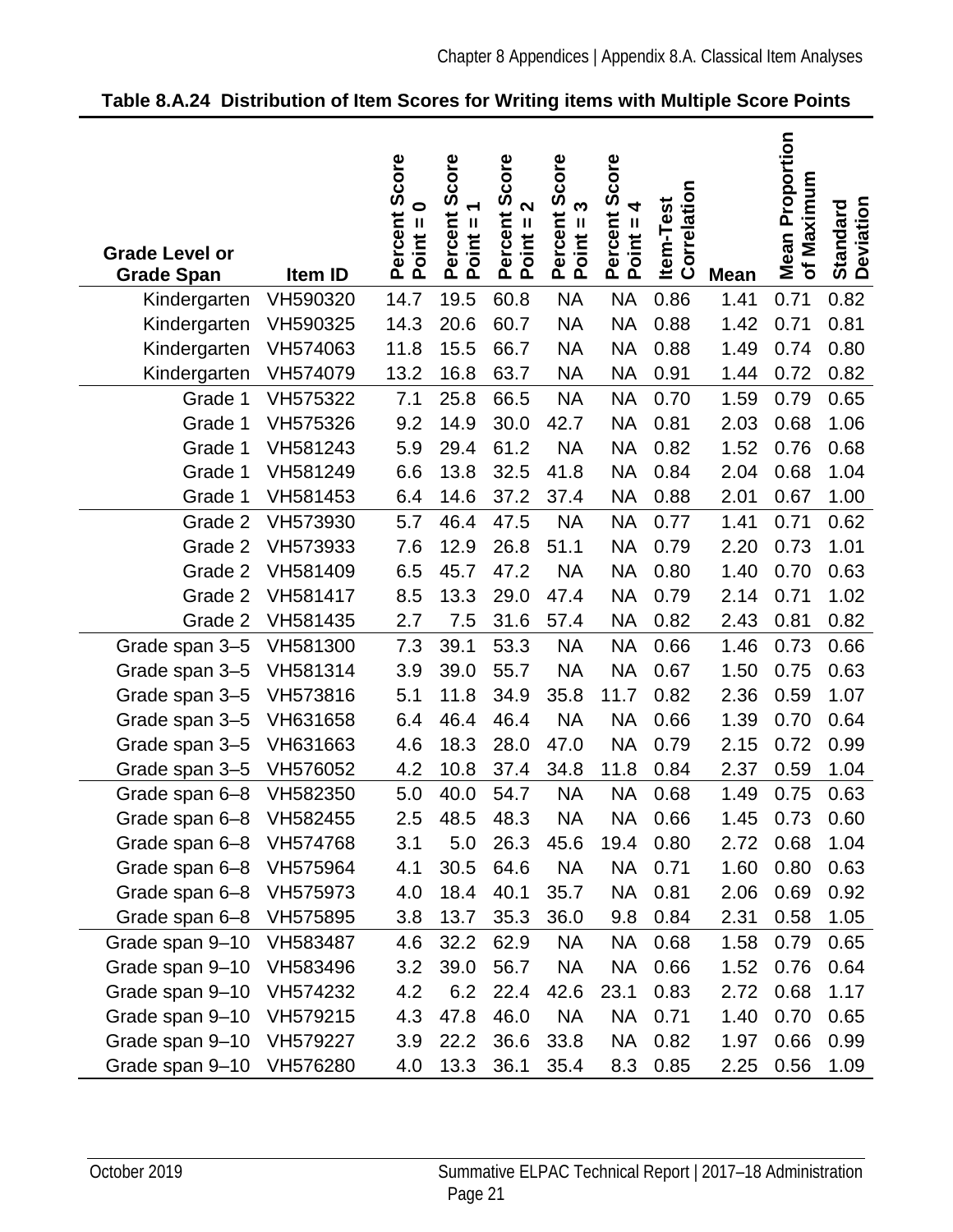| <b>Grade Level or</b><br><b>Grade Span</b> | Item ID   | Score<br>0<br>Ĕ<br>Ш<br>e<br>පර<br>oint<br>Δ.<br>മ | core<br>Ō<br>ミ<br>Ш<br>ercel<br><b>Jint</b><br>൨<br>൨ | Score<br>N<br>՟<br>Ш<br>ercel<br>oint<br>൨<br>൨ | core<br>Û)<br>ო<br>ercent<br>Ш<br>oint<br>൨<br>$\Omega$ | Score<br>ercent<br>Ш<br>oint<br>൨<br>൨ | rrelation<br>Item-Test<br>ပိ | <b>Mean</b> | roportion<br>ximum<br>$\mathbf{a}$<br>Σã<br>Mean<br>ัธ | Deviation<br><b>Standard</b> |
|--------------------------------------------|-----------|----------------------------------------------------|-------------------------------------------------------|-------------------------------------------------|---------------------------------------------------------|----------------------------------------|------------------------------|-------------|--------------------------------------------------------|------------------------------|
| Grade span 11-12                           | VH583504  | 4.5                                                | 43.8                                                  | 51.3                                            | <b>NA</b>                                               | <b>NA</b>                              | 0.65                         | 1.46        | 0.73                                                   | 0.67                         |
| Grade span 11-12                           | VH583507  | 1.9                                                | 40.5                                                  | 56.6                                            | <b>NA</b>                                               | <b>NA</b>                              | 0.64                         | 1.54        | 0.77                                                   | 0.65                         |
| Grade span 11-12                           | VH573892  | 2.5                                                | 5.8                                                   | 25.0                                            | 42.4                                                    | 23.4                                   | 0.80                         | 2.77        | 0.69                                                   | 1.16                         |
| Grade span 11-12                           | VH574580  | 3.8                                                | 58.9                                                  | 35.7                                            | <b>NA</b>                                               | <b>NA</b>                              | 0.63                         | 1.30        | 0.65                                                   | 0.63                         |
| Grade span 11-12 VH574583                  |           | 2.4                                                | 19.6                                                  | 42.4                                            | 32.9                                                    | <b>NA</b>                              | 0.80                         | 2.03        | 0.68                                                   | 0.96                         |
| Grade span 11-12                           | VH575258  | 2.2                                                | 11.8                                                  | 38.1                                            | 36.8                                                    | 8.9                                    | 0.83                         | 2.34        | 0.59                                                   | 1.08                         |
| Kindergarten                               | *VH589727 | 6.7                                                | 60.2                                                  | 33.1                                            | <b>NA</b>                                               | <b>NA</b>                              | 0.75                         | 1.26        | 0.63                                                   | 0.58                         |
| Kindergarten                               | *VH590627 | 8.2                                                | 50.6                                                  | 41.1                                            | <b>NA</b>                                               | <b>NA</b>                              | 0.76                         | 1.33        | 0.66                                                   | 0.63                         |
| Kindergarten                               | *VH588689 | 23.7                                               | 29.7                                                  | 46.2                                            | <b>NA</b>                                               | <b>NA</b>                              | 0.70                         | 1.22        | 0.61                                                   | 0.81                         |

**Note:** An asterisk (\*) indicates a kindergarten Reading item with multiple-select inline choice, which is a machine-scorable, two-score point item.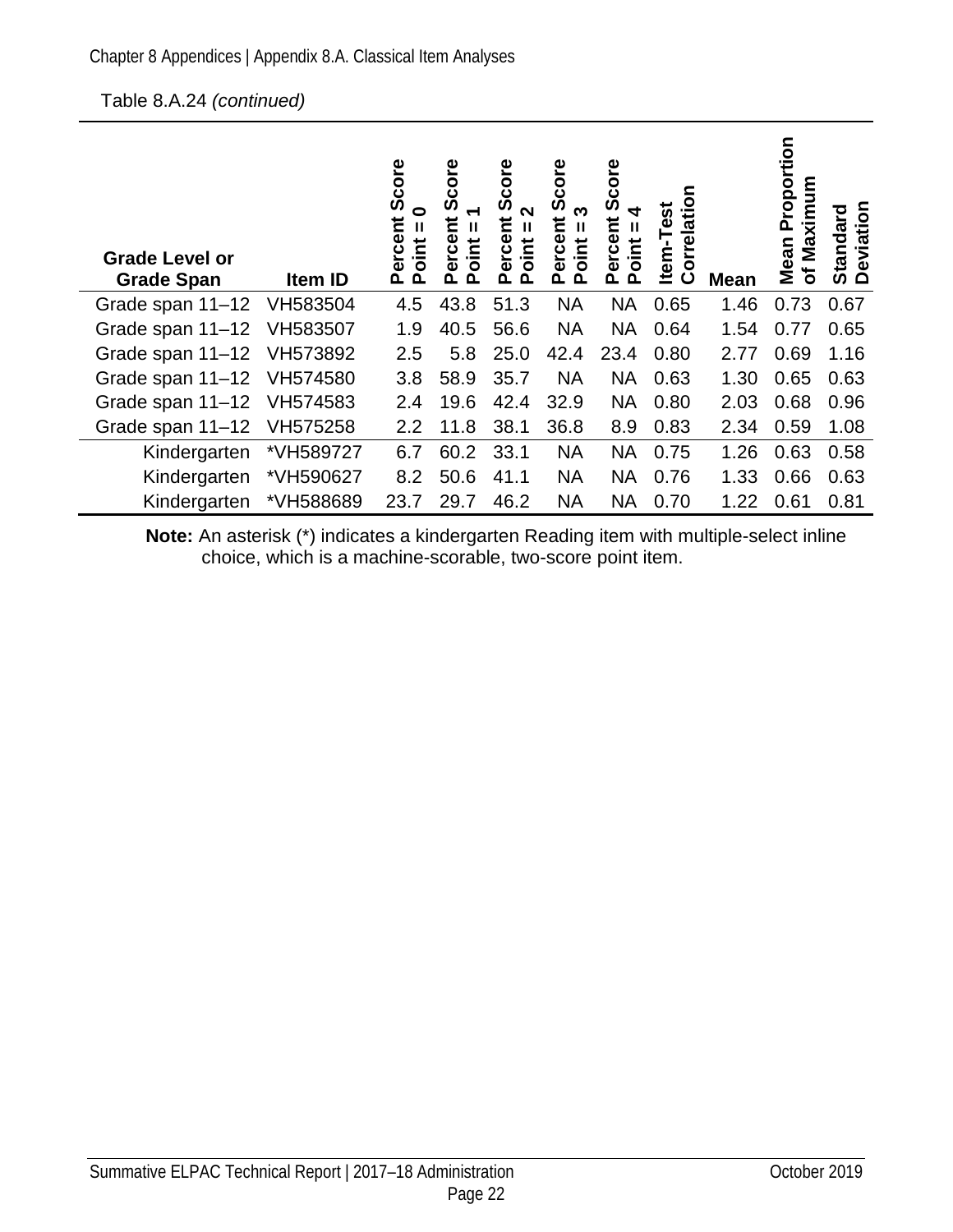### <span id="page-26-0"></span>**Appendix 8.B: Item Response Theory Parameter Estimates**

|             |                           |                          |                                                |                                |                                         |                                              | Orauc Opan                                          |                                             |                                           |                                            |                                        |                                       |                                                      |                              |
|-------------|---------------------------|--------------------------|------------------------------------------------|--------------------------------|-----------------------------------------|----------------------------------------------|-----------------------------------------------------|---------------------------------------------|-------------------------------------------|--------------------------------------------|----------------------------------------|---------------------------------------|------------------------------------------------------|------------------------------|
| IRT a-value | Listening<br>Kindergarten | Speaking<br>Kindergarten | Listening<br>$\overline{\phantom{0}}$<br>Grade | Speaking<br>Grade <sub>1</sub> | Listening<br>$\mathbf{\Omega}$<br>Grade | Speaking<br>$\overline{\mathbf{C}}$<br>Grade | Listening<br>rÙ.<br>ကို<br>neq<br><u>ທ</u><br>Grade | Speaking<br><u>ທ</u><br>က်<br>Span<br>Grade | Listening<br><u>ဇိ –</u><br>Span<br>Grade | Speaking<br>$\frac{8}{6}$<br>Span<br>Grade | Listening<br>$9 - 10$<br>Span<br>Grade | Speaking<br>$9 - 10$<br>Span<br>Grade | Listening<br>$11 - 12$<br>Span <sup>-</sup><br>Grade | Speaking<br>Grade Span 11-12 |
| $0.0 - 0.2$ | $\overline{0}$            | $\boldsymbol{0}$         | $\pmb{0}$                                      | $\mathbf 0$                    | 1                                       | $\mathbf 0$                                  | $\mathbf 0$                                         | $\mathbf 0$                                 | $\overline{7}$                            | $\pmb{0}$                                  | 6                                      | $\mathbf 0$                           | 12                                                   | $\mathbf 0$                  |
| $0.2 - 0.4$ | $\overline{2}$            | $\mathbf 0$              | 3                                              | $\mathbf 0$                    | 3                                       | $\mathbf 0$                                  | 9                                                   | $\mathbf 0$                                 | 14                                        | $\overline{0}$                             | 16                                     | $\mathbf 0$                           | 10                                                   | 1                            |
| $0.4 - 0.6$ | 11                        | $\mathbf 0$              | $6\phantom{1}6$                                | $\mathbf 0$                    | 9                                       | $\overline{2}$                               | 11                                                  | $\overline{2}$                              | $\mathbf 1$                               | $\overline{2}$                             | $\mathbf 0$                            | 8                                     | $\mathbf 0$                                          | 8                            |
| $0.6 - 0.8$ | 6                         | $\mathbf 0$              | 10                                             | $\mathbf 0$                    | 8                                       | 6                                            | $\overline{2}$                                      | 9                                           | $\overline{0}$                            | 8                                          | $\mathbf 0$                            | $\overline{2}$                        | $\mathbf 0$                                          | $\overline{4}$               |
| $0.8 - 1.0$ | $\mathbf{1}$              | 3                        | 3                                              | 6                              | $\mathbf 0$                             | 5                                            | $\mathbf 0$                                         | $\mathbf 1$                                 | $\overline{0}$                            | 1                                          | $\overline{0}$                         | 3                                     | $\mathbf 0$                                          | $\boldsymbol{0}$             |
| $1.0 - 1.2$ | $\overline{0}$            | $\overline{\mathcal{A}}$ | $\mathbf 0$                                    | 1                              | $\mathbf 0$                             | $\mathbf 0$                                  | $\boldsymbol{0}$                                    | 1                                           | $\mathbf 0$                               | 1                                          | $\mathbf 0$                            | $\mathbf 0$                           | $\mathbf 0$                                          | $\mathbf 0$                  |
| $1.2 - 1.4$ | $\mathbf 0$               | $\overline{2}$           | $\mathbf 0$                                    | $\overline{2}$                 | 1                                       | $\overline{0}$                               | $\mathbf 0$                                         | $\mathbf 0$                                 | $\overline{0}$                            | 1                                          | $\overline{0}$                         | $\mathbf 0$                           | $\mathbf 0$                                          | $\mathbf 0$                  |
| $1.4 - 1.6$ | $\overline{0}$            | 1                        | $\mathbf 0$                                    | $\mathbf 1$                    | $\overline{0}$                          | $\mathbf 0$                                  | $\overline{0}$                                      | $\mathbf 0$                                 | $\mathbf 0$                               | $\mathbf 0$                                | $\overline{0}$                         | $\mathbf 0$                           | $\mathbf 0$                                          | $\mathbf 0$                  |
| $1.6 - 1.8$ | $\boldsymbol{0}$          | $\mathbf 0$              | $\mathbf 0$                                    | $\mathbf 0$                    | $\mathbf 0$                             | $\mathbf 0$                                  | $\mathbf 0$                                         | $\boldsymbol{0}$                            | $\mathbf 0$                               | $\mathbf 0$                                | $\mathbf 0$                            | $\mathbf 0$                           | $\mathbf 0$                                          | $\mathbf 0$                  |
| $1.8 - 2.0$ | $\mathbf 0$               | $\mathbf 0$              | $\mathbf 0$                                    | $\mathbf 0$                    | $\mathbf 0$                             | $\overline{0}$                               | $\mathbf 0$                                         | $\mathbf 0$                                 | $\overline{0}$                            | $\mathbf 0$                                | $\overline{0}$                         | $\mathbf 0$                           | $\mathbf 0$                                          | $\mathbf 0$                  |

#### <span id="page-26-1"></span>**Table 8.B.1 Distribution of IRT** *a***-values for Oral Language Skill by Grade Level and Grade Span**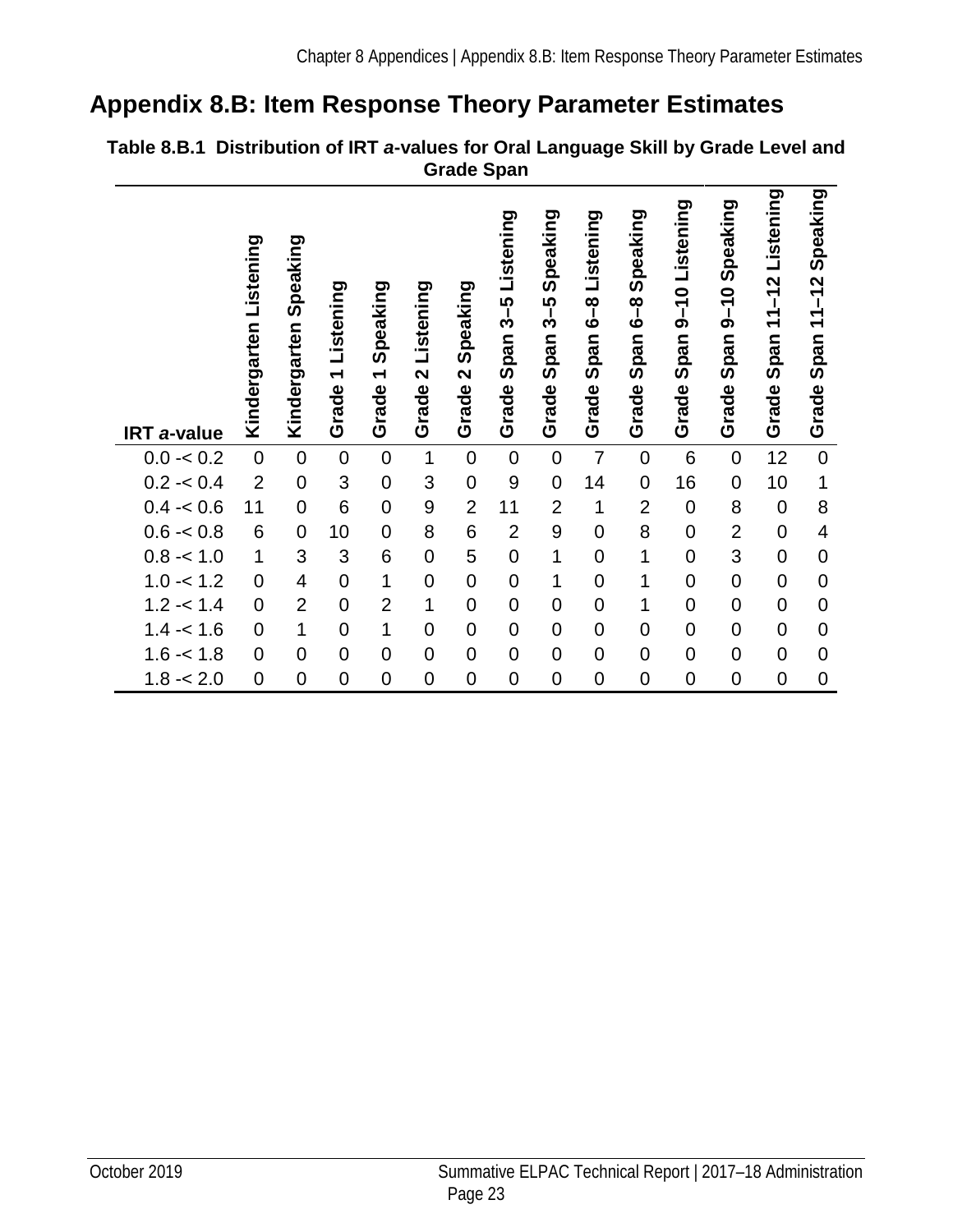| <b>IRT</b> a-value | Listening<br>Kindergarten | Listening<br>Kindergarten | Listening<br>$\overline{\phantom{0}}$<br>Grade | Speaking<br>$\overline{\phantom{0}}$<br>Grade | Listening<br>$\mathbf{\Omega}$<br>Grade | Speaking<br>$\mathbf{\Omega}$<br>Grade | Listening<br>$3-5$<br>pan<br><u>ທ</u><br>Grade | Speaking<br>$3 - 5$<br>Span<br>Grade | Listening<br><u>ရီ</u><br>Span<br>Grade | Speaking<br><u>၀</u><br>Span<br>Grade | Listening<br>$\bullet$<br>$\bar{5}$<br>Span<br>Grade | Speaking<br>$9 - 10$<br>Span<br>Grade | Listening<br>$11 - 12$<br>Span<br>Grade | Speaking<br>$-12$<br>$\frac{4}{\sqrt{2}}$<br>Span ·<br>Grade |
|--------------------|---------------------------|---------------------------|------------------------------------------------|-----------------------------------------------|-----------------------------------------|----------------------------------------|------------------------------------------------|--------------------------------------|-----------------------------------------|---------------------------------------|------------------------------------------------------|---------------------------------------|-----------------------------------------|--------------------------------------------------------------|
| $0.0 - 0.2$        | $\mathsf 0$               | $\mathbf 0$               | $\mathbf 0$                                    | $\mathbf 0$                                   | $\mathbf 0$                             | $\mathbf 0$                            | $\mathbf 1$                                    | $\mathbf 0$                          | 3                                       | $\mathbf 0$                           | 1                                                    | $\mathbf 0$                           | 3                                       | $\mathbf 0$                                                  |
| $0.2 - 0.4$        | 5                         | $\mathbf 0$               | $\mathbf 0$                                    | $\mathbf 0$                                   | 3                                       | $\mathbf 0$                            | $\overline{\mathcal{A}}$                       | $\mathbf 0$                          | 10                                      | $\mathbf 0$                           | 15                                                   | $\mathbf 0$                           | 15                                      | $\mathbf 0$                                                  |
| $0.4 - 0.6$        | $\overline{7}$            | $\mathbf 0$               | 1                                              | $\overline{2}$                                | $\overline{2}$                          | $\overline{2}$                         | $\overline{7}$                                 | 3                                    | 13                                      | $\overline{2}$                        | 8                                                    | 5                                     | 6                                       | 5                                                            |
| $0.6 - 0.8$        | $\overline{0}$            | $\overline{0}$            | $\overline{4}$                                 | $\overline{2}$                                | 8                                       | 1                                      | 10                                             | 3                                    | $\mathbf 0$                             | 4                                     | $\overline{2}$                                       | $\mathbf 1$                           | $\overline{2}$                          | $\mathbf 1$                                                  |
| $0.8 - 1.0$        | $\mathsf 0$               | $\overline{0}$            | 10                                             | $\mathbf 0$                                   | 6                                       | 3                                      | 3                                              | $\pmb{0}$                            | $\mathbf 0$                             | $\overline{0}$                        | $\mathsf 0$                                          | $\mathbf 0$                           | $\overline{0}$                          | $\mathbf 0$                                                  |
| $1.0 - 1.2$        | 1                         | 1                         | 3                                              | $\overline{2}$                                | $\overline{2}$                          | $\overline{1}$                         | $\mathbf{1}$                                   | $\pmb{0}$                            | $\mathbf 0$                             | $\overline{0}$                        | $\mathsf 0$                                          | $\mathbf 0$                           | $\mathbf 0$                             | $\mathbf 0$                                                  |
| $1.2 - 1.4$        | 1                         | $\mathbf 0$               | 1                                              | $\overline{0}$                                | 5                                       | $\overline{0}$                         | $\pmb{0}$                                      | $\mathbf 0$                          | $\mathbf 0$                             | $\mathbf 0$                           | $\boldsymbol{0}$                                     | $\mathbf 0$                           | $\mathbf 0$                             | $\mathbf 0$                                                  |
| $1.4 - 1.6$        | 0                         | $\overline{2}$            | 1                                              | $\mathbf 0$                                   | $\mathbf 0$                             | $\overline{0}$                         | $\mathbf 0$                                    | $\mathbf 0$                          | $\mathbf 0$                             | $\overline{0}$                        | $\mathsf 0$                                          | $\mathbf 0$                           | $\overline{0}$                          | $\mathbf 0$                                                  |
| $1.6 - 1.8$        | $\overline{0}$            | $\overline{2}$            | $\overline{0}$                                 | $\mathbf 1$                                   | $\overline{0}$                          | $\overline{0}$                         | $\mathbf 0$                                    | $\overline{0}$                       | $\overline{0}$                          | $\overline{0}$                        | $\mathsf 0$                                          | $\mathbf 0$                           | $\overline{0}$                          | $\overline{0}$                                               |
| 1.8<br>$-2.0$      | $\mathsf 0$               | $\overline{2}$            | $\mathbf 0$                                    | $\overline{0}$                                | $\overline{0}$                          | $\overline{0}$                         | $\mathbf 0$                                    | $\overline{0}$                       | $\overline{0}$                          | $\mathbf 0$                           | $\mathbf 0$                                          | $\overline{0}$                        | $\overline{0}$                          | $\mathbf 0$                                                  |

#### <span id="page-27-0"></span>**Table 8.B.2 Distribution of IRT** *a***-values for Written Language Skill by Grade Level and Grade Span**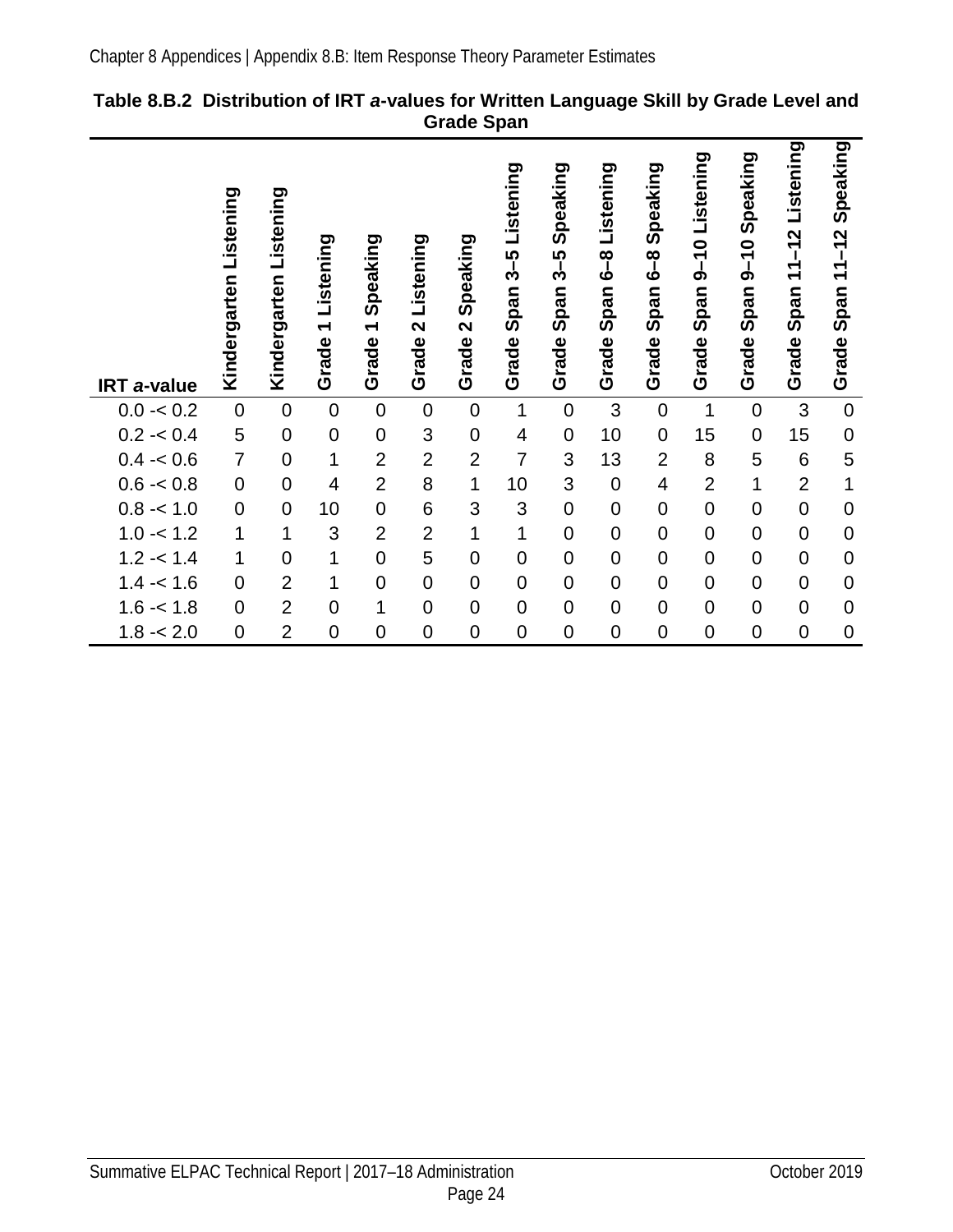|                                 |                        |                       |                                  |                               |                         |                               | Listening                     | Speaking            | 6-8 Listening       | Speaking         | 9-10 Listening                | 9-10 Speaking                 | 11-12 Listening               | Speaking                      |
|---------------------------------|------------------------|-----------------------|----------------------------------|-------------------------------|-------------------------|-------------------------------|-------------------------------|---------------------|---------------------|------------------|-------------------------------|-------------------------------|-------------------------------|-------------------------------|
|                                 | Kindergarten Listening | Kindergarten Speaking |                                  |                               |                         |                               |                               |                     |                     |                  |                               |                               |                               |                               |
|                                 |                        |                       | Listening                        | Speaking                      | Listening               | Speaking                      |                               | 3–5<br>გ            |                     | <u>8</u><br>6    |                               |                               |                               | Span $11-12$                  |
|                                 |                        |                       |                                  |                               |                         |                               | Span 3-5                      |                     |                     |                  |                               |                               |                               |                               |
|                                 |                        |                       | $\overline{\phantom{0}}$         | $\blacktriangledown$          | $\overline{\mathbf{C}}$ | $\overline{\mathbf{C}}$       |                               | Span <sup>3</sup>   | Span                | Span             | Span:                         | Span <sub>5</sub>             | Span                          |                               |
|                                 |                        |                       |                                  |                               |                         |                               |                               |                     |                     |                  |                               |                               |                               |                               |
| <b>IRT b-value</b>              |                        |                       | Grade                            | Grade                         | Grade                   | Grade                         | Grade                         | Grade               | Grade               | Grade            | Grade                         | Grade                         | Grade                         | Grade                         |
| $-6.0 - < -5.8$                 | $\pmb{0}$              | $\mathbf 0$           | $\mathbf 0$                      | $\mathbf 0$                   | $\boldsymbol{0}$        | $\mathsf 0$                   | $\mathbf 0$                   | $\mathbf 0$         | $\mathbf 0$         | $\mathbf 0$      | $\mathbf 0$                   | $\mathbf 0$                   | $\mathbf 0$                   | $\mathbf 0$                   |
| $-5.8 - 5.6$                    | $\mathbf 0$            | $\overline{0}$        | $\mathbf 0$                      | $\mathbf 0$                   | $\mathbf 0$             | $\mathbf 0$                   | $\mathbf 0$                   | $\mathbf 0$         | $\mathbf 0$         | $\mathbf 0$      | $\mathbf 0$                   | $\mathbf 0$                   | $\mathbf 0$                   | $\mathbf 0$                   |
| $-5.6 - < -5.4$                 | $\mathbf 0$            | $\mathbf 0$           | $\mathbf 0$                      | $\mathbf 0$                   | $\mathbf 0$             | $\mathbf 0$                   | $\mathbf 0$                   | $\mathbf 0$         | $\mathbf 0$         | $\mathbf 0$      | $\mathbf 0$                   | $\mathbf 0$                   | $\mathbf 0$                   | $\overline{0}$                |
| $-5.4 - < -5.2$                 | $\pmb{0}$              | $\overline{0}$        | $\mathbf 0$                      | $\mathbf 0$                   | $\mathbf 0$             | $\overline{0}$                | $\mathbf 0$                   | $\mathbf 0$         | $\overline{0}$      | $\mathbf 0$      | $\mathbf 0$                   | $\mathbf 0$                   | $\mathbf 0$                   | $\overline{0}$                |
| $-5.2 - < -5.0$                 | 1                      | $\mathbf 0$           | $\mathbf 0$                      | $\mathbf 0$                   | $\mathbf 0$             | $\mathbf 0$                   | $\mathbf 0$                   | $\mathbf 0$         | $\mathbf 0$         | $\mathbf 0$      | $\mathbf 0$                   | $\mathbf 0$                   | $\mathbf 0$                   | $\overline{0}$                |
| $-5.0 - < -4.8$                 | $\mathbf 0$            | $\mathbf 0$           | $\mathbf 0$                      | $\mathbf 0$                   | $\mathbf 0$             | $\mathbf 0$                   | $\mathbf 0$                   | $\mathbf 0$         | $\mathbf 0$         | $\mathbf 0$      | $\mathbf 0$                   | $\mathbf 0$                   | $\mathbf 0$                   | $\mathbf 0$                   |
| $-4.8 - -4.6$                   | 1                      | $\overline{0}$        | $\mathbf 0$                      | $\mathbf 0$                   | $\mathbf 0$             | $\overline{0}$                | $\mathbf 0$                   | $\mathbf 0$         | $\overline{0}$      | $\mathbf 0$      | $\mathbf 0$                   | $\overline{0}$                | $\overline{0}$                | $\overline{0}$                |
| $-4.6 - -4.4$                   | $\overline{2}$         | $\mathbf 0$           | 1                                | $\mathbf 0$                   | $\mathbf 0$             | $\mathbf 0$                   | $\mathbf 0$                   | $\mathbf 0$         | $\mathbf 0$         | $\overline{0}$   | $\mathbf 0$                   | $\mathbf 0$                   | $\mathbf 0$                   | $\overline{0}$                |
| $-4.4 - < -4.2$                 | $\overline{2}$         | $\overline{0}$        | $\mathbf 0$                      | $\mathbf 0$                   | $\overline{0}$          | $\mathbf 0$                   | $\mathbf 0$                   | $\mathbf 0$         | $\mathbf 0$         | $\mathbf 0$      | $\mathbf 0$                   | $\overline{0}$                | $\mathbf 0$                   | $\overline{0}$                |
| $-4.2 - 4.0$                    | $\mathbf 0$            | $\overline{0}$        | 1                                | $\mathbf 0$                   | $\mathbf 0$             | $\overline{0}$                | $\mathbf 0$                   | $\mathbf 0$         | $\overline{0}$      | $\overline{0}$   | $\mathbf 0$                   | $\overline{0}$                | $\mathbf 0$                   | $\overline{0}$                |
| $-4.0 - < -3.8$                 | 1                      | $\mathbf 0$           | 1                                | 1                             | 1                       | $\mathbf 0$                   | $\overline{2}$                | $\mathbf 0$         | $\mathbf 0$         | $\mathbf 0$      | 1                             | $\mathbf 0$                   | $\mathbf 1$                   | $\overline{0}$                |
| $-3.8 - 3.6$                    | 1                      | $\overline{0}$        | $\mathbf 0$                      | $\mathbf 0$                   | 1                       | 1                             | $\mathbf 0$                   | $\mathbf 0$         | $\mathbf 0$         | $\mathbf 0$      | $\mathbf 0$                   | $\overline{0}$                | $\mathbf 0$                   | $\overline{0}$                |
| $-3.6 - < -3.4$                 | 1                      | $\overline{0}$        | 1                                | $\mathbf 0$                   | 1                       | $\mathbf 0$                   | $\mathbf 0$                   | 1                   | 1                   | $\overline{0}$   | $\mathbf 0$                   | $\mathbf 0$                   | $\overline{0}$                | $\overline{0}$                |
| $-3.4 - 3.2$                    | $\overline{2}$         | $\overline{2}$<br>3   | $\overline{2}$<br>$\overline{0}$ | $\mathbf 1$                   | $\overline{2}$          | $\overline{0}$                | 1                             | $\mathbf 0$         | $\mathbf 0$         | $\overline{0}$   | 3                             | 1                             | $\mathbf 0$                   | $\mathbf{1}$                  |
| $-3.2 - 3.0$                    | 1<br>5                 | 1                     | $\overline{2}$                   | $\overline{0}$<br>$\mathbf 1$ | 3<br>1                  | $\overline{0}$<br>$\mathbf 0$ | $\overline{2}$<br>$\mathbf 0$ | $\overline{0}$<br>1 | $\overline{0}$<br>3 | 1<br>$\mathbf 0$ | $\mathbf 0$<br>$\overline{2}$ | $\overline{0}$<br>$\mathbf 0$ | $\overline{1}$<br>$\mathbf 0$ | $\overline{0}$<br>$\mathbf 0$ |
| $-3.0 - < -2.8$<br>$-2.8 - 2.6$ | 1                      | 1                     | $\overline{\mathbf{4}}$          | $\mathbf 1$                   | 3                       | 1                             | $\overline{2}$                | 1                   | 5                   | 1                | $\mathbf 1$                   | $\mathbf 0$                   | $\mathbf 0$                   | $\mathbf 0$                   |
| $-2.6 - 2.4$                    | 1                      | $\mathbf 0$           | 5                                | $\mathbf 0$                   | $\overline{2}$          | $\overline{2}$                | 3                             | $\overline{2}$      | $\mathbf 0$         | 1                | 1                             | $\mathbf 0$                   | $\overline{0}$                | 1                             |
| $-2.4 - 2.2$                    | $\mathbf 0$            | 1                     | 1                                | $\mathbf 0$                   | $\mathbf 1$             | 4                             | $\mathbf 0$                   | $\mathbf 1$         | 3                   | $\overline{2}$   | $\mathbf 0$                   | 0                             | $\overline{2}$                | $\mathbf{2}$                  |
| $-2.2 - 2.0$                    | $\mathbf 0$            | 1                     | 1                                | 3                             | 3                       | $\overline{2}$                | 1                             | $\overline{2}$      | $\mathbf{1}$        | $\overline{2}$   | $\overline{0}$                | $\mathbf{1}$                  | $\overline{\mathbf{4}}$       | 1                             |
| $-2.0 - 1.8$                    | $\mathbf 0$            | 1                     | $\mathbf 0$                      | $\mathbf 0$                   | $\Omega$                | 1                             | $\overline{2}$                | 1                   | $\mathbf 0$         | $\overline{0}$   | 1                             | $\overline{2}$                | $\overline{2}$                | $\mathbf 0$                   |
| $-1.8 - -1.6$                   | $\mathbf 0$            | 0                     | 3                                | $\overline{2}$                | $\mathbf 0$             | 1                             | $\mathbf 0$                   | $\mathbf 1$         | $\mathbf{1}$        | $\mathbf{1}$     | 1                             | 3                             | $\mathbf{1}$                  | $\overline{2}$                |
| $-1.6 - < -1.4$                 | $\mathbf 0$            | $\mathbf 0$           | $\mathbf 0$                      | 1                             | $\mathbf 0$             | $\mathbf 0$                   | 3                             | $\overline{2}$      | $\overline{2}$      | $\overline{2}$   | 3                             | $\mathbf{1}$                  | 1                             | 1                             |
| $-1.4 - -1.2$                   | $\mathbf 0$            | $\mathbf 0$           | $\mathbf 0$                      | $\mathbf 0$                   | $\mathbf 0$             | $\mathbf 0$                   | $\mathbf 0$                   | $\mathbf 0$         | $\mathbf 0$         | $\mathbf 0$      | $\overline{2}$                | 3                             | 3                             | 1                             |
| $-1.2 - 1.0$                    | $\mathbf 0$            | 0                     | 0                                | 0                             | $\mathbf 0$             | $\mathbf{1}$                  | $\pmb{0}$                     | $\mathbf 1$         | 0                   | $\mathbf 0$      | $\mathbf{1}$                  | 0                             | $\mathbf 0$                   | $\mathbf 0$                   |
| $-1.0 - < -0.8$                 | $\mathbf 0$            | 0                     | $\mathbf 0$                      | $\mathbf 0$                   | 0                       | $\overline{0}$                | 1                             | 0                   | $\overline{0}$      | $\mathbf 0$      | $\overline{2}$                | $\mathbf{1}$                  | 3                             | $\overline{2}$                |
| $-0.8 - 0.6$                    | $\mathbf 0$            | $\mathbf 0$           | $\mathbf 0$                      | $\mathbf 0$                   | $\mathbf 0$             | $\mathbf 0$                   | 1                             | $\mathbf 0$         | $\mathbf 0$         | $\overline{2}$   | $\mathbf 0$                   | $\mathbf 0$                   | $\mathbf 1$                   | $\mathbf 0$                   |
| $-0.6 - < -0.4$                 | $\mathbf 0$            | $\mathbf 0$           | $\overline{0}$                   | $\mathbf 0$                   | $\mathbf{1}$            | $\overline{0}$                | $\mathbf 0$                   | 0                   | $\overline{0}$      | $\overline{0}$   | $\mathbf 0$                   | 0                             | 1                             | 1                             |
| $-0.4 - 0.2$                    | 1                      | 0                     | $\pmb{0}$                        | $\boldsymbol{0}$              | $\mathbf{1}$            | $\boldsymbol{0}$              | $\overline{2}$                | $\pmb{0}$           | $\mathfrak{S}$      | $\mathbf 1$      | $\overline{2}$                | $\pmb{0}$                     | $\pmb{0}$                     | $\mathbf 1$                   |

<span id="page-28-0"></span>**Table 8.B.3 Distribution of IRT** *b***-values for Oral Language Skill by Grade Level and Grade Span**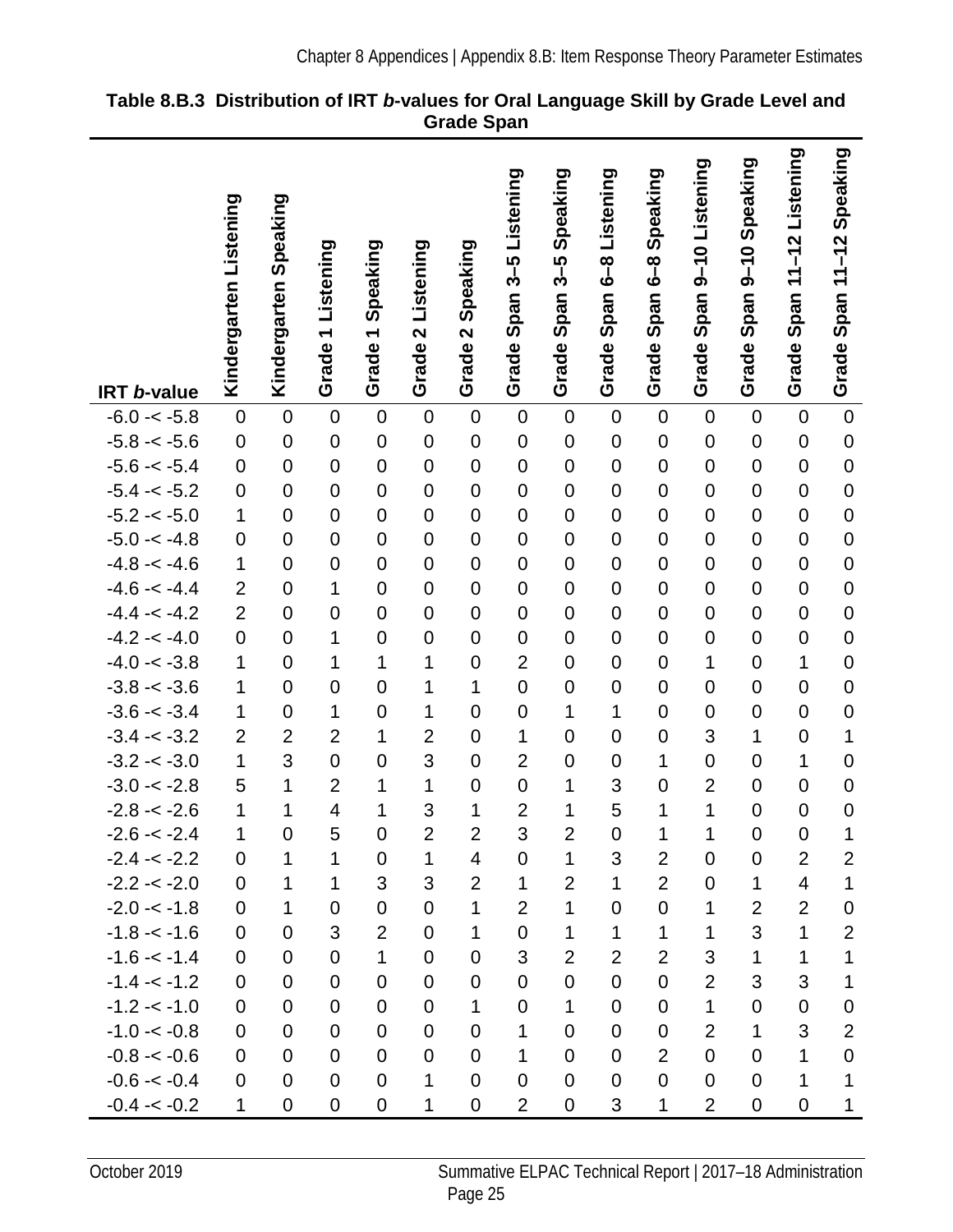[Table 8.B.3](#page-28-0) *(continued)*

|                    |                        | Speaking       |                    |                                      |                |                               |                    | Speaking                      |                          | Speaking              |                     |                    |                            | Speaking         |
|--------------------|------------------------|----------------|--------------------|--------------------------------------|----------------|-------------------------------|--------------------|-------------------------------|--------------------------|-----------------------|---------------------|--------------------|----------------------------|------------------|
|                    | Kindergarten Listening | Kindergarten   | Listening          | Speaking<br>$\overline{\phantom{0}}$ | 2 Listening    | Speaking<br>$\mathbf{\Omega}$ | Span 3-5 Listening | 3–5<br>გ<br>Span <sup>-</sup> | Grade Span 6-8 Listening | $\frac{8}{6}$<br>Span | Span 9-10 Listening | Span 9-10 Speaking | Grade Span 11-12 Listening | Span 11-12       |
| <b>IRT b-value</b> |                        |                | Grade <sub>1</sub> | Grade                                | Grade          | Grade                         | Grade              | Grade                         |                          | Grade                 | Grade               | Grade              |                            | Grade            |
| $-0.2 - 0.0$       | $\mathbf 0$            | $\overline{0}$ | $\mathbf 0$        | $\mathbf 0$                          | $\mathbf 1$    | $\mathbf 0$                   | $\mathbf{1}$       | $\mathbf 0$                   | $\mathbf 0$              | $\overline{0}$        | $\mathbf 0$         | $\mathbf 0$        | $\mathbf{1}$               | $\overline{0}$   |
| $0.0 - 0.2$        | $\overline{0}$         | $\overline{0}$ | $\mathbf 0$        | $\mathbf 0$                          | $\mathbf 0$    | $\mathbf 0$                   | $\mathbf 0$        | $\mathbf 0$                   | $\mathbf 0$              | $\mathbf 0$           | $\mathbf 0$         | $\mathbf 0$        | $\mathbf 0$                | $\mathbf 0$      |
| $0.2 - 0.4$        | $\overline{0}$         | $\overline{0}$ | $\overline{0}$     | $\overline{0}$                       | $\mathbf 0$    | $\overline{0}$                | $\overline{0}$     | $\mathbf 0$                   | $\overline{0}$           | $\overline{0}$        | $\overline{1}$      | $\mathbf{1}$       | $\overline{0}$             | $\mathbf 0$      |
| $0.4 - 0.6$        | $\overline{0}$         | $\overline{0}$ | $\overline{0}$     | $\mathbf 0$                          | $\overline{0}$ | $\overline{0}$                | $\overline{0}$     | $\mathbf 0$                   | $\overline{2}$           | $\overline{0}$        | $\overline{0}$      | $\overline{0}$     | $\overline{0}$             | $\overline{0}$   |
| $0.6 - 0.8$        | $\overline{0}$         | $\overline{0}$ | $\mathbf 0$        | $\overline{0}$                       | $\overline{0}$ | $\overline{0}$                | $\overline{0}$     | $\mathbf 0$                   | $\overline{0}$           | $\overline{0}$        | $\overline{0}$      | $\mathbf 0$        | $\overline{0}$             | $\overline{0}$   |
| $0.8 - 1.0$        | $\overline{0}$         | $\overline{0}$ | $\overline{0}$     | $\overline{0}$                       | $\overline{0}$ | $\overline{0}$                | $\overline{0}$     | $\mathbf 0$                   | $\overline{0}$           | $\overline{0}$        | $\overline{0}$      | $\overline{0}$     | 1                          | $\overline{0}$   |
| $1.0 - 1.2$        | $\mathbf 0$            | $\overline{0}$ | $\overline{0}$     | $\mathbf 0$                          | $\overline{0}$ | $\overline{0}$                | $\mathbf 0$        | $\mathbf 0$                   | $\overline{0}$           | $\overline{0}$        | $\overline{0}$      | $\mathbf 0$        | $\overline{0}$             | $\overline{0}$   |
| $1.2 - 1.4$        | $\overline{0}$         | $\overline{0}$ | $\overline{0}$     | $\overline{0}$                       | 1              | $\overline{0}$                | $\mathbf 0$        | $\mathbf 0$                   | $\overline{0}$           | $\overline{0}$        | $\overline{0}$      | $\overline{0}$     | $\overline{0}$             | $\overline{0}$   |
| $1.4 - 1.6$        | $\overline{0}$         | $\overline{0}$ | $\mathbf 0$        | $\mathbf 0$                          | $\overline{0}$ | $\overline{0}$                | $\overline{0}$     | $\mathbf 0$                   | $\overline{0}$           | $\overline{0}$        | $\overline{0}$      | $\overline{0}$     | $\overline{0}$             | $\overline{0}$   |
| $1.6 - 1.8$        | $\mathbf 0$            | $\overline{0}$ | $\overline{0}$     | $\overline{0}$                       | $\overline{0}$ | $\overline{0}$                | $\mathbf 0$        | $\mathbf 0$                   | $\overline{0}$           | $\overline{0}$        | $\overline{0}$      | $\mathbf 0$        | $\overline{0}$             | $\overline{0}$   |
| $1.8 - 2.0$        | $\mathbf 0$            | $\overline{0}$ | $\overline{0}$     | $\overline{0}$                       | $\overline{0}$ | $\overline{0}$                | $\overline{0}$     | $\mathbf 0$                   | $\overline{0}$           | $\overline{0}$        | $\overline{0}$      | $\mathbf 0$        | $\overline{0}$             | $\overline{0}$   |
| $2.0 - 2.2$        | $\overline{0}$         | $\overline{0}$ | $\overline{0}$     | $\overline{0}$                       | $\overline{0}$ | $\overline{0}$                | $\overline{0}$     | $\mathbf 0$                   | $\overline{0}$           | $\overline{0}$        | $\overline{0}$      | $\overline{0}$     | $\overline{0}$             | $\overline{0}$   |
| $2.2 - 2.4$        | $\overline{0}$         | $\overline{0}$ | $\overline{0}$     | $\mathbf 0$                          | $\overline{0}$ | $\overline{0}$                | $\mathbf 0$        | $\mathbf 0$                   | $\overline{0}$           | $\overline{0}$        | $\overline{0}$      | $\overline{0}$     | $\overline{0}$             | $\mathbf 0$      |
| $2.4 - 2.6$        | $\overline{0}$         | $\overline{0}$ | $\mathbf 0$        | $\overline{0}$                       | $\overline{0}$ | $\overline{0}$                | 1                  | $\mathbf 0$                   | $\overline{0}$           | $\overline{0}$        | $\overline{0}$      | $\mathbf 0$        | $\overline{0}$             | $\overline{0}$   |
| $2.6 - 2.8$        | $\overline{0}$         | $\overline{0}$ | $\overline{0}$     | $\overline{0}$                       | $\overline{0}$ | $\overline{0}$                | $\mathbf 0$        | $\mathbf 0$                   | $\overline{0}$           | $\overline{0}$        | $\overline{0}$      | $\overline{0}$     | $\overline{0}$             | $\overline{0}$   |
| $2.8 - 3.0$        | $\overline{0}$         | $\overline{0}$ | $\mathbf 0$        | $\mathbf 0$                          | $\overline{0}$ | $\overline{0}$                | $\mathbf 0$        | $\mathbf 0$                   | $\overline{0}$           | $\overline{0}$        | $\mathbf 0$         | $\overline{0}$     | $\overline{0}$             | $\mathbf 0$      |
| $3.0 - 4.0$        | $\overline{0}$         | $\overline{0}$ | $\mathbf 0$        | $\overline{0}$                       | $\overline{0}$ | $\overline{0}$                | $\mathbf 0$        | $\mathbf 0$                   | 1                        | $\overline{0}$        | $\mathbf 0$         | $\mathbf 0$        | $\overline{0}$             | $\mathbf 0$      |
| $4.0 - 5.0$        | $\overline{0}$         | $\overline{0}$ | $\mathbf 0$        | $\mathbf 0$                          | $\mathbf 0$    | $\overline{0}$                | $\mathbf 0$        | $\mathbf 0$                   | $\overline{0}$           | $\mathbf 0$           | $\mathbf 0$         | $\mathbf 0$        | $\overline{0}$             | $\mathbf 0$      |
| $5.0 - 6.0$        | $\boldsymbol{0}$       | $\overline{0}$ | $\mathbf 0$        | $\mathbf 0$                          | $\mathbf 0$    | $\mathbf 0$                   | $\mathbf 0$        | $\pmb{0}$                     | $\mathbf 0$              | $\mathbf 0$           | 1                   | $\mathbf 0$        | $\overline{0}$             | $\boldsymbol{0}$ |
| $6.0 - 5 +$        | $\mathbf 0$            | $\mathbf 0$    | $\overline{0}$     | $\mathbf 0$                          | $\overline{0}$ | $\mathbf 0$                   | $\overline{0}$     | $\overline{0}$                | $\mathbf 0$              | $\overline{0}$        | $\overline{0}$      | $\overline{0}$     | $\mathbf 0$                | $\overline{0}$   |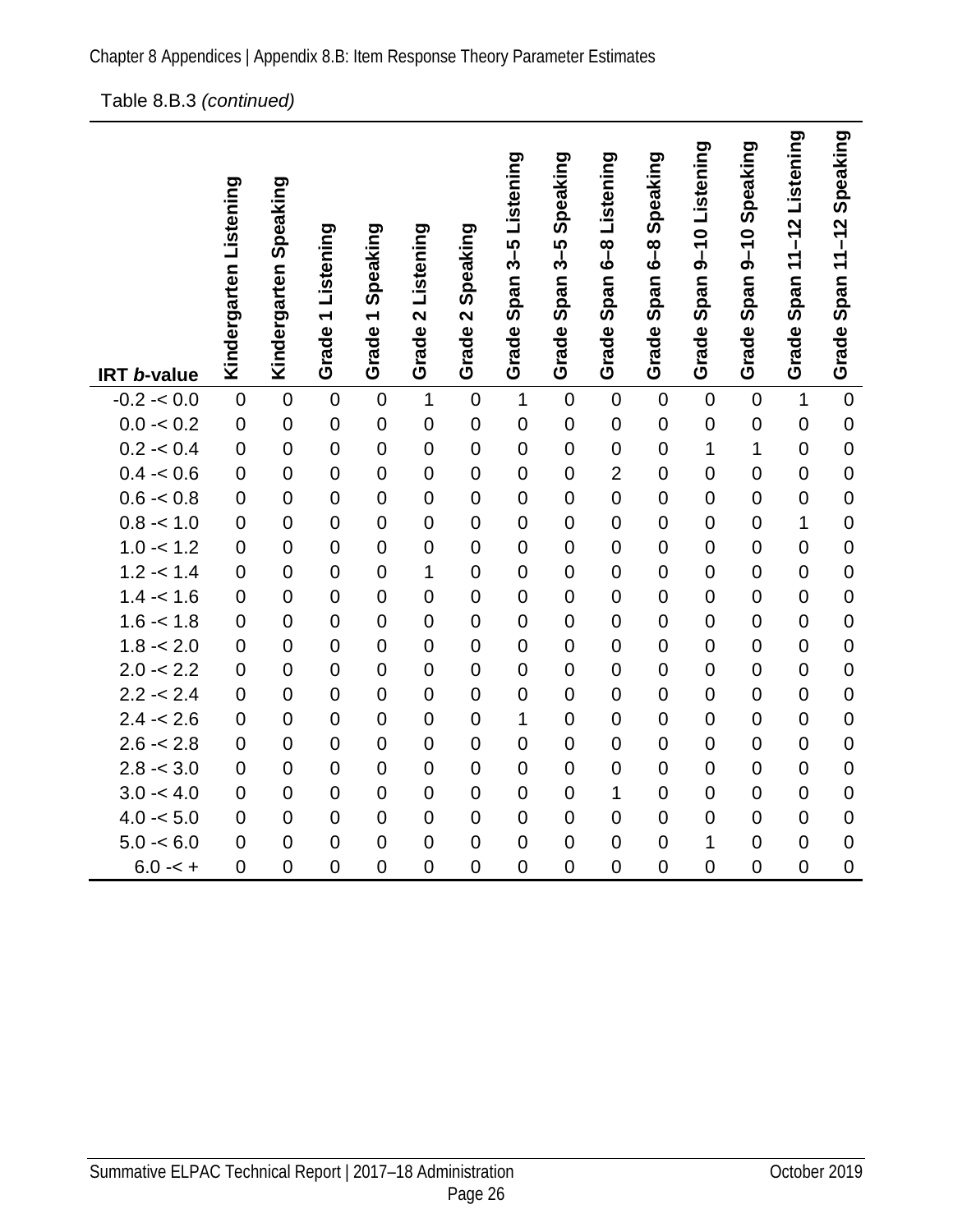|                    |                      |                      |                                  |                                              |                         |                                             | Reading<br>$3 - 5$      | 3-5 Writing      | 6-8 Reading    | Writing<br><u>ဇိ -</u> | 9-10 Reading   | 9-10 Writing   | Reading<br>$11 - 12$ | Span 11-12 Writing |
|--------------------|----------------------|----------------------|----------------------------------|----------------------------------------------|-------------------------|---------------------------------------------|-------------------------|------------------|----------------|------------------------|----------------|----------------|----------------------|--------------------|
| <b>IRT b-value</b> | Kindergarten Reading | Kindergarten Writing | Reading<br>$\leftarrow$<br>Grade | Writing<br>$\overline{\phantom{0}}$<br>Grade | 2 Reading<br>Grade      | Writing<br>$\overline{\mathbf{N}}$<br>Grade | Span:<br>Grade          | Span<br>Grade    | Span<br>Grade  | Span<br>Grade          | Span<br>Grade  | Span<br>Grade  | Span<br>Grade        | Grade              |
| $< -6.0$           | $\mathbf 1$          | $\mathbf 0$          | $\mathbf 0$                      | $\mathbf 0$                                  | $\mathbf 0$             | $\mathbf 0$                                 | $\mathbf 0$             | $\mathbf 0$      | $\mathbf 0$    | $\mathbf 0$            | $\mathbf 0$    | $\mathbf 0$    | $\mathbf 0$          | $\overline{0}$     |
| $-6.0 - < -5.8$    | $\mathbf 0$          | $\overline{0}$       | $\overline{0}$                   | $\mathbf 0$                                  | $\mathbf 0$             | $\mathbf 0$                                 | $\mathbf 0$             | $\mathbf 0$      | $\mathbf 0$    | $\mathbf 0$            | $\overline{0}$ | $\mathbf 0$    | $\mathbf 0$          | $\mathbf 0$        |
| $-5.8 - 5.6$       | $\mathbf 0$          | $\mathbf 0$          | $\mathbf 0$                      | $\mathbf 0$                                  | $\mathbf 0$             | $\mathbf 0$                                 | $\mathbf 0$             | $\mathbf 0$      | $\mathbf 0$    | $\mathbf 0$            | $\mathbf 0$    | $\overline{0}$ | $\mathbf 0$          | $\overline{0}$     |
| $-5.6 - < -5.4$    | 1                    | $\overline{0}$       | $\overline{0}$                   | $\mathbf 0$                                  | $\overline{0}$          | $\mathbf 0$                                 | $\overline{0}$          | $\mathbf 0$      | $\overline{0}$ | $\overline{0}$         | $\overline{0}$ | $\mathbf 0$    | $\mathbf 0$          | $\overline{0}$     |
| $-5.4 - < -5.2$    | 1                    | $\overline{0}$       | $\mathbf 0$                      | $\mathbf 0$                                  | $\mathbf 0$             | $\mathbf 0$                                 | $\mathbf 0$             | $\mathbf 0$      | $\mathbf 0$    | $\mathbf 0$            | $\mathbf 0$    | $\overline{0}$ | $\mathbf 0$          | $\overline{0}$     |
| $-5.2 - < -5.0$    | $\mathbf 0$          | $\overline{0}$       | $\overline{0}$                   | $\mathbf 0$                                  | $\mathbf 0$             | $\mathbf 0$                                 | $\overline{0}$          | $\boldsymbol{0}$ | $\overline{0}$ | $\mathbf 0$            | $\overline{0}$ | $\overline{0}$ | $\mathbf 0$          | $\overline{0}$     |
| $-5.0 - < -4.8$    | 3                    | $\overline{0}$       | $\overline{0}$                   | $\overline{0}$                               | $\overline{0}$          | $\mathbf 0$                                 | $\overline{0}$          | $\mathbf 0$      | $\overline{0}$ | $\overline{0}$         | $\overline{0}$ | $\overline{0}$ | $\mathbf 0$          | $\overline{0}$     |
| $-4.8 - -4.6$      | $\mathsf 0$          | $\overline{0}$       | $\overline{0}$                   | $\mathbf 0$                                  | $\mathbf 0$             | $\mathbf 0$                                 | $\mathbf 0$             | $\mathbf 0$      | $\mathbf 0$    | $\mathbf 0$            | $\mathbf 0$    | $\overline{0}$ | $\mathbf 0$          | $\mathbf 0$        |
| $-4.6 - -4.4$      | 1                    | 1                    | $\overline{0}$                   | $\mathbf 0$                                  | $\overline{0}$          | $\overline{0}$                              | $\mathbf 0$             | $\mathbf 0$      | $\overline{0}$ | $\mathbf 0$            | $\overline{0}$ | $\overline{0}$ | $\overline{0}$       | $\overline{0}$     |
| $-4.4 - < -4.2$    | $\mathbf 0$          | 1                    | $\overline{0}$                   | $\mathbf 0$                                  | $\mathbf 0$             | $\mathbf 0$                                 | $\mathbf 0$             | $\mathbf 0$      | $\mathbf 0$    | $\mathbf 0$            | $\overline{0}$ | $\overline{0}$ | $\mathbf 0$          | $\overline{0}$     |
| $-4.2 - 4.0$       | $\mathbf{1}$         | 1                    | $\overline{0}$                   | $\mathbf 1$                                  | $\mathbf 0$             | $\mathbf 0$                                 | $\mathbf 0$             | $\mathbf 0$      | $\overline{0}$ | $\mathbf 0$            | $\mathbf 0$    | $\overline{0}$ | $\mathbf 0$          | $\mathbf 0$        |
| $-4.0 - < -3.8$    | $\mathsf 0$          | 1                    | $\overline{0}$                   | $\mathbf 0$                                  | $\overline{0}$          | $\overline{0}$                              | $\overline{0}$          | $\mathbf 0$      | $\overline{0}$ | $\overline{0}$         | $\overline{0}$ | $\overline{0}$ | $\overline{0}$       | $\overline{0}$     |
| $-3.8 - 3.6$       | 3                    | 3                    | $\mathbf 0$                      | $\mathbf 0$                                  | $\mathbf 0$             | $\mathbf 0$                                 | $\mathbf 0$             | $\mathbf 0$      | $\mathbf 0$    | $\mathbf 0$            | $\mathbf 0$    | $\mathbf 0$    | $\mathbf 0$          | $\overline{0}$     |
| $-3.6 - < -3.4$    | 1                    | $\overline{1}$       | 1                                | 1                                            | $\mathbf 0$             | $\mathbf 0$                                 | 1                       | $\mathbf 0$      | $\mathbf 0$    | $\mathbf 0$            | $\mathbf 0$    | $\overline{0}$ | $\mathbf 0$          | $\overline{0}$     |
| $-3.4 - < -3.2$    | $\mathsf 0$          | $\overline{0}$       | $\overline{0}$                   | $\mathbf 0$                                  | $\mathbf 0$             | 1                                           | $\overline{0}$          | $\mathbf 0$      | $\overline{0}$ | $\overline{0}$         | $\overline{0}$ | $\mathbf 0$    | $\overline{0}$       | $\overline{0}$     |
| $-3.2 - 3.0$       | $\boldsymbol{0}$     | $\mathbf 0$          | $\mathbf 0$                      | 1                                            | 1                       | 1                                           | $\mathbf 0$             | $\mathbf 0$      | $\mathbf 0$    | $\mathbf 0$            | $\mathbf 0$    | $\overline{0}$ | $\mathbf 0$          | $\overline{0}$     |
| $-3.0 - < -2.8$    | $\mathsf 0$          | $\mathbf 0$          | 3                                | $\overline{0}$                               | $\mathbf 0$             | $\mathbf 0$                                 | $\mathbf 0$             | $\mathbf 0$      | $\mathbf 0$    | $\mathbf 0$            | $\overline{0}$ | $\overline{0}$ | $\mathbf 0$          | $\overline{0}$     |
| $-2.8 - 2.6$       | $\mathbf 0$          | $\overline{0}$       | 3                                | 1                                            | 5                       | $\mathbf 0$                                 | $\overline{0}$          | $\overline{0}$   | $\mathbf 0$    | $\overline{0}$         | $\overline{0}$ | $\overline{0}$ | $\overline{0}$       | $\overline{0}$     |
| $-2.6 - 2.4$       | 1                    | 0                    | 6                                | $\mathbf 0$                                  | 1                       | 1                                           | 0                       | 0                | 0              | 0                      | 0              | $\mathbf 0$    | 0                    | $\mathbf 0$        |
| $-2.4 - 2.2$       | 0                    | 0                    | $\mathbf 1$                      | 3                                            | $\mathbf 0$             | $\mathbf 0$                                 | 0                       | $\mathbf 0$      | $\overline{0}$ | $\mathbf 0$            | 0              | $\mathbf 0$    | $\mathbf 0$          | $\mathbf 0$        |
| $-2.2 - 2.0$       | $\mathbf 0$          | $\mathbf 0$          | $\overline{2}$                   | $\mathbf 0$                                  | $\overline{2}$          | $\overline{2}$                              | $\boldsymbol{0}$        | 1                | $\mathbf 0$    | $\mathbf 0$            | $\mathbf 0$    | $\mathbf 0$    | $\boldsymbol{0}$     | $\boldsymbol{0}$   |
| $-2.0 - 1.8$       | 1                    | $\mathbf 0$          | 1                                | $\mathbf 0$                                  | $\overline{\mathbf{4}}$ | $\overline{2}$                              | $\boldsymbol{0}$        | 1                | $\overline{0}$ | 0                      | 0              | $\mathbf 1$    | $\mathbf 0$          | $\boldsymbol{0}$   |
| $-1.8 - 1.6$       | 0                    | 0                    | $\overline{2}$                   | $\mathbf 0$                                  | $\overline{7}$          | $\overline{0}$                              | 1                       | 0                | $\overline{0}$ | $\overline{2}$         | 0              | $\mathbf 0$    | 0                    | $\mathbf 0$        |
| $-1.6 - -1.4$      | 0                    | $\mathbf 0$          | $\mathbf 1$                      | $\mathbf 0$                                  | $\overline{2}$          | $\mathbf 0$                                 | $\overline{2}$          | 0                | $\mathbf 0$    | $\pmb{0}$              | 0              | $\mathbf 1$    | $\mathbf 0$          | $\overline{2}$     |
| $-1.4 - 1.2$       | 0                    | $\mathbf 0$          | $\mathbf 0$                      | $\mathbf 0$                                  | $\mathbf{1}$            | $\mathbf 0$                                 | $\overline{2}$          | 0                | $\overline{0}$ | 0                      | 0              | 0              | 0                    | $\boldsymbol{0}$   |
| $-1.2 - 1.0$       | 0                    | $\overline{0}$       | $\mathbf 0$                      | $\mathbf 0$                                  | $\mathbf 0$             | $\mathbf 0$                                 | 3                       | 0                | $\overline{0}$ | $\mathbf 0$            | $\mathbf{1}$   | $\mathbf 0$    | 0                    | $\mathbf 0$        |
| $-1.0 - < -0.8$    | 0                    | $\overline{0}$       | $\mathbf 0$                      | 0                                            | $\overline{2}$          | $\mathbf 0$                                 | $\overline{2}$          | 1                | $\mathbf 0$    | 0                      | 0              | 0              | 0                    | $\boldsymbol{0}$   |
| $-0.8 - 0.6$       | 0                    | 0                    | $\overline{0}$                   | $\mathbf 0$                                  | $\mathbf 0$             | $\mathbf 0$                                 | $\overline{2}$          | 0                | 1              | 1                      | $\mathbf 0$    | 0              | 0                    | $\mathbf 0$        |
| $-0.6 - 0.4$       | $\mathbf 0$          | $\mathbf 0$          | $\mathbf 0$                      | $\boldsymbol{0}$                             | $\mathbf 0$             | $\mathbf 0$                                 | $\overline{\mathbf{4}}$ | 1                | 1              | $\mathbf 0$            | 1              | $\overline{0}$ | $\mathbf 0$          | 1                  |
| $-0.4 - 0.2$       | 0                    | 0                    | 0                                | $\pmb{0}$                                    | $\pmb{0}$               | $\boldsymbol{0}$                            | 1                       | $\overline{2}$   | $\overline{2}$ | 1                      | $\overline{2}$ | 1              | 1                    | $\pmb{0}$          |

<span id="page-30-0"></span>

| Table 8.B.4 Distribution of IRT b-values for Written Language Skill by Grade Level and |                   |  |  |  |
|----------------------------------------------------------------------------------------|-------------------|--|--|--|
|                                                                                        | <b>Grade Span</b> |  |  |  |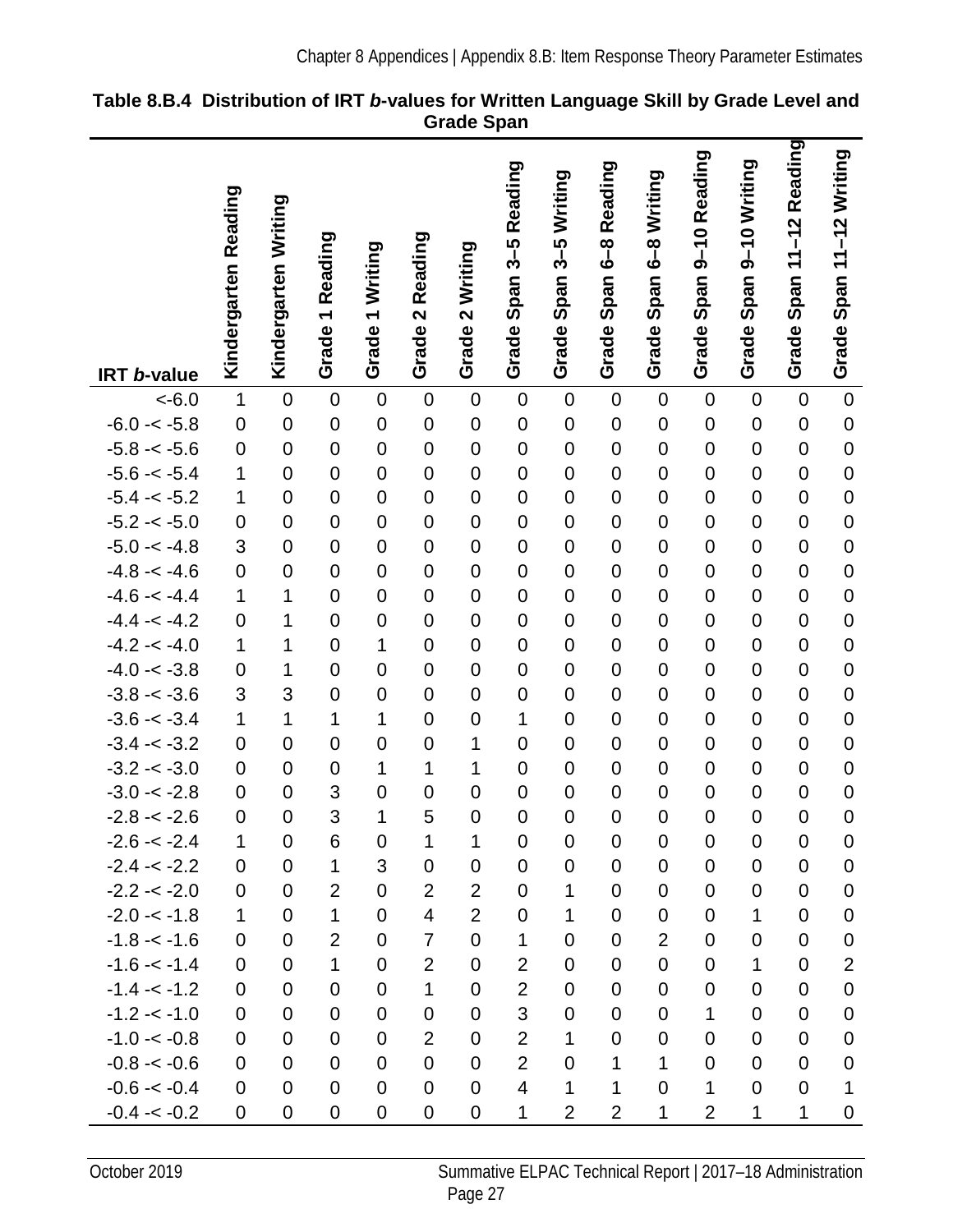#### [Table 8.B.4](#page-30-0) *(continued)*

|                    | Kindergarten Reading | Kindergarten Writing | Reading            | Writing            | 2 Reading      | Writing<br>$\overline{\mathbf{C}}$ | 3-5 Reading<br>Span | 3-5 Writing<br>Span: | Span 6-8 Reading         | 6-8 Writing<br>Span | 9-10 Reading<br>Span | Span 9-10 Writing | 11-12 Reading<br>Span · | Span 11-12 Writing |
|--------------------|----------------------|----------------------|--------------------|--------------------|----------------|------------------------------------|---------------------|----------------------|--------------------------|---------------------|----------------------|-------------------|-------------------------|--------------------|
| <b>IRT b-value</b> |                      |                      | Grade <sub>1</sub> | Grade <sub>1</sub> | Grade          | Grade                              | Grade               | Grade                | Grade                    | Grade               | Grade                | Grade             | Grade                   | Grade              |
| $-0.2 - 0.0$       | $\mathbf 0$          | $\overline{0}$       | $\mathbf 0$        | $\mathbf 0$        | $\mathbf 0$    | $\overline{0}$                     | $\overline{2}$      | $\mathbf 0$          | $\mathbf 0$              | 1                   | $\overline{0}$       | $\mathbf{1}$      | $\overline{1}$          | $\mathbf{1}$       |
| $0.0 - 0.2$        | $\mathbf 0$          | $\mathbf 0$          | $\mathbf 0$        | $\mathbf 0$        | 1              | $\mathbf 0$                        | $\mathbf 0$         | $\mathbf 0$          | $\overline{2}$           | 1                   | 1                    | $\mathbf 1$       | 1                       | $\mathbf{1}$       |
| $0.2 - 0.4$        | $\overline{0}$       | $\overline{0}$       | $\overline{0}$     | $\overline{0}$     | $\overline{0}$ | $\overline{0}$                     | $\overline{0}$      | $\overline{0}$       | $\mathbf 1$              | $\overline{0}$      | $\overline{2}$       | $\overline{0}$    | $\overline{2}$          | $\mathbf 0$        |
| $0.4 - 0.6$        | $\overline{0}$       | $\overline{0}$       | $\mathbf 0$        | $\mathbf 0$        | $\overline{0}$ | $\overline{0}$                     | 1                   | $\mathbf 0$          | $\overline{\mathcal{A}}$ | $\overline{0}$      | 4                    | $\overline{0}$    | $\mathbf{1}$            | $\mathbf 0$        |
| $0.6 - 0.8$        | $\overline{0}$       | $\overline{0}$       | $\overline{0}$     | $\overline{0}$     | $\overline{0}$ | $\overline{0}$                     | $\overline{1}$      | $\overline{0}$       | 3                        | $\overline{0}$      | $\mathbf 0$          | 1                 | 3                       | $\overline{1}$     |
| $0.8 - 1.0$        | $\overline{0}$       | $\overline{0}$       | $\overline{0}$     | $\mathbf 0$        | $\overline{0}$ | $\overline{0}$                     | $\overline{1}$      | $\overline{0}$       | 5                        | $\overline{0}$      | 3                    | $\overline{0}$    | $\overline{0}$          | $\mathbf 0$        |
| $1.0 - 1.2$        | $\overline{0}$       | $\overline{0}$       | $\mathbf 0$        | $\mathbf 0$        | $\overline{0}$ | $\overline{0}$                     | 1                   | $\overline{0}$       | 1                        | $\overline{0}$      | $\overline{2}$       | $\overline{0}$    | 5                       | $\mathbf 0$        |
| $1.2 - 1.4$        | $\overline{0}$       | $\overline{0}$       | $\overline{0}$     | $\mathbf 0$        | $\overline{0}$ | $\overline{0}$                     | $\overline{0}$      | $\mathbf 0$          | 1                        | $\overline{0}$      | 4                    | $\mathbf 0$       | 1                       | $\mathbf 0$        |
| $1.4 - 1.6$        | $\overline{0}$       | $\overline{0}$       | $\mathbf 0$        | $\mathbf 0$        | $\overline{0}$ | $\overline{0}$                     | 1                   | $\mathbf 0$          | 1                        | $\overline{0}$      | 3                    | $\mathbf 0$       | 3                       | $\mathbf 0$        |
| $1.6 - 1.8$        | $\overline{0}$       | $\overline{0}$       | $\mathbf 0$        | $\mathbf 0$        | $\overline{0}$ | $\overline{0}$                     | 1                   | $\mathbf 0$          | $\overline{0}$           | $\overline{0}$      | $\overline{1}$       | $\overline{0}$    | 1                       | $\mathbf 0$        |
| $1.8 - 2.0$        | $\overline{0}$       | $\overline{0}$       | $\mathbf 0$        | $\mathbf 0$        | $\overline{0}$ | $\overline{0}$                     | $\overline{0}$      | $\overline{0}$       | $\overline{0}$           | $\overline{0}$      | 1                    | $\overline{0}$    | 1                       | $\mathbf 0$        |
| $2.0 - 2.2$        | $\overline{0}$       | $\overline{0}$       | $\mathbf 0$        | $\mathbf 0$        | $\overline{0}$ | $\overline{0}$                     | $\overline{0}$      | $\mathbf 0$          | $\overline{0}$           | $\overline{0}$      | $\overline{0}$       | $\overline{0}$    | $\overline{1}$          | $\mathbf 0$        |
| $2.2 - 2.4$        | $\mathbf 0$          | $\mathbf 0$          | $\mathbf 0$        | $\mathbf 0$        | $\mathbf 0$    | $\mathbf 0$                        | $\overline{0}$      | $\mathbf 0$          | 1                        | $\overline{0}$      | $\mathbf 1$          | $\mathbf 0$       | $\overline{0}$          | $\mathbf 0$        |
| $2.4 - 2.6$        | $\overline{0}$       | $\overline{0}$       | $\overline{0}$     | $\overline{0}$     | $\overline{0}$ | $\overline{0}$                     | $\overline{0}$      | $\overline{0}$       | $\overline{0}$           | $\overline{0}$      | $\overline{0}$       | $\overline{0}$    | $\overline{1}$          | $\overline{0}$     |
| $2.6 - 2.8$        | $\mathbf 0$          | $\overline{0}$       | $\mathbf 0$        | $\mathbf 0$        | $\overline{0}$ | $\mathbf 0$                        | $\mathbf 0$         | $\mathbf 0$          | $\overline{0}$           | $\mathbf 0$         | $\mathbf 0$          | $\overline{0}$    | $\overline{0}$          | $\mathbf 0$        |
| $2.8 - 3.0$        | $\overline{0}$       | $\overline{0}$       | $\mathbf 0$        | $\mathbf 0$        | $\overline{0}$ | $\overline{0}$                     | $\overline{0}$      | $\overline{0}$       | $\overline{0}$           | $\overline{0}$      | $\overline{0}$       | $\mathbf 0$       | 1                       | $\overline{0}$     |
| $3.0 - 4.0$        | $\overline{0}$       | $\overline{0}$       | $\mathbf 0$        | $\mathbf 0$        | $\mathbf 0$    | $\overline{0}$                     | $\mathbf 0$         | $\mathbf 0$          | 1                        | $\mathbf 0$         | $\mathbf 0$          | $\mathbf 0$       | 1                       | $\mathbf 0$        |
| $4.0 - 5.0$        | $\overline{0}$       | $\overline{0}$       | $\overline{0}$     | $\overline{0}$     | $\overline{0}$ | $\overline{0}$                     | $\overline{0}$      | $\overline{0}$       | 1                        | $\overline{0}$      | $\overline{0}$       | $\overline{0}$    | $\overline{0}$          | $\mathbf 0$        |
| $5.0 - 6.0$        | $\mathbf 0$          | $\mathbf 0$          | $\mathbf 0$        | $\mathbf 0$        | $\mathbf 0$    | $\mathbf 0$                        | $\mathbf 0$         | $\mathbf 0$          | 1                        | $\mathbf 0$         | $\mathbf 0$          | $\mathbf 0$       | $\overline{0}$          | $\mathbf 0$        |
| $6.0 - 5 +$        | $\overline{0}$       | $\overline{0}$       | $\overline{0}$     | $\overline{0}$     | $\overline{0}$ | $\overline{0}$                     | $\overline{0}$      | $\overline{0}$       | $\overline{0}$           | $\overline{0}$      | $\overline{0}$       | $\overline{0}$    | $\overline{2}$          | $\mathbf 0$        |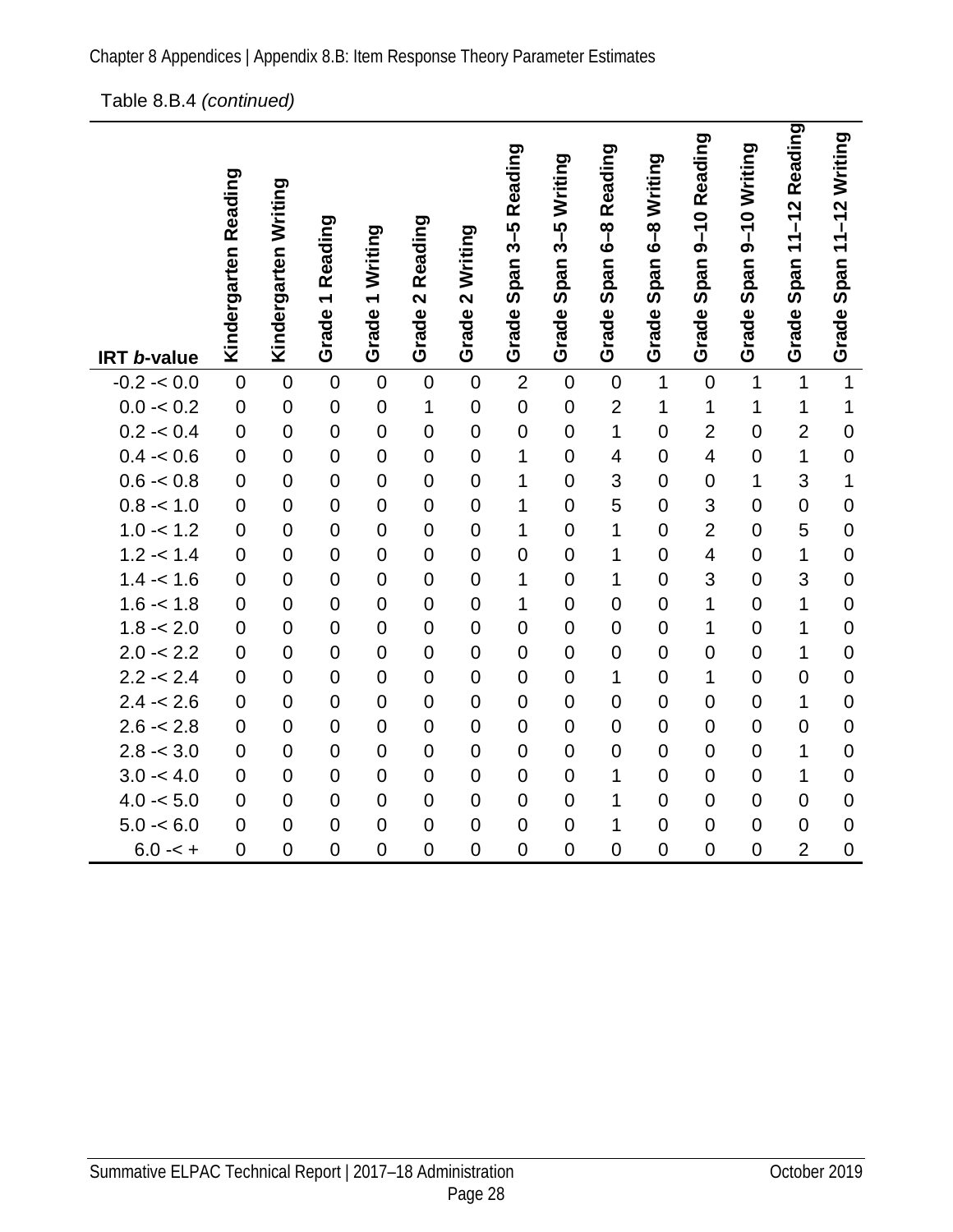<span id="page-32-0"></span>

|               |                   | <b>Score</b>   |         |         |                            |
|---------------|-------------------|----------------|---------|---------|----------------------------|
| <b>Domain</b> | Item ID           | <b>Points</b>  | a-value | b-value | d-values                   |
| Listening     | VH574282          | 1              | 0.48    | $-4.49$ | <b>NA</b>                  |
| Listening     | VH574286          | 1              | 0.72    | $-4.47$ | <b>NA</b>                  |
| Listening     | VH574303          | 1              | 0.69    | $-3.94$ | <b>NA</b>                  |
| Listening     | VH574316          | 1              | 0.49    | $-5.01$ | <b>NA</b>                  |
| Listening     | VH574336          | 1              | 0.66    | $-3.12$ | <b>NA</b>                  |
| Listening     | VH583369          | 1              | 0.47    | $-0.38$ | <b>NA</b>                  |
| Listening     | VH583376          | 1              | 0.46    | $-4.38$ | <b>NA</b>                  |
| Listening     | VH583383          | 1              | 0.36    | $-2.59$ | <b>NA</b>                  |
| Listening     | VH583447          | 1              | 0.54    | $-4.66$ | <b>NA</b>                  |
| Listening     | VH583449          | 1              | 0.88    | $-2.83$ | <b>NA</b>                  |
| Listening     | VH583455          | 1              | 0.64    | $-3.74$ | <b>NA</b>                  |
| Listening     | VH583749          | 1              | 0.75    | $-3.50$ | <b>NA</b>                  |
| Listening     | VH583753          | 1              | 0.78    | $-2.98$ | <b>NA</b>                  |
| Listening     | VH583759          | 1              | 0.42    | $-4.40$ | <b>NA</b>                  |
| Listening     | VH592480          | 1              | 0.26    | $-2.98$ | <b>NA</b>                  |
| Listening     | VH592482          | 1              | 0.47    | $-2.85$ | <b>NA</b>                  |
| Listening     | VH592483          | 1              | 0.59    | $-3.32$ | <b>NA</b>                  |
| Listening     | VH592495          | 1              | 0.49    | $-2.81$ | <b>NA</b>                  |
| Listening     | VH592499          | 1              | 0.56    | $-3.24$ | <b>NA</b>                  |
| Listening     | VH592501          | 1              | 0.52    | $-2.68$ | <b>NA</b>                  |
| Speaking      | VH573464          | $\overline{2}$ | 1.07    | $-3.00$ | $0.78, -0.78$              |
| Speaking      | VH573468          | $\overline{2}$ | 1.20    | $-2.98$ | $0.65, -0.65$              |
| Speaking      | VH586833          | 4              | 1.44    | $-1.81$ | 1.05, 0.54, -0.40, -1.20   |
| Speaking      | VH589607          | 4              | 1.35    | $-2.03$ | $0.77, 0.67, -0.18, -1.27$ |
| Speaking      | VH591388          | 1              | 1.22    | $-3.32$ | <b>NA</b>                  |
| Speaking      | VH591397          | 1              | 1.04    | $-3.40$ | <b>NA</b>                  |
|               | Speaking VH591400 | 1              | 1.04    | $-3.07$ | <b>NA</b>                  |
| Speaking      | VH591401          | 2              | 0.84    | $-2.77$ | $0.72, -0.72$              |
| Speaking      | VH591402          | 2              | 0.97    | $-3.01$ | $0.45, -0.45$              |
| Speaking      | VH591403          | 2              | 0.84    | $-2.28$ | $0.51, -0.51$              |
| Reading       | VH574308          | 1              | 0.45    | $-3.45$ | NA                         |
| Reading       | VH574313          | 1              | 0.31    | $-5.48$ | <b>NA</b>                  |
| Reading       | VH574315          | 1              | 0.27    | $-1.86$ | <b>NA</b>                  |
| Reading       | VH574382          | 1              | 0.56    | $-5.00$ | <b>NA</b>                  |
| Reading       | VH574387          | 1              | 0.45    | $-5.39$ | <b>NA</b>                  |
| Reading       | VH574392          | 1              | 0.36    | $-2.52$ | <b>NA</b>                  |
| Reading       | VH588689          | 2              | 0.36    | $-3.61$ | $-0.01, 0.01$              |
| Reading       | VH588702          | 1              | 0.47    | $-4.81$ | <b>NA</b>                  |
| Reading       | VH588707          | 1              | 0.47    | $-4.17$ | <b>NA</b>                  |

**Table 8.B.5 IRT Item Statistics by Domain for Kindergarten**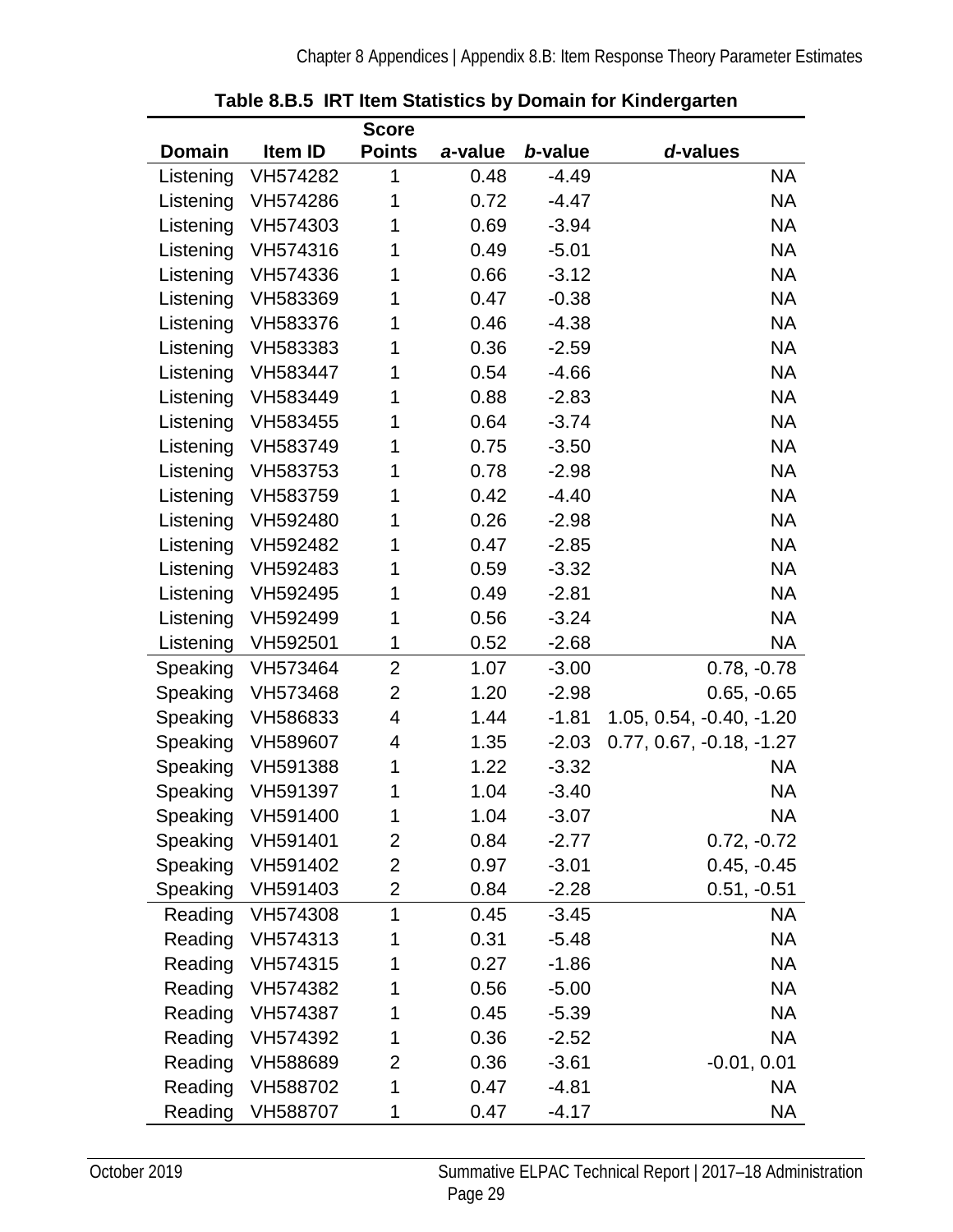Chapter 8 Appendices | Appendix 8.B: Item Response Theory Parameter Estimates

|               |                | <b>Score</b>   |         |         |               |
|---------------|----------------|----------------|---------|---------|---------------|
| <b>Domain</b> | <b>Item ID</b> | <b>Points</b>  | a-value | b-value | d-values      |
| Reading       | VH588710       | 1              | 0.49    | $-4.60$ | <b>NA</b>     |
| Reading       | VH589727       | 2              | 1.09    | $-3.66$ | $1.44, -1.44$ |
| Reading       | VH589737       | 1              | 0.27    | $-6.46$ | <b>NA</b>     |
| Reading       | VH590627       | $\overline{2}$ | 1.31    | $-3.75$ | $1.11, -1.11$ |
| Reading       | VH590632       | 1              | 0.41    | $-4.99$ | <b>NA</b>     |
| Writing       | VH574038       | 1              | 1.71    | $-3.81$ | <b>NA</b>     |
| Writing       | VH574059       | 1              | 1.63    | $-4.01$ | <b>NA</b>     |
| Writing       | VH574063       | $\overline{2}$ | 1.94    | $-3.62$ | $0.23, -0.23$ |
| Writing       | VH574079       | $\overline{2}$ | 2.27    | $-3.56$ | $0.26, -0.26$ |
| Writing       | VH590314       | 1              | 1.52    | $-4.43$ | <b>NA</b>     |
| Writing       | VH590317       | 1              | 1.15    | $-4.33$ | <b>NA</b>     |
| Writing       | VH590320       | $\mathcal{P}$  | 1.46    | $-3.62$ | $0.34, -0.34$ |
| Writing       | VH590325       | $\overline{2}$ | 1.81    | $-3.61$ | $0.40, -0.40$ |

[Table 8.B.5](#page-32-0) *(continued)*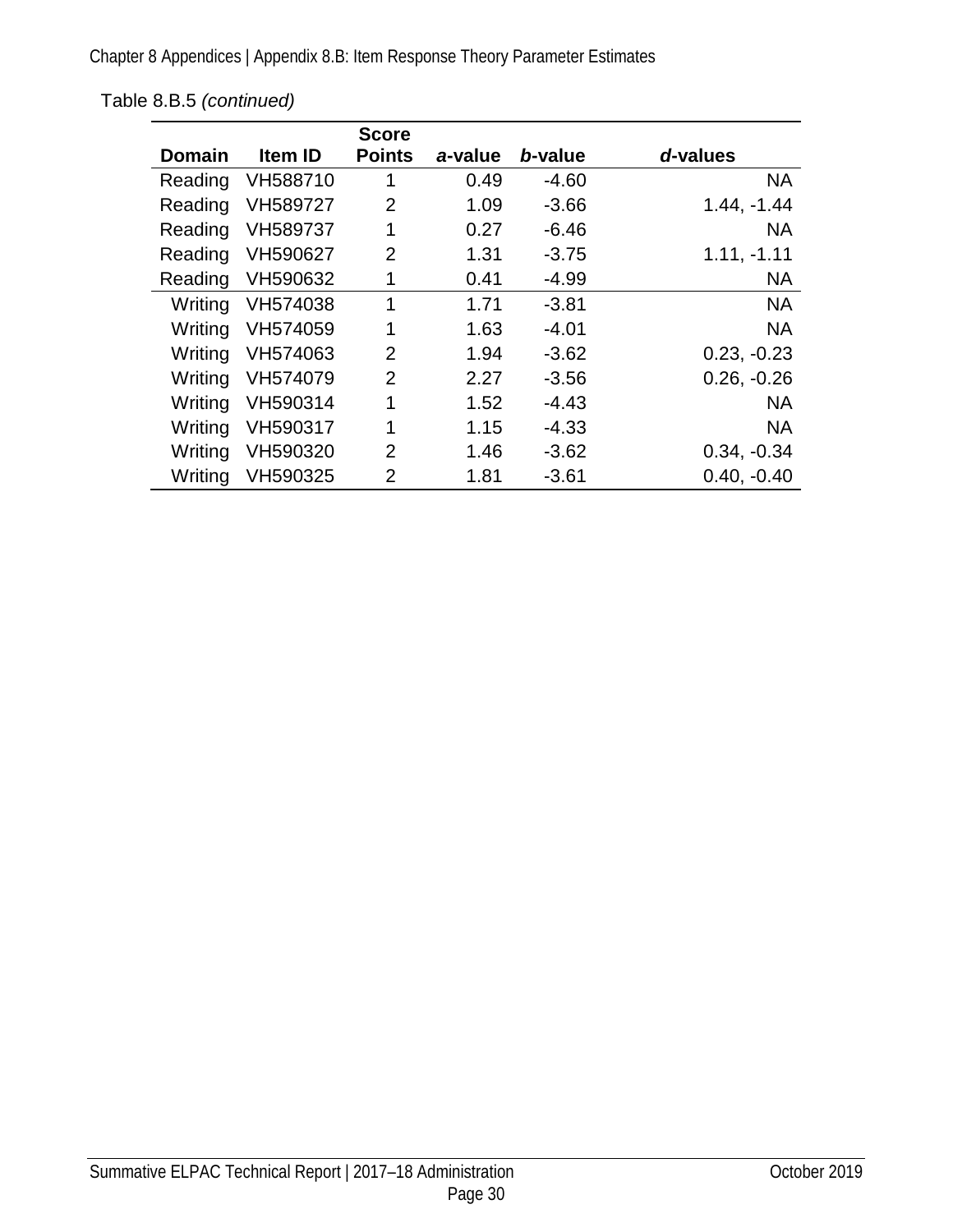<span id="page-34-0"></span>

|               |          | <b>Score</b>   |         |         |                            |
|---------------|----------|----------------|---------|---------|----------------------------|
| <b>Domain</b> | Item ID  | <b>Points</b>  | a-value | b-value | d-values                   |
| Listening     | VH574978 | 1              | 0.49    | $-4.59$ | <b>NA</b>                  |
| Listening     | VH575021 | 1              | 0.49    | $-3.95$ | <b>NA</b>                  |
| Listening     | VH575192 | 1              | 0.51    | $-4.03$ | <b>NA</b>                  |
| Listening     | VH575336 | 1              | 0.73    | $-3.36$ | <b>NA</b>                  |
| Listening     | VH581036 | 1              | 0.82    | $-3.20$ | <b>NA</b>                  |
| Listening     | VH581041 | 1              | 0.64    | $-2.25$ | <b>NA</b>                  |
| Listening     | VH581048 | 1              | 0.49    | $-2.60$ | <b>NA</b>                  |
| Listening     | VH582569 | 1              | 0.70    | $-2.59$ | <b>NA</b>                  |
| Listening     | VH582578 | 1              | 0.21    | $-3.57$ | <b>NA</b>                  |
| Listening     | VH582601 | 1              | 0.67    | $-2.94$ | <b>NA</b>                  |
| Listening     | VH582930 | 1              | 0.71    | $-2.70$ | <b>NA</b>                  |
| Listening     | VH582935 | 1              | 0.76    | $-2.74$ | <b>NA</b>                  |
| Listening     | VH582954 | 1              | 0.58    | $-2.87$ | <b>NA</b>                  |
| Listening     | VH590917 | 1              | 0.31    | $-1.76$ | <b>NA</b>                  |
| Listening     | VH590924 | 1              | 0.75    | $-2.45$ | <b>NA</b>                  |
| Listening     | VH590926 | 1              | 0.76    | $-2.58$ | <b>NA</b>                  |
| Listening     | VH592014 | 1              | 0.86    | $-2.54$ | <b>NA</b>                  |
| Listening     | VH592015 | 1              | 0.37    | $-1.65$ | <b>NA</b>                  |
| Listening     | VH592016 | 1              | 0.61    | $-2.72$ | <b>NA</b>                  |
| Listening     | VH592029 | 1              | 0.82    | $-2.52$ | <b>NA</b>                  |
| Listening     | VH592032 | 1              | 0.46    | $-1.79$ | <b>NA</b>                  |
| Listening     | VH592036 | 1              | 0.64    | $-2.14$ | <b>NA</b>                  |
| Speaking      | VH572597 | $\overline{2}$ | 1.10    | $-2.80$ | $0.68, -0.68$              |
| Speaking      | VH573681 | $\overline{2}$ | 0.95    | $-2.94$ | $0.75, -0.75$              |
| Speaking      | VH586719 | 4              | 1.41    | $-1.56$ | 1.14, 0.66, -0.41, -1.38   |
| Speaking      | VH586866 | 4              | 1.37    | $-1.78$ | $0.63, 0.67, -0.09, -1.21$ |
| Speaking      | VH592221 | 1              | 0.98    | $-3.86$ | NА                         |
| Speaking      | VH592223 | 1              | 0.86    | $-1.71$ | NA                         |
| Speaking      | VH592225 | 1              | 1.21    | $-3.21$ | NА                         |
| Speaking      | VH592226 | 2              | 0.86    | $-2.05$ | $0.38, -0.38$              |
| Speaking      | VH592227 | 2              | 0.84    | $-2.10$ | $0.27, -0.27$              |
| Speaking      | VH592230 | 2              | 0.83    | $-2.15$ | $0.17, -0.17$              |
| Reading       | VH574783 | 1              | 0.95    | $-2.91$ | NA.                        |
| Reading       | VH574793 | 1              | 1.07    | $-3.45$ | NA                         |
| Reading       | VH574901 | 1              | 0.95    | $-2.49$ | <b>NA</b>                  |
| Reading       | VH578939 |                | 0.65    | $-2.49$ | NA                         |
| Reading       | VH582867 | 1              | 0.86    | $-2.65$ | <b>NA</b>                  |
| Reading       | VH582881 | 1              | 0.85    | $-2.87$ | <b>NA</b>                  |
| Reading       | VH582892 | 1              | 1.22    | $-2.43$ | <b>NA</b>                  |

**Table 8.B.6 IRT Item Statistics by Domain for Grade One**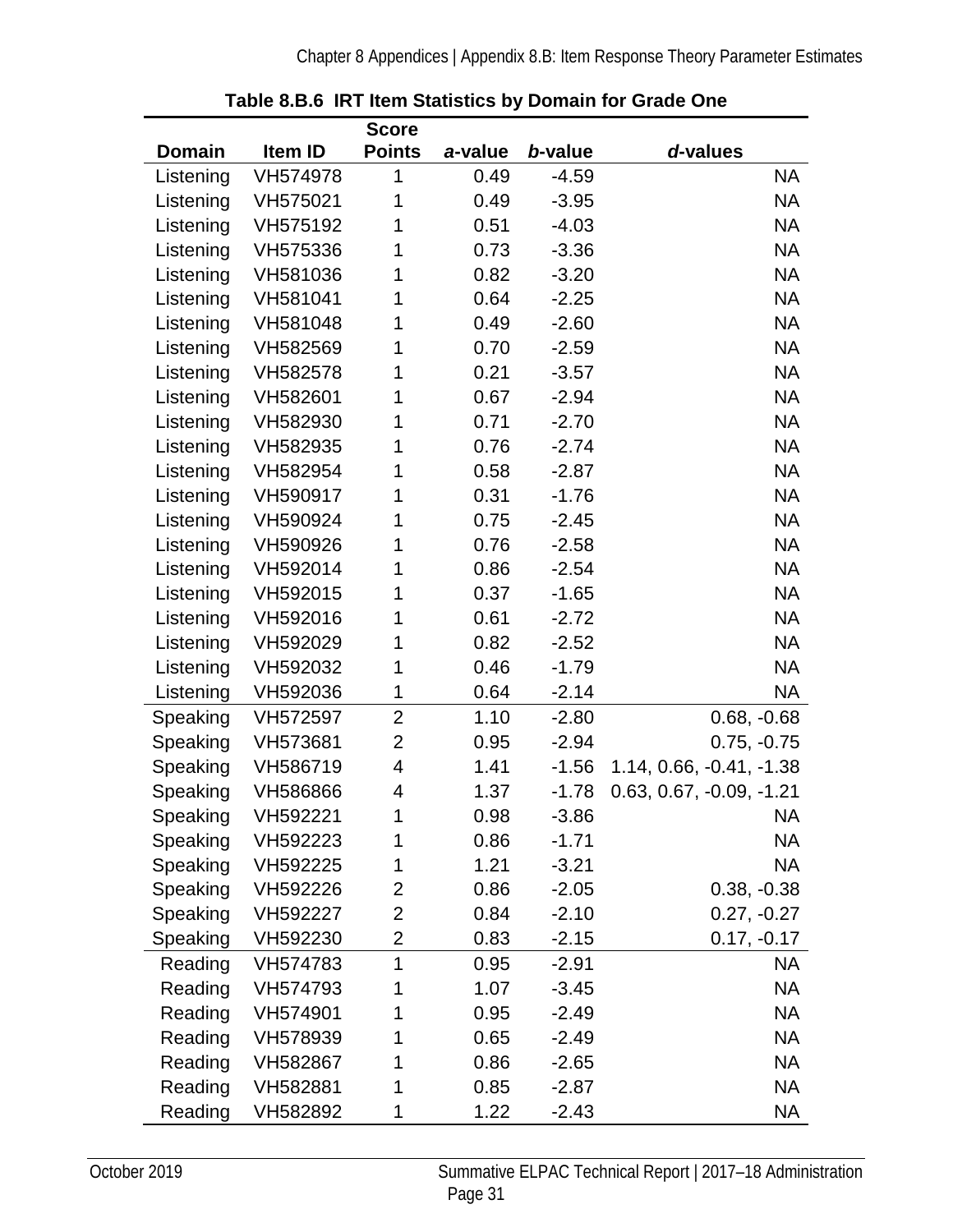Chapter 8 Appendices | Appendix 8.B: Item Response Theory Parameter Estimates

|               |          | <b>Score</b>   |         |         |                     |
|---------------|----------|----------------|---------|---------|---------------------|
| <b>Domain</b> | Item ID  | <b>Points</b>  | a-value | b-value | d-values            |
| Reading       | VH582906 | 1              | 0.72    | $-2.05$ | <b>NA</b>           |
| Reading       | VH589386 | 1              | 0.52    | $-1.65$ | <b>NA</b>           |
| Reading       | VH589389 | 1              | 0.93    | $-1.48$ | <b>NA</b>           |
| Reading       | VH589390 | 1              | 1.05    | $-2.16$ | <b>NA</b>           |
| Reading       | VH589871 | 1              | 0.86    | $-2.43$ | <b>NA</b>           |
| Reading       | VH589872 | 1              | 0.89    | $-2.64$ | <b>NA</b>           |
| Reading       | VH589874 | 1              | 0.74    | $-2.88$ | <b>NA</b>           |
| Reading       | VH590201 | 1              | 0.93    | $-2.66$ | <b>NA</b>           |
| Reading       | VH590202 | 1              | 1.08    | $-1.88$ | <b>NA</b>           |
| Reading       | VH590204 | 1              | 1.60    | $-2.47$ | <b>NA</b>           |
| Reading       | VH591625 | 1              | 0.89    | $-2.29$ | <b>NA</b>           |
| Reading       | VH591629 | 1              | 0.70    | $-2.58$ | <b>NA</b>           |
| Reading       | VH591635 | 1              | 0.92    | $-1.78$ | <b>NA</b>           |
| Writing       | VH575294 | 1              | 0.68    | $-4.14$ | <b>NA</b>           |
| Writing       | VH575317 | 1              | 1.75    | $-3.50$ | NA                  |
| Writing       | VH575322 | 2              | 0.57    | $-3.01$ | $0.60, -0.60$       |
| Writing       | VH575326 | 3              | 0.59    | $-2.20$ | $0.56, 0.29, -0.85$ |
| Writing       | VH581243 | $\overline{2}$ | 1.09    | $-2.75$ | $0.62, -0.62,$      |
| Writing       | VH581249 | 3              | 0.73    | $-2.39$ | $0.93, 0.16, -1.09$ |
| Writing       | VH581453 | 3              | 1.01    | $-2.32$ | $0.70, 0.21, -0.91$ |

[Table 8.B.6](#page-34-0) *(continued)*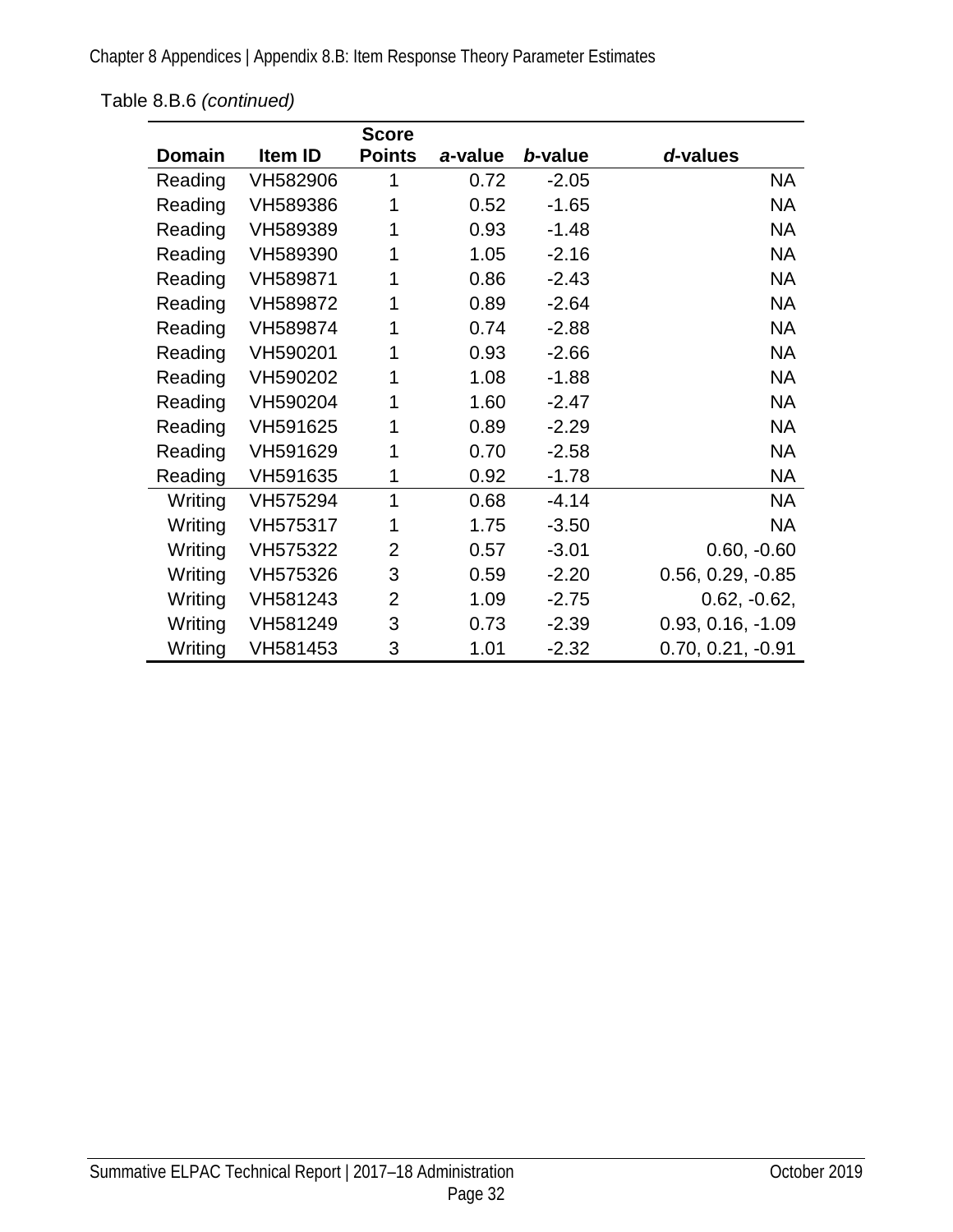<span id="page-36-0"></span>

|               |          | <b>Score</b>   |         |         |                            |
|---------------|----------|----------------|---------|---------|----------------------------|
| <b>Domain</b> | Item ID  | <b>Points</b>  | a-value | b-value | d-values                   |
| Listening     | VH574611 | 1              | 0.46    | $-3.98$ | <b>NA</b>                  |
| Listening     | VH574635 | 1              | 0.57    | $-2.60$ | <b>NA</b>                  |
| Listening     | VH574690 | 1              | 0.41    | $-3.44$ | NA                         |
| Listening     | VH574694 | 1              | 0.65    | $-3.21$ | <b>NA</b>                  |
| Listening     | VH580339 | 1              | 0.4     | $-0.10$ | <b>NA</b>                  |
| Listening     | VH580343 | 1              | 0.54    | $-2.47$ | <b>NA</b>                  |
| Listening     | VH580345 | 1              | 0.62    | $-2.61$ | <b>NA</b>                  |
| Listening     | VH581568 | 1              | 1.3     | $-3.12$ | <b>NA</b>                  |
| Listening     | VH581573 | 1              | 0.67    | $-2.79$ | <b>NA</b>                  |
| Listening     | VH581575 | 1              | 0.8     | $-3.08$ | <b>NA</b>                  |
| Listening     | VH581726 | 1              | 0.67    | $-3.05$ | <b>NA</b>                  |
| Listening     | VH581728 | 1              | 0.77    | $-2.77$ | <b>NA</b>                  |
| Listening     | VH581732 | 1              | 0.68    | $-2.95$ | <b>NA</b>                  |
| Listening     | VH592309 | 1              | 0.57    | $-2.19$ | <b>NA</b>                  |
| Listening     | VH592313 | 1              | 0.26    | $-0.52$ | <b>NA</b>                  |
| Listening     | VH592317 | 1              | 0.58    | $-3.68$ | <b>NA</b>                  |
| Listening     | VH592327 | 1              | 0.59    | $-2.22$ | <b>NA</b>                  |
| Listening     | VH592378 | 1              | 0.36    | $-0.29$ | <b>NA</b>                  |
| Listening     | VH592380 | 1              | 0.29    | $-3.20$ | <b>NA</b>                  |
| Listening     | VH592395 | 1              | 0.17    | 1.30    | <b>NA</b>                  |
| Listening     | VH592399 | 1              | 0.43    | $-2.18$ | <b>NA</b>                  |
| Listening     | VH592404 | 1              | 0.62    | $-2.00$ | NA                         |
| Speaking      | VH574509 | $\overline{2}$ | 0.96    | $-2.38$ | $0.77, -0.77$              |
| Speaking      | VH574520 | $\overline{2}$ | 0.84    | $-2.52$ | $0.89, -0.89$              |
| Speaking      | VH581086 | $\overline{2}$ | 0.57    | $-2.24$ | $0.69, -0.69$              |
| Speaking      | VH581088 | $\overline{2}$ | 0.68    | $-2.47$ | $0.22, -0.22$              |
| Speaking      | VH581090 | $\overline{2}$ | 0.63    | $-2.04$ | $0.03, -0.03$              |
| Speaking      | VH584200 | 4              | 0.78    | $-1.03$ | $2.22, 0.64, -0.68, -2.18$ |
| Speaking      | VH588480 | 4              | 0.89    | $-1.87$ | 0.74, 0.99, -0.26, -1.48   |
| Speaking      | VH590643 | 1              | 0.81    | $-3.66$ | NA                         |
| Speaking      | VH590645 | 1              | 0.52    | $-2.62$ | NA                         |
| Speaking      | VH590646 | 1              | 0.83    | $-2.35$ | ΝA                         |
| Speaking      | VH590647 | 2              | 0.72    | $-1.75$ | $0.39, -0.39$              |
| Speaking      | VH590648 | 2              | 0.63    | $-2.28$ | $1.05, -1.05$              |
| Speaking      | VH590651 | $\overline{2}$ | 0.70    | $-2.12$ | $0.63, -0.63$              |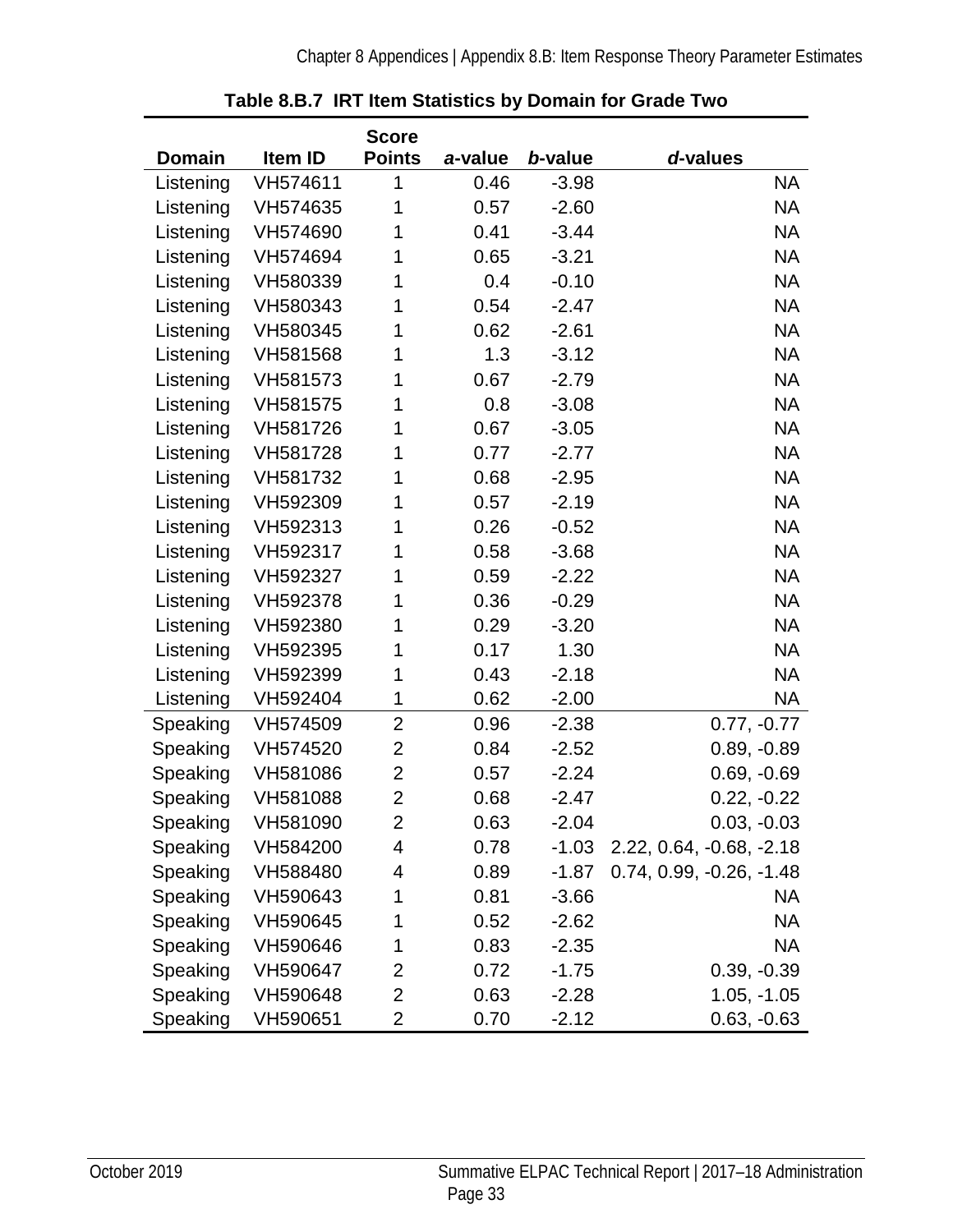Chapter 8 Appendices | Appendix 8.B: Item Response Theory Parameter Estimates

## [Table 8.B.7](#page-36-0) *(continued)*

|         |          | <b>Score</b>  |         |         |                     |
|---------|----------|---------------|---------|---------|---------------------|
| Domain  | Item ID  | <b>Points</b> | a-value | b-value | d-values            |
| Reading | VH574982 | 1             | 1.27    | $-3.05$ | <b>NA</b>           |
| Reading | VH575144 | 1             | 1.29    | $-2.79$ | <b>NA</b>           |
| Reading | VH578954 | 1             | 0.82    | $-2.65$ | <b>NA</b>           |
| Reading | VH581120 | 1             | 0.67    | $-2.64$ | <b>NA</b>           |
| Reading | VH581126 | 1             | 0.68    | $-2.75$ | <b>NA</b>           |
| Reading | VH581133 | 1             | 1.20    | $-2.65$ | <b>NA</b>           |
| Reading | VH581134 | 1             | 0.34    | 0.16    | <b>NA</b>           |
| Reading | VH581209 | 1             | 1.33    | $-2.56$ | <b>NA</b>           |
| Reading | VH590066 | 1             | 0.65    | $-1.75$ | <b>NA</b>           |
| Reading | VH590098 | 1             | 1.24    | $-2.00$ | <b>NA</b>           |
| Reading | VH590100 | 1             | 0.51    | $-1.70$ | <b>NA</b>           |
| Reading | VH590634 | 1             | 0.29    | $-0.97$ | <b>NA</b>           |
| Reading | VH590639 | 1             | 0.81    | $-1.49$ | <b>NA</b>           |
| Reading | VH590644 | 1             | 0.62    | $-1.72$ | <b>NA</b>           |
| Reading | VH590676 | 1             | 0.36    | $-1.92$ | <b>NA</b>           |
| Reading | VH590678 | 1             | 0.62    | $-1.73$ | <b>NA</b>           |
| Reading | VH590679 | 1             | 0.89    | $-2.02$ | <b>NA</b>           |
| Reading | VH591559 | 1             | 0.81    | $-1.35$ | <b>NA</b>           |
| Reading | VH591566 | 1             | 1.08    | $-1.65$ | <b>NA</b>           |
| Reading | VH591573 | 1             | 0.77    | $-1.75$ | <b>NA</b>           |
| Reading | VH591660 | 1             | 1.02    | $-1.88$ | <b>NA</b>           |
| Reading | VH591662 | 1             | 0.81    | $-1.73$ | <b>NA</b>           |
| Reading | VH591663 | 1             | 0.44    | $-0.86$ | <b>NA</b>           |
| Reading | VH591678 | 1             | 0.76    | $-1.84$ | <b>NA</b>           |
| Reading | VH591682 | 1             | 0.77    | $-1.44$ | <b>NA</b>           |
| Reading | VH591684 | 1             | 0.97    | $-1.83$ | <b>NA</b>           |
| Writing | VH573925 | $\mathbf 1$   | 0.82    | $-3.21$ | <b>NA</b>           |
| Writing | VH573927 | 1             | 0.83    | $-3.1$  | NA                  |
| Writing | VH573930 | 2             | 1.03    | $-2.04$ | $1.17, -1.17$       |
| Writing | VH573933 | 3             | 0.45    | $-1.88$ | $0.44, 0.21, -0.65$ |
| Writing | VH581409 | 2             | 0.88    | $-1.91$ | $1.17, -1.17$       |
| Writing | VH581417 | 3             | 0.48    | $-2.09$ | $0.40, 0.46, -0.86$ |
| Writing | VH581435 | 3             | 0.79    | $-2.45$ | $0.84, 0.32, -1.16$ |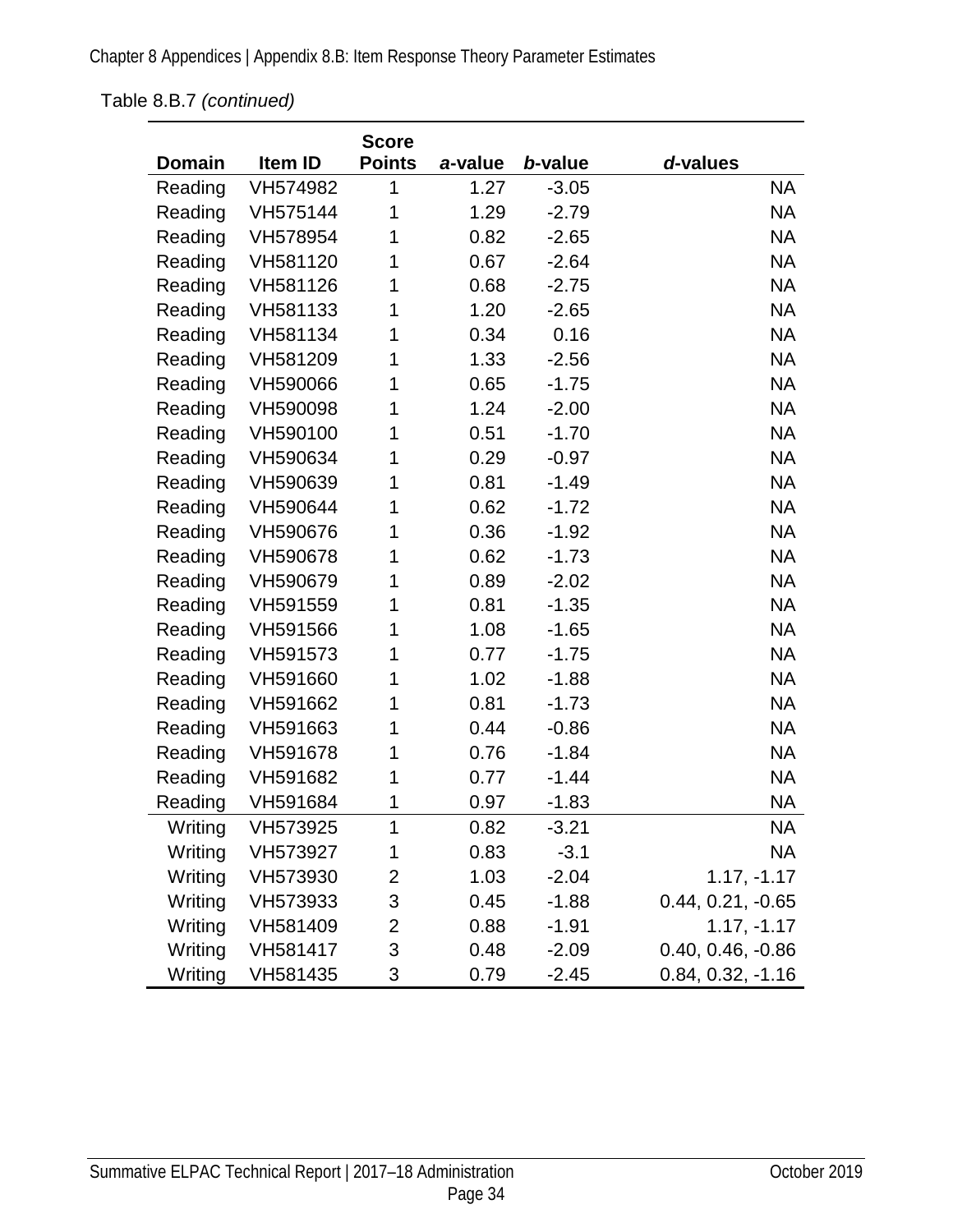|               |                   | <b>Score</b>              |         |         |                           |
|---------------|-------------------|---------------------------|---------|---------|---------------------------|
| <b>Domain</b> | Item ID           | <b>Points</b>             | a-value | b-value | d-values                  |
| Listening     | VH574679          | 1                         | 0.45    | $-2.42$ | NA                        |
| Listening     | VH574939          | 1                         | 0.58    | $-3.08$ | <b>NA</b>                 |
| Listening     | VH575208          | 1                         | 0.31    | $-1.42$ | <b>NA</b>                 |
| Listening     | VH579818          | 1                         | 0.51    | $-2.43$ | <b>NA</b>                 |
| Listening     | VH579819          | 1                         | 0.37    | $-1.96$ | <b>NA</b>                 |
| Listening     | VH579827          | 1                         | 0.56    | $-2.54$ | <b>NA</b>                 |
| Listening     | VH582493          | 1                         | 0.44    | $-3.07$ | <b>NA</b>                 |
| Listening     | VH582498          | 1                         | 0.41    | $-3.91$ | <b>NA</b>                 |
| Listening     | VH582505          | 1                         | 0.63    | $-2.7$  | <b>NA</b>                 |
| Listening     | VH585382          | 1                         | 0.46    | $-3.98$ | <b>NA</b>                 |
| Listening     | VH585383          | 1                         | 0.61    | $-2.18$ | <b>NA</b>                 |
| Listening     | VH585384          | 1                         | 0.38    | $-3.23$ | <b>NA</b>                 |
| Listening     | VH585392          | 1                         | 0.51    | $-0.73$ | <b>NA</b>                 |
| Listening     | VH585393          | 1                         | 0.49    | $-1.98$ | <b>NA</b>                 |
| Listening     | VH585394          | 1                         | 0.39    | $-1.45$ | <b>NA</b>                 |
| Listening     | VH594033          | 1                         | 0.43    | $-2.60$ | <b>NA</b>                 |
| Listening     | VH594044          | 1                         | 0.36    | $-0.91$ | <b>NA</b>                 |
| Listening     | VH594050          | 1                         | 0.29    | $-0.22$ | <b>NA</b>                 |
| Listening     | VH594341          | 1                         | 0.43    | $-1.60$ | <b>NA</b>                 |
| Listening     | VH594345          | 1                         | 0.20    | 2.56    | <b>NA</b>                 |
| Listening     | VH594352          | 1                         | 0.24    | $-0.26$ | <b>NA</b>                 |
| Listening     | VH594358          | 1                         | 0.32    | $-0.04$ | NA.                       |
| Speaking      | VH570625          | 3                         | 0.78    | $-1.79$ | $1.16, 0.14, -1.3$        |
|               | Speaking VH572692 | $\ensuremath{\mathsf{3}}$ | 0.78    | $-2.08$ | 1.20, 0.19, -1.39         |
| Speaking      | VH572856          | $\overline{2}$            | 0.61    | $-1.47$ | $0.13, -0.13$             |
| Speaking      | VH573004          | $\overline{2}$            | 0.52    | $-2.09$ | $0.21, -0.21$             |
|               | Speaking VH573185 | 2                         | 0.63    | $-1.53$ | $0.30, -0.30$             |
| Speaking      | VH586404          | 1                         | 1.02    | $-2.85$ | NA                        |
| Speaking      | VH586416          | 1                         | 0.76    | $-2.61$ | NA                        |
| Speaking      | VH586419          | 1                         | 0.83    | $-3.43$ | NA                        |
| Speaking      | VH586440          | 2                         | 0.63    | $-2.27$ | $-0.26, 0.26$             |
| Speaking      | VH586450          | $\overline{2}$            | 0.70    | $-2.56$ | $0.56, -0.56$             |
| Speaking      | VH586452          | 2                         | 0.46    | $-2.52$ | $-0.39, 0.39$             |
| Speaking      | VH587179          | 4                         | 0.65    | $-1.19$ | 1.57, 0.86, -0.43, -2.00  |
| Speaking      | VH589511          | 4                         | 0.77    | $-1.83$ | $0.34, 1.49, 0.04, -1.87$ |

<span id="page-38-0"></span>

|  | Table 8.B.8 IRT Item Statistics by Domain for Grade Span Three Through Five |  |  |  |
|--|-----------------------------------------------------------------------------|--|--|--|
|  |                                                                             |  |  |  |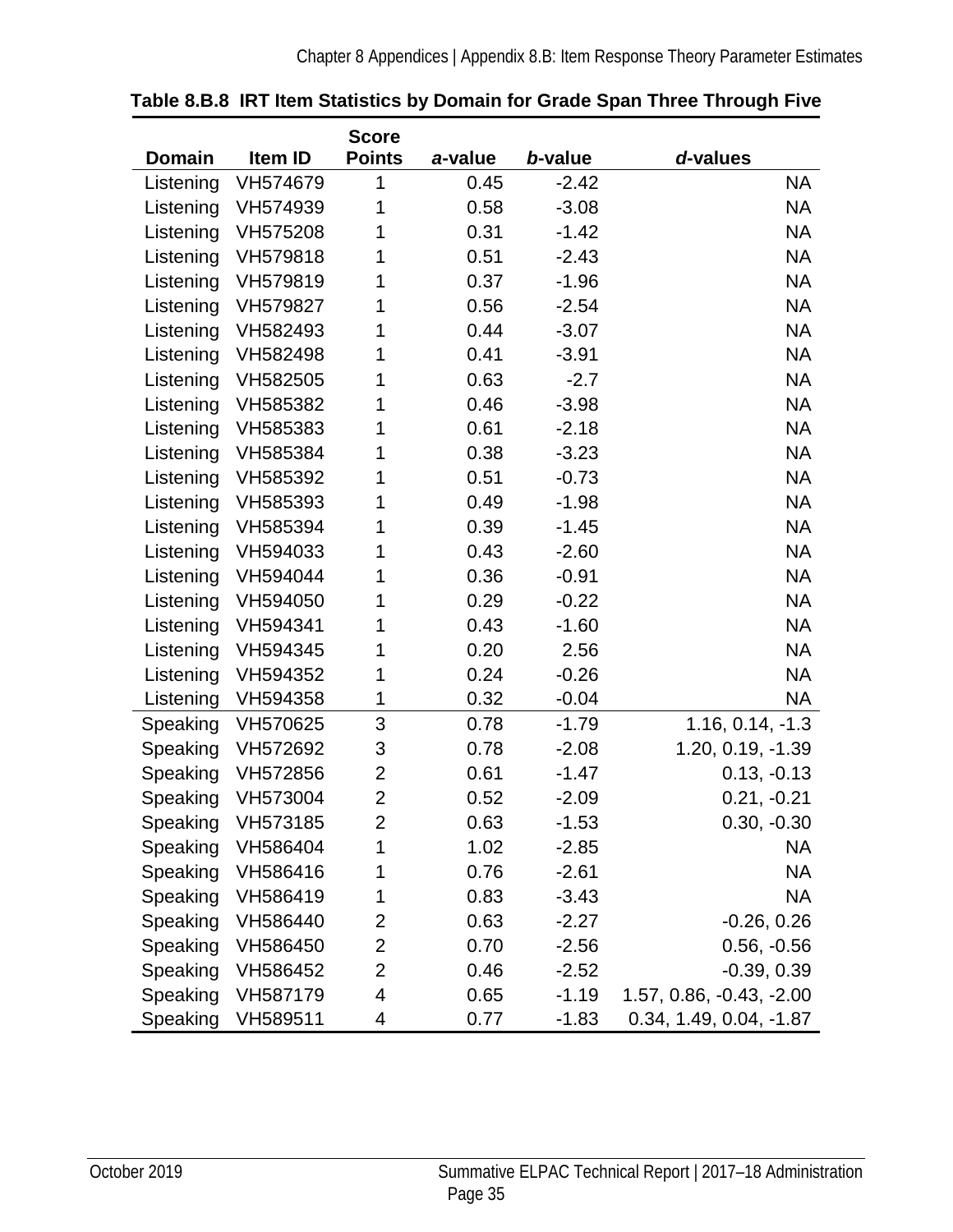## [Table 8.B.8](#page-38-0) *(continued)*

|               |                  | <b>Score</b>  |         |         |                            |
|---------------|------------------|---------------|---------|---------|----------------------------|
| <b>Domain</b> | Item ID          | <b>Points</b> | a-value | b-value | d-values                   |
| Reading       | VH583431         | 1             | 0.35    | $-1.05$ | <b>NA</b>                  |
| Reading       | VH583705         | 1             | 0.32    | 1.46    | <b>NA</b>                  |
| Reading       | VH583715         | 1             | 0.42    | $-0.41$ | <b>NA</b>                  |
| Reading       | VH583861         | 1             | 0.53    | $-0.55$ | <b>NA</b>                  |
| Reading       | VH583874         | 1             | 0.36    | 1.17    | <b>NA</b>                  |
| Reading       | VH583885         | 1             | 0.15    | 0.75    | <b>NA</b>                  |
| Reading       | VH585437         | 1             | 0.55    | $-1.61$ | <b>NA</b>                  |
| Reading       | VH585440         | 1             | 0.35    | $-3.51$ | <b>NA</b>                  |
| Reading       | VH592042         | 1             | 0.97    | $-1.30$ | <b>NA</b>                  |
| Reading       | VH592062         | 1             | 0.74    | $-0.65$ | <b>NA</b>                  |
| Reading       | VH592066         | 1             | 0.78    | $-0.45$ | <b>NA</b>                  |
| Reading       | VH592075         | 1             | 0.75    | $-1.02$ | <b>NA</b>                  |
| Reading       | VH592077         | 1             | 0.72    | $-0.91$ | <b>NA</b>                  |
| Reading       | VH592080         | 1             | 0.98    | $-1.17$ | <b>NA</b>                  |
| Reading       | VH593545         | 1             | 0.62    | $-0.12$ | <b>NA</b>                  |
| Reading       | VH593555         | 1             | 0.89    | $-0.64$ | <b>NA</b>                  |
| Reading       | VH593564         | 1             | 0.44    | 0.57    | <b>NA</b>                  |
| Reading       | VH593578         | 1             | 0.41    | 1.68    | <b>NA</b>                  |
| Reading       | VH593627         | 1             | 0.41    | 0.98    | <b>NA</b>                  |
| Reading       | VH593753         | 1             | 0.62    | $-0.32$ | <b>NA</b>                  |
| Reading       | VH593846         | 1             | 0.64    | $-0.04$ | <b>NA</b>                  |
| Reading       | VH593851         | 1             | 0.62    | $-0.86$ | <b>NA</b>                  |
| Reading       | VH593897         | 1             | 0.76    | $-0.46$ | <b>NA</b>                  |
| Reading       | VH594168         | 1             | 1.05    | $-1.33$ | <b>NA</b>                  |
| Reading       | VH594170         | 1             | 0.60    | $-1.52$ | <b>NA</b>                  |
| Reading       | VH594172         | 1             | 0.67    | $-1.49$ | <b>NA</b>                  |
|               | Writing VH573816 | 4             | 0.64    | $-0.27$ | 1.76, 1.05, -0.79, -2.02   |
| Writing       | VH576052         | 4             | 0.63    | $-0.34$ | $0.96, 1.37, -0.61, -1.72$ |
| Writing       | VH581300         | 2             | 0.59    | $-1.96$ | $1.22, -1.22$              |
| Writing       | VH581314         | 2             | 0.42    | $-2.16$ | $1.47, -1.47$              |
| Writing       | VH631658         | 2             | 0.60    | $-0.92$ | $0.83, -0.83$              |
| Writing       | VH631663         | 3             | 0.71    | $-0.59$ | 1.29, 0.09, -1.38          |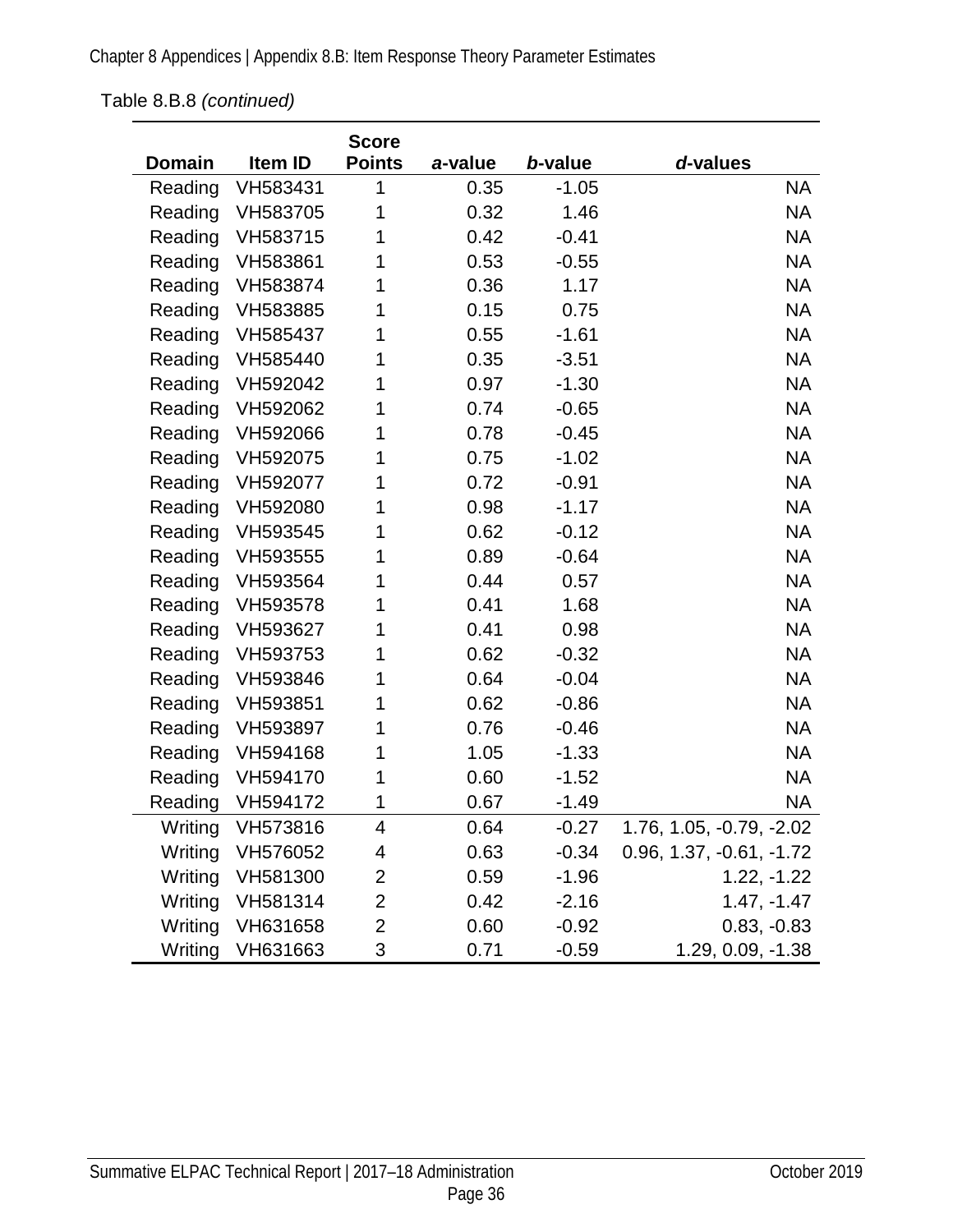|               |                   | <b>Score</b>   |         |         |                          |
|---------------|-------------------|----------------|---------|---------|--------------------------|
| <b>Domain</b> | Item ID           | <b>Points</b>  | a-value | b-value | d-values                 |
| Listening     | VH574684          | 1              | 0.37    | $-3.44$ | <b>NA</b>                |
| Listening     | VH574717          | 1              | 0.28    | $-2.67$ | <b>NA</b>                |
| Listening     | VH575068          | 1              | 0.30    | $-1.54$ | <b>NA</b>                |
| Listening     | VH575116          | 1              | 0.15    | $-0.35$ | <b>NA</b>                |
| Listening     | VH575121          | 1              | 0.46    | $-2.94$ | <b>NA</b>                |
| Listening     | VH575433          | 1              | 0.12    | $-2.66$ | <b>NA</b>                |
| Listening     | VH585577          | 1              | 0.31    | $-2.99$ | <b>NA</b>                |
| Listening     | VH585579          | 1              | 0.13    | $-0.34$ | <b>NA</b>                |
| Listening     | VH585583          | 1              | 0.39    | $-2.25$ | <b>NA</b>                |
| Listening     | VH585586          | 1              | 0.21    | $-2.70$ | <b>NA</b>                |
| Listening     | VH587161          | 1              | 0.36    | $-2.93$ | <b>NA</b>                |
| Listening     | VH587175          | 1              | 0.33    | $-2.18$ | <b>NA</b>                |
| Listening     | VH587183          | 1              | 0.08    | 0.48    | <b>NA</b>                |
| Listening     | VH587223          | 1              | 0.38    | $-2.76$ | <b>NA</b>                |
| Listening     | VH592775          | 1              | 0.26    | $-2.64$ | <b>NA</b>                |
| Listening     | VH592777          | 1              | 0.25    | $-2.37$ | <b>NA</b>                |
| Listening     | VH592779          | 1              | 0.10    | 3.88    | <b>NA</b>                |
| Listening     | VH592783          | 1              | 0.26    | $-1.54$ | <b>NA</b>                |
| Listening     | VH592977          | 1              | 0.21    | $-1.63$ | <b>NA</b>                |
| Listening     | VH593022          | 1              | 0.21    | $-2.39$ | <b>NA</b>                |
| Listening     | VH593024          | 1              | 0.15    | $-0.31$ | <b>NA</b>                |
| Listening     | VH593029          | 1              | 0.06    | 0.57    | <b>NA</b>                |
| Speaking      | VH572624          | 3              | 0.68    | $-1.50$ | $0.96, 0.28, -1.24$      |
| Speaking      | VH573085          | 3              | 0.76    | $-1.49$ | $0.93, 0.25, -1.18$      |
| Speaking      | VH573303          | 2              | 0.65    | $-2.35$ | $0.49, -0.49$            |
| Speaking      | VH573426          | $\overline{2}$ | 0.64    | $-2.30$ | $0.32, -0.32$            |
|               | Speaking VH574641 | 3              | 0.63    | $-0.71$ | 1.67, -0.34, -1.33       |
| Speaking      | VH574643          | 3              | 0.50    | $-0.70$ | $1.22, -0.53, -0.69$     |
| Speaking      | VH586468          | 1              | 1.18    | $-3.05$ | <b>NA</b>                |
| Speaking      | VH586472          | 1              | 1.24    | $-2.70$ | <b>NA</b>                |
| Speaking      | VH586476          | 1              | 0.79    | $-2.14$ | <b>NA</b>                |
| Speaking      | VH586478          | 2              | 0.86    | $-2.46$ | $0.39, -0.39$            |
| Speaking      | VH586496          | 2              | 0.66    | $-1.64$ | $0.41, -0.41$            |
| Speaking      | VH586500          | 2              | 0.61    | $-2.11$ | $0.50, -0.50$            |
| Speaking      | VH587883          | 4              | 0.59    | $-0.21$ | 1.92, 1.07, -0.63, -2.36 |

#### <span id="page-40-0"></span>**Table 8.B.9 IRT Item Statistics by Domain for Grade Span Six Through Eight**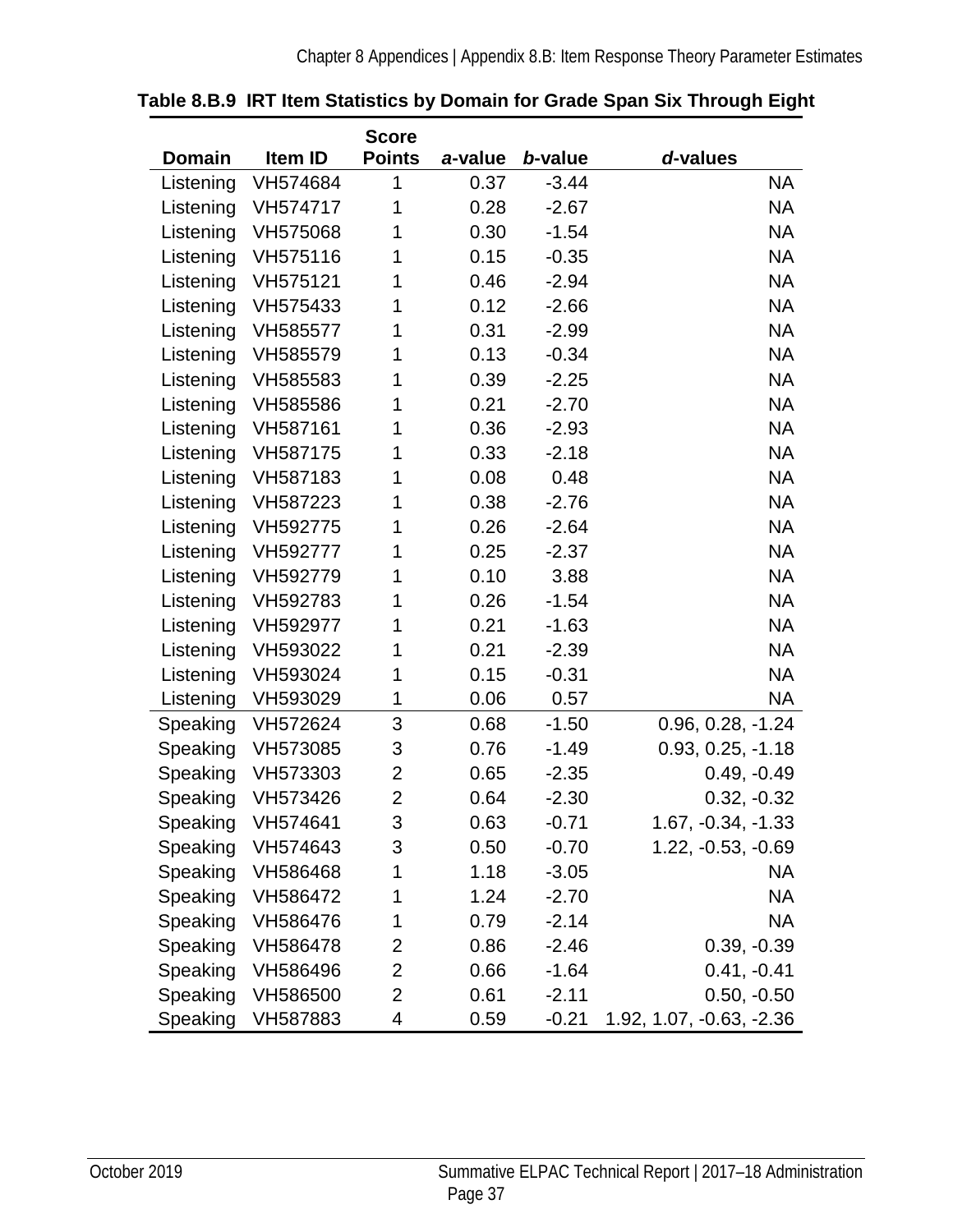[Table 8.B.9](#page-40-0) *(continued)*

|               |          | <b>Score</b>  |         |         |                          |
|---------------|----------|---------------|---------|---------|--------------------------|
| <b>Domain</b> | Item ID  | <b>Points</b> | a-value | b-value | d-values                 |
| Reading       | VH584012 | 1             | 0.51    | 0.95    | <b>NA</b>                |
| Reading       | VH584014 | 1             | 0.59    | $-0.72$ | <b>NA</b>                |
| Reading       | VH584015 | 1             | 0.37    | 1.49    | <b>NA</b>                |
| Reading       | VH584016 | 1             | 0.34    | 0.19    | <b>NA</b>                |
| Reading       | VH584019 | 1             | 0.22    | 2.23    | <b>NA</b>                |
| Reading       | VH584025 | 1             | 0.39    | 1.25    | <b>NA</b>                |
| Reading       | VH584026 | 1             | 0.38    | 0.48    | <b>NA</b>                |
| Reading       | VH584028 | 1             | 0.43    | 0.89    | <b>NA</b>                |
| Reading       | VH592127 | 1             | 0.51    | $-0.46$ | <b>NA</b>                |
| Reading       | VH592142 | 1             | 0.48    | 0.44    | <b>NA</b>                |
| Reading       | VH592152 | 1             | 0.56    | 0.37    | <b>NA</b>                |
| Reading       | VH592159 | 1             | 0.56    | 0.82    | <b>NA</b>                |
| Reading       | VH592161 | 1             | 0.53    | 0.78    | <b>NA</b>                |
| Reading       | VH592168 | 1             | 0.53    | 0.07    | <b>NA</b>                |
| Reading       | VH593976 | 1             | 0.35    | 0.82    | <b>NA</b>                |
| Reading       | VH593990 | 1             | 0.37    | $-0.31$ | <b>NA</b>                |
| Reading       | VH593996 | 1             | 0.28    | 1.11    | <b>NA</b>                |
| Reading       | VH594085 | 1             | 0.27    | 0.58    | <b>NA</b>                |
| Reading       | VH594089 | 1             | 0.53    | $-0.37$ | <b>NA</b>                |
| Reading       | VH594090 | 1             | 0.35    | 0.46    | <b>NA</b>                |
| Reading       | VH614051 | 1             | 0.45    | 0.73    | <b>NA</b>                |
| Reading       | VH614058 | 1             | 0.48    | 0.81    | <b>NA</b>                |
| Reading       | VH614059 | 1             | 0.18    | 3.63    | <b>NA</b>                |
| Reading       | VH614061 | 1             | 0.19    | 4.40    | <b>NA</b>                |
| Reading       | VH614062 | 1             | 0.13    | 5.01    | <b>NA</b>                |
| Reading       | VH614067 | 1             | 0.51    | 0.62    | <b>NA</b>                |
| Writing       | VH574768 | 4             | 0.62    | $-0.34$ | 0.85, 1.58, -0.33, -2.09 |
| Writing       | VH575895 | 4             | 0.64    | 0.17    | 1.81, 0.63, -0.42, -2.01 |
| Writing       | VH575964 | 2             | 0.63    | $-0.65$ | $0.33, -0.33$            |
| Writing       | VH575973 | 3             | 0.64    | $-0.10$ | 1.34, 0.05, -1.39        |
| Writing       | VH582350 | $\mathbf{2}$  | 0.48    | $-1.75$ | $1.91, -1.91$            |
| Writing       | VH582455 | 2             | 0.47    | $-1.63$ | $2.02, -2.02$            |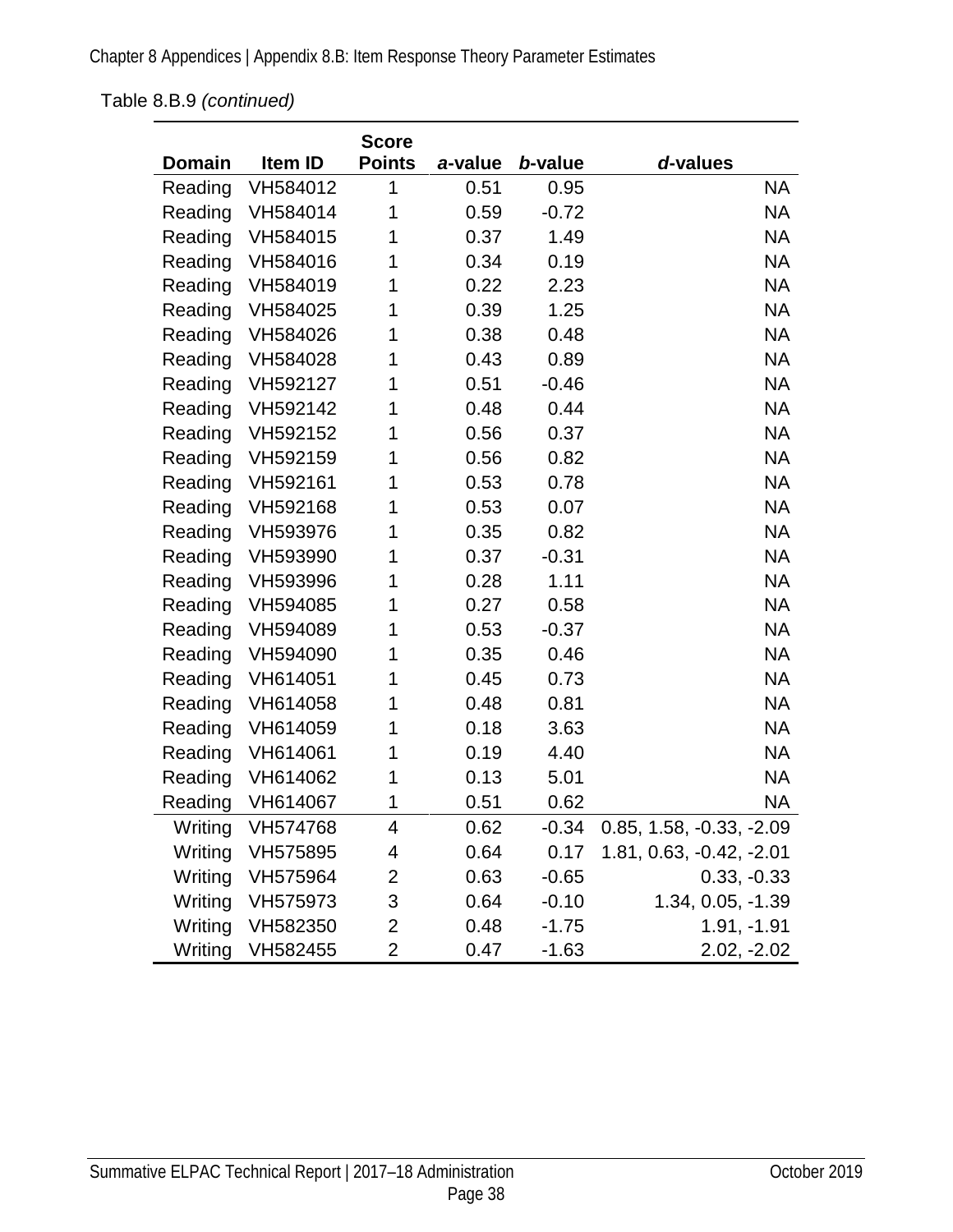|               |          | <b>Score</b>   |         |         |                          |
|---------------|----------|----------------|---------|---------|--------------------------|
| <b>Domain</b> | Item ID  | <b>Points</b>  | a-value | b-value | d-values                 |
| Listening     | VH569142 | 1              | 0.31    | $-1.45$ | <b>NA</b>                |
| Listening     | VH569145 | 1              | 0.07    | 5.10    | <b>NA</b>                |
| Listening     | VH569149 | 1              | 0.28    | $-3.30$ | <b>NA</b>                |
| Listening     | VH574838 | 1              | 0.14    | $-3.26$ | <b>NA</b>                |
| Listening     | VH574851 | 1              | 0.23    | $-0.89$ | <b>NA</b>                |
| Listening     | VH575078 | 1              | 0.24    | $-2.94$ | <b>NA</b>                |
| Listening     | VH579170 | 1              | 0.09    | $-0.20$ | <b>NA</b>                |
| Listening     | VH579175 | 1              | 0.31    | $-2.98$ | <b>NA</b>                |
| Listening     | VH579180 | 1              | 0.32    | $-1.70$ | <b>NA</b>                |
| Listening     | VH579185 | 1              | 0.19    | $-0.26$ | <b>NA</b>                |
| Listening     | VH585396 | 1              | 0.28    | $-1.23$ | <b>NA</b>                |
| Listening     | VH585397 | 1              | 0.23    | $-3.93$ | <b>NA</b>                |
| Listening     | VH585398 | 1              | 0.28    | $-1.94$ | <b>NA</b>                |
| Listening     | VH585399 | 1              | 0.28    | $-1.51$ | <b>NA</b>                |
| Listening     | VH593068 | 1              | 0.21    | $-1.23$ | <b>NA</b>                |
| Listening     | VH593083 | 1              | 0.20    | $-1.42$ | <b>NA</b>                |
| Listening     | VH593093 | 1              | 0.24    | $-2.66$ | <b>NA</b>                |
| Listening     | VH593104 | 1              | 0.24    | $-0.88$ | <b>NA</b>                |
| Listening     | VH593202 | 1              | 0.18    | $-1.20$ | <b>NA</b>                |
| Listening     | VH593206 | 1              | 0.22    | $-3.24$ | <b>NA</b>                |
| Listening     | VH593218 | 1              | 0.26    | $-2.55$ | <b>NA</b>                |
| Listening     | VH593226 | 1              | 0.17    | 0.29    | NA.                      |
| Speaking      | VH572682 | 3              | 0.74    | $-1.42$ | 1.08, 0.26, -1.33        |
| Speaking      | VH572838 | 3              | 0.60    | $-1.35$ | 1.00, 0.24, -1.24        |
| Speaking      | VH573248 | $\overline{2}$ | 0.64    | $-1.32$ | $0.54, -0.54$            |
| Speaking      | VH573250 | $\overline{2}$ | 0.56    | $-2.06$ | $0.44, -0.44$            |
| Speaking      | VH573602 | 3              | 0.52    | $-1.30$ | $0.81, 0.29, -1.10$      |
| Speaking      | VH573615 | 3              | 0.52    | $-1.00$ | $0.81, -0.35, -0.46$     |
| Speaking      | VH587594 | 1              | 0.85    | $-1.96$ | NA                       |
| Speaking      | VH587603 | 1              | 0.58    | $-1.73$ | NA                       |
| Speaking      | VH587610 | 1              | 0.89    | $-3.29$ | NA                       |
| Speaking      | VH587619 | 2              | 0.47    | $-1.68$ | $-0.48, 0.48$            |
| Speaking      | VH587625 | 2              | 0.87    | $-1.82$ | $0.47, -0.47$            |
| Speaking      | VH587631 | 2              | 0.57    | $-1.67$ | $0.04, -0.04$            |
| Speaking      | VH587886 | 4              | 0.45    | 0.28    | 1.81, 1.75, -0.53, -3.04 |

<span id="page-42-0"></span>

| Table 8.B.10 IRT Item Statistics by Domain for Grade Span Nine Through Ten |  |  |  |  |
|----------------------------------------------------------------------------|--|--|--|--|
|                                                                            |  |  |  |  |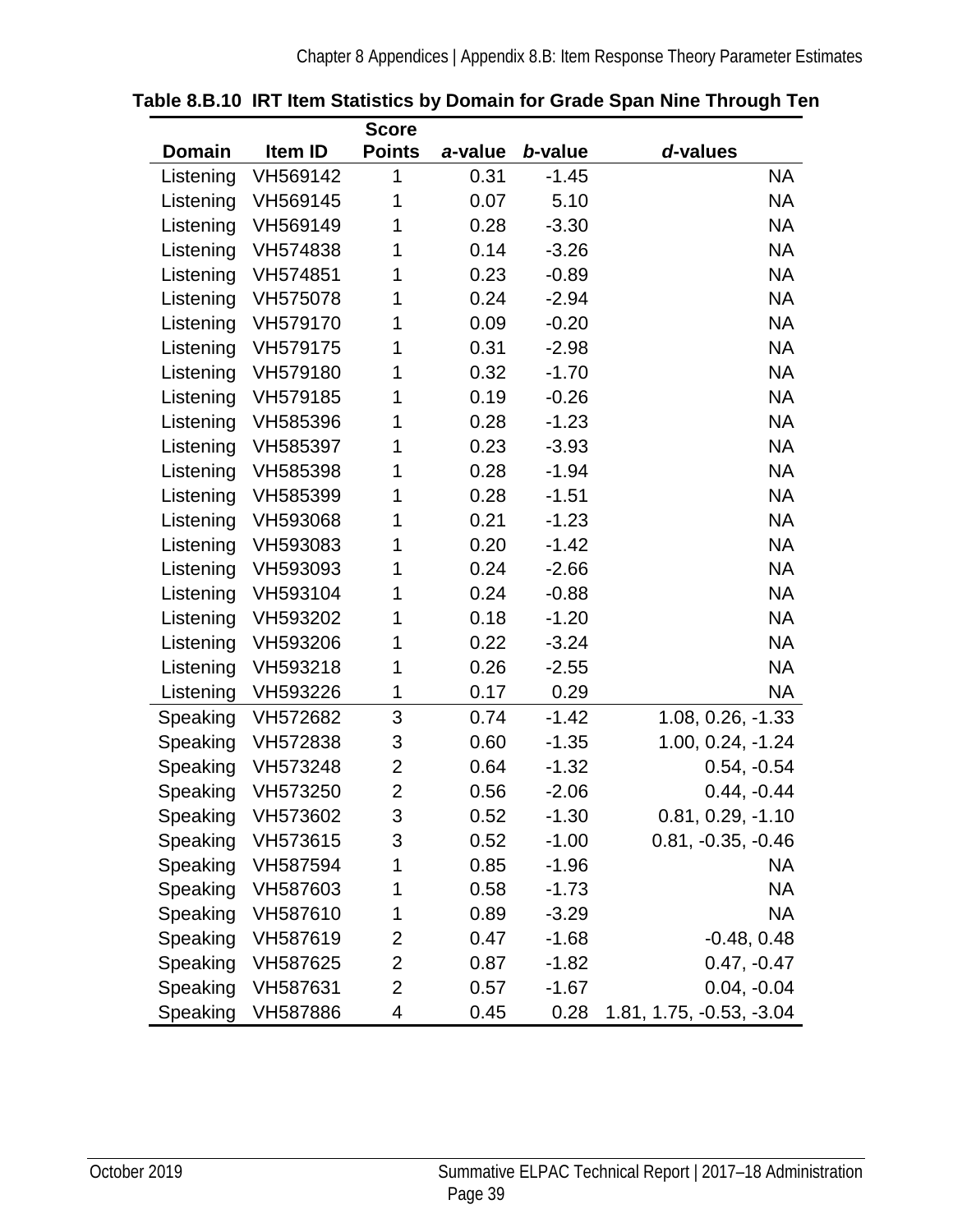Chapter 8 Appendices | Appendix 8.B: Item Response Theory Parameter Estimates

[Table 8.B.10](#page-42-0) *(continued)*

|         |          | <b>Score</b>   |         |         |                          |
|---------|----------|----------------|---------|---------|--------------------------|
| Domain  | Item ID  | <b>Points</b>  | a-value | b-value | d-values                 |
| Reading | VH583418 | 1              | 0.47    | 0.09    | <b>NA</b>                |
| Reading | VH583439 | 1              | 0.31    | 0.30    | <b>NA</b>                |
| Reading | VH583446 | 1              | 0.45    | 1.59    | <b>NA</b>                |
| Reading | VH583451 | 1              | 0.46    | 1.05    | <b>NA</b>                |
| Reading | VH583454 | 1              | 0.27    | 1.05    | <b>NA</b>                |
| Reading | VH583458 | 1              | 0.30    | 0.83    | <b>NA</b>                |
| Reading | VH583474 | 1              | 0.27    | 1.48    | <b>NA</b>                |
| Reading | VH583948 | 1              | 0.38    | $-0.42$ | <b>NA</b>                |
| Reading | VH592780 | 1              | 0.36    | 1.46    | <b>NA</b>                |
| Reading | VH592781 | 1              | 0.63    | $-0.22$ | <b>NA</b>                |
| Reading | VH592782 | 1              | 0.30    | 1.24    | <b>NA</b>                |
| Reading | VH592786 | 1              | 0.23    | 1.32    | <b>NA</b>                |
| Reading | VH592788 | 1              | 0.49    | 0.48    | <b>NA</b>                |
| Reading | VH592789 | 1              | 0.51    | 0.36    | <b>NA</b>                |
| Reading | VH593308 | 1              | 0.31    | 0.83    | <b>NA</b>                |
| Reading | VH593312 | 1              | 0.14    | 0.84    | <b>NA</b>                |
| Reading | VH593318 | 1              | 0.39    | 1.95    | <b>NA</b>                |
| Reading | VH593411 | 1              | 0.36    | 0.42    | <b>NA</b>                |
| Reading | VH593413 | 1              | 0.28    | 0.46    | <b>NA</b>                |
| Reading | VH593417 | 1              | 0.47    | $-1.08$ | <b>NA</b>                |
| Reading | VH613961 | 1              | 0.65    | $-0.26$ | <b>NA</b>                |
| Reading | VH613990 | 1              | 0.39    | 1.37    | <b>NA</b>                |
| Reading | VH613994 | 1              | 0.30    | 1.75    | <b>NA</b>                |
| Reading | VH614007 | 1              | 0.49    | 1.32    | <b>NA</b>                |
| Reading | VH614015 | 1              | 0.49    | 0.53    | <b>NA</b>                |
| Reading | VH614027 | 1              | 0.32    | 2.23    | <b>NA</b>                |
| Writing | VH574232 | 4              | 0.57    | $-0.17$ | 0.78, 1.78, -0.13, -2.42 |
| Writing | VH576280 | 4              | 0.61    | 0.63    | 1.84, 1.38, -0.47, -2.75 |
| Writing | VH579215 | $\overline{2}$ | 0.57    | $-0.30$ | $1.34, -1.34$            |
| Writing | VH579227 | 3              | 0.56    | 0.03    | 1.54, 0.09, -1.63        |
| Writing | VH583487 | $\overline{2}$ | 0.49    | $-1.81$ | $1.59, -1.59$            |
| Writing | VH583496 | $\overline{2}$ | 0.45    | $-1.56$ | $1.68, -1.68$            |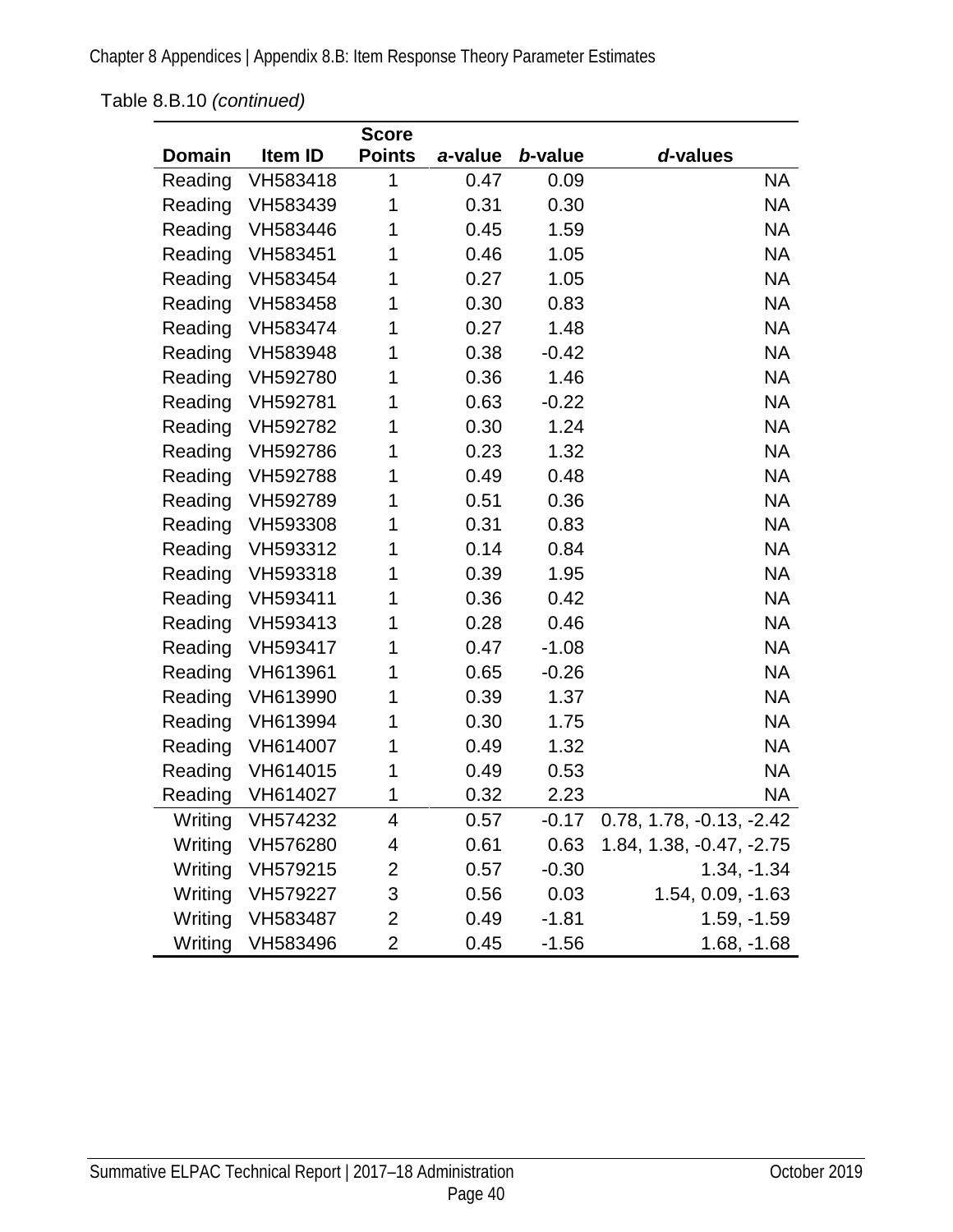|               |          | <b>Score</b>   |         |         |                          |
|---------------|----------|----------------|---------|---------|--------------------------|
| <b>Domain</b> | Item ID  | <b>Points</b>  | a-value | b-value | d-values                 |
| Listening     | VH570664 | 1              | 0.17    | $-2.20$ | <b>NA</b>                |
| Listening     | VH570700 | 1              | 0.11    | $-0.55$ | <b>NA</b>                |
| Listening     | VH570707 | 1              | 0.25    | $-3.07$ | <b>NA</b>                |
| Listening     | VH574943 | 1              | 0.38    | $-2.34$ | <b>NA</b>                |
| Listening     | VH574948 | 1              | 0.24    | $-4.00$ | <b>NA</b>                |
| Listening     | VH574951 | 1              | 0.17    | $-2.11$ | <b>NA</b>                |
| Listening     | VH584191 | 1              | 0.27    | $-2.00$ | <b>NA</b>                |
| Listening     | VH584193 | 1              | 0.19    | $-1.32$ | <b>NA</b>                |
| Listening     | VH584196 | 1              | 0.18    | $-0.84$ | <b>NA</b>                |
| Listening     | VH584201 | 1              | 0.30    | $-2.09$ | <b>NA</b>                |
| Listening     | VH585447 | 1              | 0.23    | $-0.04$ | <b>NA</b>                |
| Listening     | VH585448 | 1              | 0.18    | $-0.61$ | <b>NA</b>                |
| Listening     | VH585450 | 1              | 0.30    | $-0.91$ | <b>NA</b>                |
| Listening     | VH585451 | 1              | 0.14    | $-1.47$ | <b>NA</b>                |
| Listening     | VH593346 | 1              | 0.18    | $-1.73$ | <b>NA</b>                |
| Listening     | VH593347 | 1              | 0.19    | 0.81    | <b>NA</b>                |
| Listening     | VH593348 | 1              | 0.17    | $-0.92$ | <b>NA</b>                |
| Listening     | VH593352 | 1              | 0.20    | $-1.21$ | <b>NA</b>                |
| Listening     | VH593368 | 1              | 0.25    | $-1.81$ | <b>NA</b>                |
| Listening     | VH593369 | 1              | 0.29    | $-1.83$ | <b>NA</b>                |
| Listening     | VH593370 | 1              | 0.15    | $-2.00$ | <b>NA</b>                |
| Listening     | VH593375 | 1              | 0.09    | $-1.23$ | <b>NA</b>                |
| Speaking      | VH572648 | 3              | 0.59    | $-1.37$ | $0.47, 0.62, -1.09$      |
| Speaking      | VH573092 | 3              | 0.71    | $-1.69$ | 1.07, 0.17, -1.24        |
| Speaking      | VH573627 | 2              | 0.60    | $-1.59$ | $0.38, -0.38$            |
| Speaking      | VH573658 | $\overline{2}$ | 0.60    | $-1.71$ | $0.57, -0.57$            |
| Speaking      | VH574874 | 3              | 0.51    | $-0.95$ | $0.28, 0.55, -0.83$      |
| Speaking      | VH574885 | 3              | 0.53    | $-0.84$ | $0.32, -0.09, -0.23$     |
| Speaking      | VH587667 | 1              | 0.64    | $-3.22$ | <b>NA</b>                |
| Speaking      | VH587673 | 1              | 0.66    | $-2.31$ | NA                       |
| Speaking      | VH587690 | 1              | 0.40    | $-0.51$ | NA                       |
| Speaking      | VH587699 | 2              | 0.42    | $-2.58$ | $-0.40, 0.4$             |
| Speaking      | VH587706 | 2              | 0.57    | $-2.11$ | $0.81, -0.81$            |
| Speaking      | VH587711 | 2              | 0.71    | $-2.22$ | $0.36, -0.36$            |
| Speaking      | VH588283 | 4              | 0.57    | $-0.33$ | 1.44, 1.48, -0.55, -2.37 |

<span id="page-44-0"></span>

|  |  | Table 8.B.11 IRT Item Statistics by Domain for Grade Span Eleven Through Twelve |  |
|--|--|---------------------------------------------------------------------------------|--|
|  |  |                                                                                 |  |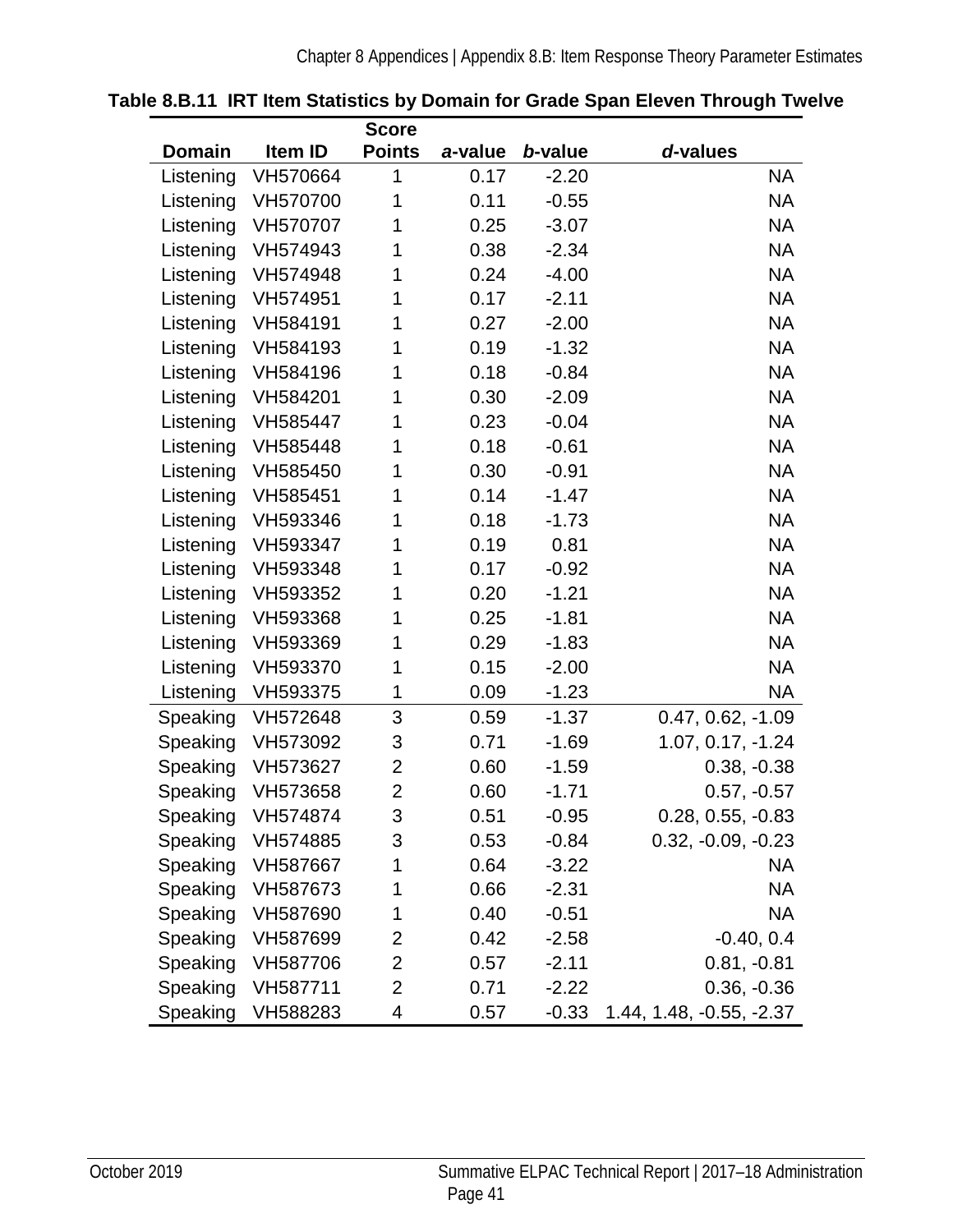Chapter 8 Appendices | Appendix 8.B: Item Response Theory Parameter Estimates

[Table 8.B.11](#page-44-0) *(continued)*

|         |          | <b>Score</b>   |         |         |                          |
|---------|----------|----------------|---------|---------|--------------------------|
| Domain  | Item ID  | <b>Points</b>  | a-value | b-value | d-values                 |
| Reading | VH585340 | 1              | 0.41    | 0.22    | <b>NA</b>                |
| Reading | VH585351 | 1              | 0.37    | 1.27    | <b>NA</b>                |
| Reading | VH585357 | 1              | 0.63    | 1.00    | <b>NA</b>                |
| Reading | VH585359 | 1              | 0.24    | 0.67    | <b>NA</b>                |
| Reading | VH585361 | 1              | 0.31    | 1.70    | <b>NA</b>                |
| Reading | VH585366 | 1              | 0.49    | $-0.13$ | <b>NA</b>                |
| Reading | VH585379 | 1              | 0.54    | 0.71    | <b>NA</b>                |
| Reading | VH585380 | 1              | 0.62    | $-0.33$ | <b>NA</b>                |
| Reading | VH592791 | 1              | 0.33    | 2.48    | <b>NA</b>                |
| Reading | VH592792 | 1              | 0.49    | 1.03    | <b>NA</b>                |
| Reading | VH592793 | 1              | 0.37    | 1.52    | <b>NA</b>                |
| Reading | VH592794 | 1              | 0.40    | 0.22    | <b>NA</b>                |
| Reading | VH592798 | 1              | 0.25    | 3.48    | <b>NA</b>                |
| Reading | VH592799 | 1              | 0.56    | 0.56    | <b>NA</b>                |
| Reading | VH593659 | 1              | 0.48    | 0.11    | <b>NA</b>                |
| Reading | VH593661 | 1              | 0.36    | 1.09    | <b>NA</b>                |
| Reading | VH593663 | 1              | 0.34    | 1.13    | <b>NA</b>                |
| Reading | VH594027 | 1              | 0.25    | 0.73    | <b>NA</b>                |
| Reading | VH594031 | 1              | 0.28    | 1.50    | <b>NA</b>                |
| Reading | VH594041 | 1              | 0.04    | 6.41    | <b>NA</b>                |
| Reading | VH594045 | 1              | 0.17    | 1.05    | <b>NA</b>                |
| Reading | VH594049 | 1              | 0.23    | 2.07    | <b>NA</b>                |
| Reading | VH594054 | 1              | 0.04    | 18.94   | <b>NA</b>                |
| Reading | VH594409 | 1              | 0.22    | 1.97    | <b>NA</b>                |
| Reading | VH594412 | 1              | 0.34    | 1.55    | <b>NA</b>                |
| Reading | VH594413 | 1              | 0.36    | 2.83    | NA                       |
| Writing | VH573892 | 4              | 0.53    | $-0.05$ | 1.51, 1.58, -0.43, -2.66 |
| Writing | VH574580 | $\overline{2}$ | 0.48    | $-0.58$ | $2.00, -2.00$            |
| Writing | VH574583 | 3              | 0.60    | 0.02    | 1.93, 0.09, -2.02        |
| Writing | VH575258 | 4              | 0.65    | 0.72    | 2.05, 1.38, -0.58, -2.85 |
| Writing | VH583504 | 2              | 0.44    | $-1.54$ | $2.10, -2.10$            |
| Writing | VH583507 | 2              | 0.41    | $-1.41$ | 2.09, -2.09              |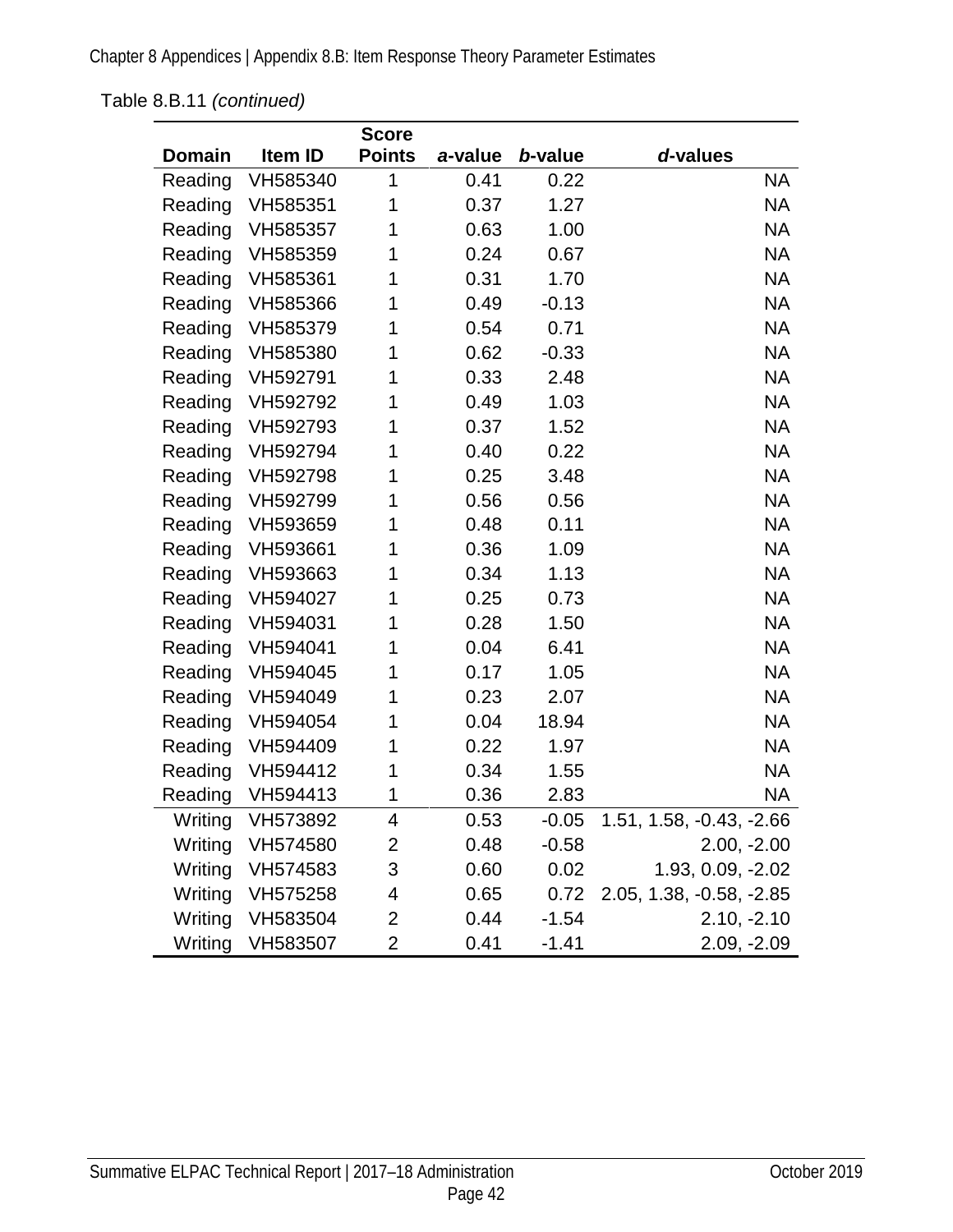# **Appendix 8.C. Reliability Estimates**

| <b>Student Group</b>                                 | N       | Reliability<br>Listening | Speaking<br>Reliability | Reading<br>Reliability | Writing Reliability | Oral Language<br>Reliabilty | Written Langauge<br>Reliability |
|------------------------------------------------------|---------|--------------------------|-------------------------|------------------------|---------------------|-----------------------------|---------------------------------|
| Male                                                 | 90,356  | 0.84                     | 0.88                    | 0.80                   | 0.92                | 0.90                        | 0.91                            |
| Female                                               | 85,431  | 0.82                     | 0.87                    | 0.78                   | 0.91                | 0.89                        | 0.90                            |
| American Indian or Alaska<br><b>Native</b>           | 255     | 0.84                     | 0.89                    | 0.79                   | 0.92                | 0.91                        | 0.91                            |
| Asian                                                | 24,354  | 0.85                     | 0.88                    | 0.81                   | 0.90                | 0.91                        | 0.90                            |
| Native Hawaiian or Other Pacific<br>Islander         | 415     | 0.83                     | 0.87                    | 0.80                   | 0.91                | 0.90                        | 0.91                            |
| Filipino                                             | 1,762   | 0.86                     | 0.86                    | 0.81                   | 0.91                | 0.90                        | 0.91                            |
| Hispanic or Latino                                   | 135,952 | 0.82                     | 0.87                    | 0.78                   | 0.91                | 0.90                        | 0.90                            |
| <b>Black or African American</b>                     | 835     | 0.86                     | 0.88                    | 0.81                   | 0.90                | 0.91                        | 0.91                            |
| White                                                | 9,022   | 0.86                     | 0.90                    | 0.82                   | 0.92                | 0.92                        | 0.91                            |
| Two or more races                                    | 1,127   | 0.86                     | 0.85                    | 0.80                   | 0.91                | 0.90                        | 0.90                            |
| Economically disadvantaged                           | 136,791 | 0.82                     | 0.88                    | 0.78                   | 0.91                | 0.90                        | 0.90                            |
| Not economically disadvantaged                       | 38,996  | 0.85                     | 0.88                    | 0.81                   | 0.92                | 0.91                        | 0.91                            |
| Students receiving special<br>education services     | 14,256  | 0.89                     | 0.91                    | 0.84                   | 0.92                | 0.93                        | 0.92                            |
| Students not receiving special<br>education services | 161,531 | 0.81                     | 0.87                    | 0.78                   | 0.91                | 0.89                        | 0.90                            |
| Migrant                                              | 3,132   | 0.81                     | 0.89                    | 0.78                   | 0.91                | 0.90                        | 0.90                            |
| Nonmigrant                                           | 172,655 | 0.83                     | 0.88                    | 0.79                   | 0.91                | 0.90                        | 0.90                            |

## **Table 8.C.1 Reliability Estimates by Student Groups for Kindergarten**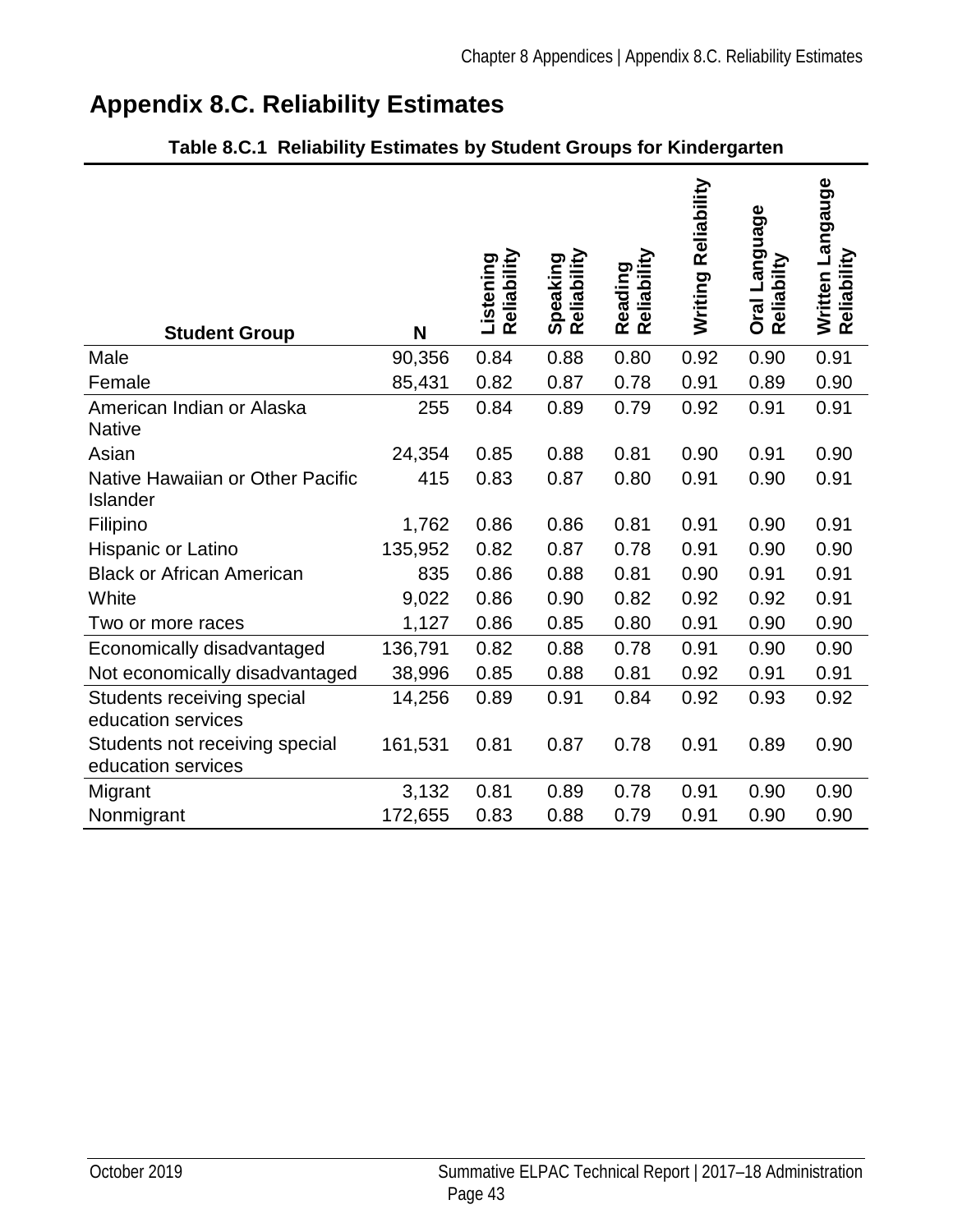| <b>Student Group</b>                                 | N       | Reliability<br>Listening | Speaking<br>Reliability | Reading<br>Reliability | Writing Reliability | Oral Language<br>Reliabilty | Written Langauge<br>Reliability |
|------------------------------------------------------|---------|--------------------------|-------------------------|------------------------|---------------------|-----------------------------|---------------------------------|
| Male                                                 | 75,322  | 0.85                     | 0.85                    | 0.92                   | 0.83                | 0.90                        | 0.93                            |
| Female                                               | 70,436  | 0.82                     | 0.85                    | 0.91                   | 0.81                | 0.89                        | 0.92                            |
| American Indian or Alaska<br><b>Native</b>           | 188     | 0.78                     | 0.76                    | 0.89                   | 0.80                | 0.84                        | 0.91                            |
| Asian                                                | 17,731  | 0.86                     | 0.86                    | 0.92                   | 0.82                | 0.91                        | 0.93                            |
| Native Hawaiian or Other Pacific<br>Islander         | 371     | 0.84                     | 0.84                    | 0.92                   | 0.85                | 0.90                        | 0.94                            |
| Filipino                                             | 1,536   | 0.84                     | 0.84                    | 0.91                   | 0.80                | 0.89                        | 0.92                            |
| <b>Hispanic or Latino</b>                            | 115,565 | 0.83                     | 0.84                    | 0.91                   | 0.82                | 0.89                        | 0.92                            |
| <b>Black or African American</b>                     | 645     | 0.88                     | 0.86                    | 0.93                   | 0.84                | 0.92                        | 0.94                            |
| White                                                | 7,390   | 0.87                     | 0.87                    | 0.93                   | 0.83                | 0.92                        | 0.93                            |
| Two or more races                                    | 828     | 0.86                     | 0.86                    | 0.92                   | 0.81                | 0.91                        | 0.92                            |
| Economically disadvantaged                           | 119,630 | 0.83                     | 0.84                    | 0.91                   | 0.82                | 0.89                        | 0.92                            |
| Not economically disadvantaged                       | 26,128  | 0.87                     | 0.86                    | 0.93                   | 0.82                | 0.91                        | 0.93                            |
| Students receiving special<br>education services     | 13,370  | 0.88                     | 0.88                    | 0.92                   | 0.88                | 0.92                        | 0.94                            |
| Students not receiving special<br>education services | 132,388 | 0.82                     | 0.84                    | 0.91                   | 0.80                | 0.88                        | 0.92                            |
| Migrant                                              | 3,375   | 0.82                     | 0.85                    | 0.90                   | 0.81                | 0.89                        | 0.92                            |
| Nonmigrant                                           | 142,383 | 0.84                     | 0.85                    | 0.92                   | 0.82                | 0.89                        | 0.93                            |

## **Table 8.C. 2 Reliability Estimates by Student Groups for Grade One**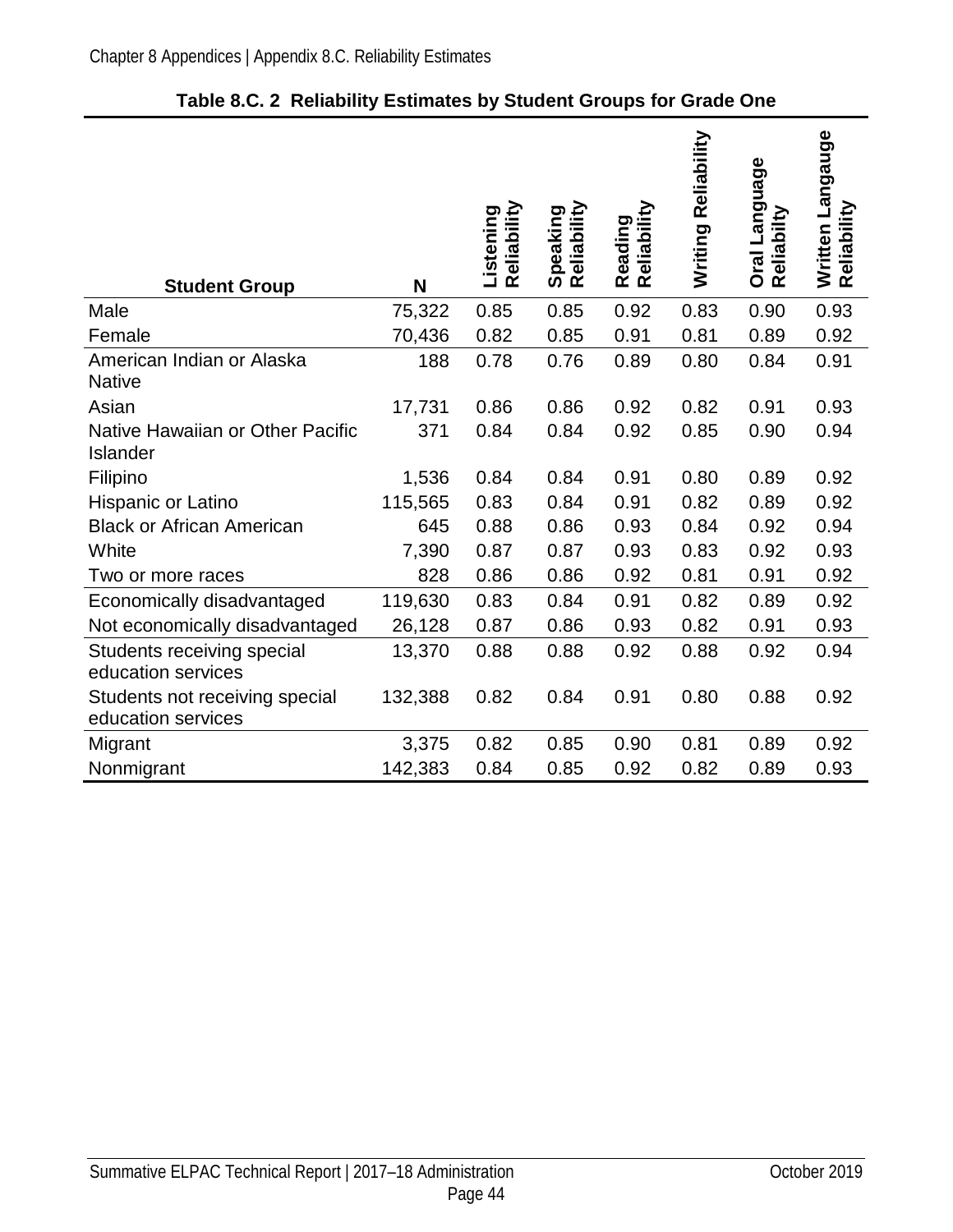| 0.81<br>0.88<br>0.89<br>0.90<br>0.91<br>Male<br>66,603<br>0.81<br>60,695<br>0.78<br>0.87<br>0.88<br>0.79<br>0.89<br>0.91<br>Female<br>American Indian or Alaska<br>175<br>0.85<br>0.91<br>0.91<br>0.83<br>0.92<br>0.93<br><b>Native</b><br>Asian<br>14,090<br>0.85<br>0.91<br>0.80<br>0.92<br>0.92<br>0.90<br>Native Hawaiian or Other Pacific<br>375<br>0.80<br>0.87<br>0.88<br>0.82<br>0.89<br>0.91<br>Islander<br>Filipino<br>0.88<br>1,484<br>0.81<br>0.87<br>0.76<br>0.89<br>0.90<br>102,863<br>0.78<br>0.87<br>0.88<br>0.80<br>0.88<br>0.91<br>Hispanic or Latino<br><b>Black or African American</b><br>536<br>0.85<br>0.90<br>0.90<br>0.83<br>0.93<br>0.92<br>6,118<br>0.85<br>0.91<br>0.91<br>0.82<br>White<br>0.92<br>0.92<br>650<br>0.87<br>0.91<br>0.91<br>0.77<br>0.93<br>0.92<br>Two or more races<br>106,940<br>0.87<br>0.88<br>0.91<br>Economically disadvantaged<br>0.79<br>0.80<br>0.89<br>Not economically disadvantaged<br>20,358<br>0.85<br>0.91<br>0.91<br>0.82<br>0.92<br>0.92<br>14,402<br>0.85<br>0.91<br>0.88<br>0.85<br>0.92<br>0.91<br>Students receiving special<br>education services<br>0.88<br>Students not receiving special<br>112,896<br>0.77<br>0.86<br>0.77<br>0.88<br>0.90<br>education services<br>3,213<br>0.78<br>0.89<br>0.87<br>0.80<br>0.89<br>0.90<br>Migrant<br>Nonmigrant<br>124,085<br>0.80<br>0.89<br>0.80<br>0.89<br>0.88<br>0.91 | <b>Student Group</b> | N | Reliability<br>Listening | Reliability<br>Speaking | Reading<br>Reliability | Reliability<br>Writing | Oral Language<br>Reliabilty | Written Langauge<br>Reliability |
|-------------------------------------------------------------------------------------------------------------------------------------------------------------------------------------------------------------------------------------------------------------------------------------------------------------------------------------------------------------------------------------------------------------------------------------------------------------------------------------------------------------------------------------------------------------------------------------------------------------------------------------------------------------------------------------------------------------------------------------------------------------------------------------------------------------------------------------------------------------------------------------------------------------------------------------------------------------------------------------------------------------------------------------------------------------------------------------------------------------------------------------------------------------------------------------------------------------------------------------------------------------------------------------------------------------------------------------------------------------------------------------|----------------------|---|--------------------------|-------------------------|------------------------|------------------------|-----------------------------|---------------------------------|
|                                                                                                                                                                                                                                                                                                                                                                                                                                                                                                                                                                                                                                                                                                                                                                                                                                                                                                                                                                                                                                                                                                                                                                                                                                                                                                                                                                                     |                      |   |                          |                         |                        |                        |                             |                                 |
|                                                                                                                                                                                                                                                                                                                                                                                                                                                                                                                                                                                                                                                                                                                                                                                                                                                                                                                                                                                                                                                                                                                                                                                                                                                                                                                                                                                     |                      |   |                          |                         |                        |                        |                             |                                 |
|                                                                                                                                                                                                                                                                                                                                                                                                                                                                                                                                                                                                                                                                                                                                                                                                                                                                                                                                                                                                                                                                                                                                                                                                                                                                                                                                                                                     |                      |   |                          |                         |                        |                        |                             |                                 |
|                                                                                                                                                                                                                                                                                                                                                                                                                                                                                                                                                                                                                                                                                                                                                                                                                                                                                                                                                                                                                                                                                                                                                                                                                                                                                                                                                                                     |                      |   |                          |                         |                        |                        |                             |                                 |
|                                                                                                                                                                                                                                                                                                                                                                                                                                                                                                                                                                                                                                                                                                                                                                                                                                                                                                                                                                                                                                                                                                                                                                                                                                                                                                                                                                                     |                      |   |                          |                         |                        |                        |                             |                                 |
|                                                                                                                                                                                                                                                                                                                                                                                                                                                                                                                                                                                                                                                                                                                                                                                                                                                                                                                                                                                                                                                                                                                                                                                                                                                                                                                                                                                     |                      |   |                          |                         |                        |                        |                             |                                 |
|                                                                                                                                                                                                                                                                                                                                                                                                                                                                                                                                                                                                                                                                                                                                                                                                                                                                                                                                                                                                                                                                                                                                                                                                                                                                                                                                                                                     |                      |   |                          |                         |                        |                        |                             |                                 |
|                                                                                                                                                                                                                                                                                                                                                                                                                                                                                                                                                                                                                                                                                                                                                                                                                                                                                                                                                                                                                                                                                                                                                                                                                                                                                                                                                                                     |                      |   |                          |                         |                        |                        |                             |                                 |
|                                                                                                                                                                                                                                                                                                                                                                                                                                                                                                                                                                                                                                                                                                                                                                                                                                                                                                                                                                                                                                                                                                                                                                                                                                                                                                                                                                                     |                      |   |                          |                         |                        |                        |                             |                                 |
|                                                                                                                                                                                                                                                                                                                                                                                                                                                                                                                                                                                                                                                                                                                                                                                                                                                                                                                                                                                                                                                                                                                                                                                                                                                                                                                                                                                     |                      |   |                          |                         |                        |                        |                             |                                 |
|                                                                                                                                                                                                                                                                                                                                                                                                                                                                                                                                                                                                                                                                                                                                                                                                                                                                                                                                                                                                                                                                                                                                                                                                                                                                                                                                                                                     |                      |   |                          |                         |                        |                        |                             |                                 |
|                                                                                                                                                                                                                                                                                                                                                                                                                                                                                                                                                                                                                                                                                                                                                                                                                                                                                                                                                                                                                                                                                                                                                                                                                                                                                                                                                                                     |                      |   |                          |                         |                        |                        |                             |                                 |
|                                                                                                                                                                                                                                                                                                                                                                                                                                                                                                                                                                                                                                                                                                                                                                                                                                                                                                                                                                                                                                                                                                                                                                                                                                                                                                                                                                                     |                      |   |                          |                         |                        |                        |                             |                                 |
|                                                                                                                                                                                                                                                                                                                                                                                                                                                                                                                                                                                                                                                                                                                                                                                                                                                                                                                                                                                                                                                                                                                                                                                                                                                                                                                                                                                     |                      |   |                          |                         |                        |                        |                             |                                 |
|                                                                                                                                                                                                                                                                                                                                                                                                                                                                                                                                                                                                                                                                                                                                                                                                                                                                                                                                                                                                                                                                                                                                                                                                                                                                                                                                                                                     |                      |   |                          |                         |                        |                        |                             |                                 |
|                                                                                                                                                                                                                                                                                                                                                                                                                                                                                                                                                                                                                                                                                                                                                                                                                                                                                                                                                                                                                                                                                                                                                                                                                                                                                                                                                                                     |                      |   |                          |                         |                        |                        |                             |                                 |

**Table 8.C. 3 Reliability Estimates by Student Groups for Grade Two**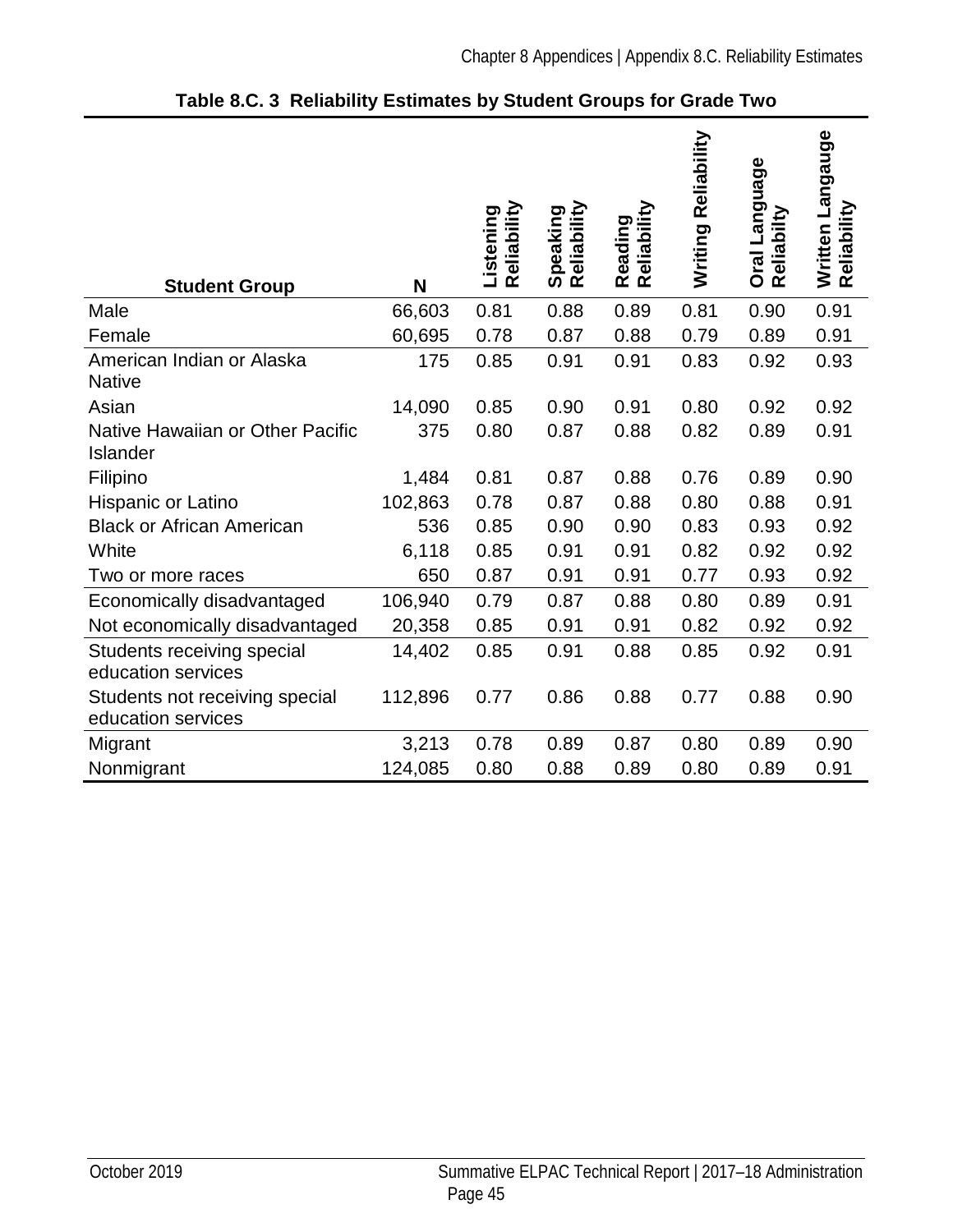| <b>Student Group</b>                                 | N       | Reliability<br>Listening | Speaking<br>Reliability | Reliability<br>Reading | Reliability<br>Writing | Oral Language<br>Reliabilty | Written Langauge<br>Reliability |
|------------------------------------------------------|---------|--------------------------|-------------------------|------------------------|------------------------|-----------------------------|---------------------------------|
| Male                                                 | 166,207 | 0.79                     | 0.90                    | 0.85                   | 0.81                   | 0.90                        | 0.89                            |
| Female                                               | 141,478 | 0.75                     | 0.90                    | 0.83                   | 0.80                   | 0.89                        | 0.88                            |
| American Indian or Alaska<br><b>Native</b>           | 410     | 0.77                     | 0.89                    | 0.84                   | 0.81                   | 0.89                        | 0.88                            |
| Asian                                                | 27,477  | 0.83                     | 0.92                    | 0.88                   | 0.84                   | 0.92                        | 0.91                            |
| Native Hawaiian or Other Pacific<br>Islander         | 954     | 0.76                     | 0.90                    | 0.83                   | 0.80                   | 0.89                        | 0.88                            |
| Filipino                                             | 3,341   | 0.79                     | 0.89                    | 0.84                   | 0.77                   | 0.90                        | 0.88                            |
| Hispanic or Latino                                   | 257,706 | 0.76                     | 0.89                    | 0.83                   | 0.80                   | 0.88                        | 0.88                            |
| <b>Black or African American</b>                     | 1,401   | 0.81                     | 0.92                    | 0.87                   | 0.84                   | 0.92                        | 0.90                            |
| White                                                | 13,035  | 0.83                     | 0.93                    | 0.87                   | 0.85                   | 0.92                        | 0.91                            |
| Two or more races                                    | 1,213   | 0.82                     | 0.89                    | 0.86                   | 0.81                   | 0.91                        | 0.90                            |
| Economically disadvantaged                           | 266,213 | 0.77                     | 0.89                    | 0.84                   | 0.80                   | 0.89                        | 0.88                            |
| Not economically disadvantaged                       | 41,472  | 0.83                     | 0.92                    | 0.87                   | 0.83                   | 0.92                        | 0.90                            |
| Students receiving special<br>education services     | 54,543  | 0.81                     | 0.90                    | 0.83                   | 0.84                   | 0.91                        | 0.88                            |
| Students not receiving special<br>education services | 253,142 | 0.75                     | 0.89                    | 0.83                   | 0.78                   | 0.88                        | 0.87                            |
| Migrant                                              | 8,156   | 0.77                     | 0.91                    | 0.84                   | 0.82                   | 0.90                        | 0.89                            |
| Nonmigrant                                           | 299,529 | 0.78                     | 0.90                    | 0.84                   | 0.81                   | 0.89                        | 0.89                            |

#### **Table 8.C.4 Reliability Estimates by Student Groups for Grade Span Three Through Five**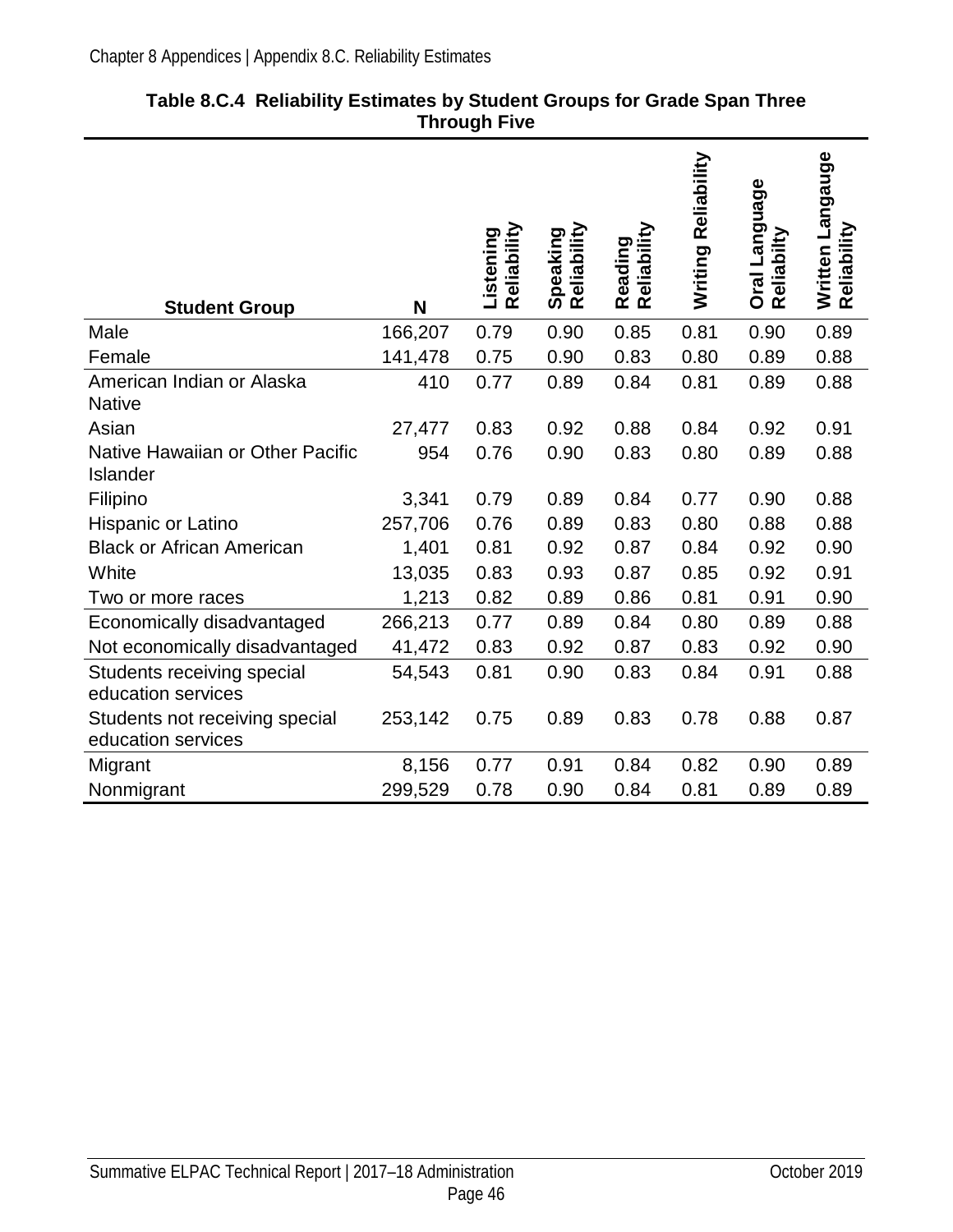| <b>Student Group</b>                                 | N       | Reliability<br>Listening | Reliability<br>Speaking | Reliability<br>Reading | Reliability<br>Writing | Oral Language<br>Reliabilty | Written Langauge<br>Reliability |
|------------------------------------------------------|---------|--------------------------|-------------------------|------------------------|------------------------|-----------------------------|---------------------------------|
| Male                                                 | 113,708 | 0.72                     | 0.90                    | 0.79                   | 0.82                   | 0.88                        | 0.85                            |
| Female                                               | 85,338  | 0.68                     | 0.90                    | 0.78                   | 0.81                   | 0.88                        | 0.85                            |
| American Indian or Alaska<br><b>Native</b>           | 242     | 0.68                     | 0.89                    | 0.78                   | 0.80                   | 0.87                        | 0.84                            |
| Asian                                                | 16,956  | 0.76                     | 0.92                    | 0.85                   | 0.85                   | 0.91                        | 0.89                            |
| Native Hawaiian or Other Pacific<br>Islander         | 731     | 0.67                     | 0.88                    | 0.77                   | 0.80                   | 0.86                        | 0.84                            |
| Filipino                                             | 2,560   | 0.69                     | 0.87                    | 0.80                   | 0.80                   | 0.86                        | 0.86                            |
| Hispanic or Latino                                   | 167,875 | 0.69                     | 0.90                    | 0.77                   | 0.81                   | 0.88                        | 0.84                            |
| <b>Black or African American</b>                     | 979     | 0.74                     | 0.91                    | 0.82                   | 0.85                   | 0.90                        | 0.87                            |
| White                                                | 7,683   | 0.76                     | 0.93                    | 0.84                   | 0.87                   | 0.91                        | 0.89                            |
| Two or more races                                    | 617     | 0.76                     | 0.91                    | 0.85                   | 0.82                   | 0.90                        | 0.89                            |
| Economically disadvantaged                           | 174,650 | 0.69                     | 0.90                    | 0.77                   | 0.81                   | 0.88                        | 0.84                            |
| Not economically disadvantaged                       | 24,396  | 0.77                     | 0.93                    | 0.84                   | 0.85                   | 0.91                        | 0.89                            |
| Students receiving special<br>education services     | 49,230  | 0.73                     | 0.88                    | 0.72                   | 0.81                   | 0.87                        | 0.82                            |
| Students not receiving special<br>education services | 149,816 | 0.68                     | 0.91                    | 0.78                   | 0.80                   | 0.88                        | 0.85                            |
| Migrant                                              | 5,309   | 0.70                     | 0.92                    | 0.77                   | 0.84                   | 0.90                        | 0.85                            |
| Nonmigrant                                           | 193,737 | 0.70                     | 0.90                    | 0.78                   | 0.82                   | 0.88                        | 0.85                            |

## **Table 8.C.5 Reliability Estimates by Student Groups for Grade Span Six Through Eight**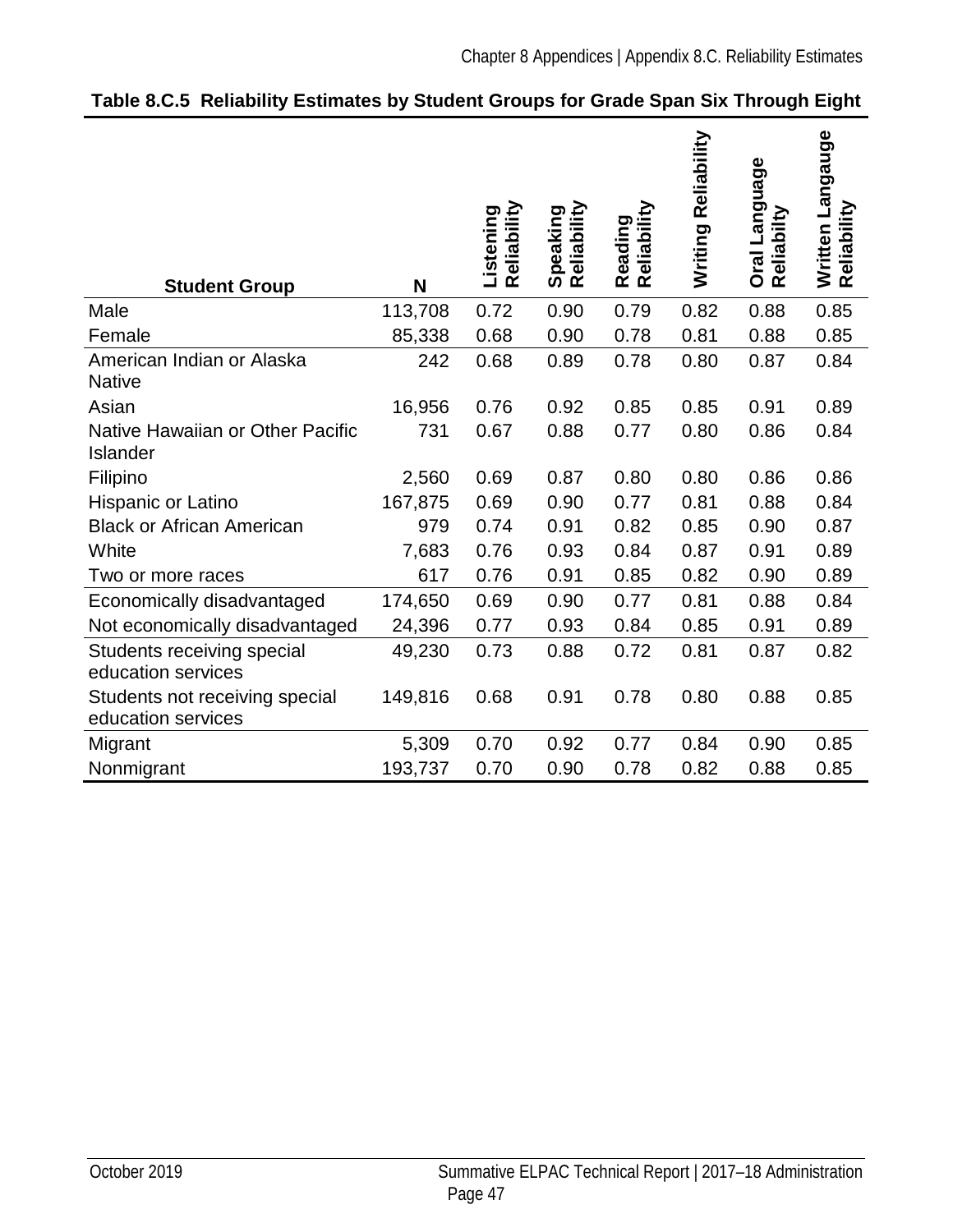| 0.83<br>0.94<br>0.83<br>0.84<br>0.93<br>0.88<br>Male<br>59,035<br>40,805<br>0.80<br>0.95<br>0.83<br>0.84<br>0.93<br>0.88<br>Female<br>American Indian or Alaska<br>120<br>0.82<br>0.94<br>0.82<br>0.84<br>0.93<br>0.87<br><b>Native</b><br>Asian<br>0.83<br>0.86<br>0.83<br>0.93<br>0.90<br>9,417<br>0.93<br>Native Hawaiian or Other Pacific<br>0.79<br>0.80<br>356<br>0.92<br>0.80<br>0.91<br>0.87<br>Islander<br>Filipino<br>1,569<br>0.75<br>0.89<br>0.80<br>0.78<br>0.89<br>0.86<br>0.81<br>0.95<br>0.82<br>0.84<br>82,453<br>0.93<br>0.88<br>Hispanic or Latino<br><b>Black or African American</b><br>540<br>0.82<br>0.94<br>0.85<br>0.84<br>0.93<br>0.89<br>0.86<br>0.95<br>White<br>3,994<br>0.87<br>0.88<br>0.94<br>0.91<br>0.84<br>0.87<br>0.83<br>0.93<br>297<br>0.93<br>0.90<br>Two or more races<br>Economically disadvantaged<br>85,399<br>0.81<br>0.94<br>0.82<br>0.84<br>0.93<br>0.88<br>Not economically disadvantaged<br>14,441<br>0.84<br>0.95<br>0.86<br>0.86<br>0.94<br>0.90<br>0.81<br>0.91<br>0.81<br>0.90<br>Students receiving special<br>23,523<br>0.79<br>0.85<br>education services<br>0.82<br>0.83<br>0.93<br>Students not receiving special<br>76,317<br>0.95<br>0.85<br>0.89<br>education services<br>0.82<br>2,415<br>0.79<br>0.95<br>0.85<br>0.93<br>0.88<br>Migrant<br>Nonmigrant<br>97,425<br>0.82<br>0.94<br>0.83<br>0.84<br>0.93<br>0.88 | <b>Student Group</b> | N | Reliability<br>Listening | Reliability<br>Speaking | Reading<br>Reliability | Reliability<br>Writing | Oral Language<br>Reliabilty | Written Langauge<br>Reliability |
|--------------------------------------------------------------------------------------------------------------------------------------------------------------------------------------------------------------------------------------------------------------------------------------------------------------------------------------------------------------------------------------------------------------------------------------------------------------------------------------------------------------------------------------------------------------------------------------------------------------------------------------------------------------------------------------------------------------------------------------------------------------------------------------------------------------------------------------------------------------------------------------------------------------------------------------------------------------------------------------------------------------------------------------------------------------------------------------------------------------------------------------------------------------------------------------------------------------------------------------------------------------------------------------------------------------------------------------------------------------------------------|----------------------|---|--------------------------|-------------------------|------------------------|------------------------|-----------------------------|---------------------------------|
|                                                                                                                                                                                                                                                                                                                                                                                                                                                                                                                                                                                                                                                                                                                                                                                                                                                                                                                                                                                                                                                                                                                                                                                                                                                                                                                                                                                |                      |   |                          |                         |                        |                        |                             |                                 |
|                                                                                                                                                                                                                                                                                                                                                                                                                                                                                                                                                                                                                                                                                                                                                                                                                                                                                                                                                                                                                                                                                                                                                                                                                                                                                                                                                                                |                      |   |                          |                         |                        |                        |                             |                                 |
|                                                                                                                                                                                                                                                                                                                                                                                                                                                                                                                                                                                                                                                                                                                                                                                                                                                                                                                                                                                                                                                                                                                                                                                                                                                                                                                                                                                |                      |   |                          |                         |                        |                        |                             |                                 |
|                                                                                                                                                                                                                                                                                                                                                                                                                                                                                                                                                                                                                                                                                                                                                                                                                                                                                                                                                                                                                                                                                                                                                                                                                                                                                                                                                                                |                      |   |                          |                         |                        |                        |                             |                                 |
|                                                                                                                                                                                                                                                                                                                                                                                                                                                                                                                                                                                                                                                                                                                                                                                                                                                                                                                                                                                                                                                                                                                                                                                                                                                                                                                                                                                |                      |   |                          |                         |                        |                        |                             |                                 |
|                                                                                                                                                                                                                                                                                                                                                                                                                                                                                                                                                                                                                                                                                                                                                                                                                                                                                                                                                                                                                                                                                                                                                                                                                                                                                                                                                                                |                      |   |                          |                         |                        |                        |                             |                                 |
|                                                                                                                                                                                                                                                                                                                                                                                                                                                                                                                                                                                                                                                                                                                                                                                                                                                                                                                                                                                                                                                                                                                                                                                                                                                                                                                                                                                |                      |   |                          |                         |                        |                        |                             |                                 |
|                                                                                                                                                                                                                                                                                                                                                                                                                                                                                                                                                                                                                                                                                                                                                                                                                                                                                                                                                                                                                                                                                                                                                                                                                                                                                                                                                                                |                      |   |                          |                         |                        |                        |                             |                                 |
|                                                                                                                                                                                                                                                                                                                                                                                                                                                                                                                                                                                                                                                                                                                                                                                                                                                                                                                                                                                                                                                                                                                                                                                                                                                                                                                                                                                |                      |   |                          |                         |                        |                        |                             |                                 |
|                                                                                                                                                                                                                                                                                                                                                                                                                                                                                                                                                                                                                                                                                                                                                                                                                                                                                                                                                                                                                                                                                                                                                                                                                                                                                                                                                                                |                      |   |                          |                         |                        |                        |                             |                                 |
|                                                                                                                                                                                                                                                                                                                                                                                                                                                                                                                                                                                                                                                                                                                                                                                                                                                                                                                                                                                                                                                                                                                                                                                                                                                                                                                                                                                |                      |   |                          |                         |                        |                        |                             |                                 |
|                                                                                                                                                                                                                                                                                                                                                                                                                                                                                                                                                                                                                                                                                                                                                                                                                                                                                                                                                                                                                                                                                                                                                                                                                                                                                                                                                                                |                      |   |                          |                         |                        |                        |                             |                                 |
|                                                                                                                                                                                                                                                                                                                                                                                                                                                                                                                                                                                                                                                                                                                                                                                                                                                                                                                                                                                                                                                                                                                                                                                                                                                                                                                                                                                |                      |   |                          |                         |                        |                        |                             |                                 |
|                                                                                                                                                                                                                                                                                                                                                                                                                                                                                                                                                                                                                                                                                                                                                                                                                                                                                                                                                                                                                                                                                                                                                                                                                                                                                                                                                                                |                      |   |                          |                         |                        |                        |                             |                                 |
|                                                                                                                                                                                                                                                                                                                                                                                                                                                                                                                                                                                                                                                                                                                                                                                                                                                                                                                                                                                                                                                                                                                                                                                                                                                                                                                                                                                |                      |   |                          |                         |                        |                        |                             |                                 |
|                                                                                                                                                                                                                                                                                                                                                                                                                                                                                                                                                                                                                                                                                                                                                                                                                                                                                                                                                                                                                                                                                                                                                                                                                                                                                                                                                                                |                      |   |                          |                         |                        |                        |                             |                                 |

## **Table 8.C.6 Reliability Estimates by Student Groups for Grade Span Nine Through Ten**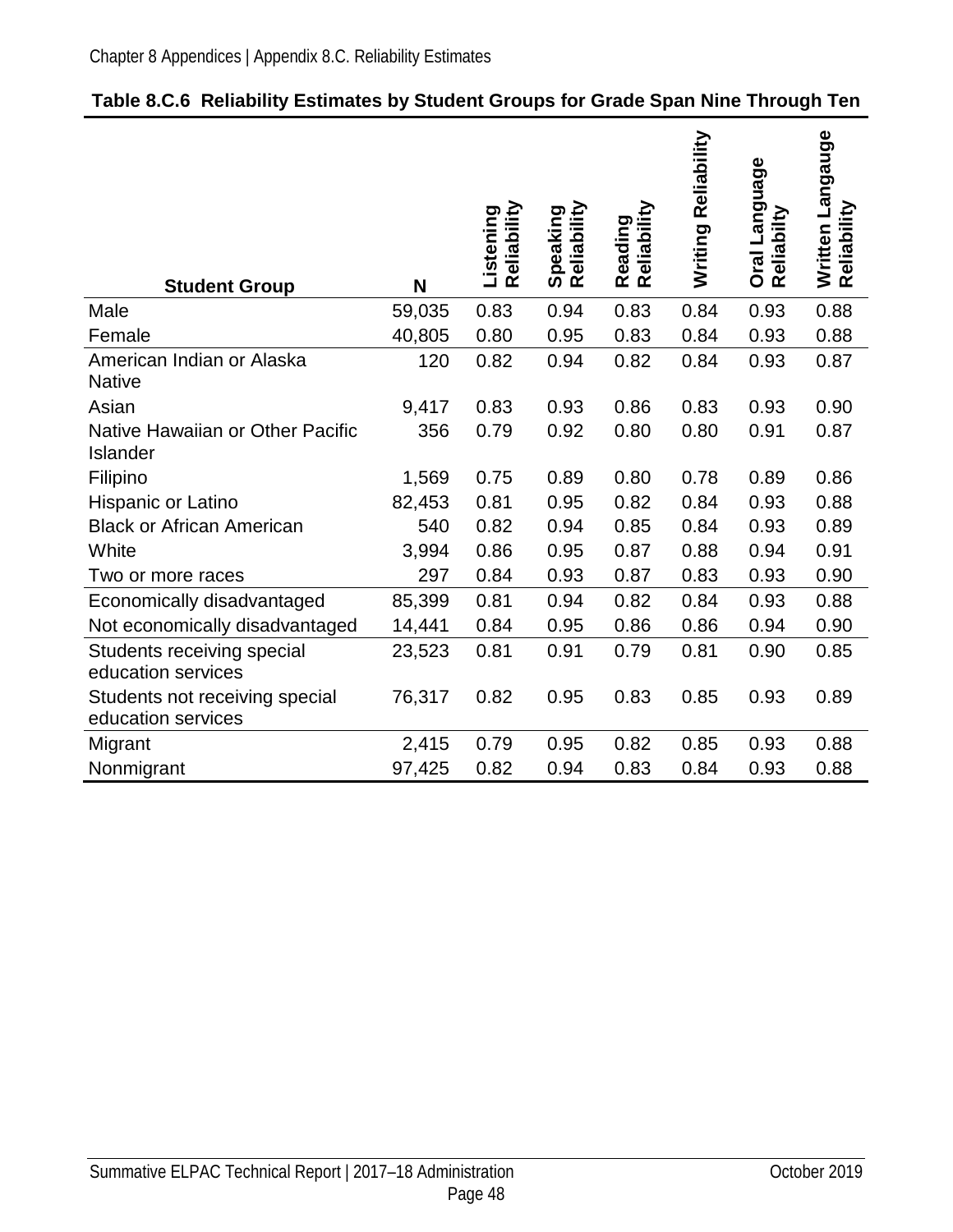| <b>Student Group</b>                                 | N      | Reliability<br>Listening | Reliability<br>Speaking | Reliability<br>Reading | Reliability<br>Writing | Oral Language<br>Reliabilty | Written Langauge<br>Reliability |
|------------------------------------------------------|--------|--------------------------|-------------------------|------------------------|------------------------|-----------------------------|---------------------------------|
| Male                                                 | 43,711 | 0.81                     | 0.94                    | 0.81                   | 0.83                   | 0.92                        | 0.87                            |
| Female                                               | 31,294 | 0.79                     | 0.94                    | 0.79                   | 0.82                   | 0.92                        | 0.86                            |
| American Indian or Alaska<br><b>Native</b>           | 122    | 0.79                     | 0.93                    | 0.80                   | 0.80                   | 0.91                        | 0.86                            |
| Asian                                                | 8,550  | 0.80                     | 0.93                    | 0.82                   | 0.81                   | 0.92                        | 0.87                            |
| Native Hawaiian or Other Pacific<br>Islander         | 345    | 0.79                     | 0.94                    | 0.80                   | 0.82                   | 0.91                        | 0.87                            |
| Filipino                                             | 1,429  | 0.75                     | 0.90                    | 0.79                   | 0.79                   | 0.89                        | 0.86                            |
| Hispanic or Latino                                   | 59,999 | 0.80                     | 0.94                    | 0.80                   | 0.83                   | 0.92                        | 0.87                            |
| <b>Black or African American</b>                     | 485    | 0.79                     | 0.93                    | 0.79                   | 0.80                   | 0.92                        | 0.86                            |
| White                                                | 3,183  | 0.82                     | 0.93                    | 0.84                   | 0.84                   | 0.92                        | 0.89                            |
| Two or more races                                    | 203    | 0.84                     | 0.95                    | 0.85                   | 0.86                   | 0.94                        | 0.90                            |
| Economically disadvantaged                           | 63,158 | 0.80                     | 0.94                    | 0.80                   | 0.82                   | 0.92                        | 0.86                            |
| Not economically disadvantaged                       | 11,847 | 0.83                     | 0.94                    | 0.83                   | 0.84                   | 0.93                        | 0.89                            |
| Students receiving special<br>education services     | 18,052 | 0.81                     | 0.93                    | 0.78                   | 0.84                   | 0.92                        | 0.86                            |
| Students not receiving special<br>education services | 56,953 | 0.79                     | 0.94                    | 0.80                   | 0.82                   | 0.92                        | 0.86                            |
| Migrant                                              | 2,031  | 0.77                     | 0.95                    | 0.76                   | 0.82                   | 0.92                        | 0.85                            |
| Nonmigrant                                           | 72,974 | 0.80                     | 0.94                    | 0.81                   | 0.83                   | 0.92                        | 0.87                            |

#### **Table 8.C.7 Reliability Estimates by Student Groups for Grade Span Eleven Through Twelve**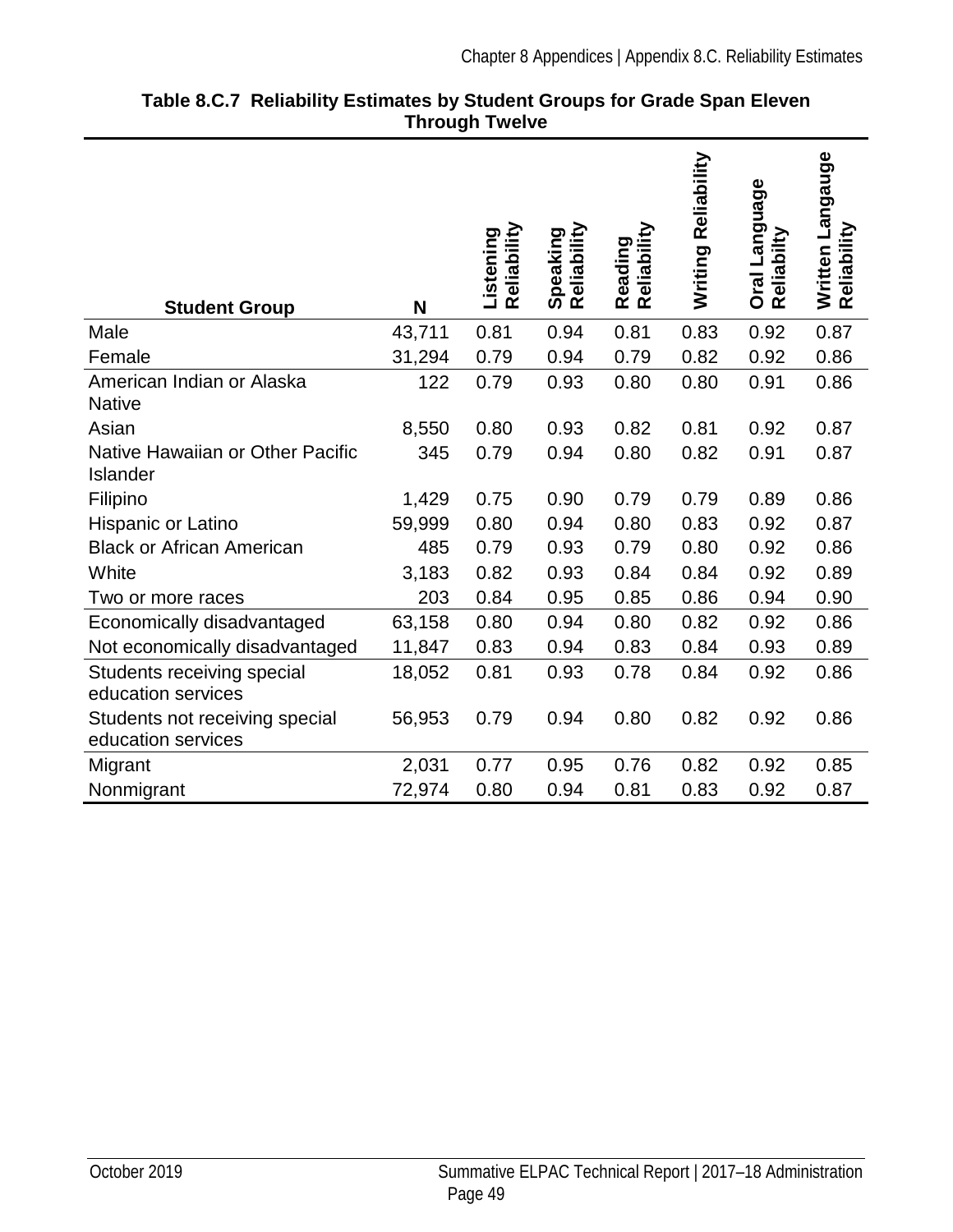# <span id="page-53-0"></span>**Appendix 8.D. Raw-to-Scale-Score Conversions**

| <b>Raw Score</b> | <b>Scale Score</b> | <b>CSEM</b>       | Level              |
|------------------|--------------------|-------------------|--------------------|
| 0                | 1150               | 94                | Level 1            |
| 1                | 1211               | 52                | Level 1            |
| 2                | 1250               | 35                | Level 1            |
| 3                | 1273               | 27                | Level 1            |
| 4                | 1289               | 23                | Level 1            |
| 5                | 1302               | 20                | Level 1            |
| 6                | 1312               | 18                | Level 1            |
| 7                | 1321               | 16                | Level 1            |
| 8                | 1328               | 15                | Level 1            |
| 9                | 1335               | 14                | Level 1            |
| 10               | 1341               | 13                | Level 1            |
| 11               | 1347               | 13                | Level 1            |
| 12               | 1352               | 12                | Level 1            |
| 13               | 1357               | $12 \overline{ }$ | Level 1            |
| 14               | 1362               | 11                | Level 1            |
| 15               | 1366               | 11                | Level 1            |
| 16               | 1371               | 11                | Level 1            |
| 17               | 1375               | 10                | Level 1            |
| 18               | 1379               | 10                | Level 1            |
| 19               | 1383               | 10                | Level 1            |
| 20               | 1386               | 10                | Level 1            |
| 21               | 1390               | 10                | Level <sub>2</sub> |
| 22               | 1394               | 10                | Level <sub>2</sub> |
| 23               | 1398               | 10                | Level <sub>2</sub> |
| 24               | 1401               | 10                | Level <sub>2</sub> |
| 25               | 1405               | 10                | Level <sub>2</sub> |
| 26               | 1409               | 10                | Level <sub>2</sub> |
| 27               | 1413               | 10                | Level <sub>2</sub> |
| 28               | 1418               | 11                | Level 3            |
| 29               | 1422               | 11                | Level 3            |
| 30               | 1427               | 11                | Level 3            |
| 31               | 1432               | 12 <sub>2</sub>   | Level 3            |
| 32               | 1438               | 12 <sub>2</sub>   | Level 3            |
| 33               | 1445               | 13                | Level 3            |
| 34               | 1451               | 13                | Level 4            |
| 35               | 1459               | 14                | Level 4            |
| 36               | 1468               | 15                | Level 4            |

#### **Table 8.D.1 Raw-to-Scale-Score Conversion Table for Oral, Kindergarten**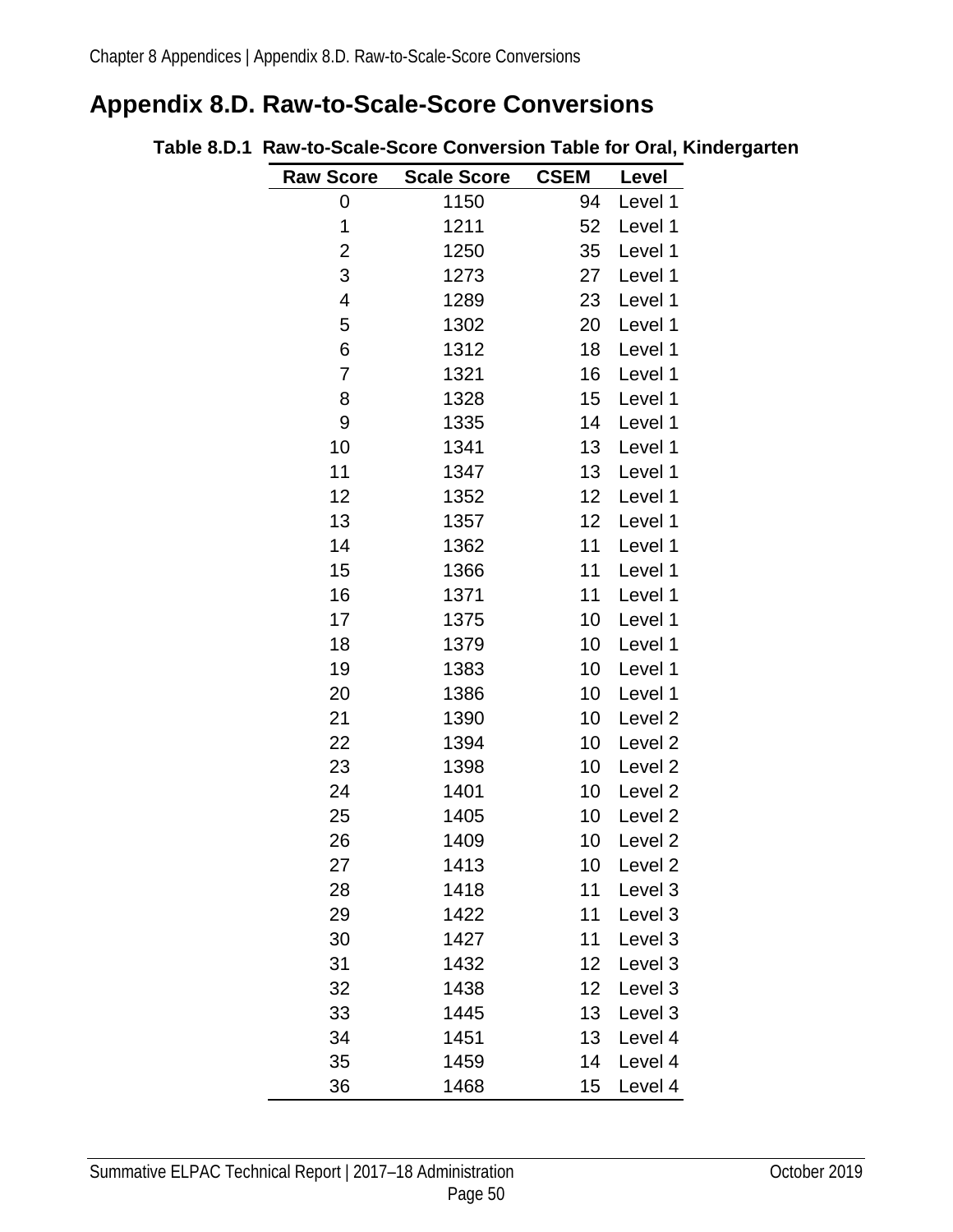| <b>Raw Score</b> | <b>Scale Score</b> | <b>CSEM</b> | Level      |
|------------------|--------------------|-------------|------------|
| 37               | 1478               |             | 16 Level 4 |
| 38               | 1490               |             | 18 Level 4 |
| 39               | 1507               | 24          | Level 4    |
| 40               | 1539               |             | 43 Level 4 |
| 41               | 1700               | 237         | Level 4    |

[Table 8.D.1](#page-53-0) *(continued)*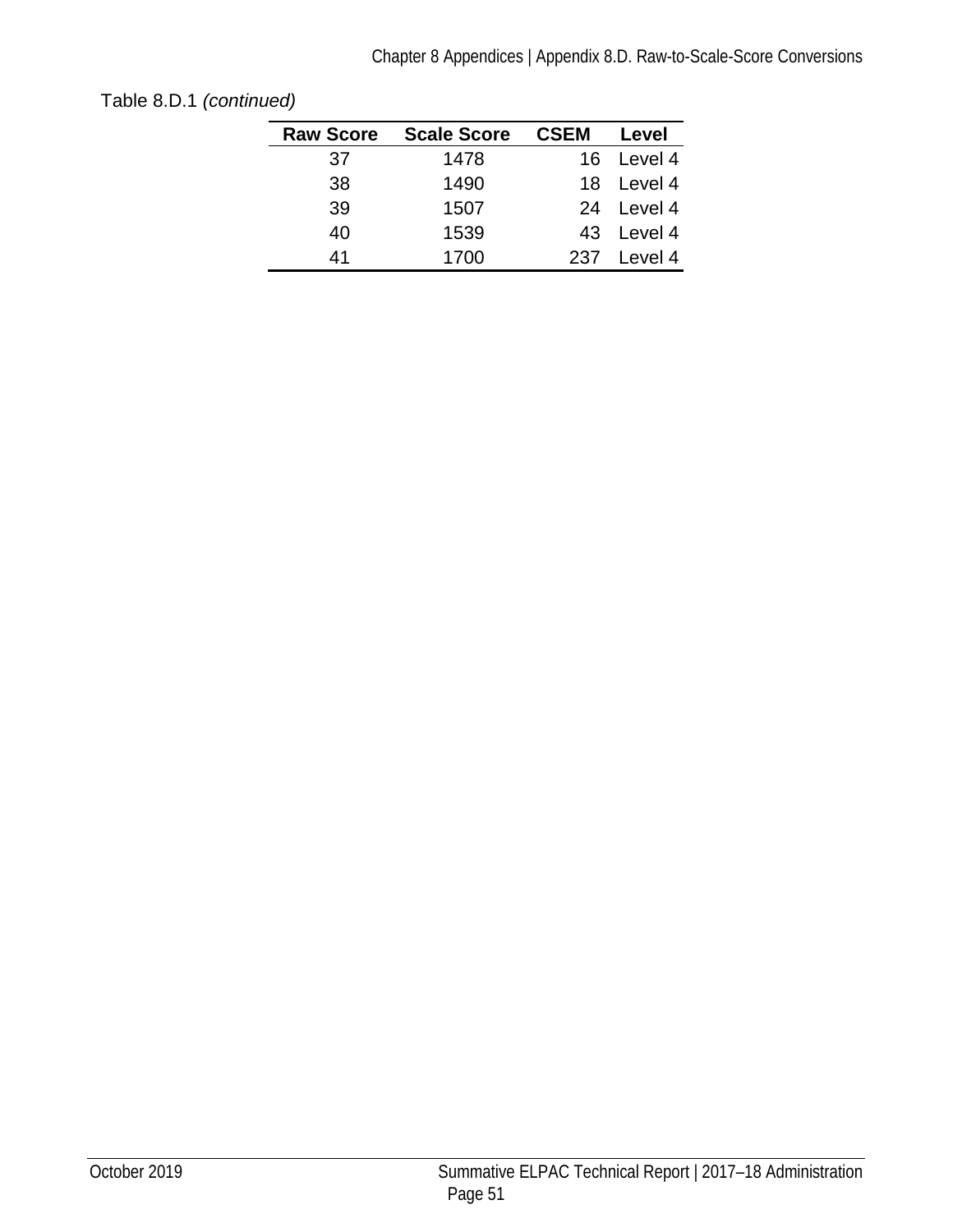| <b>Raw Score</b> | <b>Scale Score</b> | <b>CSEM</b> | Level              |
|------------------|--------------------|-------------|--------------------|
| 0                | 1150               | 87          | Level 1            |
| 1                | 1188               | 65          | Level 1            |
| $\overline{c}$   | 1238               | 42          | Level 1            |
| 3                | 1266               | 31          | Level 1            |
| 4                | 1286               | 23          | Level 1            |
| 5                | 1300               | 19          | Level 1            |
| 6                | 1311               | 16          | Level 1            |
| $\overline{7}$   | 1320               | 14          | Level 1            |
| 8                | 1328               | 12          | Level 1            |
| 9                | 1335               | 11          | Level 1            |
| 10               | 1341               | 10          | Level 1            |
| 11               | 1346               | 9           | Level 1            |
| 12               | 1351               | 9           | Level 1            |
| 13               | 1355               | 8           | Level <sub>2</sub> |
| 14               | 1360               | 8           | Level <sub>2</sub> |
| 15               | 1364               | 8           | Level <sub>2</sub> |
| 16               | 1368               | 8           | Level <sub>2</sub> |
| 17               | 1372               | 8           | Level <sub>2</sub> |
| 18               | 1376               | 8           | Level <sub>2</sub> |
| 19               | 1380               | 8           | Level <sub>2</sub> |
| 20               | 1384               | 9           | Level <sub>2</sub> |
| 21               | 1389               | 9           | Level <sub>2</sub> |
| 22               | 1395               | 10          | Level <sub>2</sub> |
| 23               | 1402               | 12          | Level <sub>2</sub> |
| 24               | 1411               | 14          | Level 3            |
| 25               | 1422               | 18          | Level 3            |
| 26               | 1437               | 23          | Level 4            |
| 27               | 1460               | 33          | Level 4            |
| 28               | 1506               | 61          | Level 4            |
| 29               | 1700               | 271         | Level 4            |

**Table 8.D.2 Raw-to-Scale-Score Conversion Table for Written, Kindergarten**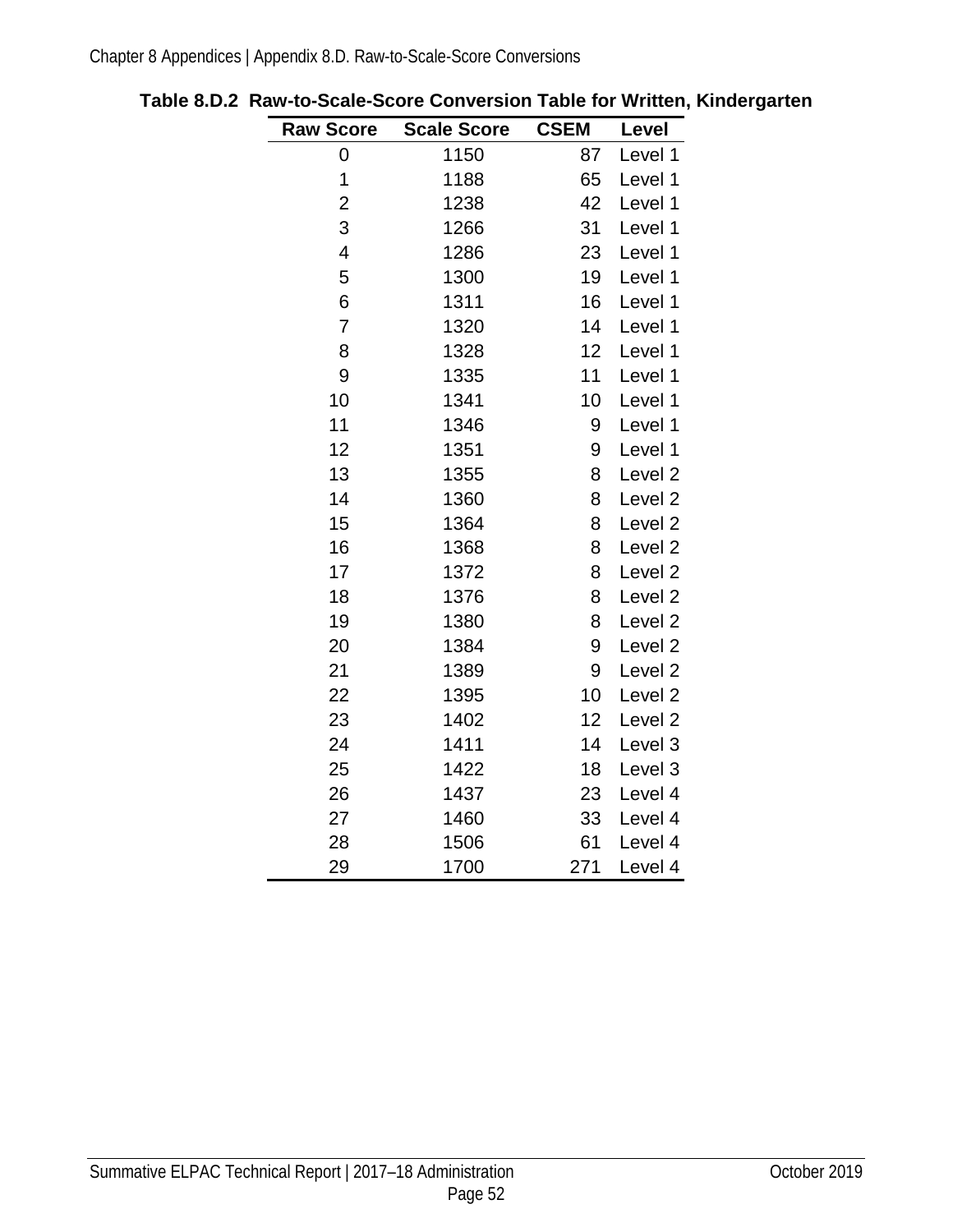| <b>Raw Score</b> | <b>Scale Score</b> | <b>CSEM</b> | Level              |
|------------------|--------------------|-------------|--------------------|
| 0                | 1150               | 128         | Level 1            |
| 1                | 1237               | 53          | Level 1            |
| $\overline{c}$   | 1277               | 33          | Level 1            |
| 3                | 1299               | 25          | Level 1            |
| 4                | 1314               | 21          | Level 1            |
| 5                | 1325               | 18          | Level 1            |
| 6                | 1334               | 16          | Level 1            |
| 7                | 1342               | 15          | Level 1            |
| 8                | 1349               | 14          | Level 1            |
| 9                | 1355               | 13          | Level 1            |
| 10               | 1361               | 13          | Level 1            |
| 11               | 1366               | 12          | Level 1            |
| 12               | 1371               | 12          | Level 1            |
| 13               | 1375               | 11          | Level 1            |
| 14               | 1380               | 11          | Level 1            |
| 15               | 1384               | 11          | Level 1            |
| 16               | 1388               | 10          | Level 1            |
| 17               | 1391               | 10          | Level 1            |
| 18               | 1395               | 10          | Level 1            |
| 19               | 1398               | 10          | Level 1            |
| 20               | 1402               | 9           | Level 1            |
| 21               | 1405               | 9           | Level 1            |
| 22               | 1408               | 9           | Level 1            |
| 23               | 1412               | 9           | Level <sub>2</sub> |
| 24               | 1415               | 9           | Level 2            |
| 25               | 1418               | 9           | Level <sub>2</sub> |
| 26               | 1422               | 10          | Level <sub>2</sub> |
| 27               | 1425               | 10          | Level <sub>2</sub> |
| 28               | 1429               | 10          | Level 2            |
| 29               | 1433               | 10          | Level 3            |
| 30               | 1437               | 11          | Level 3            |
| 31               | 1441               | 11          | Level 3            |
| 32               | 1446               | 11          | Level 3            |
| 33               | 1451               | 12          | Level 3            |
| 34               | 1456               | 12          | Level 3            |
| 35               | 1462               | 13          | Level 4            |
| 36               | 1468               | 13          | Level 4            |
| 37               | 1475               | 14          | Level 4            |
| 38               | 1484               | 15          | Level 4            |

<span id="page-56-0"></span>**Table 8.D.3 Raw-to-Scale-Score Conversion Table for Oral, Grade One**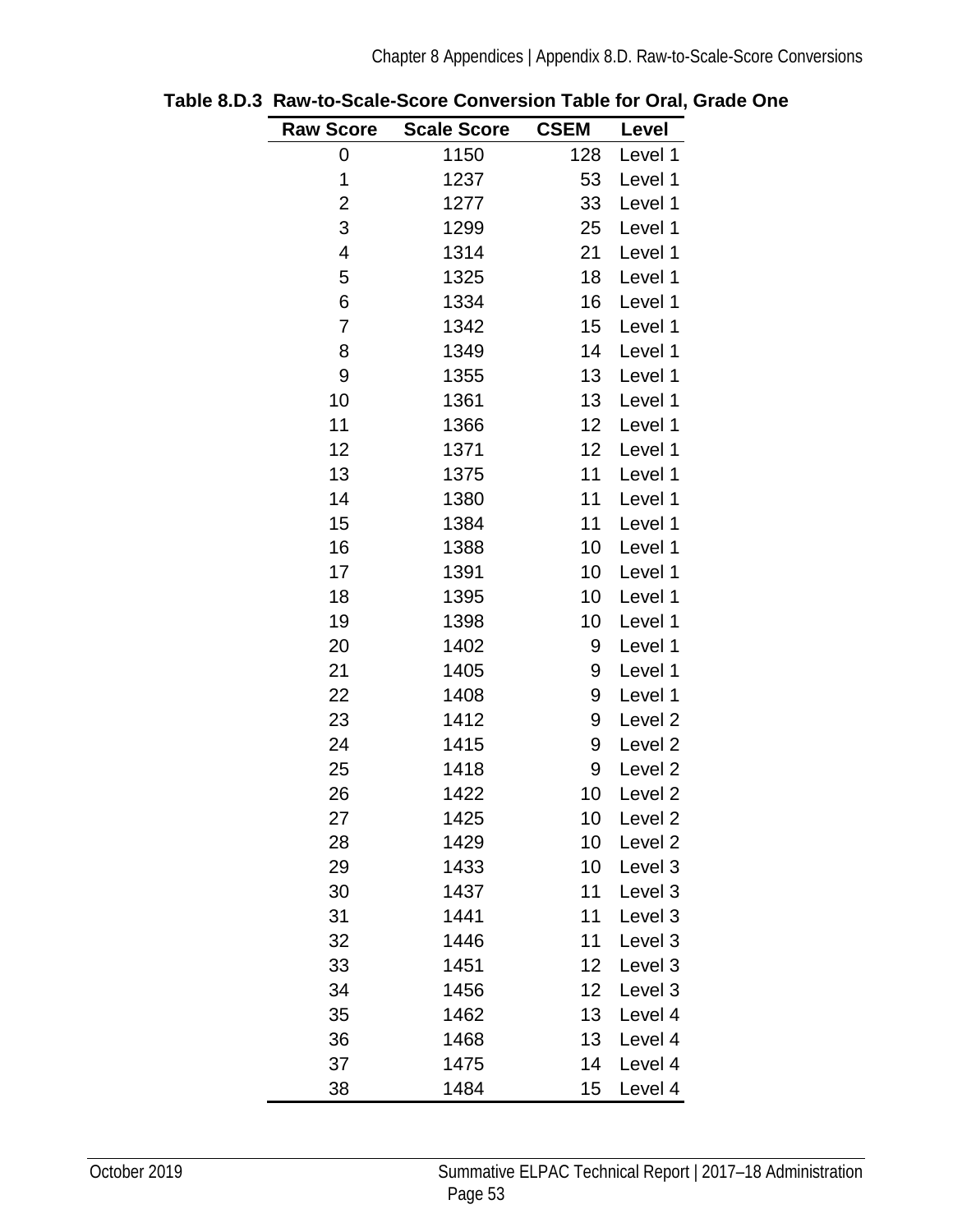## [Table 8.D.3](#page-56-0) *(continued)*

| <b>Raw Score</b> | <b>Scale Score</b> | <b>CSEM</b> | Level      |
|------------------|--------------------|-------------|------------|
| 39               | 1493               |             | 16 Level 4 |
| 40               | 1505               | 19          | Level 4    |
| 41               | 1521               |             | 23 Level 4 |
| 42               | 1553               |             | 42 Level 4 |
| 43               | 1700               | 223         | Level 4    |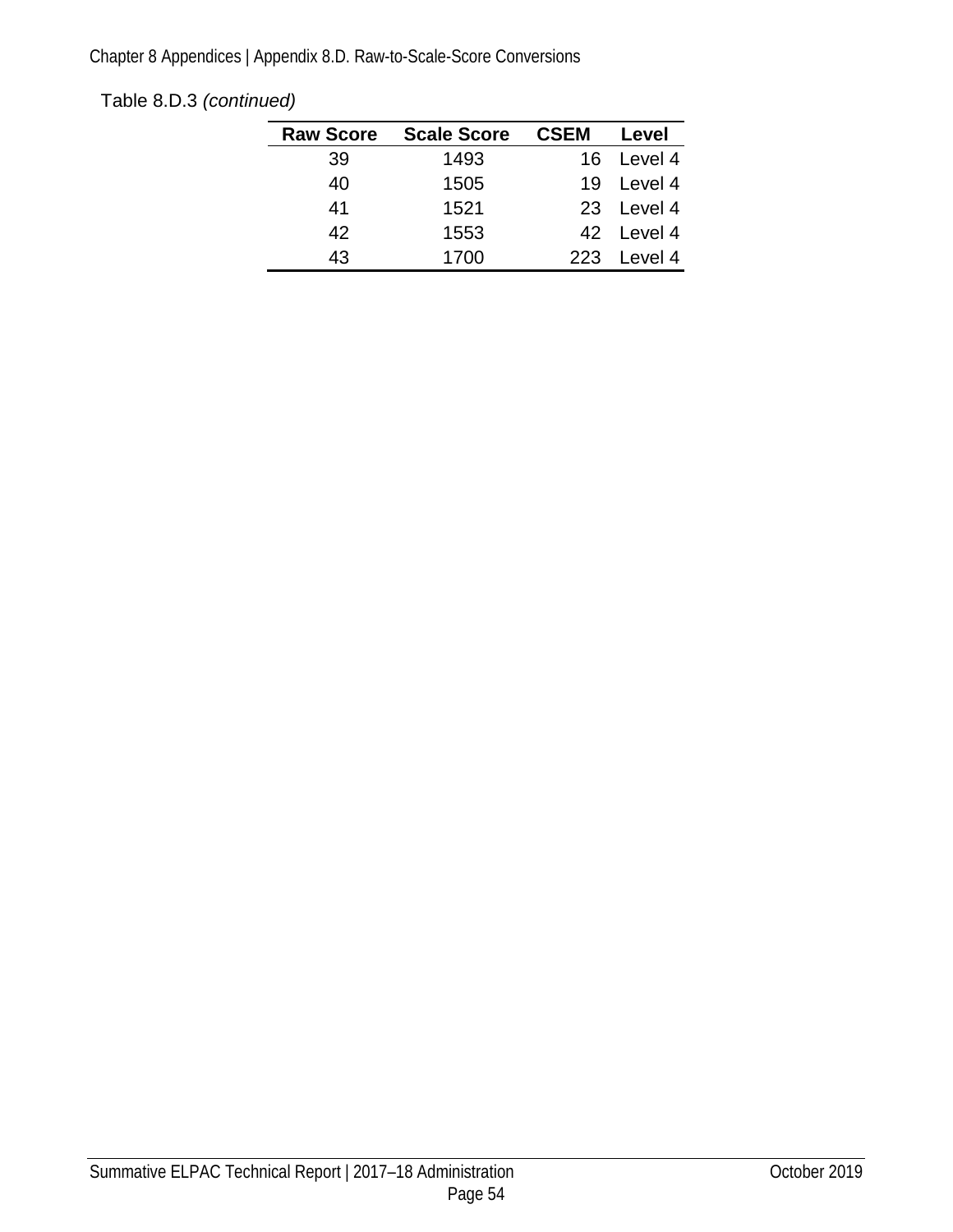| <b>Raw Score</b>        | <b>Scale Score</b> | <b>CSEM</b> | Level              |
|-------------------------|--------------------|-------------|--------------------|
| 0                       | 1150               | 342         | Level 1            |
| 1                       | 1307               | 32          | Level 1            |
| $\overline{c}$          | 1330               | 22          | Level 1            |
| 3                       | 1344               | 17          | Level 1            |
| $\overline{\mathbf{4}}$ | 1353               | 15          | Level 1            |
| 5                       | 1361               | 13          | Level 1            |
| 6                       | 1367               | 12          | Level 1            |
| $\overline{7}$          | 1373               | 11          | Level 1            |
| 8                       | 1378               | 11          | Level 1            |
| 9                       | 1382               | 10          | Level 1            |
| 10                      | 1387               | 10          | Level 1            |
| 11                      | 1391               | 10          | Level 1            |
| 12                      | 1394               | 10          | Level 1            |
| 13                      | 1398               | 9           | Level 1            |
| 14                      | 1402               | 9           | Level 1            |
| 15                      | 1405               | 9           | Level 1            |
| 16                      | 1409               | 9           | Level 1            |
| 17                      | 1412               | 9           | Level 1            |
| 18                      | 1416               | 9           | Level 1            |
| 19                      | 1419               | 9           | Level <sub>2</sub> |
| 20                      | 1422               | 9           | Level <sub>2</sub> |
| 21                      | 1426               | 9           | Level 2            |
| 22                      | 1430               | 10          | Level 2            |
| 23                      | 1433               | 10          | Level 2            |
| 24                      | 1437               | 10          | Level 2            |
| 25                      | 1441               | 10          | Level 3            |
| 26                      | 1446               | 11          | Level 3            |
| 27                      | 1451               | 11          | Level 3            |
| 28                      | 1456               | 12          | Level 3            |
| 29                      | 1462               | 13          | Level 3            |
| 30                      | 1468               | 14          | Level 3            |
| 31                      | 1476               | 15          | Level 4            |
| 32                      | 1486               | 18          | Level 4            |
| 33                      | 1500               | 22          | Level 4            |
| 34                      | 1523               | 32          | Level 4            |
| 35                      | 1700               | 445         | Level 4            |

**Table 8.D.4 Raw-to-Scale-Score Conversion Table for Written, Grade One**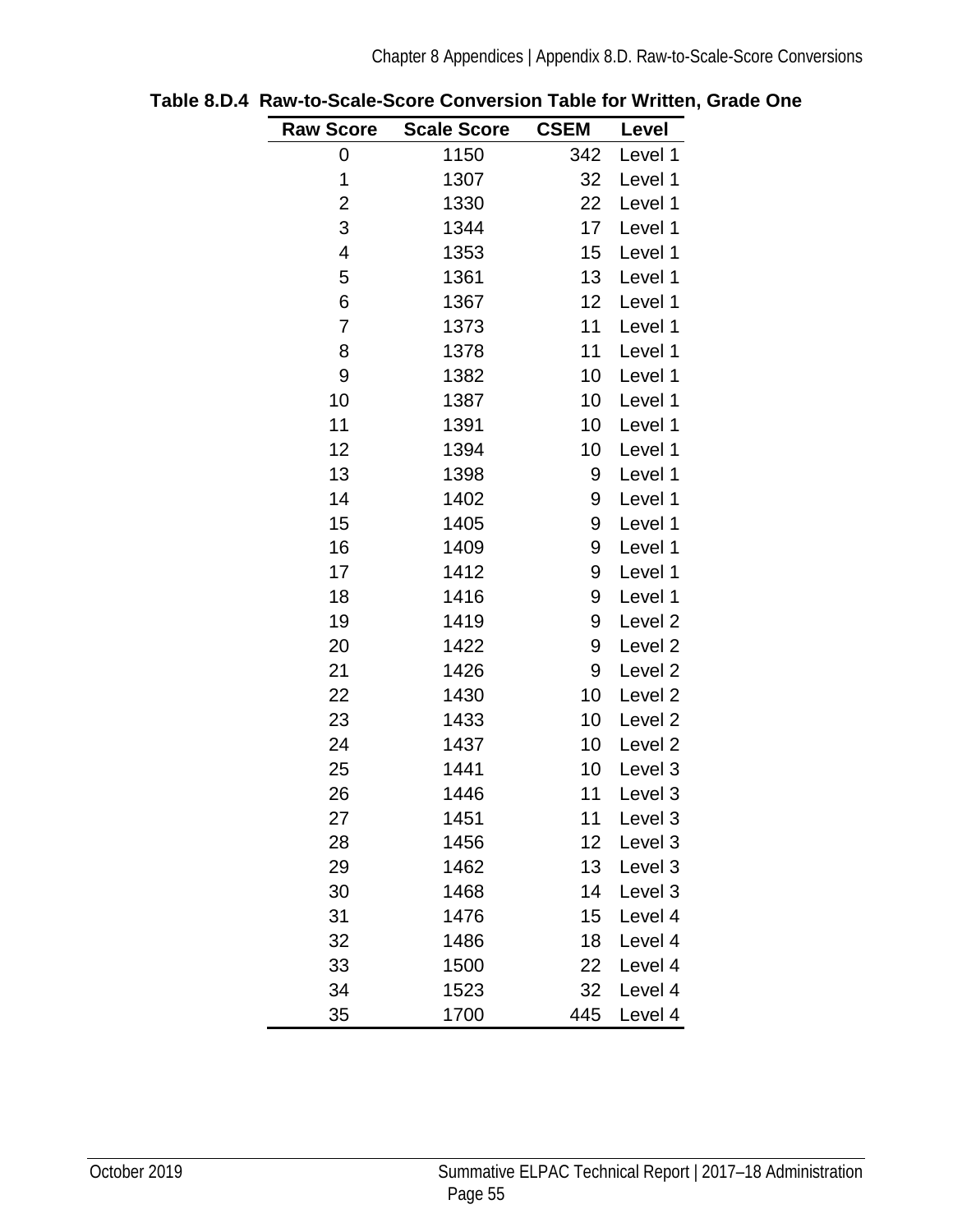| <b>Raw Score</b> | <b>Scale Score</b> | <b>CSEM</b>     | Level              |
|------------------|--------------------|-----------------|--------------------|
| 0                | 1150               | 124             | Level 1            |
| 1                | 1235               | 51              | Level 1            |
| $\overline{c}$   | 1272               | 33              | Level 1            |
| 3                | 1293               | 26              | Level 1            |
| $\overline{4}$   | 1308               | 22              | Level 1            |
| 5                | 1319               | 19              | Level 1            |
| 6                | 1328               | 18              | Level 1            |
| 7                | 1336               | 16              | Level 1            |
| 8                | 1343               | 15              | Level 1            |
| 9                | 1349               | 14              | Level 1            |
| 10               | 1355               | 14              | Level 1            |
| 11               | 1360               | 13              | Level 1            |
| 12               | 1365               | 13              | Level 1            |
| 13               | 1369               | 12              | Level 1            |
| 14               | 1373               | 12              | Level 1            |
| 15               | 1377               | 12              | Level 1            |
| 16               | 1381               | 11              | Level 1            |
| 17               | 1385               | 11              | Level 1            |
| 18               | 1389               | 11              | Level 1            |
| 19               | 1392               | 11              | Level 1            |
| 20               | 1396               | 11              | Level 1            |
| 21               | 1400               | 11              | Level 1            |
| 22               | 1403               | 11              | Level 1            |
| 23               | 1407               | 11              | Level 1            |
| 24               | 1410               | 11              | Level <sub>2</sub> |
| 25               | 1414               | 11              | Level <sub>2</sub> |
| 26               | 1417               | 11              | Level <sub>2</sub> |
| 27               | 1421               | 11              | Level <sub>2</sub> |
| 28               | 1425               | 12              | Level <sub>2</sub> |
| 29               | 1429               | 12 <sub>2</sub> | Level 2            |
| 30               | 1433               | 12 <sub>2</sub> | Level <sub>2</sub> |
| 31               | 1437               | 12 <sub>2</sub> | Level 3            |
| 32               | 1441               | 12 <sub>2</sub> | Level 3            |
| 33               | 1445               | 13              | Level 3            |
| 34               | 1450               | 13              | Level 3            |
| 35               | 1455               | 13              | Level 3            |
| 36               | 1460               | 14              | Level 3            |
| 37               | 1465               | 14              | Level 3            |
| 38               | 1471               | 15 <sub>1</sub> | Level 3            |
| 39               | 1477               | 15              | Level 4            |

<span id="page-59-0"></span>**Table 8.D.5 Raw-to-Scale-Score Conversion Table for Oral, Grade Two**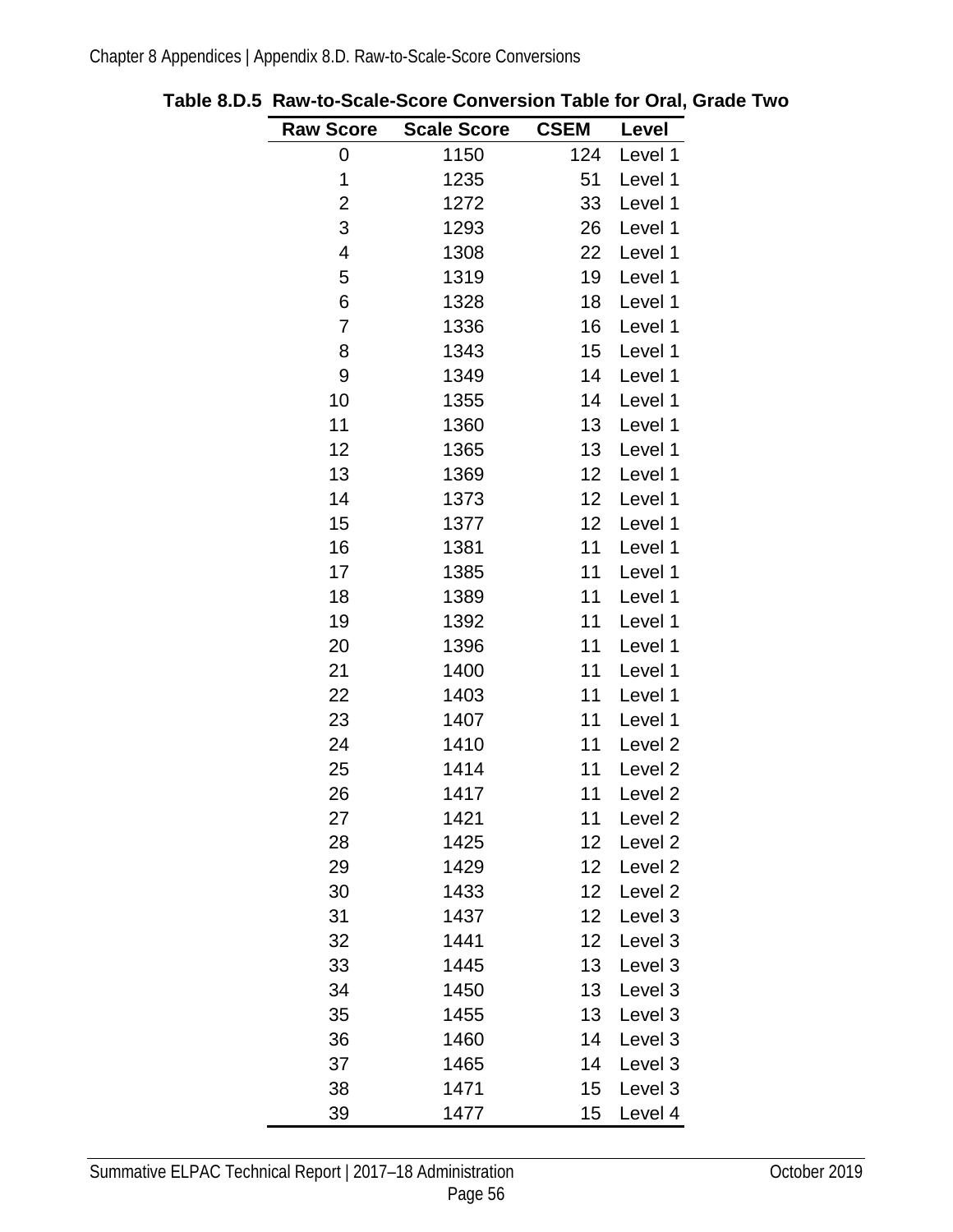| <b>Raw Score</b> | <b>Scale Score</b> | <b>CSEM</b> | Level   |
|------------------|--------------------|-------------|---------|
| 40               | 1484               | 16          | Level 4 |
| 41               | 1491               | 17          | Level 4 |
| 42               | 1500               | 18          | Level 4 |
| 43               | 1510               | 20          | Level 4 |
| 44               | 1522               | 22          | Level 4 |
| 45               | 1536               | 25          | Level 4 |
| 46               | 1555               | 30          | Level 4 |
| 47               | 1583               | 39          | Level 4 |
| 48               | 1636               | 67          | Level 4 |
| 49               | 1700               | 122         | Level 4 |

[Table 8.D.5](#page-59-0) *(continued)*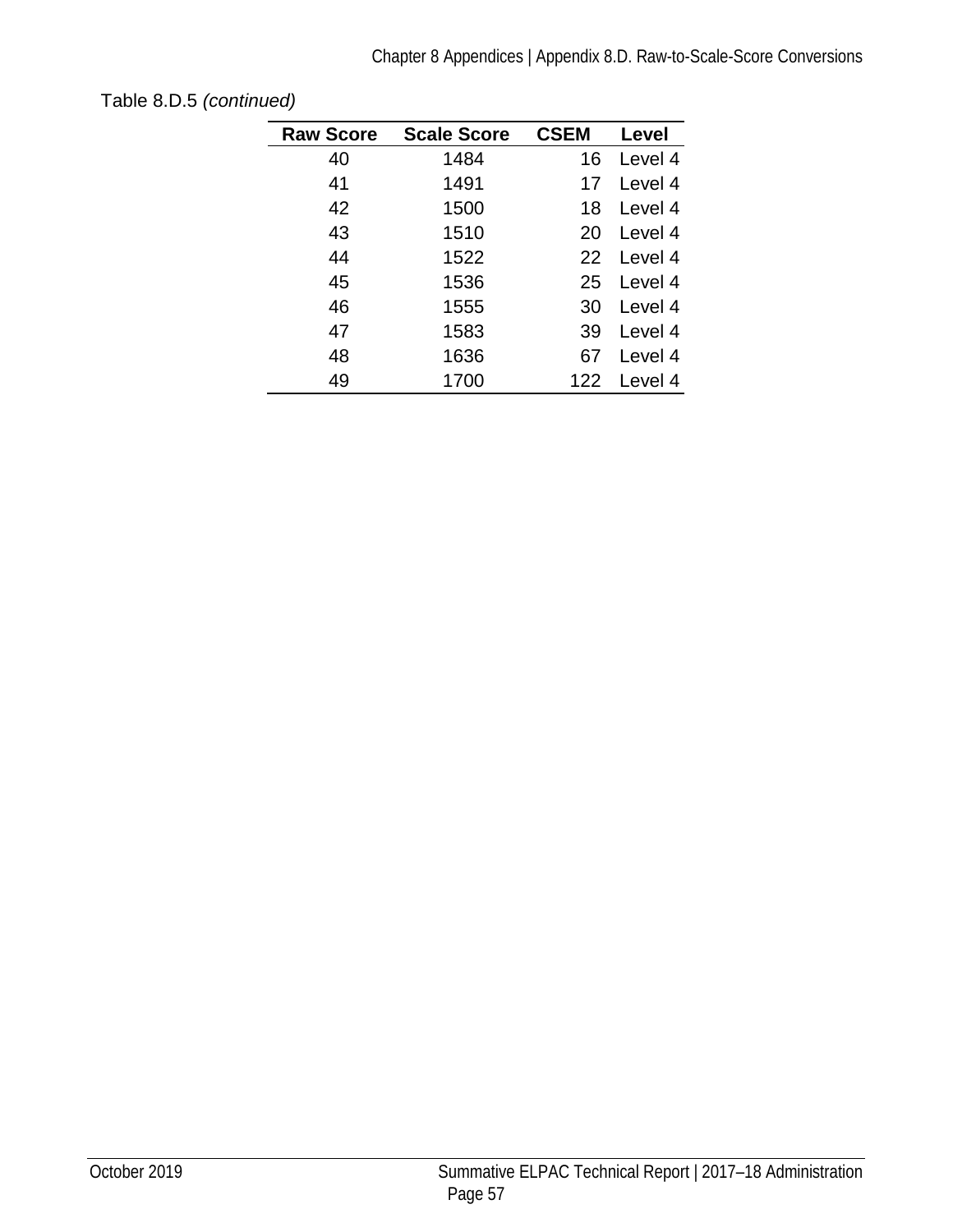| <b>Raw Score</b>        | <b>Scale Score</b> | <b>CSEM</b>     | Level              |
|-------------------------|--------------------|-----------------|--------------------|
| 0                       | 1150               | 269             | Level 1            |
| 1                       | 1305               | 37              | Level 1            |
| $\overline{c}$          | 1331               | 24              | Level 1            |
| 3                       | 1346               | 19              | Level 1            |
| $\overline{\mathbf{4}}$ | 1357               | 16              | Level 1            |
| 5                       | 1365               | 14              | Level 1            |
| 6                       | 1372               | 13              | Level 1            |
| 7                       | 1378               | 12              | Level 1            |
| 8                       | 1383               | 12 <sub>2</sub> | Level 1            |
| 9                       | 1388               | 11              | Level 1            |
| 10                      | 1392               | 11              | Level 1            |
| 11                      | 1396               | 10              | Level 1            |
| 12                      | 1400               | 10              | Level 1            |
| 13                      | 1404               | 10              | Level 1            |
| 14                      | 1408               | 10 <sub>1</sub> | Level 1            |
| 15                      | 1411               | 10              | Level 1            |
| 16                      | 1415               | 10              | Level 1            |
| 17                      | 1418               | 10              | Level 1            |
| 18                      | 1422               | 10              | Level 1            |
| 19                      | 1425               | 10              | Level 1            |
| 20                      | 1429               | 10              | Level 1            |
| 21                      | 1432               | 10              | Level <sub>2</sub> |
| 22                      | 1436               | 10              | Level <sub>2</sub> |
| 23                      | 1439               | 10              | Level 2            |
| 24                      | 1443               | 10              | Level <sub>2</sub> |
| 25                      | 1447               | 10 <sup>°</sup> | Level 2            |
| 26                      | 1451               | 11              | Level <sub>2</sub> |
| 27                      | 1455               | 11              | Level <sub>2</sub> |
| 28                      | 1459               | 11              | Level 3            |
| 29                      | 1463               | 11              | Level 3            |
| 30                      | 1468               | 12 <sub>2</sub> | Level 3            |
| 31                      | 1472               | 12 <sub>2</sub> | Level 3            |
| 32                      | 1478               | 13              | Level 3            |
| 33                      | 1484               | 14              | Level 3            |
| 34                      | 1490               | 15              | Level 3            |
| 35                      | 1497               | 16              | Level 3            |
| 36                      | 1506               | 17              | Level 4            |

<span id="page-61-0"></span>**Table 8.D.6 Raw-to-Scale-Score Conversion Table for Written, Grade Two**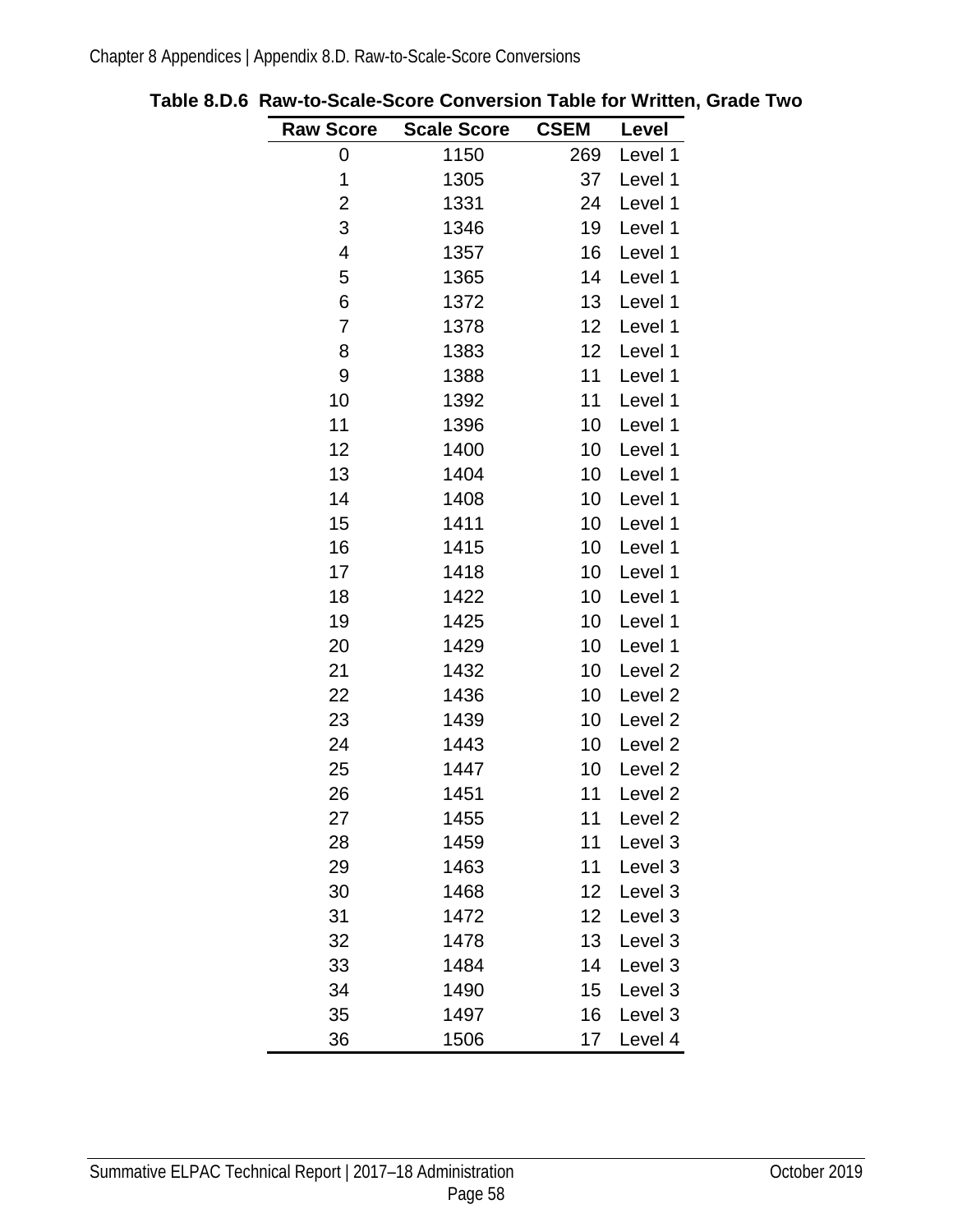| <b>Raw Score</b> | <b>Scale Score</b> | <b>CSEM</b> | Level       |
|------------------|--------------------|-------------|-------------|
| 37               | 1516               | 20.         | Level 4     |
| 38               | 1530               |             | 24 Level 4  |
| 39               | 1551               |             | 32 Level 4  |
| 40               | 1589               |             | 51 Level 4  |
| 41               | 1700               |             | 152 Level 4 |

[Table 8.D.6](#page-61-0) *(continued)*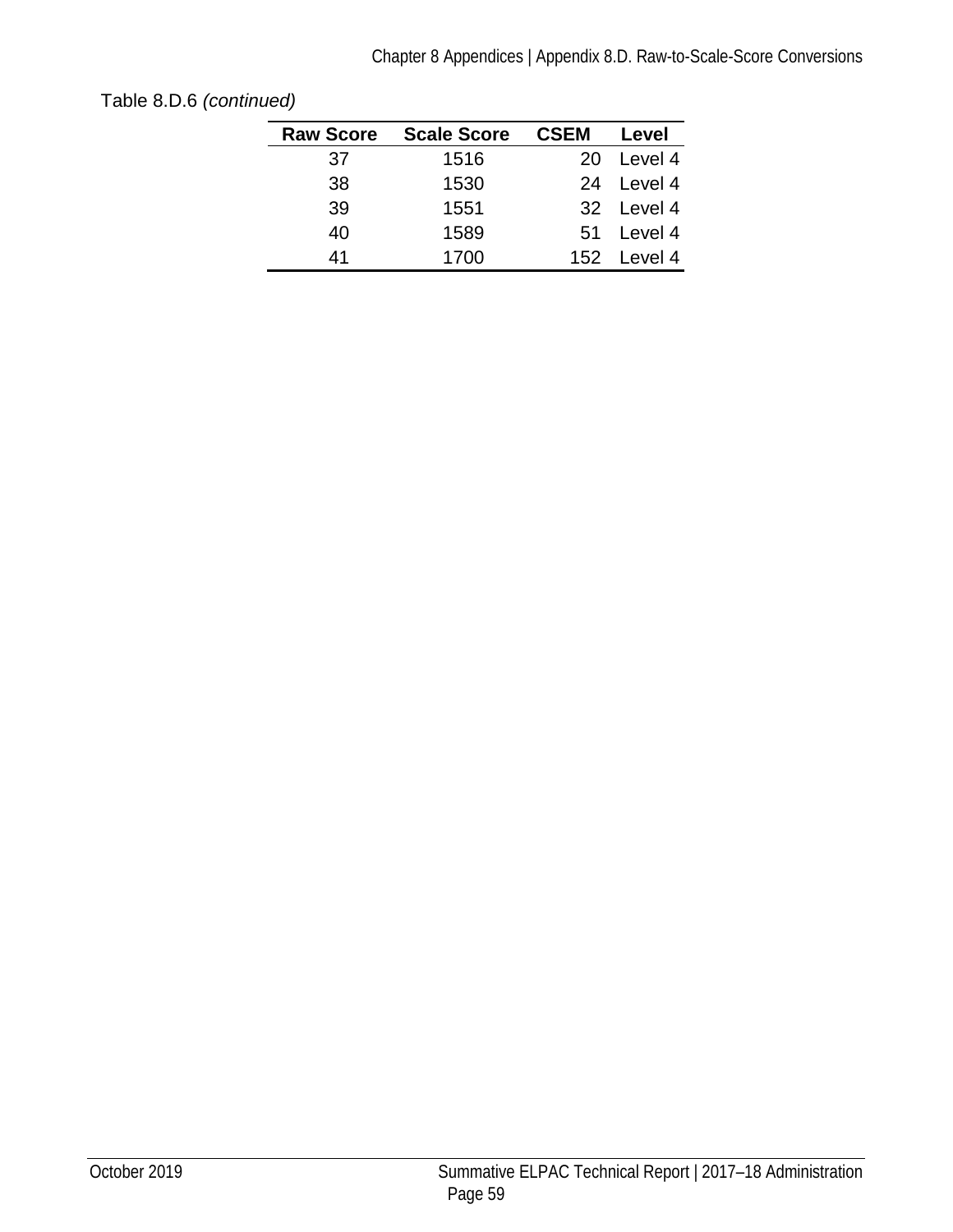| ,,,,ought,,, <del>,</del> |                    |             |                    |
|---------------------------|--------------------|-------------|--------------------|
| <b>Raw Score</b>          | <b>Scale Score</b> | <b>CSEM</b> | Level              |
| 0                         | 1150               | 113         | Level 1            |
| 1                         | 1225               | 57          | Level 1            |
| $\overline{c}$            | 1267               | 38          | Level 1            |
| 3                         | 1290               | 30          | Level 1            |
| $\overline{\mathbf{4}}$   | 1307               | 25          | Level 1            |
| 5                         | 1320               | 22          | Level 1            |
| 6                         | 1330               | 20          | Level 1            |
| $\overline{7}$            | 1339               | 18          | Level 1            |
| 8                         | 1346               | 17          | Level 1            |
| 9                         | 1353               | 16          | Level 1            |
| 10                        | 1359               | 15          | Level 1            |
| 11                        | 1364               | 14          | Level 1            |
| 12                        | 1369               | 14          | Level 1            |
| 13                        | 1374               | 13          | Level 1            |
| 14                        | 1378               | 13          | Level 1            |
| 15                        | 1383               | 13          | Level 1            |
| 16                        | 1387               | 12          | Level 1            |
| 17                        | 1391               | 12          | Level 1            |
| 18                        | 1394               | 12          | Level 1            |
| 19                        | 1398               | 12          | Level 1            |
| 20                        | 1402               | 12          | Level 1            |
| 21                        | 1405               | 12          | Level 1            |
| 22                        | 1409               | 12          | Level 1            |
| 23                        | 1412               | 12          | Level 1            |
| 24                        | 1416               | 12          | Level 1            |
| 25                        | 1420               | 12          | Level 1            |
| 26                        | 1424               | 12          | Level 1            |
| 27                        | 1427               | 12          | Level 1            |
| 28                        | 1431               | 12          | Level 1            |
| 29                        | 1435               | 13          | Level 1            |
| 30                        | 1439               | 13          | Level <sub>2</sub> |
| 31                        | 1443               | 13          | Level <sub>2</sub> |
| 32                        | 1447               | 13          | Level <sub>2</sub> |
| 33                        | 1452               | 14          | Level <sub>2</sub> |
| 34                        | 1457               | 14          | Level <sub>2</sub> |
| 35                        | 1461               | 14          | Level <sub>2</sub> |
| 36                        | 1466               | 15          | Level 3            |
| 37                        | 1472               | 15          | Level 3            |
| 38                        | 1477               | 15          | Level 3            |

## <span id="page-63-0"></span>**Table 8.D.7 Raw-to-Scale-Score Conversion Table for Oral, Grade Span Three Through Five**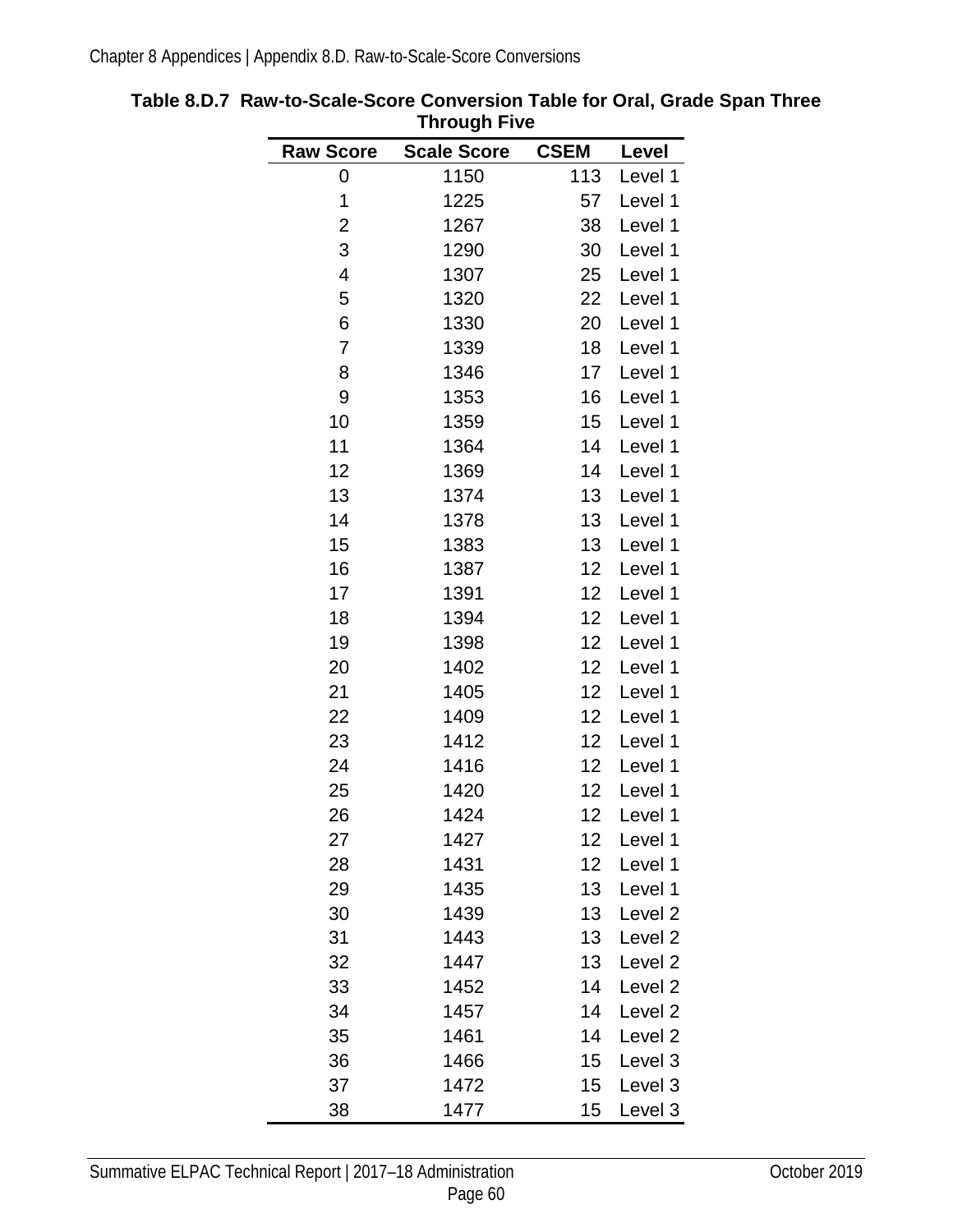| <b>Raw Score</b> | <b>Scale Score</b> | <b>CSEM</b> | Level              |
|------------------|--------------------|-------------|--------------------|
| 39               | 1483               | 16          | Level 3            |
| 40               | 1490               | 17          | Level 3            |
| 41               | 1496               | 17          | Level 3            |
| 42               | 1504               | 18          | Level <sub>3</sub> |
| 43               | 1512               | 19          | Level 4            |
| 44               | 1522               | 21          | Level 4            |
| 45               | 1533               | 23          | Level 4            |
| 46               | 1546               | 26          | Level 4            |
| 47               | 1562               | 29          | Level 4            |
| 48               | 1583               | 36          | Level 4            |
| 49               | 1616               | 48          | Level 4            |
| 50               | 1678               | 81          | Level 4            |
| 51               | 1800               | 178         | Level 4            |

[Table 8.D.7](#page-63-0) *(continued)*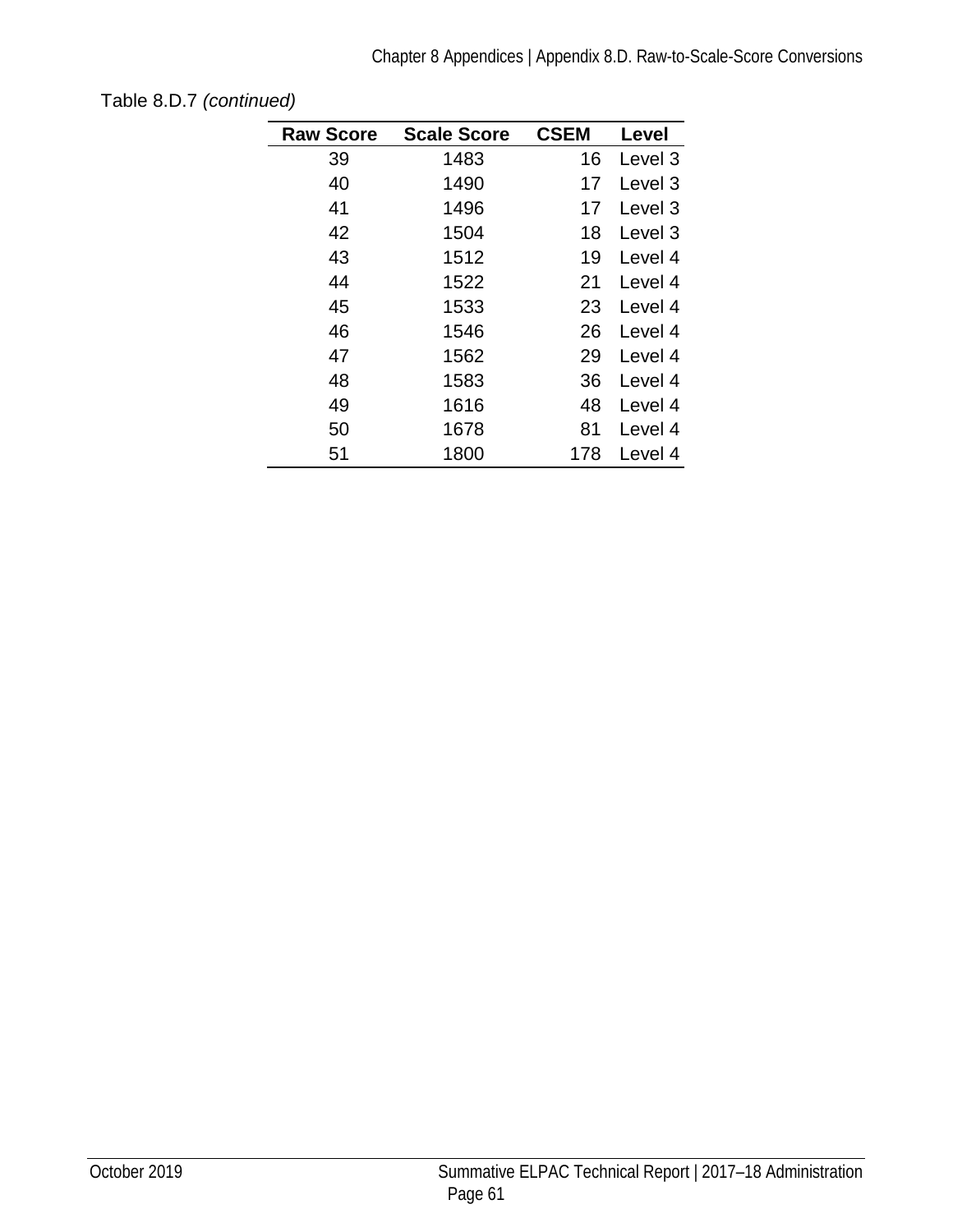| ,,,,ought,,vo            |                    |                   |                    |
|--------------------------|--------------------|-------------------|--------------------|
| <b>Raw Score</b>         | <b>Scale Score</b> | <b>CSEM</b>       | Level              |
| 0                        | 1150               | 209               | Level 1            |
| 1                        | 1296               | 56                | Level 1            |
| $\overline{c}$           | 1339               | 37                | Level 1            |
| 3                        | 1363               | 29                | Level 1            |
| $\overline{\mathcal{A}}$ | 1380               | 24                | Level 1            |
| 5                        | 1393               | 21                | Level 1            |
| 6                        | 1403               | 19                | Level 1            |
| 7                        | 1412               | 17                | Level 1            |
| 8                        | 1419               | 16                | Level 1            |
| 9                        | 1426               | 15                | Level 1            |
| 10                       | 1432               | 14                | Level 1            |
| 11                       | 1437               | 14                | Level 1            |
| 12                       | 1442               | 13                | Level 1            |
| 13                       | 1447               | 13 <sup>°</sup>   | Level 1            |
| 14                       | 1452               | 12                | Level 1            |
| 15                       | 1456               | $12 \overline{ }$ | Level 1            |
| 16                       | 1461               | 12 <sub>2</sub>   | Level 1            |
| 17                       | 1465               | 12                | Level 1            |
| 18                       | 1469               | 12                | Level 1            |
| 19                       | 1473               | $12 \overline{ }$ | Level 1            |
| 20                       | 1477               | 12                | Level 1            |
| 21                       | 1482               | 12                | Level 2            |
| 22                       | 1486               | 12 <sub>2</sub>   | Level 2            |
| 23                       | 1490               | 12                | Level <sub>2</sub> |
| 24                       | 1495               | 12                | Level <sub>2</sub> |
| 25                       | 1499               | 13                | Level 2            |
| 26                       | 1504               | 13                | Level <sub>2</sub> |
| 27                       | 1508               | 13                | Level <sub>2</sub> |
| 28                       | 1513               | 13                | Level <sub>2</sub> |
| 29                       | 1519               | 14                | Level 3            |
| 30                       | 1524               | 14                | Level 3            |
| 31                       | 1530               | 15                | Level 3            |
| 32                       | 1536               | 15                | Level 3            |
| 33                       | 1542               | 16                | Level 3            |
| 34                       | 1549               | 17                | Level 3            |
| 35                       | 1557               | 18                | Level 3            |
| 36                       | 1566               | 19                | Level 4            |
| 37                       | 1575               | 20                | Level 4            |
| 38                       | 1587               | 23                | Level 4            |

<span id="page-65-0"></span>**Table 8.D.8 Raw-to-Scale-Score Conversion Table for Written, Grade Span Three Through Five**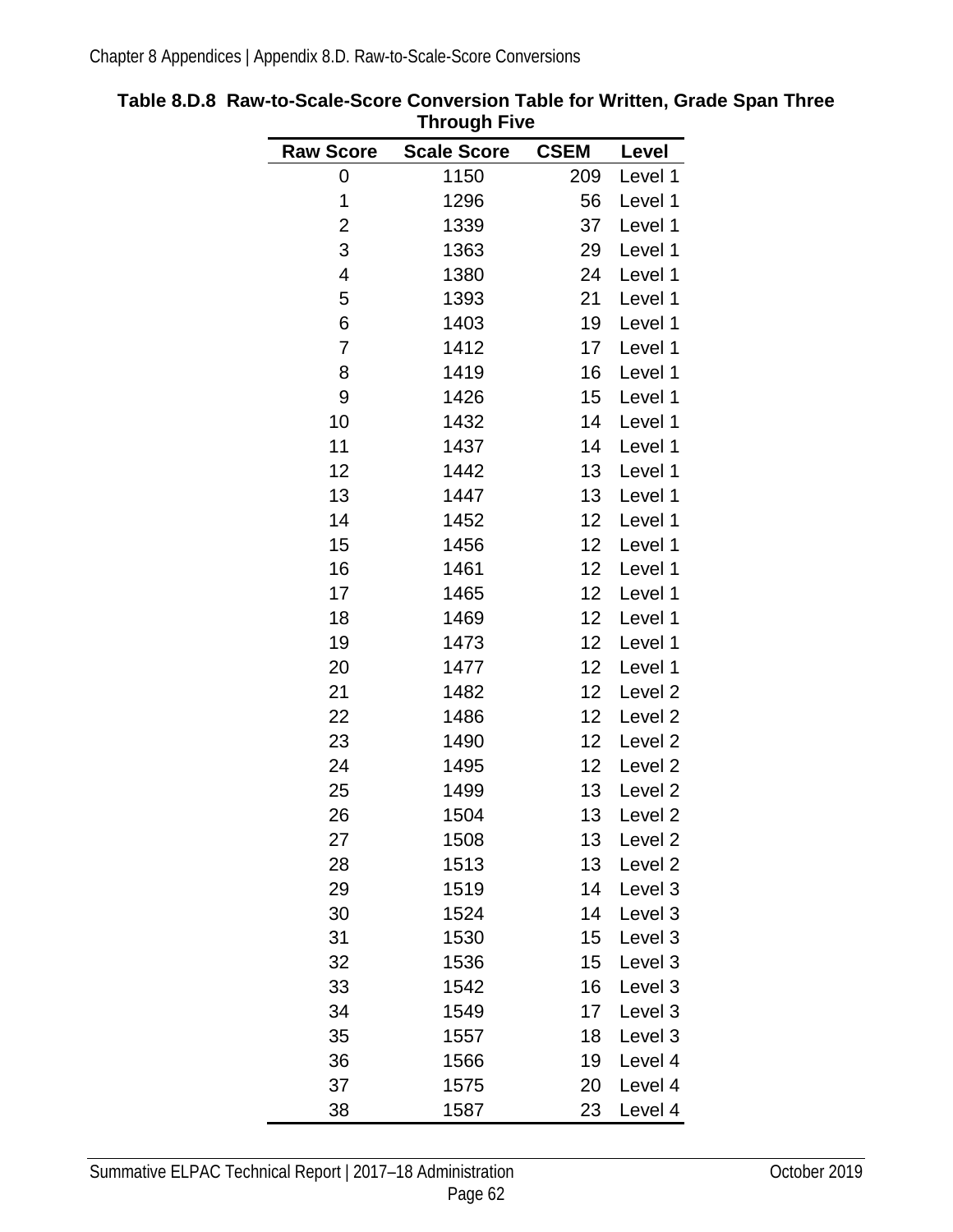| <b>Raw Score</b> | <b>Scale Score</b> | <b>CSEM</b> | Level      |
|------------------|--------------------|-------------|------------|
| 39               | 1601               |             | 26 Level 4 |
| 40               | 1619               | 30          | Level 4    |
| 41               | 1644               |             | 39 Level 4 |
| 42               | 1691               |             | 62 Level 4 |
| 43               | 1800               | 160         | Level 4    |
|                  |                    |             |            |

| Table 8.D.8 (continued) |  |
|-------------------------|--|
|-------------------------|--|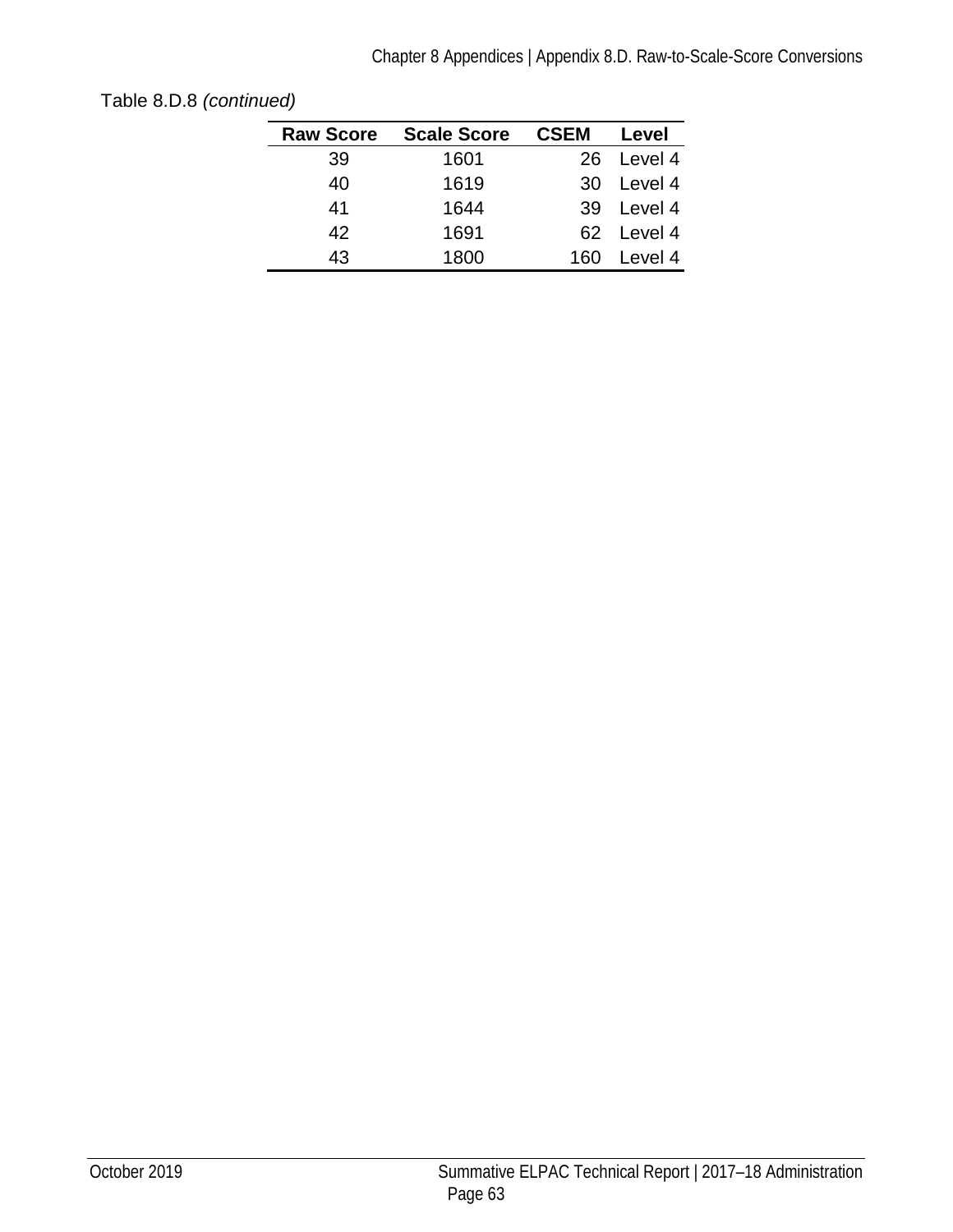|                         | יייי טעשטייי       |             |                    |
|-------------------------|--------------------|-------------|--------------------|
| <b>Raw Score</b>        | <b>Scale Score</b> | <b>CSEM</b> | Level              |
| 0                       | 1150               | 93          | Level 1            |
| 1                       | 1150               | 93          | Level 1            |
| $\overline{2}$          | 1155               | 91          | Level 1            |
| 3                       | 1216               | 63          | Level 1            |
| $\overline{\mathbf{4}}$ | 1254               | 49          | Level 1            |
| 5                       | 1281               | 39          | Level 1            |
| 6                       | 1302               | 32          | Level 1            |
| 7                       | 1318               | 28          | Level 1            |
| 8                       | 1331               | 24          | Level 1            |
| 9                       | 1342               | 21          | Level 1            |
| 10                      | 1351               | 19          | Level 1            |
| 11                      | 1359               | 18          | Level 1            |
| 12                      | 1366               | 17          | Level 1            |
| 13                      | 1373               | 16          | Level 1            |
| 14                      | 1379               | 15          | Level 1            |
| 15                      | 1384               | 14          | Level 1            |
| 16                      | 1390               | 14          | Level 1            |
| 17                      | 1395               | 14          | Level 1            |
| 18                      | 1399               | 13          | Level 1            |
| 19                      | 1404               | 13          | Level 1            |
| 20                      | 1409               | 13          | Level 1            |
| 21                      | 1413               | 13          | Level 1            |
| 22                      | 1418               | 13          | Level 1            |
| 23                      | 1422               | 13          | Level 1            |
| 24                      | 1427               | 13          | Level 1            |
| 25                      | 1431               | 14          | Level 1            |
| 26                      | 1436               | 14          | Level <sub>2</sub> |
| 27                      | 1441               | 14          | Level <sub>2</sub> |
| 28                      | 1445               | 14          | Level <sub>2</sub> |
| 29                      | 1450               | 14          | Level <sub>2</sub> |
| 30                      | 1456               | 15          | Level <sub>2</sub> |
| 31                      | 1461               | 15          | Level <sub>2</sub> |
| 32                      | 1466               | 16          | Level <sub>2</sub> |
| 33                      | 1472               | 16          | Level <sub>2</sub> |
| 34                      | 1478               | 16          | Level 3            |
| 35                      | 1484               | 17          | Level 3            |
| 36                      | 1491               | 18          | Level 3            |
| 37                      | 1498               | 18          | Level 3            |
| 38                      | 1505               | 19          | Level 3            |

<span id="page-67-0"></span>**Table 8.D.9 Raw-to-Scale-Score Conversion Table for Oral, Grade Span Six Through Eight**  $\blacksquare$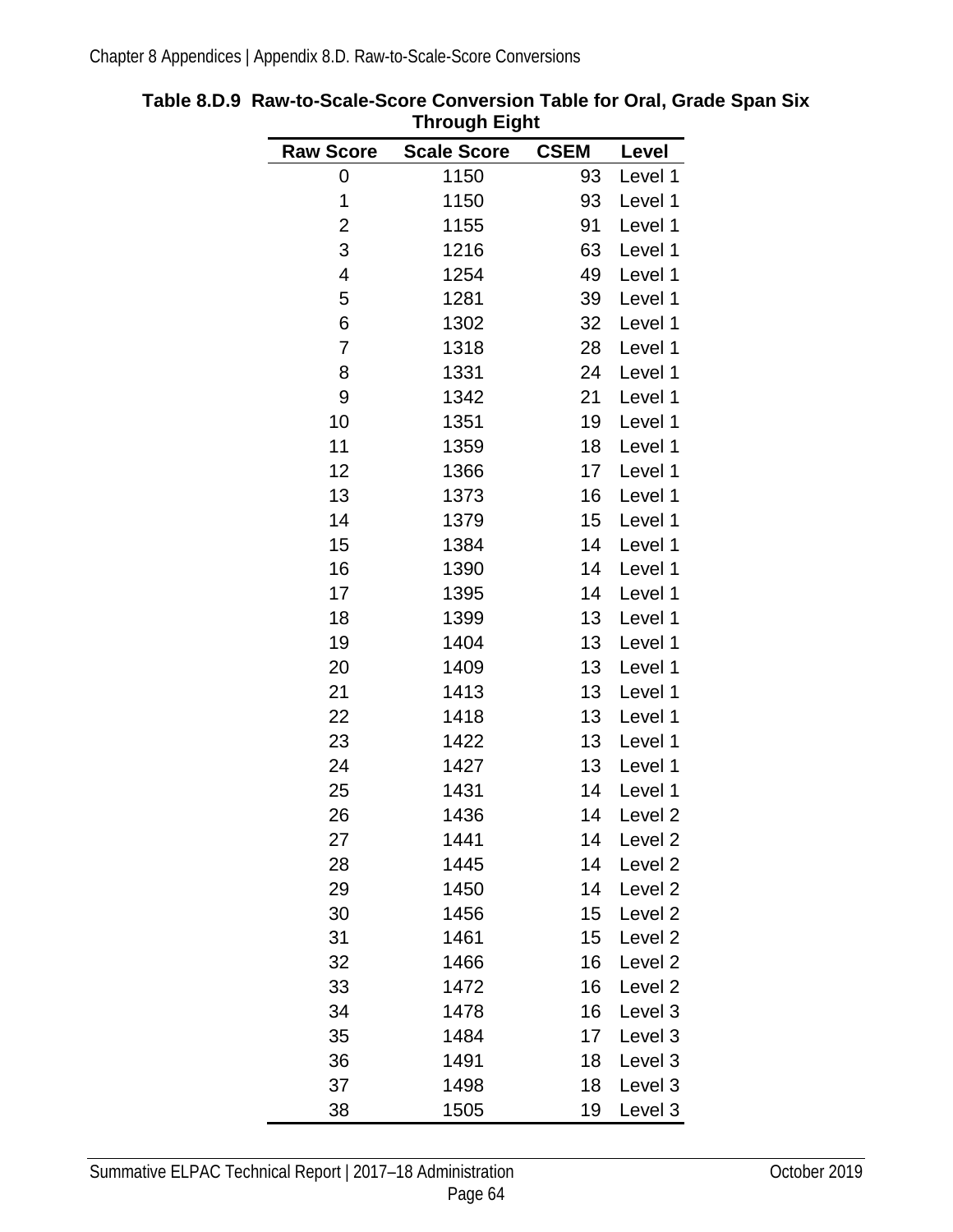| <b>Raw Score</b> | <b>Scale Score</b> | <b>CSEM</b> |         |
|------------------|--------------------|-------------|---------|
|                  |                    |             | Level   |
| 39               | 1513               | 20          | Level 3 |
| 40               | 1522               | 21          | Level 3 |
| 41               | 1532               | 22          | Level 4 |
| 42               | 1542               | 24          | Level 4 |
| 43               | 1554               | 26          | Level 4 |
| 44               | 1569               | 29          | Level 4 |
| 45               | 1586               | 33          | Level 4 |
| 46               | 1609               | 39          | Level 4 |
| 47               | 1639               | 50          | Level 4 |
| 48               | 1686               | 72          | Level 4 |
| 49               | 1771               | 123         | Level 4 |
| 50               | 1900               | 203         | Level 4 |
| 51               | 1900               | 203         | Level 4 |

[Table 8.D.9](#page-67-0) *(continued)*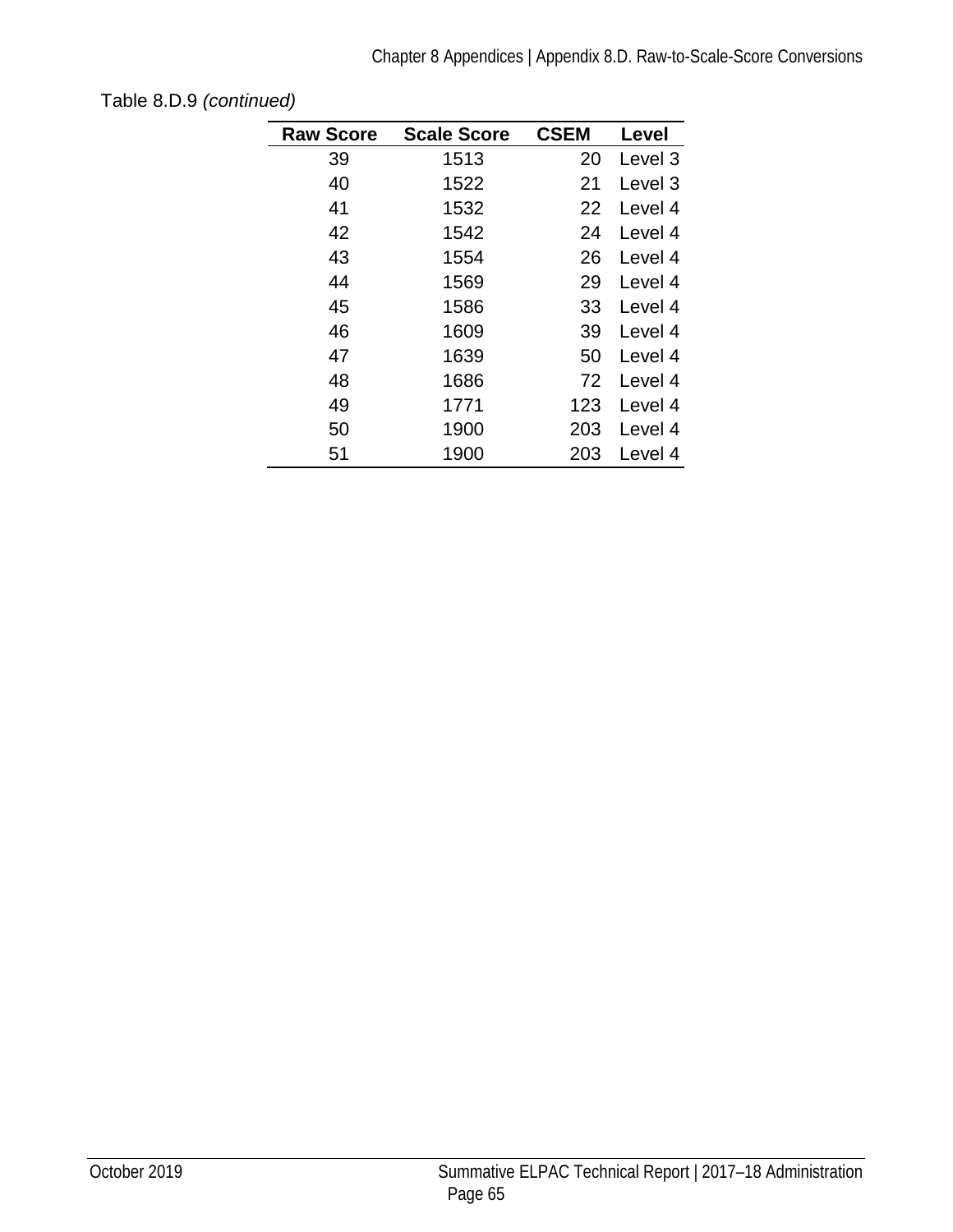|                         | ייישעי⊐ ייפ∾טייי   |             |                    |
|-------------------------|--------------------|-------------|--------------------|
| <b>Raw Score</b>        | <b>Scale Score</b> | <b>CSEM</b> | Level              |
| 0                       | 1150               | 214         | Level 1            |
| 1                       | 1298               | 60          | Level 1            |
| $\overline{c}$          | 1345               | 41          | Level 1            |
| 3                       | 1372               | 33          | Level 1            |
| $\overline{\mathbf{4}}$ | 1392               | 28          | Level 1            |
| 5                       | 1406               | 25          | Level 1            |
| 6                       | 1419               | 22          | Level 1            |
| $\overline{7}$          | 1429               | 20          | Level 1            |
| 8                       | 1437               | 19          | Level 1            |
| 9                       | 1445               | 18          | Level 1            |
| 10                      | 1452               | 17          | Level 1            |
| 11                      | 1459               | 17          | Level 1            |
| 12                      | 1465               | 16          | Level 1            |
| 13                      | 1471               | 16          | Level 1            |
| 14                      | 1477               | 16          | Level 1            |
| 15                      | 1483               | 16          | Level 1            |
| 16                      | 1489               | 16          | Level 1            |
| 17                      | 1494               | 15          | Level 1            |
| 18                      | 1500               | 15          | Level 1            |
| 19                      | 1505               | 15          | Level 1            |
| 20                      | 1510               | 15          | Level <sub>2</sub> |
| 21                      | 1516               | 15          | Level 2            |
| 22                      | 1521               | 16          | Level 2            |
| 23                      | 1527               | 16          | Level 2            |
| 24                      | 1532               | 16          | Level <sub>2</sub> |
| 25                      | 1538               | 16          | Level <sub>2</sub> |
| 26                      | 1544               | 16          | Level <sub>3</sub> |
| 27                      | 1550               | 17          | Level 3            |
| 28                      | 1556               | 17          | Level 3            |
| 29                      | 1562               | 17          | Level 3            |
| 30                      | 1569               | 18          | Level 3            |
| 31                      | 1576               | 18          | Level 4            |
| 32                      | 1583               | 19          | Level 4            |
| 33                      | 1591               | 20          | Level 4            |
| 34                      | 1600               | 21          | Level 4            |
| 35                      | 1610               | 22          | Level 4            |
| 36                      | 1621               | 24          | Level 4            |
| 37                      | 1633               | 27          | Level 4            |
| 38                      | 1649               | 30          | Level 4            |

<span id="page-69-0"></span>**Table 8.D.10 Raw-to-Scale-Score Conversion Table for Written, Grade Span Six Through Eight** ÷,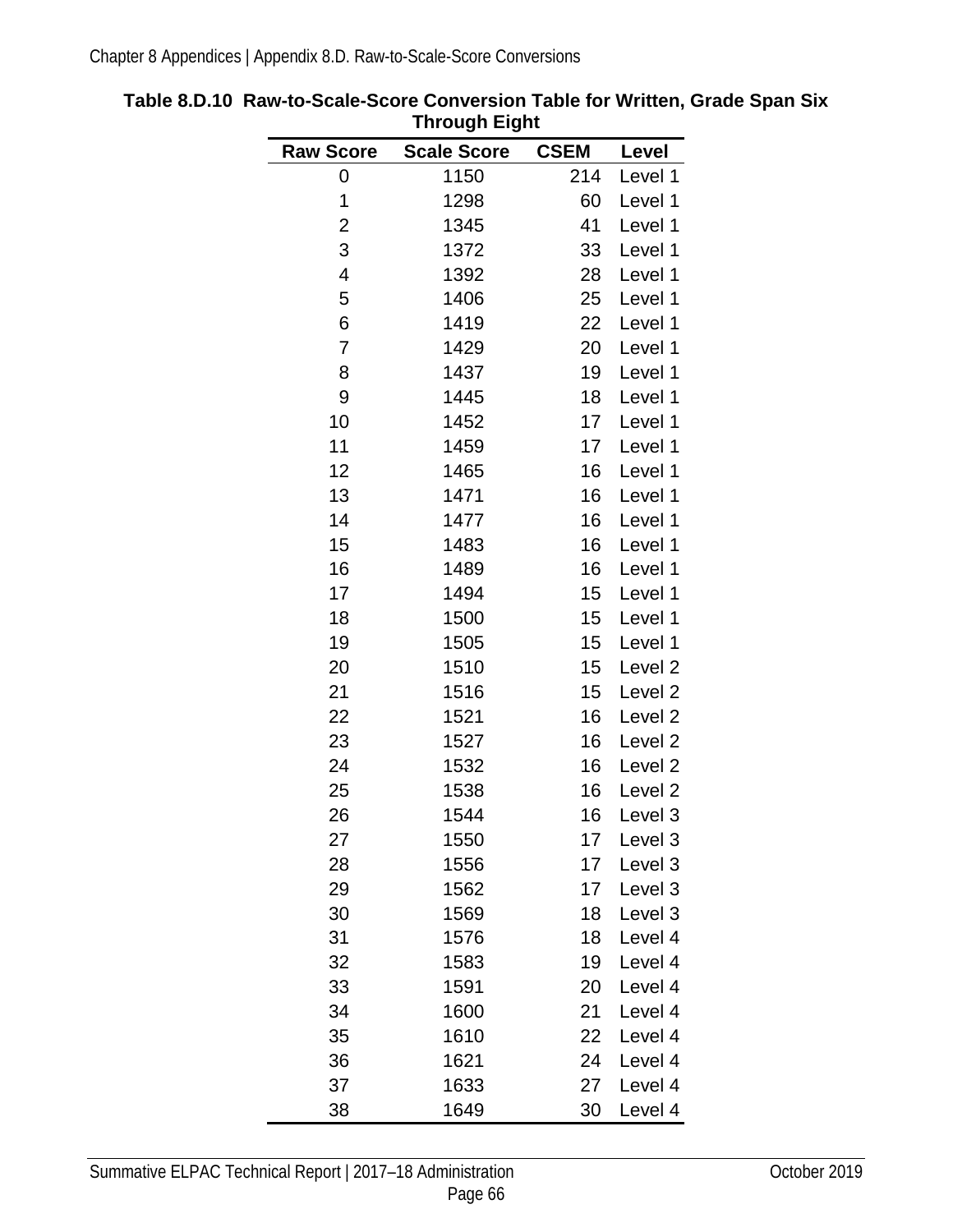| <b>Raw Score</b> | <b>Scale Score</b> | <b>CSEM</b> | Level       |
|------------------|--------------------|-------------|-------------|
| 39               | 1669               |             | 36 Level 4  |
| 40               | 1697               |             | 45 Level 4  |
| 41               | 1741               |             | 64 Level 4  |
| 42               | 1831               |             | 115 Level 4 |
| 43               | 1900               | 161.        | Level 4     |
|                  |                    |             |             |

[Table 8.D.10](#page-69-0) *(continued)*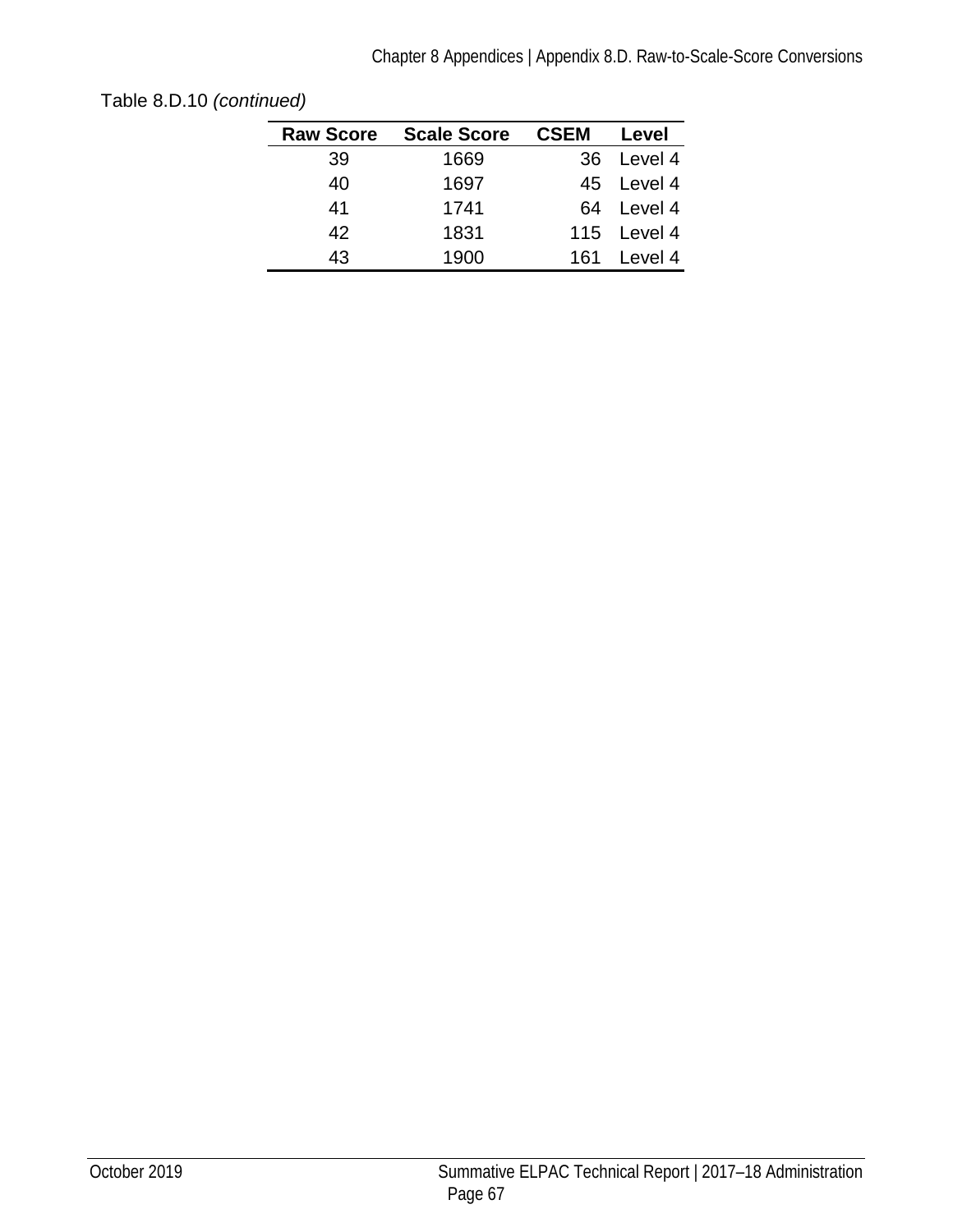|                         | ınıvuğlı ren       |             |                    |
|-------------------------|--------------------|-------------|--------------------|
| <b>Raw Score</b>        | <b>Scale Score</b> | <b>CSEM</b> | Level              |
| 0                       | 1150               | 90          | Level 1            |
| 1                       | 1150               | 90          | Level 1            |
| $\overline{c}$          | 1161               | 85          | Level 1            |
| 3                       | 1216               | 64          | Level 1            |
| $\overline{\mathbf{4}}$ | 1253               | 52          | Level 1            |
| 5                       | 1281               | 42          | Level 1            |
| 6                       | 1303               | 35          | Level 1            |
| $\overline{7}$          | 1320               | 31          | Level 1            |
| 8                       | 1334               | 27          | Level 1            |
| 9                       | 1346               | 24          | Level 1            |
| 10                      | 1356               | 22          | Level 1            |
| 11                      | 1365               | 21          | Level 1            |
| 12                      | 1373               | 19          | Level 1            |
| 13                      | 1380               | 18          | Level 1            |
| 14                      | 1387               | 17          | Level 1            |
| 15                      | 1393               | 17          | Level 1            |
| 16                      | 1399               | 16          | Level 1            |
| 17                      | 1404               | 16          | Level 1            |
| 18                      | 1410               | 15          | Level 1            |
| 19                      | 1415               | 15          | Level 1            |
| 20                      | 1419               | 15          | Level 1            |
| 21                      | 1424               | 15          | Level 1            |
| 22                      | 1429               | 14          | Level 1            |
| 23                      | 1433               | 14          | Level 1            |
| 24                      | 1438               | 14          | Level 1            |
| 25                      | 1442               | 14          | Level 1            |
| 26                      | 1447               | 14          | Level <sub>2</sub> |
| 27                      | 1451               | 14          | Level <sub>2</sub> |
| 28                      | 1456               | 15          | Level <sub>2</sub> |
| 29                      | 1460               | 15          | Level <sub>2</sub> |
| 30                      | 1465               | 15          | Level <sub>2</sub> |
| 31                      | 1470               | 15          | Level <sub>2</sub> |
| 32                      | 1475               | 16          | Level <sub>2</sub> |
| 33                      | 1480               | 16          | Level <sub>2</sub> |
| 34                      | 1486               | 17          | Level <sub>2</sub> |
| 35                      | 1492               | 17          | Level <sub>2</sub> |
| 36                      | 1498               | 18          | Level 3            |
| 37                      | 1505               | 19          | Level 3            |
| 38                      | 1512               | 20          | Level 3            |

**Table 8.D.11 Raw-to-Scale-Score Conversion Table for Oral, Grade Span Nine Through Ten**  $\overline{\phantom{0}}$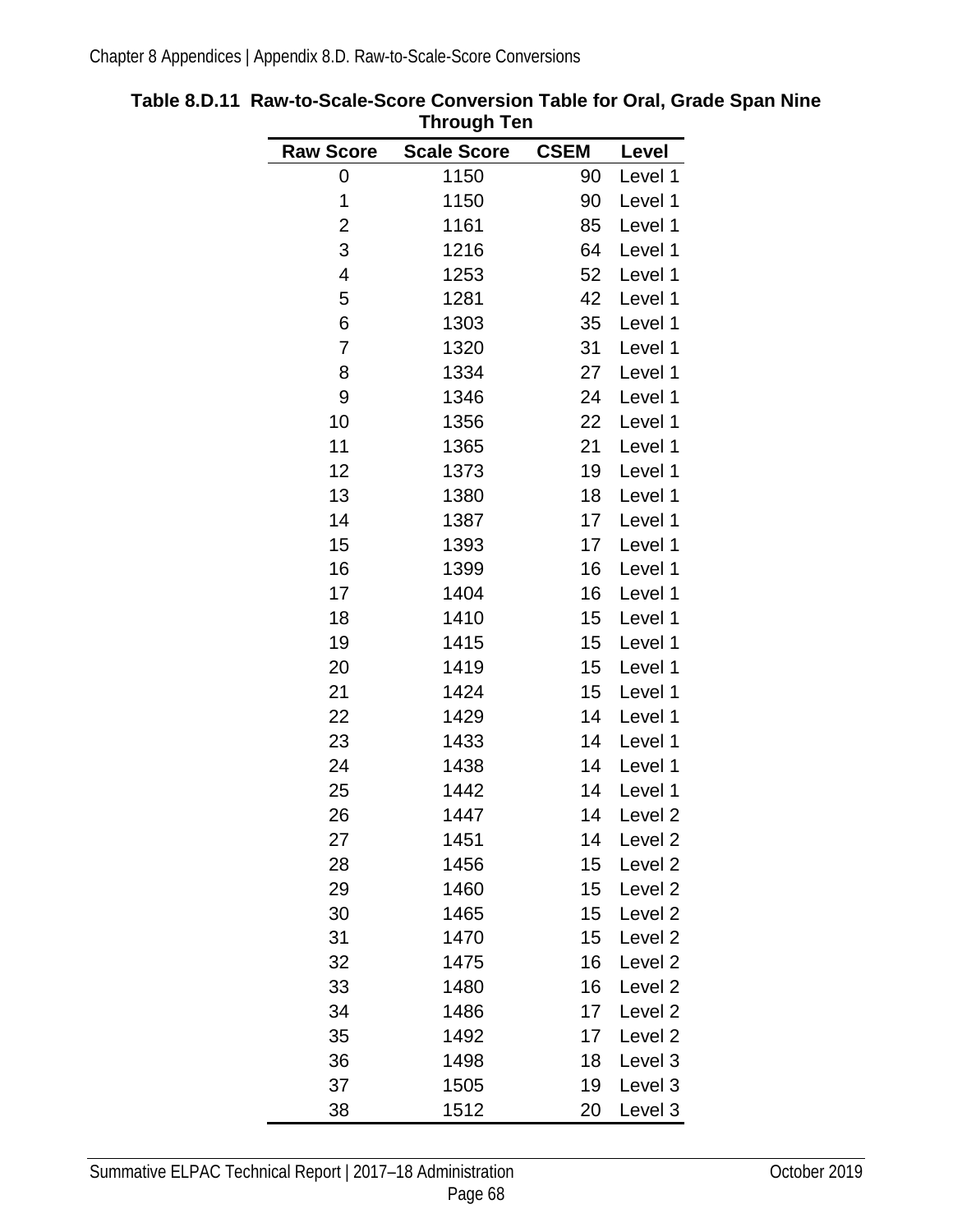| <b>Raw Score</b> | <b>Scale Score</b> | <b>CSEM</b> | Level   |
|------------------|--------------------|-------------|---------|
| 39               | 1520               | 21          | Level 3 |
| 40               | 1529               | 22          | Level 3 |
| 41               | 1539               | 24          | Level 3 |
| 42               | 1550               | 26          | Level 4 |
| 43               | 1563               | 29          | Level 4 |
| 44               | 1579               | 33          | Level 4 |
| 45               | 1598               | 37          | Level 4 |
| 46               | 1621               | 43          | Level 4 |
| 47               | 1650               | 51          | Level 4 |
| 48               | 1689               | 63          | Level 4 |
| 49               | 1749               | 87          | Level 4 |
| 50               | 1879               | 169         | Level 4 |
| 51               | 1950               | 229         | Level 4 |

[Table 8.D.11](#page-71-0) *(continued)*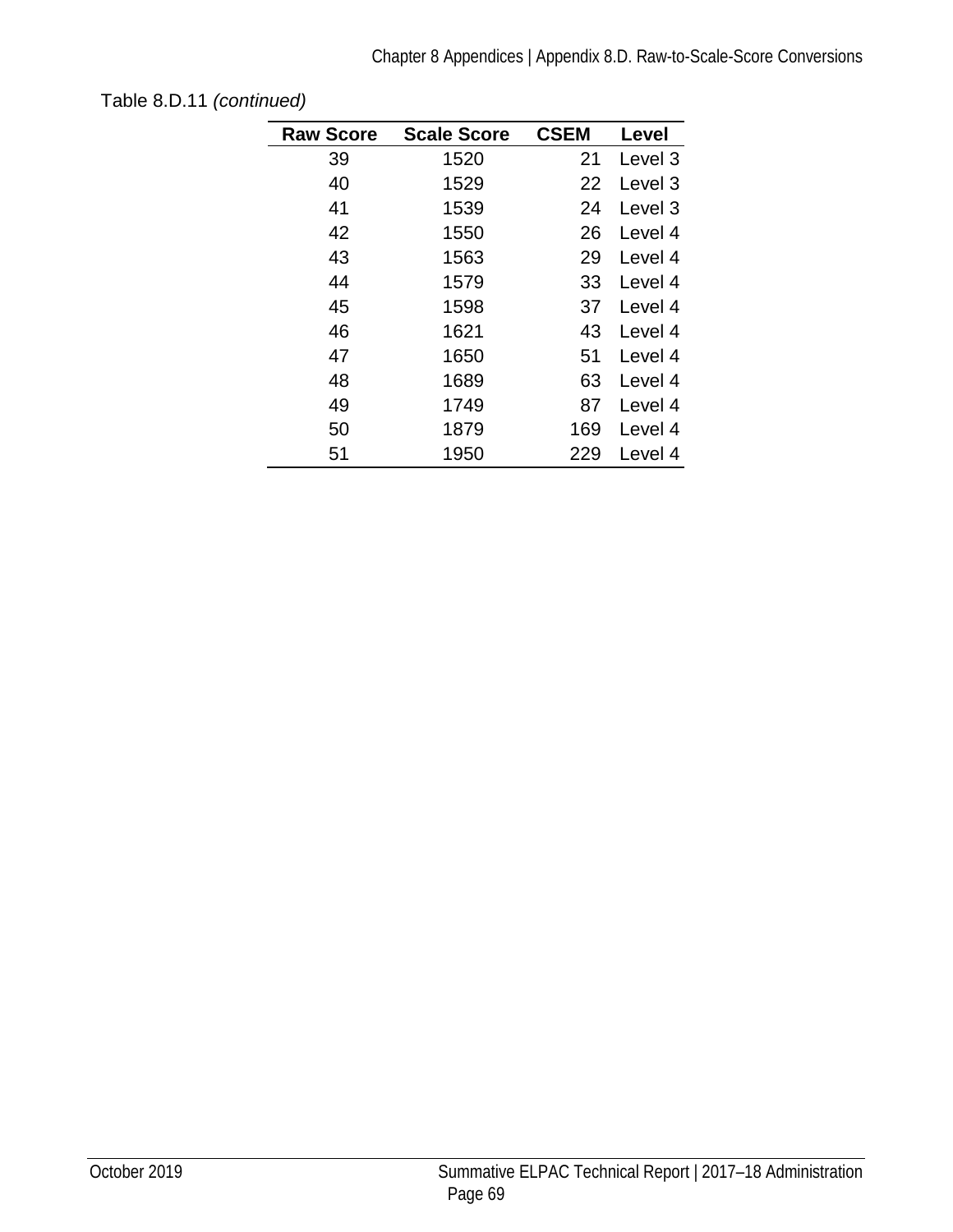| ınıvuyıı ı <del>c</del> ıı |                    |             |                    |  |
|----------------------------|--------------------|-------------|--------------------|--|
| <b>Raw Score</b>           | <b>Scale Score</b> | <b>CSEM</b> | Level              |  |
| 0                          | 1150               | 203         | Level 1            |  |
| 1                          | 1290               | 64          | Level 1            |  |
| $\overline{\mathbf{c}}$    | 1338               | 43          | Level 1            |  |
| 3                          | 1366               | 35          | Level 1            |  |
| 4                          | 1386               | 30          | Level 1            |  |
| 5                          | 1402               | 26          | Level 1            |  |
| 6                          | 1414               | 24          | Level 1            |  |
| 7                          | 1425               | 22          | Level 1            |  |
| 8                          | 1434               | 20          | Level 1            |  |
| 9                          | 1443               | 19          | Level 1            |  |
| 10                         | 1450               | 18          | Level 1            |  |
| 11                         | 1457               | 18          | Level 1            |  |
| 12                         | 1464               | 17          | Level 1            |  |
| 13                         | 1470               | 17          | Level 1            |  |
| 14                         | 1476               | 17          | Level 1            |  |
| 15                         | 1483               | 17          | Level 1            |  |
| 16                         | 1489               | 17          | Level 1            |  |
| 17                         | 1495               | 17          | Level 1            |  |
| 18                         | 1500               | 17          | Level 1            |  |
| 19                         | 1506               | 17          | Level 1            |  |
| 20                         | 1512               | 17          | Level 1            |  |
| 21                         | 1518               | 17          | Level 1            |  |
| 22                         | 1524               | 17          | Level 1            |  |
| 23                         | 1530               | 17          | Level <sub>2</sub> |  |
| 24                         | 1537               | 17          | Level <sub>2</sub> |  |
| 25                         | 1543               | 18          | Level <sub>2</sub> |  |
| 26                         | 1549               | 18          | Level <sub>2</sub> |  |
| 27                         | 1556               | 18          | Level <sub>2</sub> |  |
| 28                         | 1562               | 18          | Level <sub>2</sub> |  |
| 29                         | 1569               | 19          | Level 3            |  |
| 30                         | 1577               | 19          | Level 3            |  |
| 31                         | 1584               | 20          | Level 3            |  |
| 32                         | 1592               | 20          | Level 3            |  |
| 33                         | 1601               | 21          | Level 3            |  |
| 34                         | 1610               | 22          | Level 3            |  |
| 35                         | 1619               | 23          | Level 4            |  |
| 36                         | 1630               | 25          | Level 4            |  |
| 37                         | 1643               | 26          | Level 4            |  |
| 38                         | 1657               | 29          | Level 4            |  |

<span id="page-73-0"></span>**Table 8.D.12 Raw-to-Scale-Score Conversion Table for Written, Grade Span Nine Through Ten**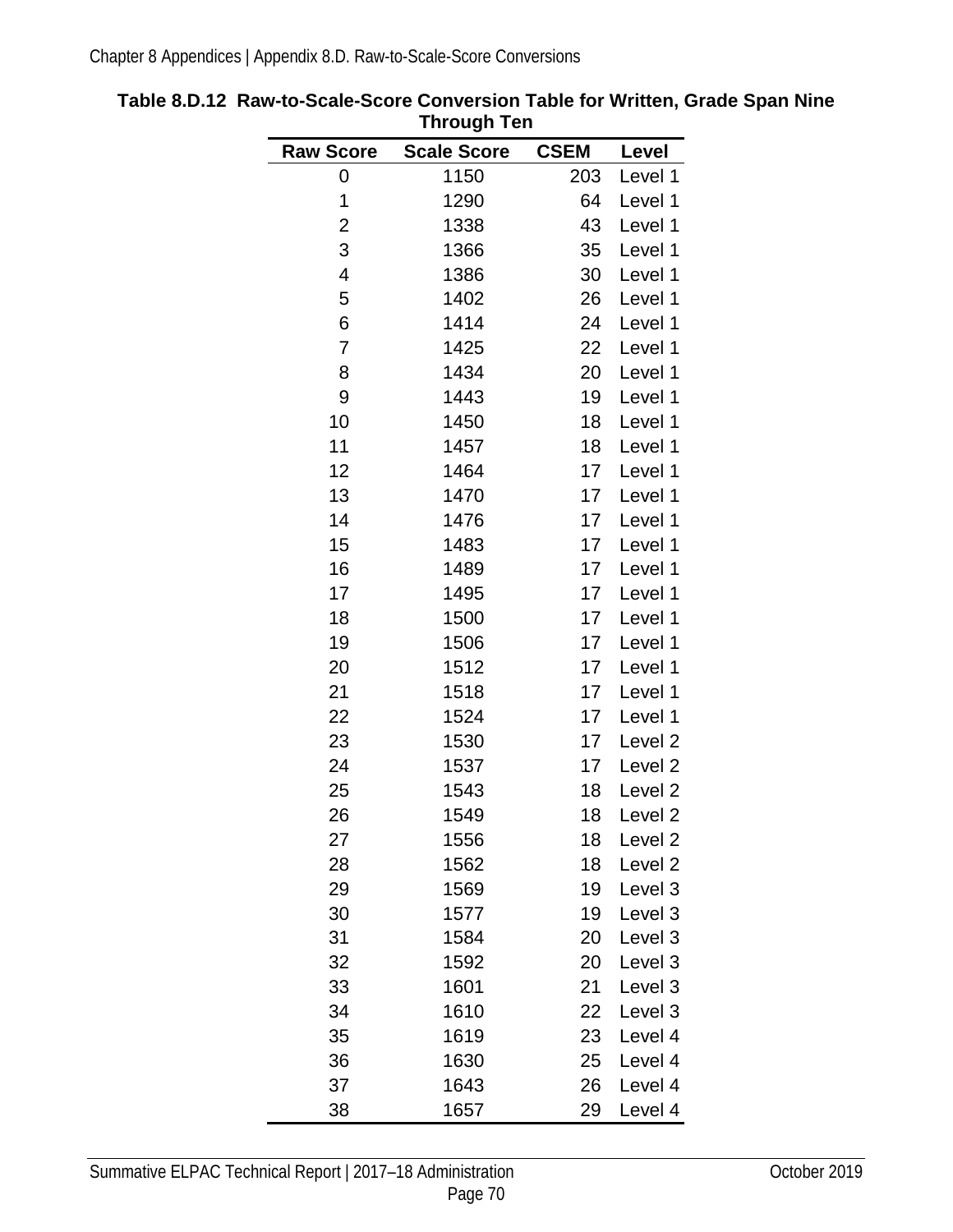| <b>Raw Score</b> | <b>Scale Score</b> | <b>CSEM</b> | Level      |
|------------------|--------------------|-------------|------------|
| 39               | 1674               |             | 32 Level 4 |
| 40               | 1695               |             | 38 Level 4 |
| 41               | 1726               |             | 48 Level 4 |
| 42               | 1782               |             | 75 Level 4 |
| 43               | 1950               | 239         | Level 4    |

[Table 8.D.12](#page-73-0) *(continued)*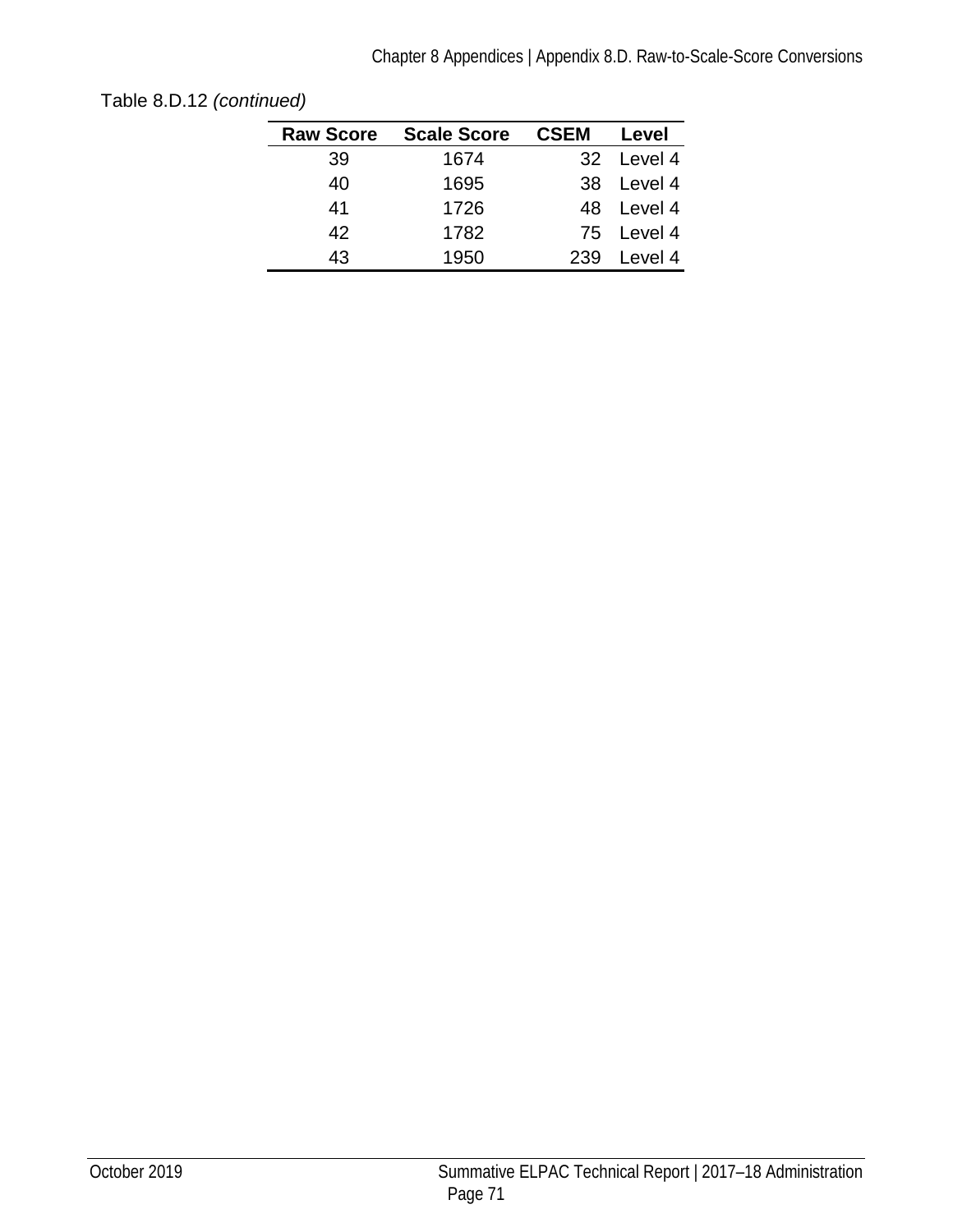| <b>Raw Score</b>        | <b>Scale Score</b> | <b>CSEM</b> | Level              |
|-------------------------|--------------------|-------------|--------------------|
| 0                       | 1150               | 92          | Level 1            |
| 1                       | 1150               | 92          | Level 1            |
| $\overline{c}$          | 1150               | 92          | Level 1            |
| 3                       | 1205               | 70          | Level 1            |
| $\overline{\mathbf{4}}$ | 1245               | 55          | Level 1            |
| 5                       | 1275               | 44          | Level 1            |
| 6                       | 1297               | 37          | Level 1            |
| $\overline{7}$          | 1315               | 32          | Level 1            |
| 8                       | 1330               | 28          | Level 1            |
| 9                       | 1342               | 25          | Level 1            |
| 10                      | 1353               | 23          | Level 1            |
| 11                      | 1362               | 21          | Level 1            |
| 12                      | 1370               | 20          | Level 1            |
| 13                      | 1378               | 19          | Level 1            |
| 14                      | 1384               | 18          | Level 1            |
| 15                      | 1391               | 17          | Level 1            |
| 16                      | 1397               | 17          | Level 1            |
| 17                      | 1402               | 16          | Level 1            |
| 18                      | 1408               | 16          | Level 1            |
| 19                      | 1413               | 16          | Level 1            |
| 20                      | 1418               | 15          | Level 1            |
| 21                      | 1423               | 15          | Level 1            |
| 22                      | 1428               | 15          | Level 1            |
| 23                      | 1432               | 15          | Level 1            |
| 24                      | 1437               | 15          | Level 1            |
| 25                      | 1442               | 15          | Level 1            |
| 26                      | 1446               | 15          | Level <sub>2</sub> |
| 27                      | 1451               | 15          | Level <sub>2</sub> |
| 28                      | 1456               | 15          | Level <sub>2</sub> |
| 29                      | 1460               | 15          | Level <sub>2</sub> |
| 30                      | 1465               | 16          | Level <sub>2</sub> |
| 31                      | 1470               | 16          | Level <sub>2</sub> |
| 32                      | 1476               | 16          | Level <sub>2</sub> |
| 33                      | 1481               | 17          | Level 3            |
| 34                      | 1487               | 17          | Level 3            |
| 35                      | 1493               | 18          | Level 3            |
| 36                      | 1499               | 19          | Level 3            |
| 37                      | 1506               | 19          | Level 3            |
| 38                      | 1514               | 21          | Level 3            |

<span id="page-75-0"></span>**Table 8.D.13 Raw-to-Scale-Score Conversion Table for Oral, Grade Span Eleven Through Twelve**  $\blacksquare$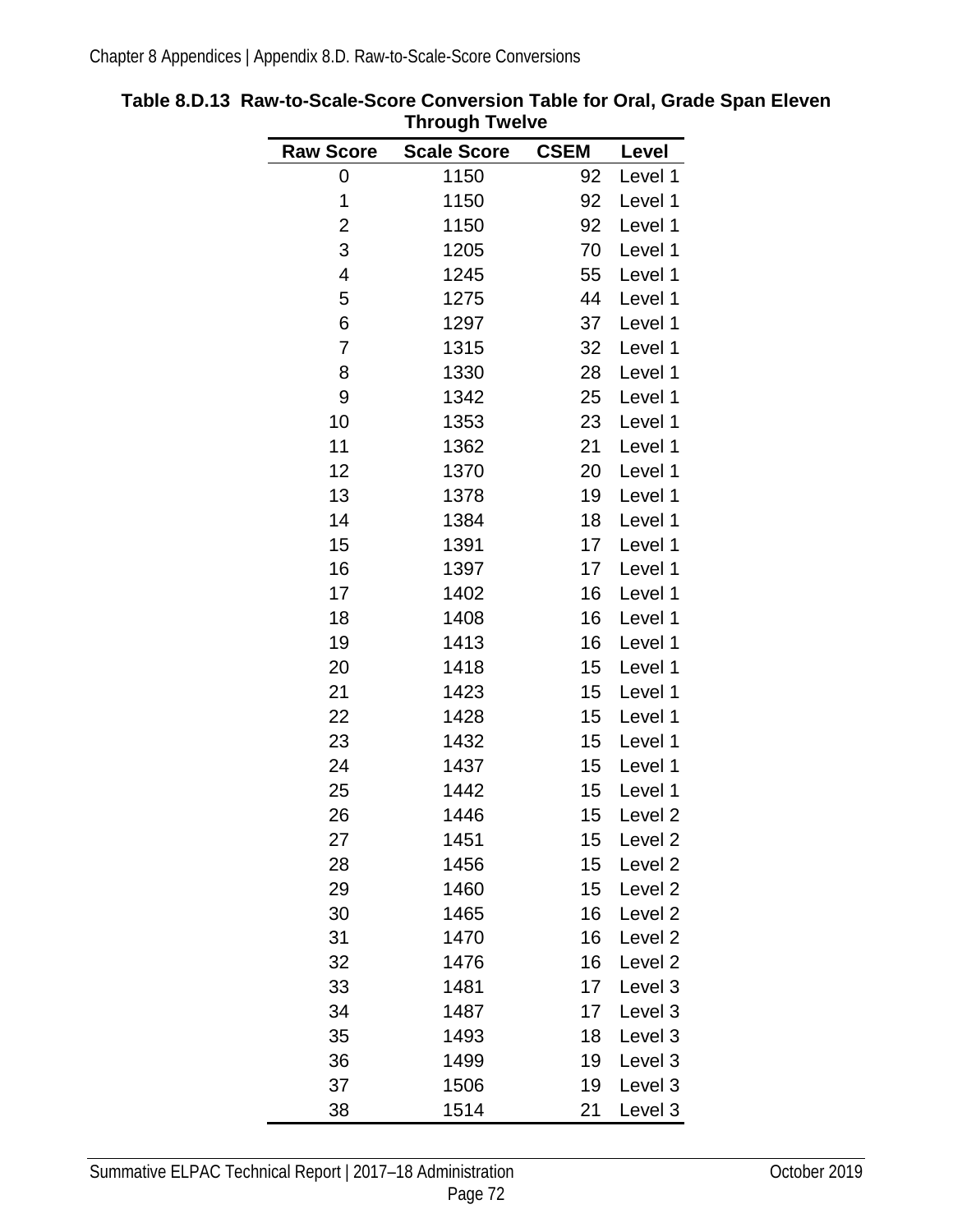| <b>Raw Score</b> | <b>Scale Score</b> | <b>CSEM</b> | Level   |
|------------------|--------------------|-------------|---------|
| 39               | 1522               | 22          | Level 3 |
| 40               | 1532               | 23          | Level 3 |
| 41               | 1542               | 25          | Level 4 |
| 42               | 1554               | 27          | Level 4 |
| 43               | 1567               | 30          | Level 4 |
| 44               | 1583               | 33          | Level 4 |
| 45               | 1602               | 38          | Level 4 |
| 46               | 1625               | 44          | Level 4 |
| 47               | 1654               | 53          | Level 4 |
| 48               | 1695               | 68          | Level 4 |
| 49               | 1757               | 96          | Level 4 |
| 50               | 1870               | 153         | Level 4 |
| 51               | 1950               | 204         | Level 4 |

[Table 8.D.13](#page-75-0) *(continued)*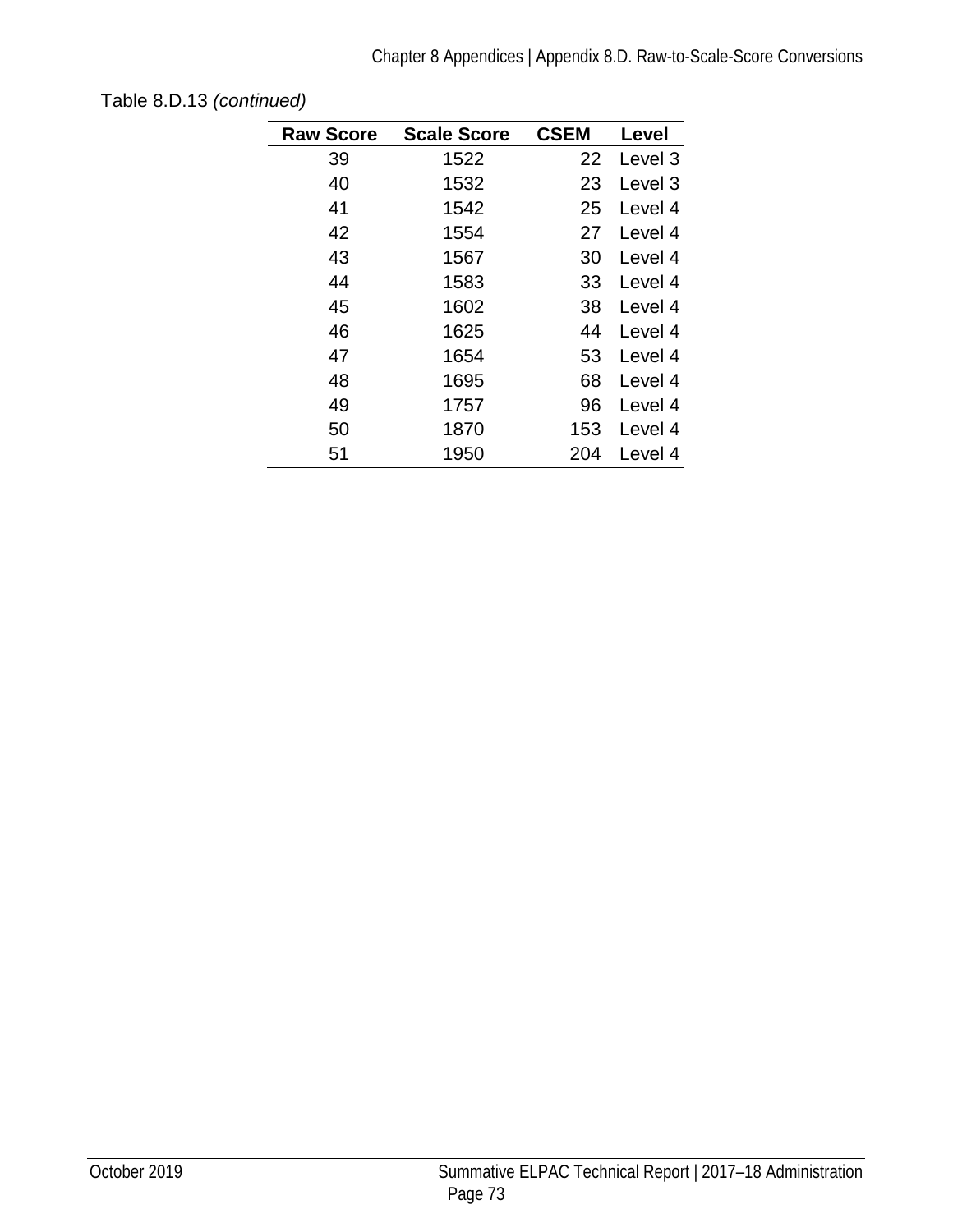| <b>Raw Score</b>         | <b>Scale Score</b> | <b>CSEM</b> | Level              |
|--------------------------|--------------------|-------------|--------------------|
| 0                        | 1150               | 186         | Level 1            |
| 1                        | 1243               | 91          | Level 1            |
| $\overline{\mathbf{c}}$  | 1315               | 52          | Level 1            |
| 3                        | 1351               | 40          | Level 1            |
| $\overline{\mathcal{A}}$ | 1376               | 33          | Level 1            |
| 5                        | 1394               | 29          | Level 1            |
| 6                        | 1409               | 26          | Level 1            |
| 7                        | 1422               | 24          | Level 1            |
| 8                        | 1433               | 22          | Level 1            |
| 9                        | 1442               | 21          | Level 1            |
| 10                       | 1451               | 20          | Level 1            |
| 11                       | 1460               | 20          | Level 1            |
| 12                       | 1467               | 19          | Level 1            |
| 13                       | 1475               | 19          | Level 1            |
| 14                       | 1482               | 18          | Level 1            |
| 15                       | 1489               | 18          | Level 1            |
| 16                       | 1496               | 18          | Level 1            |
| 17                       | 1503               | 18          | Level 1            |
| 18                       | 1510               | 18          | Level 1            |
| 19                       | 1517               | 18          | Level 1            |
| 20                       | 1523               | 18          | Level 1            |
| 21                       | 1530               | 18          | Level 2            |
| 22                       | 1537               | 18          | Level 2            |
| 23                       | 1543               | 18          | Level 2            |
| 24                       | 1550               | 18          | Level 2            |
| 25                       | 1557               | 19          | Level 2            |
| 26                       | 1564               | 19          | Level <sub>2</sub> |
| 27                       | 1572               | 19          | Level <sub>2</sub> |
| 28                       | 1579               | 20          | Level 3            |
| 29                       | 1587               | 20          | Level 3            |
| 30                       | 1595               | 21          | Level 3            |
| 31                       | 1604               | 21          | Level 3            |
| 32                       | 1613               | 22          | Level 3            |
| 33                       | 1623               | 23          | Level 3            |
| 34                       | 1634               | 25          | Level 4            |
| 35                       | 1646               | 26          | Level 4            |
| 36                       | 1659               | 28          | Level 4            |
| 37                       | 1675               | 31          | Level 4            |
| 38                       | 1694               | 35          | Level 4            |

<span id="page-77-0"></span>**Table 8.D.14 Raw-to-Scale-Score Conversion Table for Written, Grade Span Eleven Through Twelve**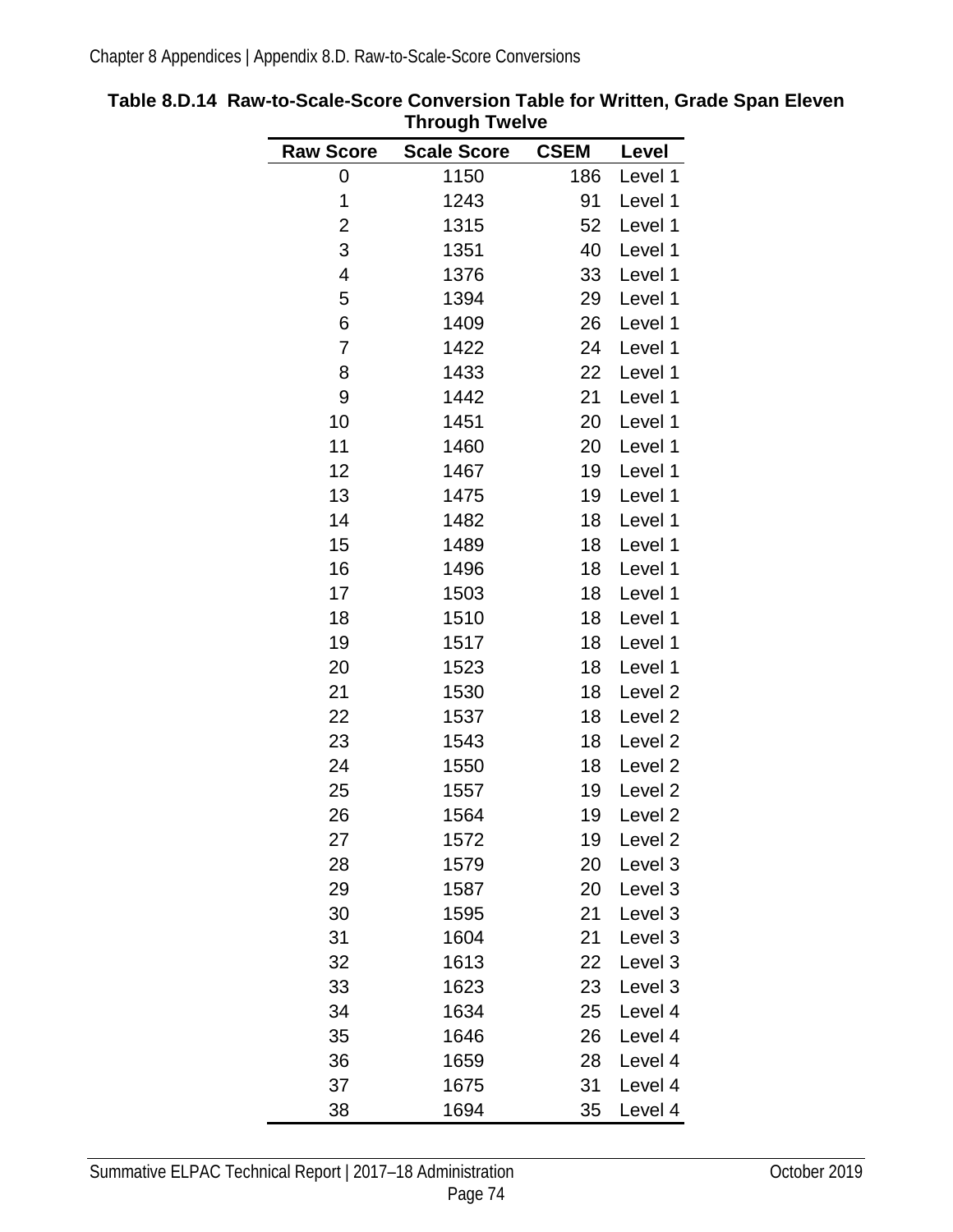| <b>Raw Score</b> | <b>Scale Score</b> | <b>CSEM</b> | Level       |
|------------------|--------------------|-------------|-------------|
| 39               | 1718               |             | 42 Level 4  |
| 40               | 1754               |             | 56 Level 4  |
| 41               | 1819               |             | 88 Level 4  |
| 42               | 1950               |             | 195 Level 4 |
| 43               | 1950               |             | 195 Level 4 |

[Table 8.D.14](#page-77-0) *(continued)*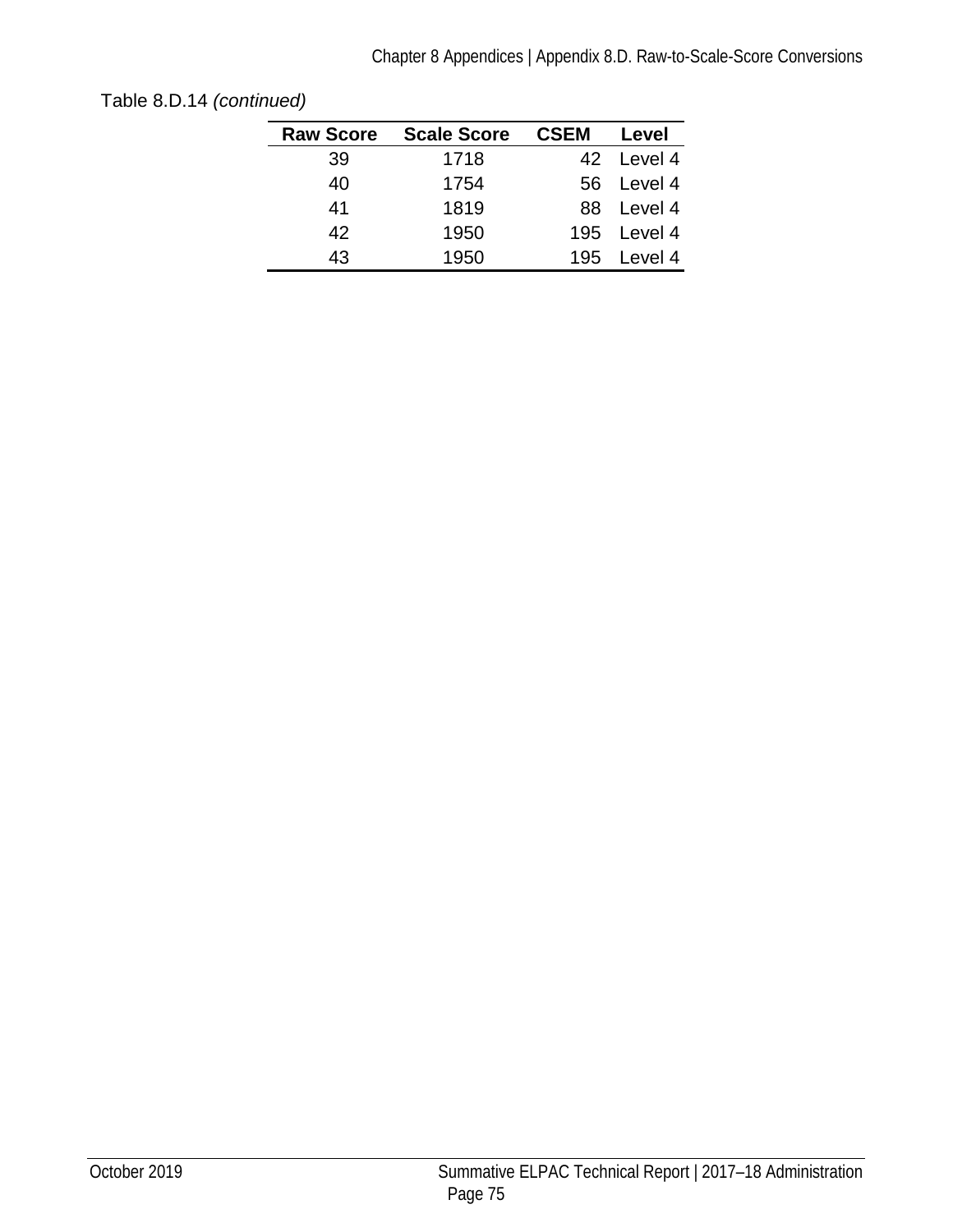## <span id="page-79-0"></span>**Appendix 8.E. Interrater Agreement for Writing Items**

| <b>Grade Level or</b><br><b>Grade Span</b> | Item ID  | <b>Double</b><br><b>Rating</b><br><b>Counts</b> | <b>Percent</b><br><b>Exact</b> | <b>Percent</b><br><b>Adjacent</b> | <b>Percent</b><br><b>Discrepant</b> |
|--------------------------------------------|----------|-------------------------------------------------|--------------------------------|-----------------------------------|-------------------------------------|
| Kindergarten                               | VH574038 | 35,818                                          | 97.4                           | 2.3                               | 0.3                                 |
| Kindergarten                               | VH574059 | 35,806                                          | 98.0                           | 1.8                               | 0.2                                 |
| Kindergarten                               | VH574063 | 35,794                                          | 94.0                           | 5.7                               | 0.3                                 |
| Kindergarten                               | VH574079 | 35,796                                          | 95.2                           | 4.5                               | 0.3                                 |
| Kindergarten                               | VH590314 | 35,818                                          | 98.3                           | 1.4                               | 0.3                                 |
| Kindergarten                               | VH590317 | 35,788                                          | 97.5                           | 2.3                               | 0.3                                 |
| Kindergarten                               | VH590320 | 35,790                                          | 92.1                           | 7.5                               | 0.4                                 |
| Kindergarten                               | VH590325 | 35,788                                          | 93.5                           | 6.1                               | 0.4                                 |
| Grade 1                                    | VH575294 | 29,462                                          | 97.5                           | 2.5                               | 0.1                                 |
| Grade 1                                    | VH575317 | 29,502                                          | 98.8                           | 1.1                               | 0.1                                 |
| Grade 1                                    | VH575322 | 29,508                                          | 96.4                           | 3.4                               | 0.1                                 |
| Grade 1                                    | VH575326 | 29,500                                          | 71.0                           | 27.8                              | 1.2                                 |
| Grade 1                                    | VH581243 | 29,496                                          | 84.6                           | 15.3                              | 0.2                                 |
| Grade 1                                    | VH581249 | 29,482                                          | 67.4                           | 30.9                              | 1.7                                 |
| Grade 1                                    | VH581453 | 29,502                                          | 70.3                           | 29.4                              | 0.3                                 |
| Grade 2                                    | VH573925 | 25,770                                          | 98.6                           | 1.3                               | 0.1                                 |
| Grade 2                                    | VH573927 | 25,766                                          | 98.0                           | 1.8                               | 0.1                                 |
| Grade 2                                    | VH573930 | 25,752                                          | 97.0                           | 3.0                               | 0.1                                 |
| Grade 2                                    | VH573933 | 25,768                                          | 70.7                           | 27.7                              | 1.6                                 |
| Grade 2                                    | VH581409 | 25,746                                          | 89.3                           | 10.6                              | 0.1                                 |
| Grade 2                                    | VH581417 | 25,768                                          | 65.7                           | 31.1                              | 3.1                                 |
| Grade 2                                    | VH581435 | 25,786                                          | 73.8                           | 26.0                              | 0.2                                 |
| Grade span 3-5                             | VH573816 | 62,406                                          | 57.0                           | 41.9                              | 1.1                                 |
| Grade span 3-5                             | VH576052 | 62,450                                          | 59.0                           | 40.3                              | 0.8                                 |
| Grade span 3-5                             | VH581300 | 62,468                                          | 86.3                           | 13.5                              | 0.2                                 |
| Grade span 3-5                             | VH581314 | 62,428                                          | 74.0                           | 25.8                              | 0.2                                 |
| Grade span 3-5                             | VH631658 | 62,442                                          | 80.6                           | 19.2                              | 0.2                                 |
| Grade span 3-5                             | VH631663 | 62,460                                          | 72.4                           | 27.2                              | 0.4                                 |
| Grade span 6-8                             | VH574768 | 40,698                                          | 57.2                           | 41.8                              | 1.0                                 |
| Grade span 6-8                             | VH575895 | 40,702                                          | 56.3                           | 42.6                              | 1.1                                 |
| Grade span 6-8                             | VH575964 | 40,722                                          | 89.5                           | 10.4                              | 0.1                                 |
| Grade span 6-8                             | VH575973 | 40,710                                          | 64.6                           | 34.9                              | 0.5                                 |
| Grade span 6-8                             | VH582350 | 40,714                                          | 89.5                           | 10.3                              | 0.2                                 |
| Grade span 6-8                             | VH582455 | 40,718                                          | 72.1                           | 27.7                              | 0.2                                 |

**Table 8.E.1 Interrater Agreement for Writing Items**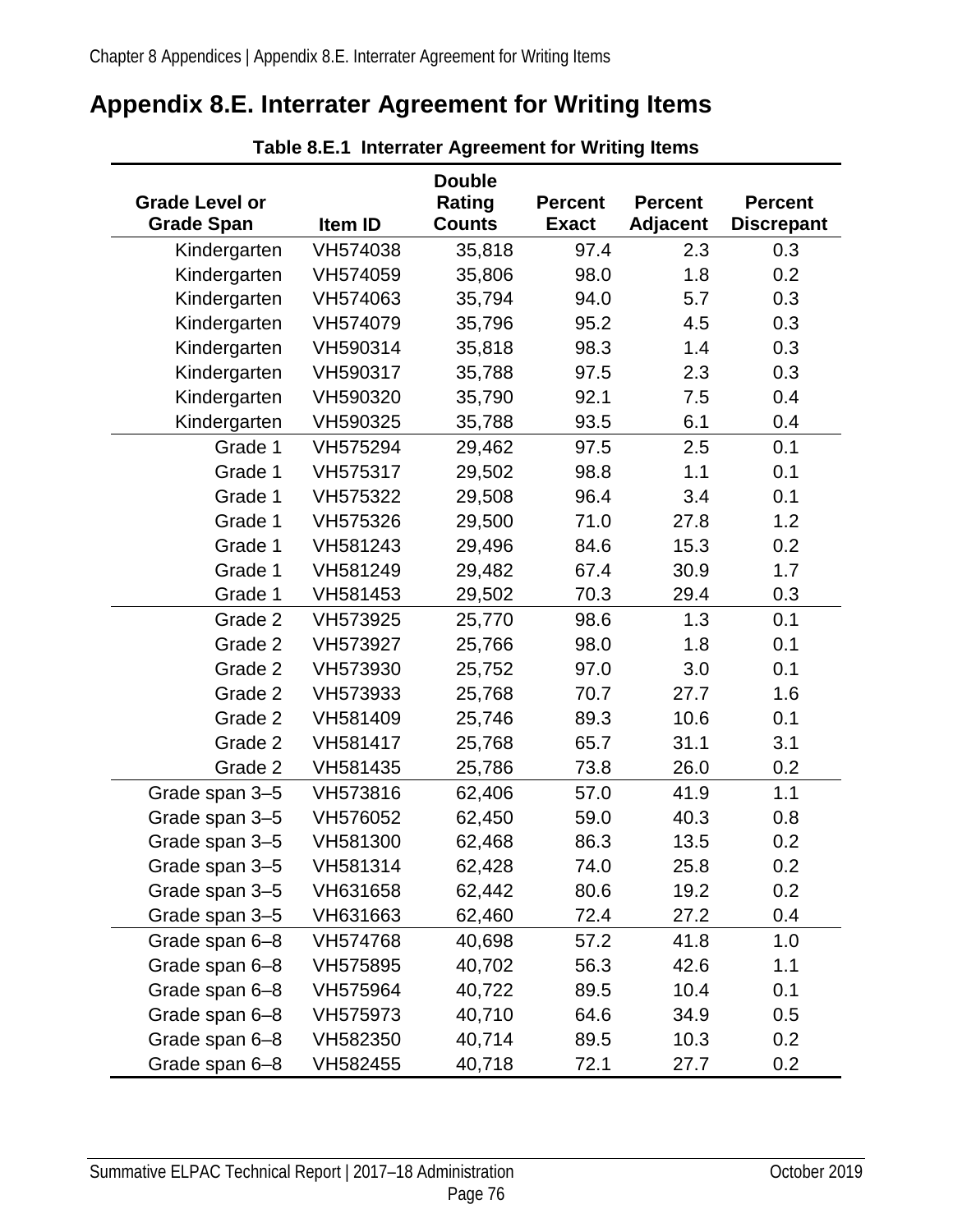| Grade Level or<br><b>Grade Span</b> | <b>Item ID</b> | <b>Double</b><br>Rating<br><b>Counts</b> | <b>Percent</b><br><b>Exact</b> | <b>Percent</b><br><b>Adjacent</b> | <b>Percent</b><br><b>Discrepant</b> |
|-------------------------------------|----------------|------------------------------------------|--------------------------------|-----------------------------------|-------------------------------------|
| Grade span 9-10                     | VH574232       | 20,566                                   | 59.6                           | 39.5                              | 0.9                                 |
| Grade span 9-10                     | VH576280       | 20,556                                   | 58.6                           | 40.3                              | 1.1                                 |
| Grade span 9-10                     | VH579215       | 20,588                                   | 88.7                           | 11.2                              | 0.1                                 |
| Grade span 9-10                     | VH579227       | 20,560                                   | 69.4                           | 30.1                              | 0.5                                 |
| Grade span 9-10                     | VH583487       | 20,574                                   | 88.4                           | 11.4                              | 0.2                                 |
| Grade span 9-10                     | VH583496       | 20,564                                   | 75.4                           | 24.4                              | 0.2                                 |
| Grade span 11-12                    | VH573892       | 15,688                                   | 57.0                           | 41.8                              | 1.1                                 |
| Grade span 11-12                    | VH574580       | 15,688                                   | 85.1                           | 14.8                              | 0.1                                 |
| Grade span 11-12                    | VH574583       | 15,682                                   | 66.3                           | 33.1                              | 0.6                                 |
| Grade span 11-12                    | VH575258       | 15,666                                   | 58.3                           | 40.8                              | 0.9                                 |
| Grade span 11-12                    | VH583504       | 15,710                                   | 89.1                           | 10.6                              | 0.3                                 |
| Grade span 11-12                    | VH583507       | 15,712                                   | 76.9                           | 22.9                              | 0.2                                 |

**Note:** Discrepant ratings can occur on one-point items when one rater assigns a condition code as blank.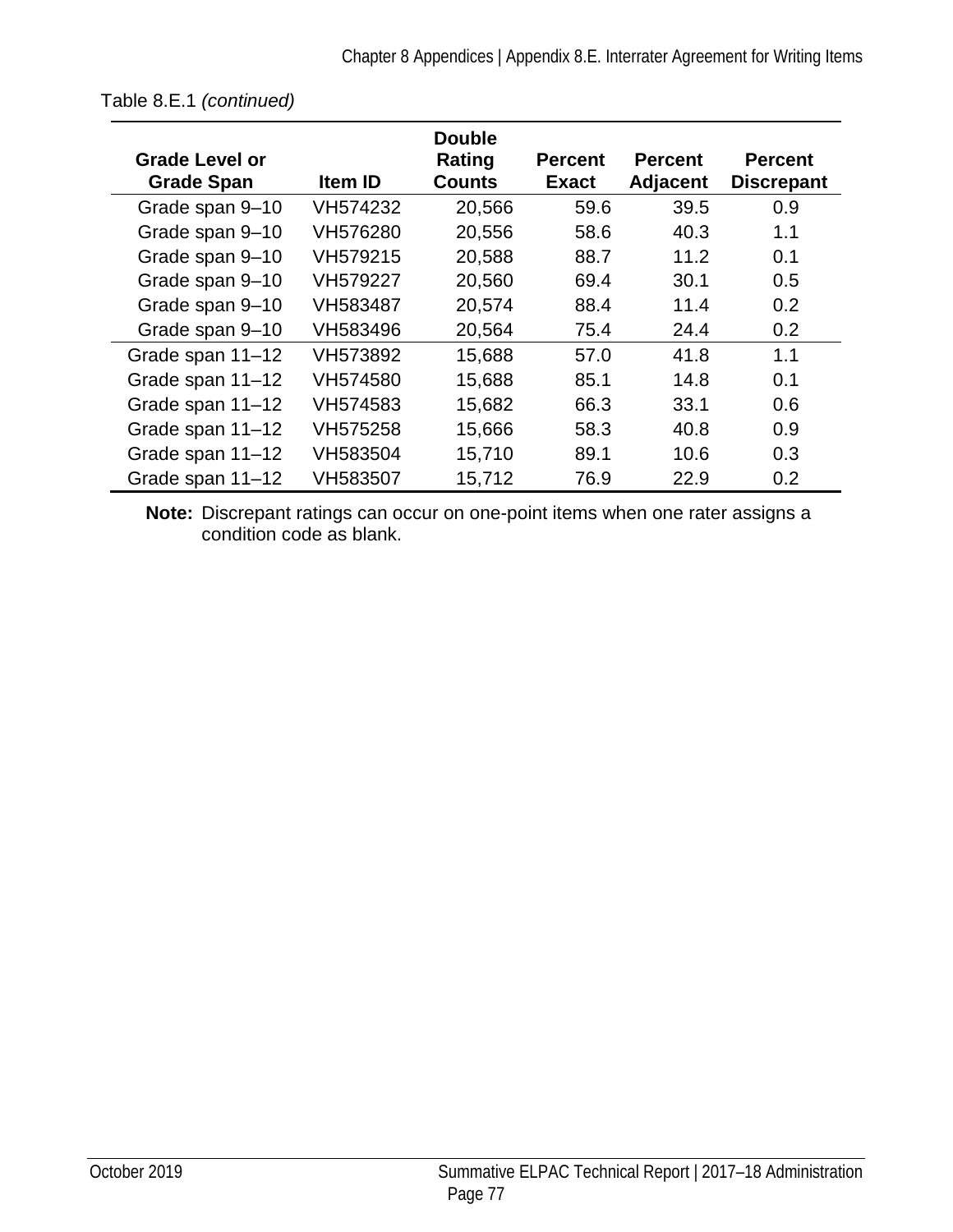# **Appendix 8.F. Classification Consistency and Accuracy**

|  | <b>Grade Level or</b><br><b>Grade Span</b> | <b>Betwee</b><br>and<br>N<br>$\blacktriangledown$<br>evel<br>ō<br>ě<br>ئ<br>قا | etwee<br>pure<br>$\mathbf{\Omega}$<br>ო<br>മ<br>level<br>evel<br><u>ដូ</u> | etwee<br>and<br>ω<br>4<br>മ<br>evel<br>evel<br><u>ដ</u> |
|--|--------------------------------------------|--------------------------------------------------------------------------------|----------------------------------------------------------------------------|---------------------------------------------------------|
|  | Kindergarten                               | 0.95                                                                           | 0.90                                                                       | 0.89                                                    |
|  | Grade 1                                    | 0.96                                                                           | 0.92                                                                       | 0.89                                                    |
|  | Grade 2                                    | 0.98                                                                           | 0.94                                                                       | 0.88                                                    |
|  | Grade span 3-5                             | 0.96                                                                           | 0.90                                                                       | 0.89                                                    |
|  | Grade span 6-8                             | 0.96                                                                           | 0.90                                                                       | 0.87                                                    |
|  | Grade span 9-10                            | 0.95                                                                           | 0.90                                                                       | 0.90                                                    |
|  | Grade span 11-12                           | 0.96                                                                           | 0.91                                                                       | 0.89                                                    |

**Table 8.F.1 Classification Accuracy at Each Performance Threshold Score, Oral Language Skill**

#### **Table 8.F.2 Classification Accuracy at Each Performance Threshold Score, Written Language Skill**

| <b>Grade Level or</b><br><b>Grade Span</b> | ი<br>მმ<br>and<br><b>PEN</b><br>N<br>⋒<br><b>evel</b><br>$\bullet$<br>چ<br>ち | ეტი<br>მ<br>pue<br>€<br>$\mathbf{\Omega}$<br>ო<br>ഇ<br>$\overline{\mathbf{0}}$<br>evel<br>ti<br>Ö<br>چ | ō<br>and<br>ã<br>ო<br><u>ന</u><br>Φ<br><b>evel</b><br>5<br>Ö<br>⋧ |
|--------------------------------------------|------------------------------------------------------------------------------|--------------------------------------------------------------------------------------------------------|-------------------------------------------------------------------|
| Kindergarten                               | 0.94                                                                         | 0.90                                                                                                   | 0.91                                                              |
| Grade 1                                    | 0.95                                                                         | 0.92                                                                                                   | 0.91                                                              |
| Grade 2                                    | 0.95                                                                         | 0.92                                                                                                   | 0.90                                                              |
| Grade span 3-5                             | 0.95                                                                         | 0.89                                                                                                   | 0.91                                                              |
| Grade span 6-8                             | 0.90                                                                         | 0.88                                                                                                   | 0.91                                                              |
| Grade span 9-10                            | 0.90                                                                         | 0.89                                                                                                   | 0.92                                                              |
| Grade span 11-12                           | 0.90                                                                         | 0.88                                                                                                   | 0.95                                                              |